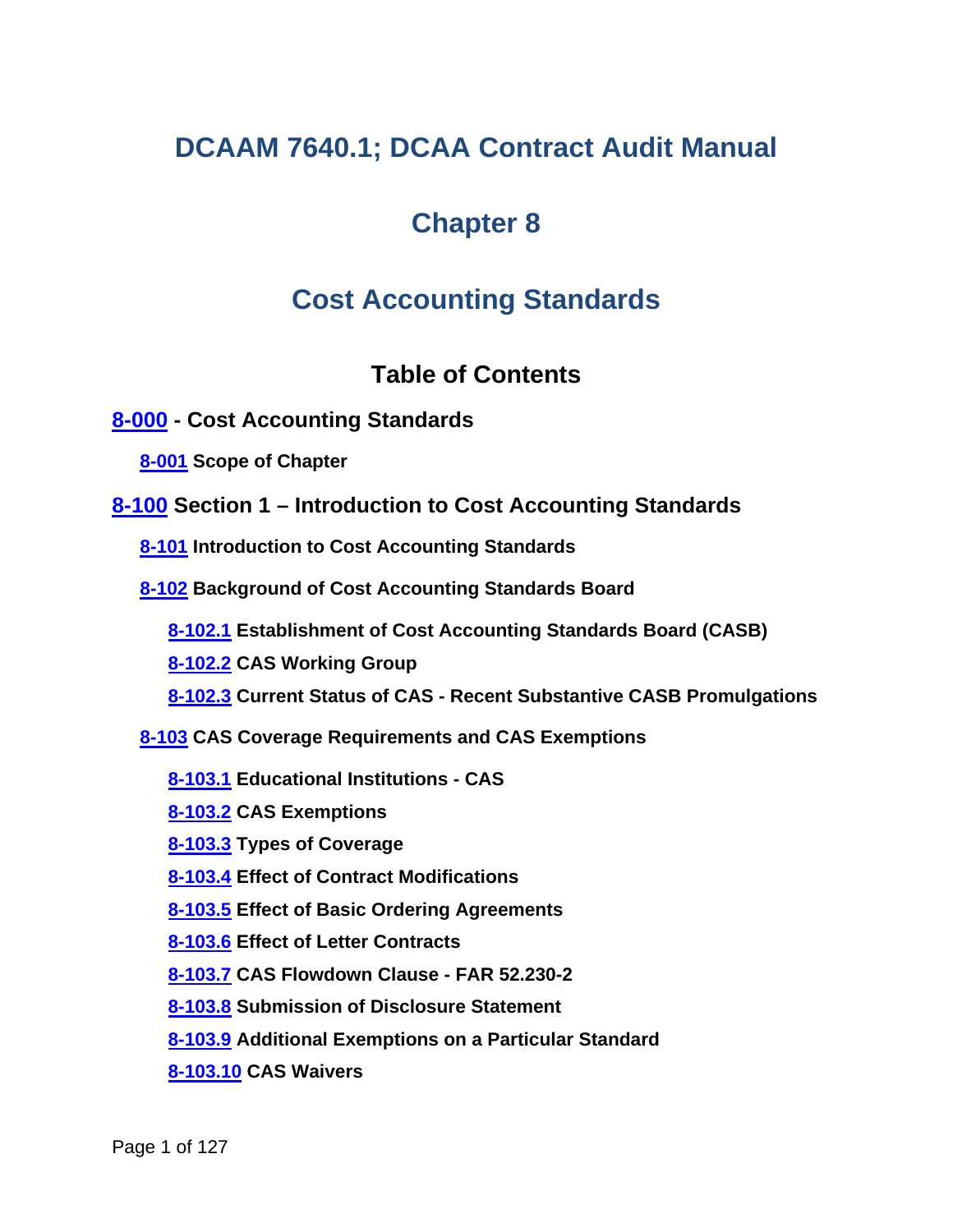**[8-104](#page-14-0) CAS Audit Responsibility**

<span id="page-1-1"></span><span id="page-1-0"></span>**[8-104.1](#page-14-1) Basic Functions**

<span id="page-1-2"></span>**[8-104.2](#page-14-2) Auditor's Function on Subcontracts Subject to CAS8-104.3 Contract Audit Coordinator (CAC)**

**[8-104.3](#page-15-0) Contract Audit Coordinator (CAC)**

<span id="page-1-6"></span><span id="page-1-5"></span><span id="page-1-4"></span><span id="page-1-3"></span>**[Figure 8-1-1](#page-16-0) -- CAS Coverage and Disclosure Statement Determination**

**[8-200](#page-17-0) Section 2 – Disclosure Statement Adequacy**

**[8-201](#page-17-1) Introduction to Adequacy**

**[8-300](#page-17-2) Section 3 – Audits of Compliance with Cost Accounting Standards Board (CASB) Rules, Regulations, and Standards, and with FAR**

<span id="page-1-7"></span>**[8-301](#page-17-3) Introduction**

**[8-302](#page-19-0) Noncompliance with CAS**

- <span id="page-1-10"></span><span id="page-1-9"></span><span id="page-1-8"></span>**[8-302.1](#page-19-1) Requirements**
- <span id="page-1-11"></span>**[8-302.2](#page-20-0) Types of Noncompliance**
- <span id="page-1-12"></span>**[8-302.3](#page-21-0) Compliance Considerations**
- <span id="page-1-13"></span>**[8-302.4](#page-22-0) Discussions with the CFAO and the Contractor**
- <span id="page-1-14"></span>**[8-302.5](#page-22-1) Coordination for Consistent Treatment**
- <span id="page-1-15"></span>**[8-302.6](#page-22-2) CAS Coordination in CAC/CHOA/GAC Complexes**
- <span id="page-1-16"></span>**[8-302.7](#page-23-0) Reporting CAS Noncompliance**
- <span id="page-1-20"></span><span id="page-1-19"></span><span id="page-1-18"></span><span id="page-1-17"></span>**[8-302.8](#page-26-0) Reporting FAR Noncompliance**
- **[8-303](#page-26-1) Audit of Disclosure Statement and/or Established Practices to Ascertain Compliance with CAS and FAR**
	- **[8-303.1](#page-26-2) Requirements**
	- **[8-303.2](#page-26-3) Initial Audits of Compliance**
	- **[8-303.3](#page-27-0) Changes to Disclosure Statements and/or Established Practices**
- **[8-304](#page-28-0) Audit of Estimated, Accumulated, and Reported Costs to Ascertain Compliance with CAS and FAR**

<span id="page-1-23"></span><span id="page-1-22"></span><span id="page-1-21"></span>**[8-304.1](#page-28-1) Requirements**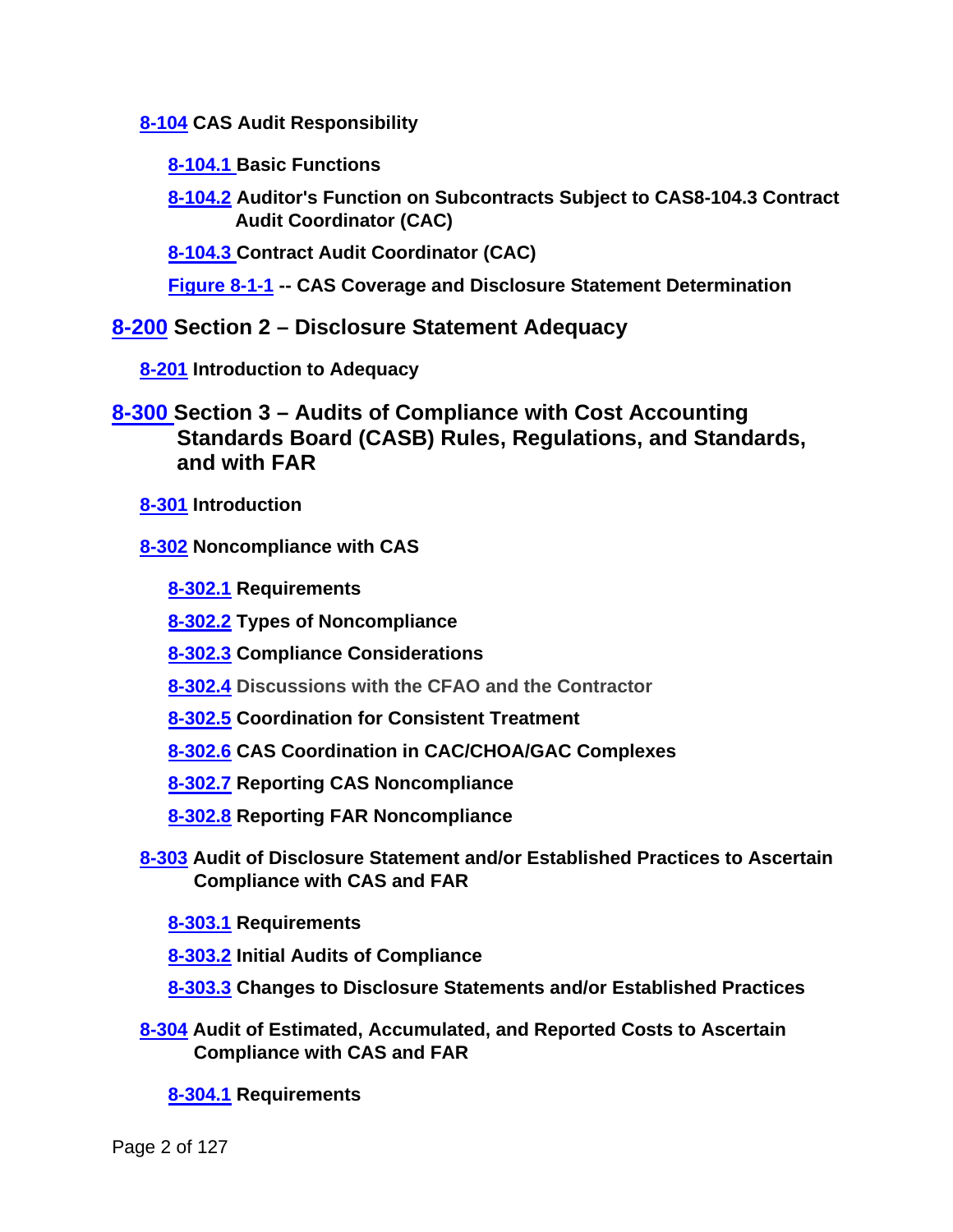<span id="page-2-0"></span>**[8-304.2](#page-28-2) Compliance Audits**

<span id="page-2-4"></span><span id="page-2-3"></span><span id="page-2-2"></span><span id="page-2-1"></span>**[8-304.3](#page-29-0) Reporting of Compliance Audit Results**

### **[8-400](#page-29-1) Section 4 - Cost Accounting Standards**

- **[8-401](#page-30-0) Cost Accounting Standard 401 - Consistency in Estimating, Accumulating and Reporting Costs**
	- **[8-401.1](#page-30-1) Consistency between Estimating and Accumulating Costs**
	- **[8-401.2](#page-33-0) Consistency in Reporting Costs**
	- **[8-401.3](#page-33-1) Illustrations**
- **[8-402](#page-35-0) Cost Accounting Standard 402 - Consistency in Allocating Costs Incurred for the Same Purpose**

<span id="page-2-7"></span><span id="page-2-6"></span><span id="page-2-5"></span>**[8-402.1](#page-36-0) Illustrations**

- **[8-403](#page-37-0) Cost Accounting Standard 403 - Allocation of Home Office Expenses to Segments**
	- **[8-403.1](#page-37-1) General**

**[8-403.2](#page-39-0) Guidance**

**[8-404](#page-40-0) Cost Accounting Standard 404 - Capitalization of Tangible Assets**

**[8-404.1](#page-41-0) General**

- **[8-404.2](#page-42-0) Assets Acquired in a Business Combination Using the Purchase Method of Accounting**
- **[8-404.3](#page-44-0) Illustrations - Compliance with the Standard**
- **[8-404.4](#page-47-0) Illustrations - Applicability Date of Amended CAS 404/409, Effective April 15, 1996**

**[8-405](#page-48-0) Cost Accounting Standard 405 - Accounting for Unallowable Costs**

**[8-405.1](#page-48-1) General**

**[8-405.2](#page-50-0) Illustrations**

**[8-406](#page-51-0) Cost Accounting Standard 406 - Cost Accounting Period**

**[8-406.1](#page-51-1) General**

**[8-406.2](#page-52-0) Restructuring Costs**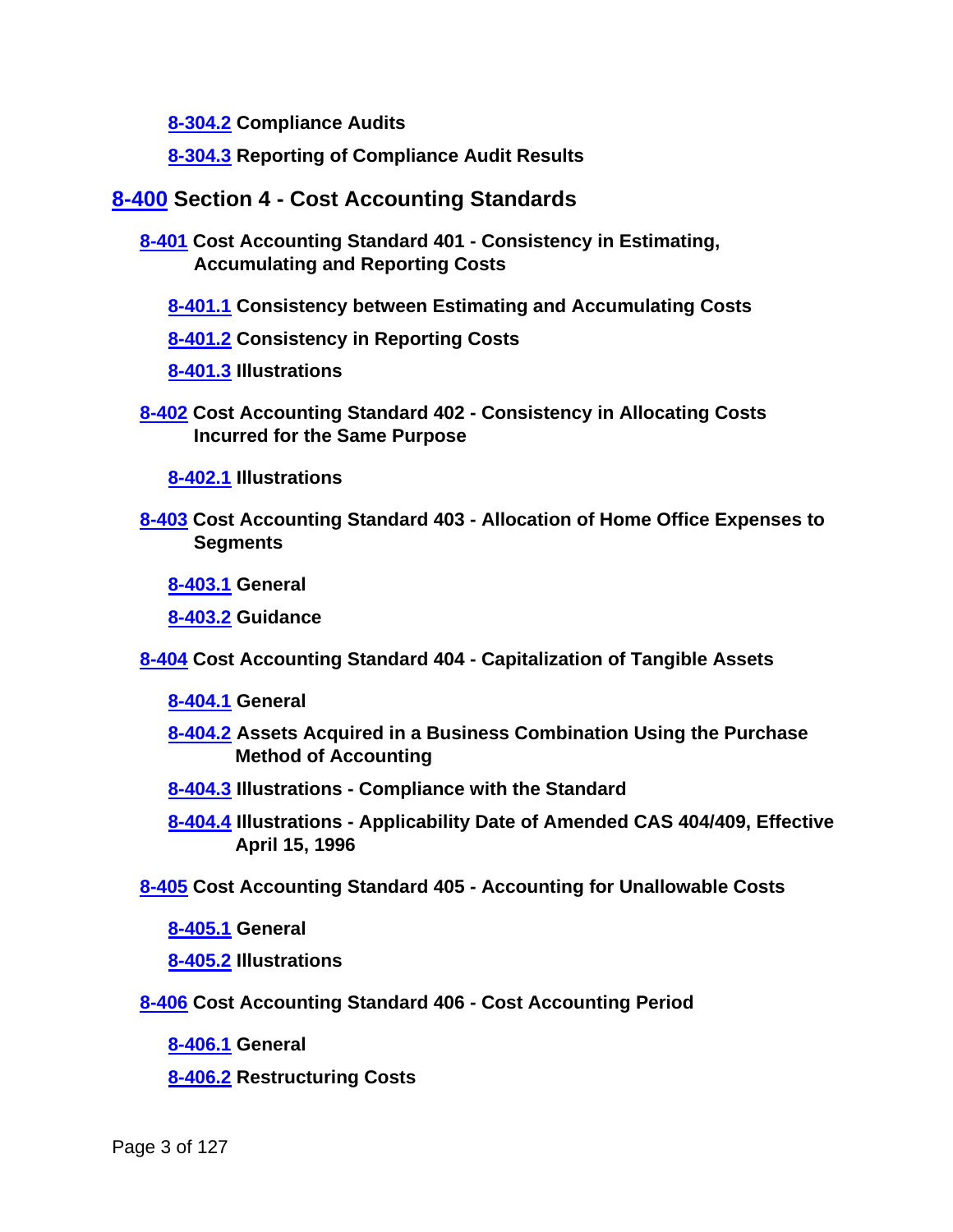- **[8-407](#page-53-0) Cost Accounting Standard 407 - Use of Standard Costs for Direct Material and Direct Labor**
	- **[8-407.1](#page-53-1) General**
	- **[8-407.2](#page-54-0) Illustrations**
- **[8-408](#page-56-0) Cost Accounting Standard 408 - Accounting for Costs of Compensated Personal Absence**
	- **[8-408.1](#page-56-1) General**
	- **[8-408.2](#page-58-0) Illustrations**
- **[8-409](#page-63-0) Cost Accounting Standard 409 - Depreciation of Tangible Capital Assets**
	- **[8-409.1](#page-64-0) General**
	- **[8-409.2](#page-67-0) Illustrations**
- **[8-410](#page-70-0) Cost Accounting Standard 410 - Allocation of Business Unit General and Administrative Expenses to Final Cost Objectives**
	- **[8-410.1](#page-70-1) General**
	- **[8-410.2](#page-76-0) Illustrations**
- **[8-411](#page-77-0) Cost Accounting Standard 411 - Accounting for Acquisition Costs of Material**
	- **[8-411.1](#page-78-0) General**
	- **[8-411.2](#page-79-0) Illustration**
- **[8-412](#page-80-0) Cost Accounting Standard 412 - Composition and Measurement of Pension Costs**
	- **[8-412.1](#page-80-1) General**
	- **[8-412.2](#page-83-0) Assignment of Pension Cost**
	- **[8-412.3](#page-84-0) Full Funding Limitation**
	- **[8-412.4](#page-85-0) Nonqualified Plans**
	- **[8-412.5](#page-85-1) Illustrations**
- **[8-413](#page-86-0) Cost Accounting Standard 413 - Adjustment and Allocation of Pension Cost**
	- **[8-413.1](#page-87-0) General**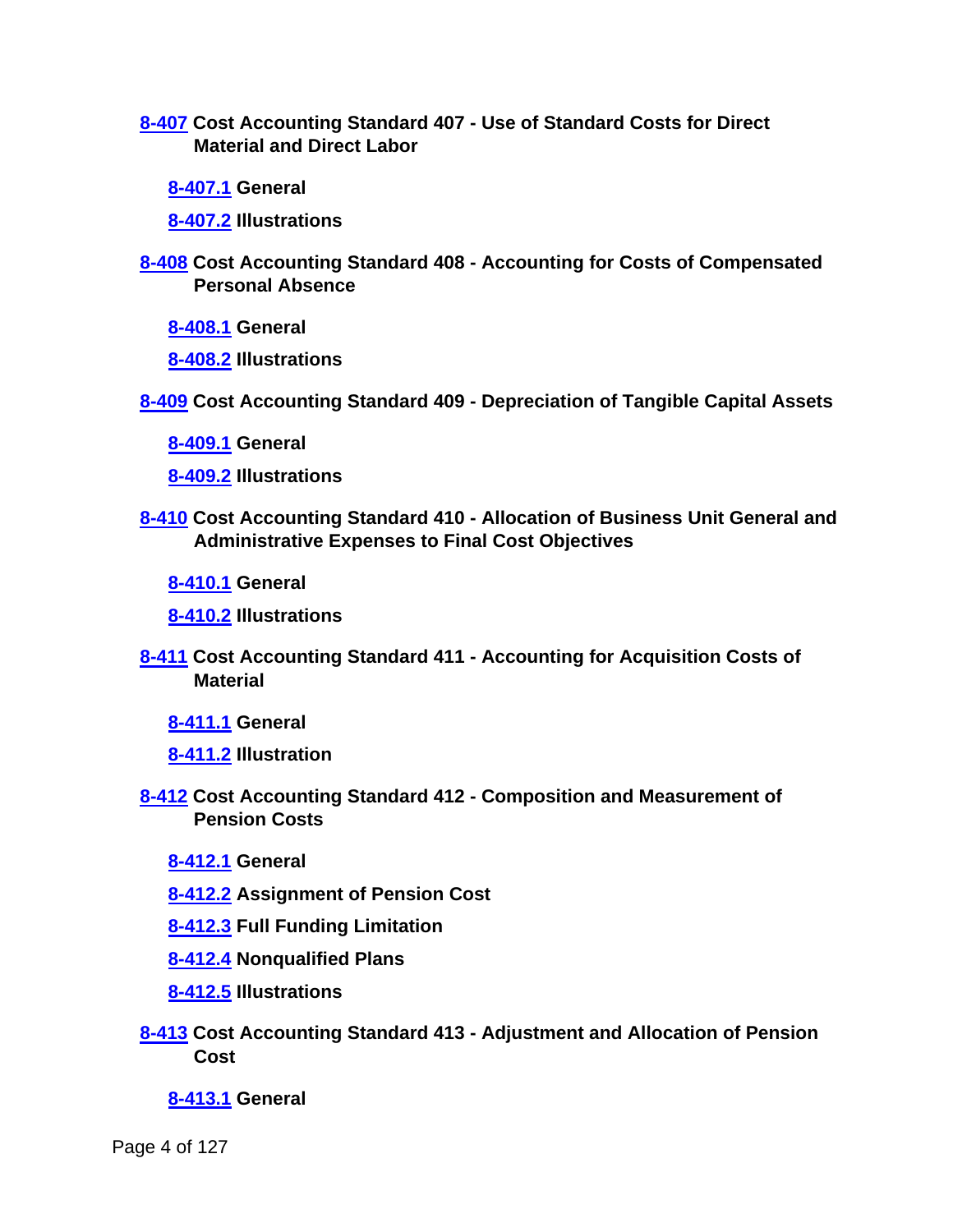**[8-413.2](#page-88-0) Segment Accounting**

**[8-413.3](#page-90-0) CAS 413.50(c)(12) Adjustment For Segment Closing, Plan Termination or Benefit Curtailment**

- **[8-413.4](#page-92-0) Illustrations**
- **[8-414](#page-93-0) Cost Accounting Standard 414 - Cost of Money as an Element of the Cost of Facilities Capital**
	- **[8-414.1](#page-93-1) General**
	- **[8-414.2](#page-97-0) Interest Rates – Cost of Facilities Capital**
	- **[8-414.3](#page-98-0) Evaluating the Contractor's Computations**
- **[8-415](#page-100-0) Cost Accounting Standard 415 - Accounting for the Cost of Deferred Compensation**
	- **[8-415.1](#page-100-1) General**
	- **[8-415.2](#page-103-0) Illustrations**
- **[8-416](#page-104-0) Cost Accounting Standard 416 - Accounting for Insurance Cost**
	- **[8-416.1](#page-104-1) General**
	- **[8-416.2](#page-105-0) Guidance**
	- **[8-416.3](#page-106-0) Illustrations**
- **[8-417](#page-107-0) Cost Accounting Standard 417 - Cost of Money as an Element of the Cost of Capital Assets Under Construction**
	- **[8-417.1](#page-107-1) General**
	- **[8-417.2](#page-108-0) Guidance**
	- **[8-417.3](#page-109-0) Illustrations**

**[8-418](#page-109-1) Cost Accounting Standard 418 - Allocation of Direct and Indirect Costs**

- **[8-418.1](#page-109-2) General**
- **[8-418.2](#page-109-3) Guidance**
- **[8-418.3](#page-111-0) Illustrations**
- **[8-419](#page-113-0) Reserved**
- **[8-420](#page-113-1) Cost Accounting Standard 420 - Accounting for Independent Research and Development Costs and Bid and Proposal Costs (IR&D and B&P)**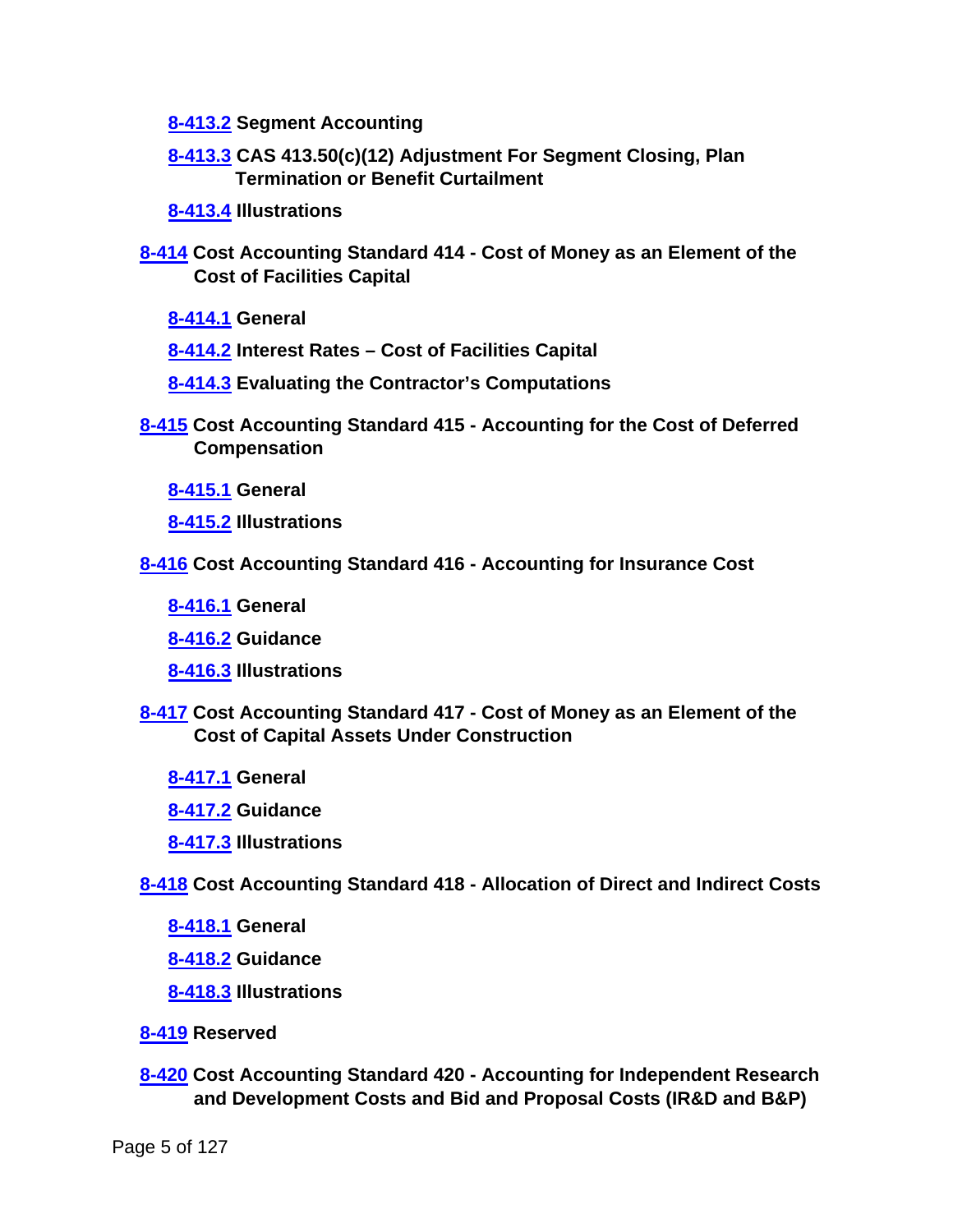**[8-420.1](#page-113-2) General [8-420.2](#page-114-0) Guidance [8-420.3](#page-115-0) Illustrations**

# **[8-500](#page-116-0) Section 5 - Cost Impact Proposals**

**[8-501](#page-116-1) Introduction**

**[8-502](#page-116-2) General - Cost Impact Proposals**

**[8-502.1](#page-116-3) CAS Clause Requiring Price Adjustments**

**[8-502.2](#page-117-0) FAR Requirement for Submission of Cost Impact Proposal**

**[8-502.3](#page-119-0) Accounting Practice Changes Related to External Restructuring**

**[8-502.4](#page-119-1) Cost Impact Proposal Data Requirements**

**[8-502.5](#page-119-2) Adequacy of Cost Impact Proposals**

**[8-502.6](#page-120-0) Audit of Cost Impact Proposals**

**[8-502.7](#page-120-1) Inclusion of Implementation Costs**

**[8-502.8](#page-121-0) Noncompliance with FAR Part 31**

**[8-503](#page-121-1) Guidance on Evaluation of Cost Impact Proposals**

**[8-503.1](#page-121-2) Five-Step Process to Calculate Cost Impact**

**[8-503.2](#page-125-0) Interest**

**[8-503.3](#page-125-1) Offsetting Cost Impacts**

**[8-504](#page-125-2) Failure to Submit Cost Impact Proposals**

**[8-505](#page-126-0) Conferences and Reports on Audits-Cost Impact Proposals**

<span id="page-5-0"></span>**[8-506](#page-126-1) Coordination**

## **8-000 - Cost Accounting Standards [\\*\\*](#page-0-0)**

### <span id="page-5-1"></span>**8-001 Scope of Chapter [\\*\\*](#page-0-1)**

This chapter presents guidance for implementing DCAA responsibilities in connection with the Cost Accounting Standards Board (CASB) Rules, Regulations, and Standards. The CASB Rules, Regulations and Standards (48 CFR [Chapter 99\)](http://www.ecfr.gov/cgi-bin/text-idx?SID=de5ba8787222b73abbffd5a85b174dfc&mc=true&tpl=/ecfrbrowse/Title48/48C99subchapB.tpl) are included in the FAR as Appendix..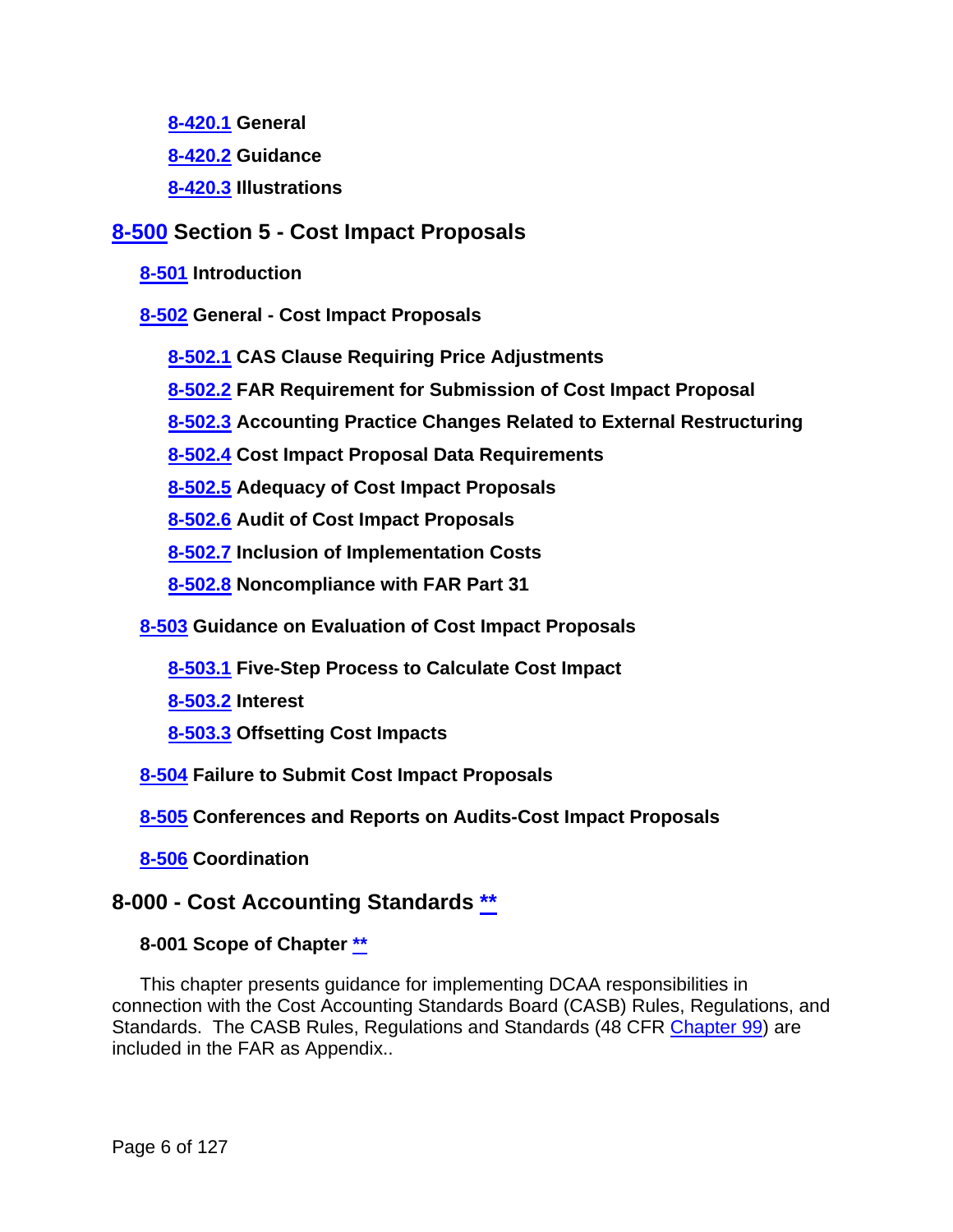# **8-100 Section 1 - Introduction to Cost Accounting Standards [\\*\\*](#page-0-2)**

### <span id="page-6-1"></span><span id="page-6-0"></span>**8-101 Introduction to Cost Accounting Standards [\\*\\*](#page-0-3)**

This section provides the legal background and purposes of implementing the Cost Accounting Standards, including the rules and regulations, and audit responsibilities in implementing Section 26 of the Federal Procurement Policy Act, Public Law 100-679 [\(41 U.S.C. 1501-1506,](http://uscode.house.gov/view.xhtml?req=granuleid%3AUSC-prelim-title41-chapter15&saved=%7CKHRpdGxlOjQxIHNlY3Rpb246MTUwMSBlZGl0aW9uOnByZWxpbSkgT1IgKGdyYW51bGVpZDpVU0MtcHJlbGltLXRpdGxlNDEtc2VjdGlvbjE1MDEp%7CdHJlZXNvcnQ%3D%7C%7C0%7Cfalse%7Cprelim&edition=prelim) formerly 41 U.S.C. 422).

### <span id="page-6-2"></span>**8-102 Background of the Cost Accounting Standards Board [\\*\\*](#page-0-4)**

### <span id="page-6-3"></span>**8-102.1 Establishment of Cost Accounting Standards Board (CASB) [\\*\\*](#page-0-5)**

a. The original CASB was established in 1970 as an agency of Congress in accordance with a provision of Public Law 91-379. It was authorized to (1) promulgate cost accounting standards designed to achieve uniformity and consistency in the cost accounting principles followed by defense contractors and subcontractors under Federal contracts in excess of \$100,000 and (2) establish regulations to require defense contractors and subcontractors, as a condition of contracting, to disclose in writing their cost accounting practices, to follow the disclosed practices consistently and to comply with duly promulgated cost accounting standards.

b. The original CASB promulgated 19 standards and associated rules, regulations and interpretations. It went out of existence on September 30, 1980.

c. On November 17, 1988, President Reagan signed Public Law 100-679 which reestablished the CASB within the Office of Federal Procurement Policy (OFPP), which is under the Office of Management and Budget (OMB). The CASB consists of five members: the Administrator of OFPP who is the Chairman and one member each from DoD, GSA, industry and the private sector (generally expected to be from the accounting profession).

### <span id="page-6-4"></span>**8-102.2 CAS Working Group [\\*\\*](#page-0-6)**

a. To interpret the CASB rules and regulations for implementing in DoD procurement practices, DoD established in 1976 a CAS Steering Committee and Working Group. During its existence, the CAS Working Group issued a number of Interim Guidance Papers on a variety of subjects, most of which are still effective and have been incorporated into this chapter. The Interim Guidance Papers were approved by the Office of the Secretary of Defense (R&E) and given wide distribution.

b. The papers issued by the CAS Working Group that are still in effect are listed below. The full text of the papers can be found as a link in the DCAA Intranet under Headquarters Organization Information, Policy & Plans, Accounting and Cost Principles (PAC):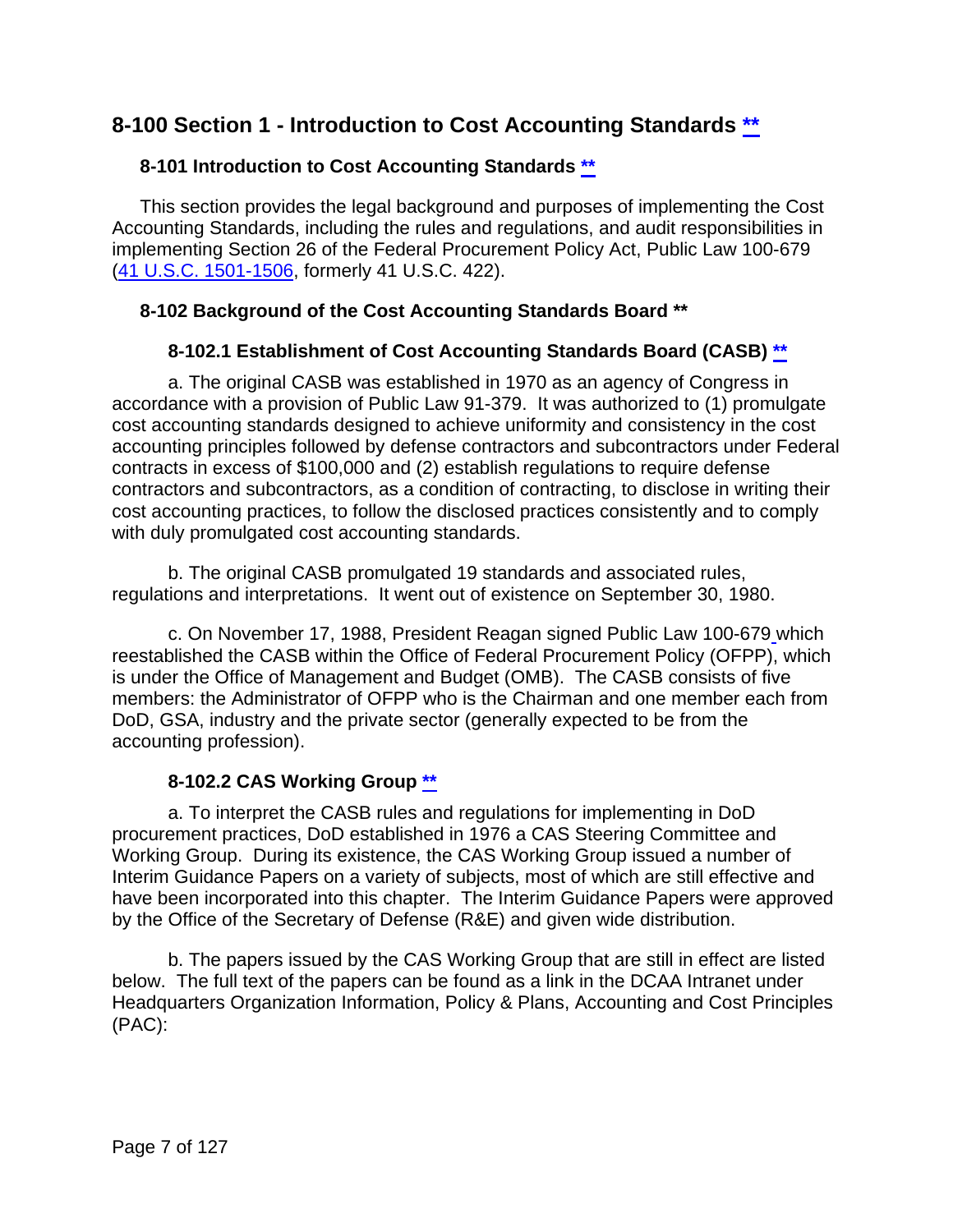### **Table 8-1-1**

| No.      | Subject                                                                                                                      |
|----------|------------------------------------------------------------------------------------------------------------------------------|
| $76-2$   | Administration of Cost Accounting Standards                                                                                  |
| $76-3$   | Policy for Application of CAS to Subcontracts                                                                                |
| 76-4     | Determining Increased Costs to the Government for CAS Covered FFP<br>Contracts                                               |
| $76-5$   | Treatment of Implementation Costs Related to Changes in Cost Accounting<br><b>Practices</b>                                  |
| 76-6     | Application of CAS Clause to Changes in Contractor's Established Practices<br>when a Disclosure Statement has been Submitted |
| $76 - 7$ | Significance of "Effective" and "Applicability" Dates Included in CAS                                                        |
| 76-9     | Measurement of Cost Impact on FFP Contracts                                                                                  |
| $77-10$  | Retroactive Implementation of CAS When Timely Compliance is Not Feasible                                                     |
| $77-13$  | Applicability of CAS 405 to Costs Determined to be Unallowable on the Basis of<br>Allocability                               |
| $77-15$  | Influence of CAS Regulations on Contract Terminations                                                                        |
| $77-16$  | Applicability of CAS to Letter Contracts                                                                                     |
| $77-17$  | Identification of CAS Contract Universe at a Contractor's Plant                                                              |
| $77-18$  | Implementation of CAS 414 - Cost of Money as an Element of the Cost of<br>Facilities Capital; and DPC 76-3                   |
| $77-19$  | <b>Administration of Leased Facilities Under CAS 414</b>                                                                     |
| 77-20    | Policy for Withdrawing Adequacy Determination of Disclosure Statement                                                        |
| 78-21    | Implementation of CAS 410, Allocation of Business Unit G&A Expenses to Final<br><b>Cost Objectives</b>                       |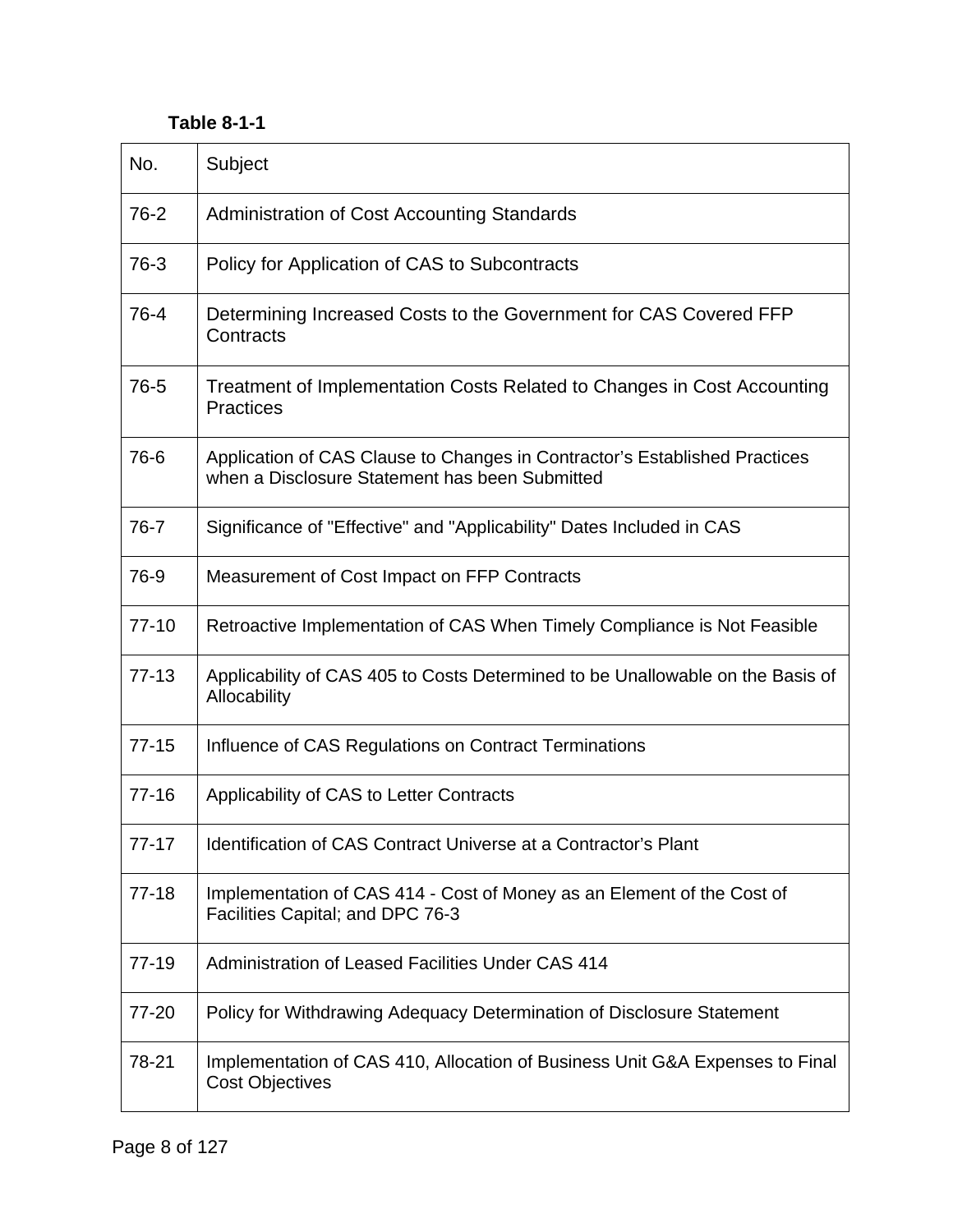| No.       | Subject                                                                                                                                                 |
|-----------|---------------------------------------------------------------------------------------------------------------------------------------------------------|
| 78-22     | CAS 409 and the Development of Asset Service Lives                                                                                                      |
| 79-23     | Administration of Equitable Adjustments for Accounting Changes not Required<br>by New Cost Accounting Standards                                         |
| 79-24     | Allocation of Business Unit G&A Expense to Facilities Contracts                                                                                         |
| $81 - 25$ | Change in Cost Accounting Practice for State Income and Franchise Taxes as a<br>Result of Change in Method of Reporting Income from Long Term Contracts |

### <span id="page-8-0"></span>**8-102.3 Current Status of CAS - Recent Substantive CASB Promulgations [\\*\\*](#page-0-7)**

a. On June 6, 1997, the CASB issued a final rule amending  $9903.201 - 1(b)(6)$  to exempt from the requirements of CAS, firm-fixed-price and fixed-price with economic price adjustments (provided that price adjustment is not based on actual costs incurred) contracts and subcontracts for the acquisition of commercial items. This exemption was effective July 29, 1996, with issuance of an interim rule. The exemption is a result of Section 4205 of the Federal Acquisition Reform Act of 1996 which amends 41 [U.S.C](http://uscode.house.gov/view.xhtml?req=(title:41%20section:1502%20edition:prelim)%20OR%20(granuleid:USC-prelim-title41-section1502)&f=treesort&edition=prelim&num=0&jumpTo=true#substructure-location_b) [1502\(b\)\(1\)\(C\)](http://uscode.house.gov/view.xhtml?req=(title:41%20section:1502%20edition:prelim)%20OR%20(granuleid:USC-prelim-title41-section1502)&f=treesort&edition=prelim&num=0&jumpTo=true#substructure-location_b) (formerly 41 U.S.C. 422(f)(2)(B)). The final rule replaces the prior catalog and market price exemption at 48 CFR 9903.201 1(b)(6) and is applicable to all contracts and subcontracts awarded on or after July 29, 1996. The rule rescinds the CASB's December 18, 1995 Memorandum to Agency Senior Procurement Executives.

b. On June 9, 2000, the CASB issued a final rule affecting CAS applicability, thresholds and waiver of CAS coverage to implement provisions included in the National Defense Authorization Act for FY 2000. An interim rule had previously been issued effective April 2, 2000. The main features of the rule are:

- Increases the threshold for full CAS coverage and Disclosure Statements from \$25 million to \$50 million,
- Adds an exemption from CAS for contracts less than \$7.5 million, provided the business unit is not currently performing any CAS-covered contracts valued at \$7.5 million or more,
- Replaces the previous exemption at 48 CFR 9903.201-1(b)(15) (firm-fixedprice (FFP) contracts awarded without any cost data) with an exemption for FFP contracts awarded based on adequate price competition without certified cost or pricing data, and
- Delegates CAS waiver authority to heads of executive agencies under certain circumstances.

The FAR implemented the CAS changes on waiver authority in an interim rule effective June 6, 2000 (subsequently issued as a final rule without change). The waiver authority is discussed in 8-103.10.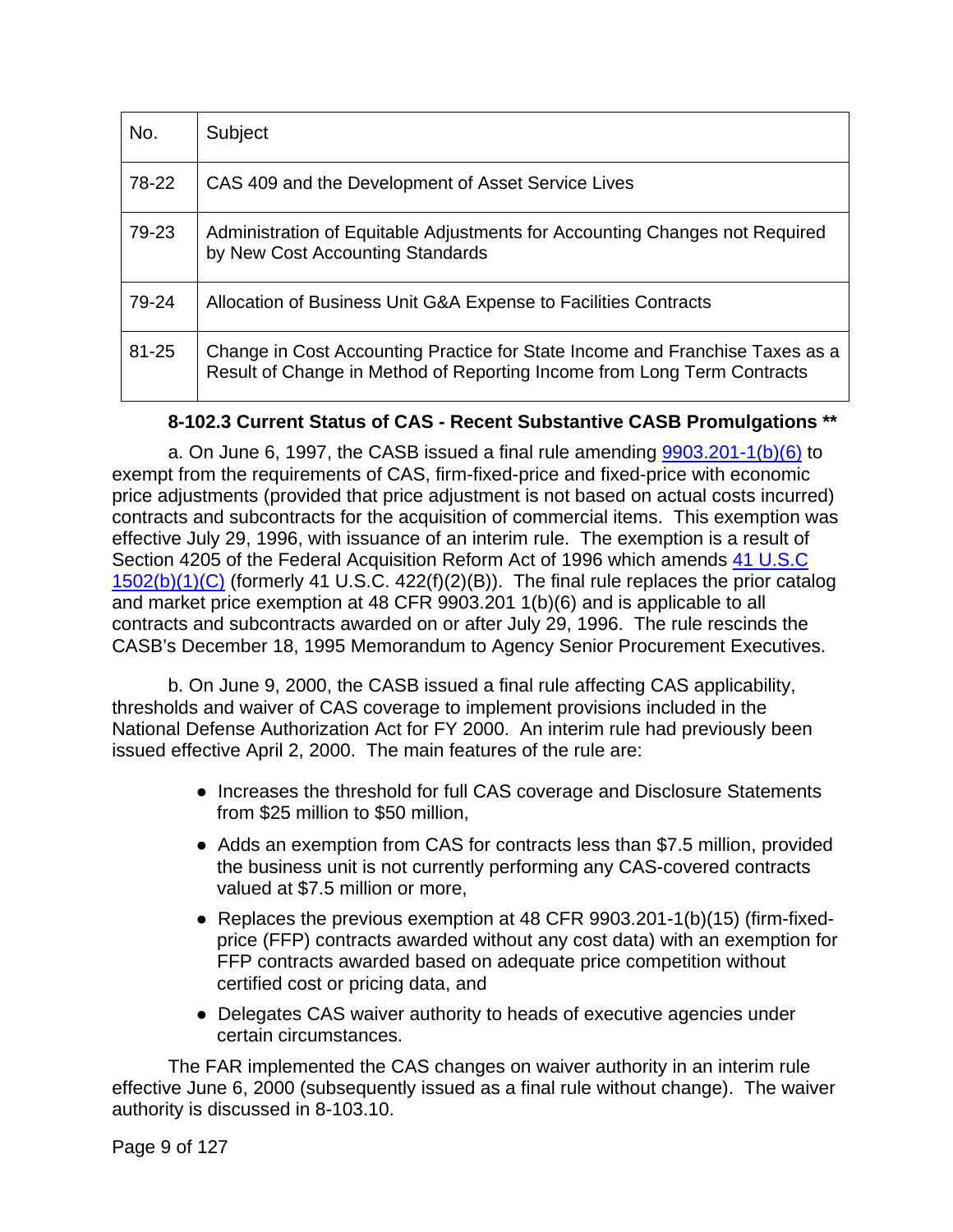c. On June 14, 2000, the CASB issued a final rule on Changes in Cost Accounting Practices. The CASB streamlined the final rule as a result of the expected decline in CAS-covered contracts resulting from the recent changes in applicability and thresholds and as a result of a proposed FAR rule on cost impact administration. The following summarizes the key aspects of the rule:

- Clarifies the applicable interest rate to use when recovering increased cost paid as a result of a noncompliance,
- Provides definitions of required, unilateral, and desirable changes to cost accounting practices,
- Expands existing guidance regarding "findings" determinations by the contracting officer,
- Clarifies the aggregate value of contract adjustments for unilateral changes and estimating noncompliances, and
- Includes an exemption from the cost impact process for cost accounting practice changes directly associated with external restructuring activities.

### <span id="page-9-0"></span>**8-103 CAS Coverage Requirements and CAS Exemptions** [\\*\\*](#page-0-8)

The following subsections contain a summary of CAS coverage requirements (see Figure 8-1-1).

### <span id="page-9-1"></span>**8-103.1 Educational Institutions – CAS [\\*\\*](#page-0-9)**

Contracts and subcontracts with educational institutions are subject to special CAS coverage (see chapter 13). Contracts and subcontracts performed by federally funded research and development centers operated by educational institutions are subject to CAS coverage for commercial companies.

### <span id="page-9-2"></span>**8-103.2 CAS Exemptions [\\*\\*](#page-0-10)**

The following categories of contracts and subcontracts are exempt from all CAS requirements [\(48 CFR 9903.201-1\)](http://www.ecfr.gov/cgi-bin/text-idx?SID=79bcbf2a20877d7396c30589fc035401&mc=true&node=se48.7.9903_1201_61&rgn=div8):

a. Sealed bid contracts.

b. Negotiated contracts and subcontracts (including interdivisional work orders) less than the [Truth in Negotiations Act](http://uscode.house.gov/view.xhtml?req=truth+in+negotiations&f=treesort&fq=true&num=2&hl=true&edition=prelim&granuleId=USC-prelim-title10-section2306a) (TINA) threshold.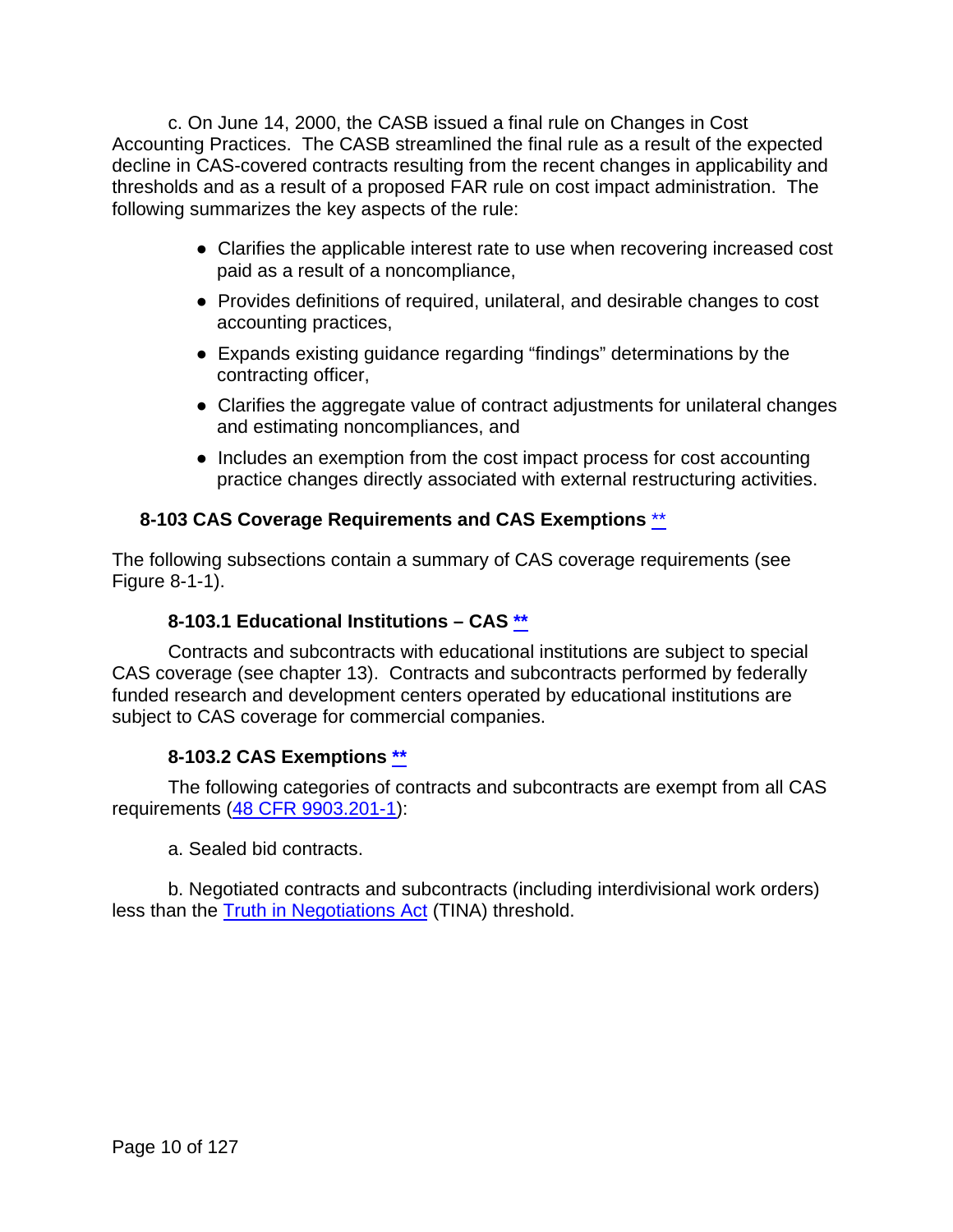c. Contracts and subcontracts with small businesses. [FAR Subpart 19.3](http://www.ecfr.gov/cgi-bin/text-idx?SID=dca8b034093a7d470ceb974781744b5f&mc=true&node=sp48.1.19.19_13&rgn=div6) addresses determination of status as a small business. A small business (offeror) is one which represents, through a written self-certification, that it is a small business concern in connection with a specific solicitation and has not been determined by the [Small Business Administration](https://www.sba.gov/about-sba/what-we-do/mission) (SBA) to be other than a small business. The contracting officer accepts an offeror's representation unless that representation is challenged or questioned. If the status is challenged, the SBA will evaluate the status of the concern and make a determination. (Specific standards appear in [Part 121 of Title](http://www.ecfr.gov/cgi-bin/text-idx?SID=72d14f54e5330c1725df4440910fef84&mc=true&node=pt13.1.121&rgn=div5)  [13 of the Code of Federal Regulations.](http://www.ecfr.gov/cgi-bin/text-idx?SID=72d14f54e5330c1725df4440910fef84&mc=true&node=pt13.1.121&rgn=div5))

d. Contracts and subcontracts with foreign governments or their agents or instrumentalities or, insofar as the requirements of CAS other than [CAS 401](http://www.ecfr.gov/cgi-bin/text-idx?SID=e4bbe738fb9fc2e9a98a58aed8459460&mc=true&tpl=/ecfrbrowse/Title48/48cfr9904_main_02.tpl) and CAS 402 are concerned, any contract or subcontract awarded to a foreign concern.

e. Contracts and subcontracts in which the price is set by law or regulation.

f. Firm-fixed-price contracts and subcontracts for the acquisition of commercial items.

g. Contracts or subcontracts less than \$7.5 million, provided that, at the time of award, the business unit of the contractor or subcontractor is not currently performing any CAS-covered contracts or subcontracts valued at \$7.5 million or greater. "Currently performing" is defined in [48 CFR 9903.301,](http://www.ecfr.gov/cgi-bin/text-idx?SID=b9ac1b62cfcb631c74084ea84897fa69&mc=true&node=se48.7.9903_1301&rgn=div8) Definitions. A contract is being currently performed if the contractor has not yet received notification of final acceptance of all supplies, services, and data deliverable under the contract (including options). "Currently performing" is intended to reflect the period of time when work is being performed on contractual effort. The period ends when the Government notifies the contractor of final acceptance of all items under the contract. If a contractor is currently performing a CAS-covered contract of \$7.5 million or greater, CAS coverage is triggered and new awards are subject to CAS (unless they meet another exemption under 9903.201-1(b)).

h. Subcontracts under the NATO PHM Ship program to be performed outside the United States by a foreign concern.

i. Firm-fixed-price contracts and subcontracts awarded on the basis of adequate price competition without submission of certified cost or pricing data.

j. In cases where the prime contract is exempt from CAS under any of the exemptions at 9903.201-1 any subcontract under that prime is always exempt from CAS.

### <span id="page-10-0"></span>**8-103.3 Types of Coverage [\\*\\*](#page-0-11)**

a. Full coverage requires business units (as defined in  $CAS$  410-30(a)(2)) comply with all of the CAS in effect on the contract award date and with any CAS that become applicable because of new standards (CAS clause at **FAR 52.230-2)**. Full coverage applies to contractor business units that: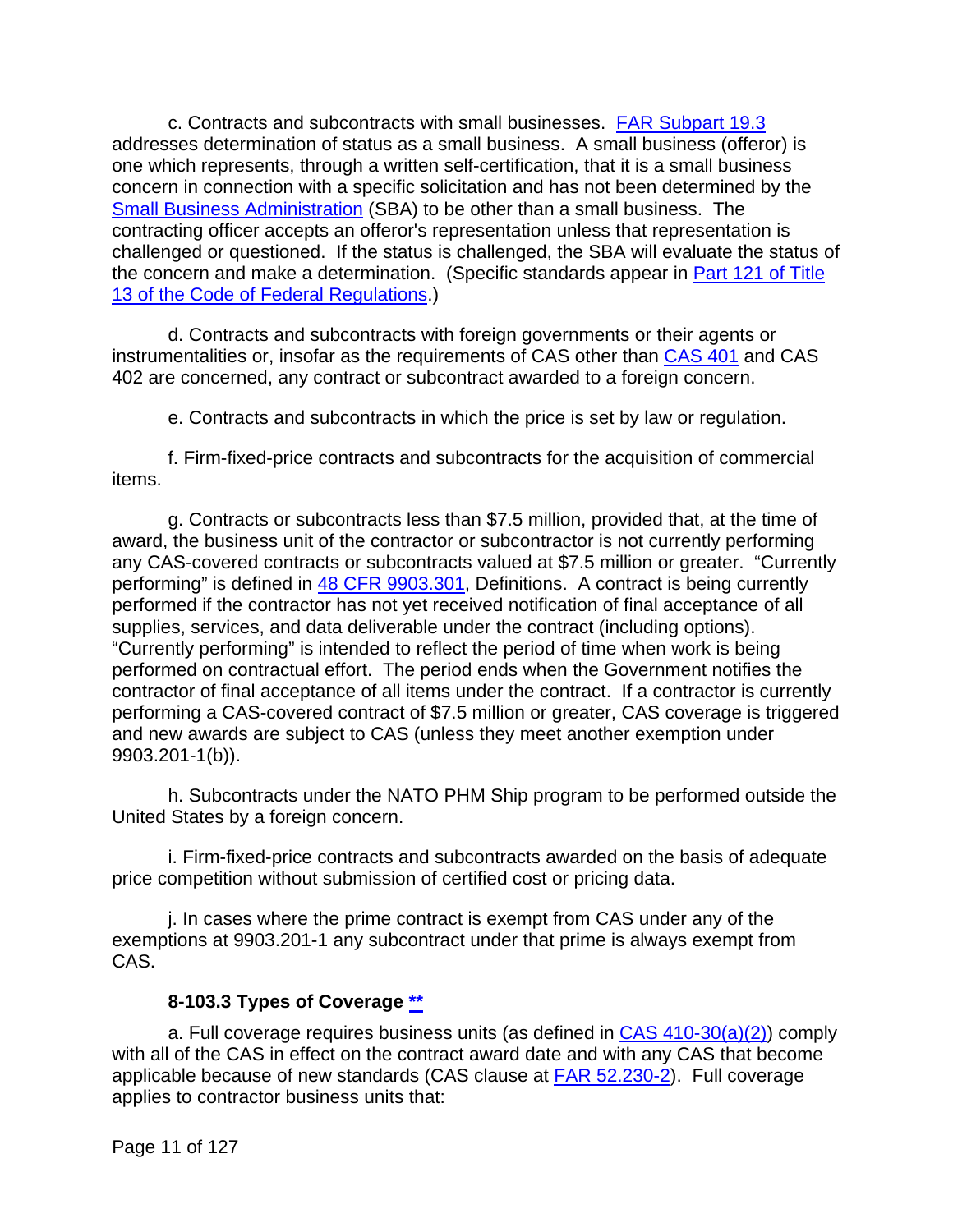(1) Received a single CAS-covered contract award, including option amounts, of \$50 million or more, or

(2) Received \$50 million or more in CAS-covered contract awards during the immediately preceding cost accounting period.

The \$50 million threshold became effective April 2, 2000. The previous \$25 million threshold was effective from November 4, 1993 through April 1, 2000. Prior to November 4, 1993 the threshold was \$10 million.

b. Modified CAS coverage (CAS clause at **FAR 52.230-3**) requires only that the contractor comply with CAS 401, 402, 405, and 406. Contracts with modified CAS coverage awarded prior to November 4, 1993 are subject to CAS [401](http://www.ecfr.gov/cgi-bin/text-idx?SID=e4bbe738fb9fc2e9a98a58aed8459460&mc=true&tpl=/ecfrbrowse/Title48/48cfr9904_main_02.tpl) and [402](http://www.ecfr.gov/cgi-bin/text-idx?SID=e4bbe738fb9fc2e9a98a58aed8459460&mc=true&tpl=/ecfrbrowse/Title48/48cfr9904_main_02.tpl) only. Modified CAS coverage applies to contractor business units that received less than \$50 million in net CAS-covered awards in the immediately preceding cost accounting period.

c. When any one contract is awarded with modified CAS coverage, all CAScovered contracts awarded to that business unit during that cost accounting period are also subject to modified coverage, except that when a business unit receives a single CAS-covered contract award of \$50 million or more, that contract is subject to full coverage. Thereafter, any covered contract awarded during that accounting period and the subsequent accounting period is subject to full CAS coverage.

d. The [CAS status of a contract](http://www.ecfr.gov/cgi-bin/retrieveECFR?gp=&SID=86abf3bf660fb96953c1a0786e0ee290&mc=true&r=SECTION&n=se48.7.9903_1201_62) or subcontract (full coverage, modified coverage, or exempt from CAS), remains the same throughout its life regardless of changes in the business unit's CAS status in the current or subsequent cost accounting periods (i.e., a contract awarded with modified coverage remains subject to such coverage throughout its life even if subsequent period contracts are awarded with full coverage).

e. Subcontract coverage. (1) When a subcontract is awarded under a CAScovered prime contract (and higher-tier subcontract), CAS coverage of the subcontract is determined in the same manner as prime contracts awarded to the subcontractor's business unit; i.e., determine if any of the exemptions from CAS at [48 CFR 9903.201-1](http://www.ecfr.gov/cgi-bin/text-idx?SID=6742db3aac9ccec0470d913c42e898ba&mc=true&node=se48.7.9903_1201_61&rgn=div8) apply to the subcontract (see 8-103.2). (2) Working Group Paper 76-3, Policy for Application of CAS to Subcontracts, states that the standards applicable to the prime contract at the time it was awarded are also applicable to the subcontract. One might interpret this to mean that if a prime contract is subject to full CAS coverage, the subcontract is also subject to full CAS coverage. This appears to conflict with the guidance at 8-103.3e(1) that states that CAS coverage for subcontracts is determined in the same manner as it is determined for prime contracts awarded to the subcontractor's business unit. There is no conflict, however, because the Working Group Paper was issued before the category of modified coverage was created. When the Working Group Paper was issued, no distinction was made between full and modified coverage. As stated in 8-103.3e(1), CAS coverage at the subcontract level should continue to reflect the same CAS coverage as prime contracts awarded to the same business unit.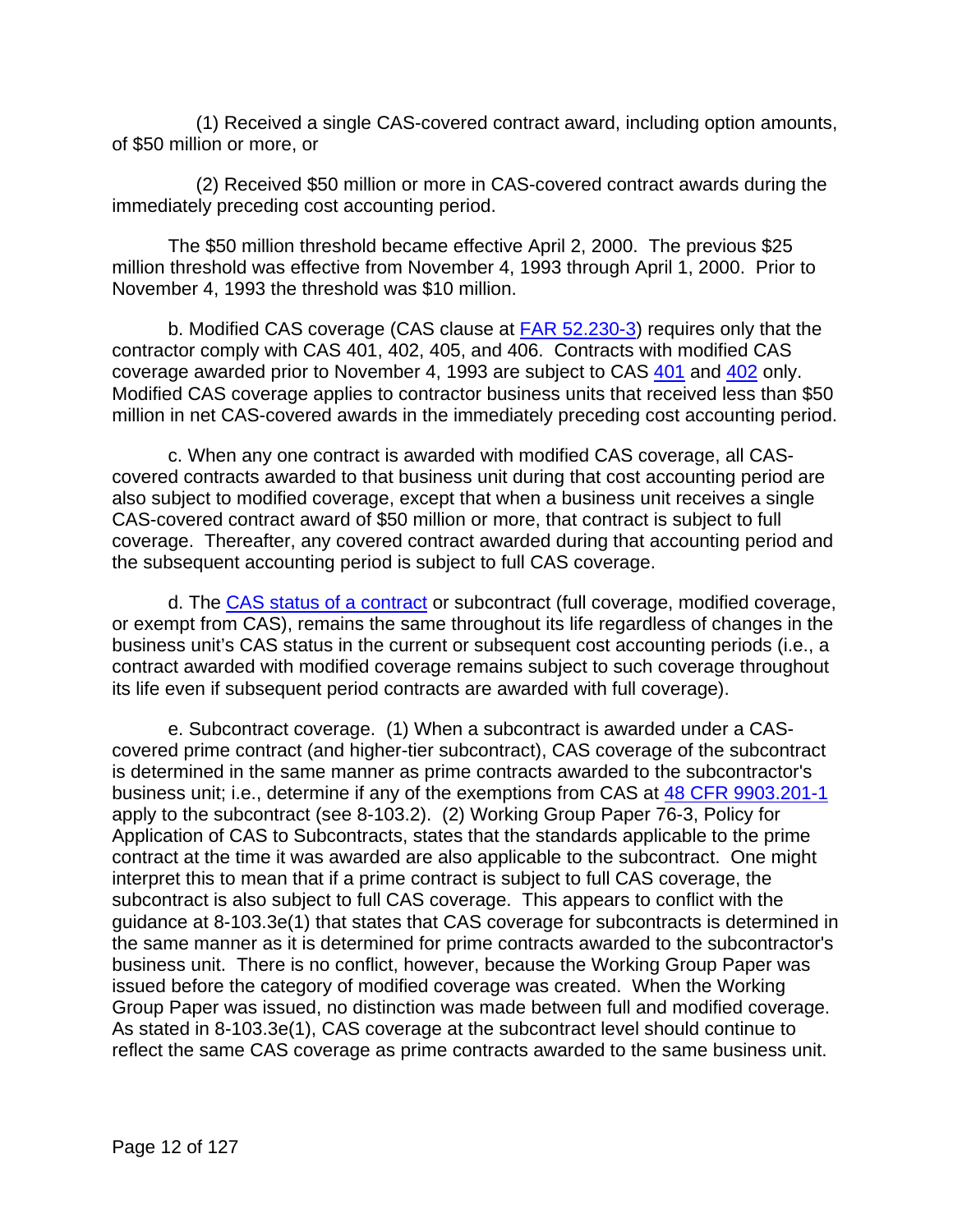### <span id="page-12-0"></span>**8-103.4 Effect of Contract Modifications [\\*\\*](#page-0-12)**

Contract modifications made under the terms and conditions of the contract do not affect its status with respect to CAS applicability. Therefore, if CAS was applicable to the basic contract, it will apply to the modification. Conversely, if the basic contract was exempt from CAS, the modification will also be exempt regardless of the amount of the modification. However, if the contract modification adds new work it must be treated for CAS purposes as if it were a new contract. In this case, if the modification exceeds the threshold, it will be CAS-covered (see CAS Working Group Paper 76-2).

### <span id="page-12-1"></span>**8-103.5 Effect of Basic Ordering Agreements [\\*\\*](#page-0-13)**

Basic agreements and basic ordering agreements (BOAs) are not considered contracts ( $FAR$  16.702(a) and  $16-703(a)$ ). Since orders must be considered individually in determining CAS applicability, only orders that exceed the threshold will be CAScovered (see CAS Working Group Paper 76-2).

### <span id="page-12-2"></span>**8-103.6 Effect of Letter Contracts [\\*\\*](#page-0-14)**

CAS is applicable to letter contracts exceeding the threshold as of the date of the award. Definitizing the contract will not activate any new standards since definitization is a contract modification rather than a new contract (see CAS Working Group Paper 77-16).

### <span id="page-12-3"></span>**8-103.7 CAS Flowdown Clause - FAR 52.230-2 [\\*\\*](#page-0-15)**

The CAS clauses at [FAR 52.230-2\(d\)](http://www.ecfr.gov/cgi-bin/text-idx?SID=6742db3aac9ccec0470d913c42e898ba&mc=true&node=se48.2.52_1230_62&rgn=div8) and [FAR 52.230-3\(d\)](http://www.ecfr.gov/cgi-bin/retrieveECFR?gp=&SID=6742db3aac9ccec0470d913c42e898ba&mc=true&r=SECTION&n=se48.2.52_1230_63) (for full and modified coverage, respectively) require a contractor to include the substance of the CAS clause in all negotiated subcontracts (at any tier) into which the contractor enters. This is commonly referred to as the "CAS flow down clause". As discussed in 8-103.3e however, if a subcontract meets one of the CAS exemptions at [48 CFR 9903.201-1](http://www.ecfr.gov/cgi-bin/text-idx?SID=6742db3aac9ccec0470d913c42e898ba&mc=true&node=se48.7.9903_1201_61&rgn=div8) (see 8-103.2), the subcontract will not be subject to CAS. For example, a CAS-covered prime contractor could not place the requirement for CAS compliance on a subcontract with a small business because 9903.201-1(b)(3) specifically exempts contracts and subcontracts with small businesses from CAS requirements.

### <span id="page-12-4"></span>**8-103.8 Submission of Disclosure Statement [\\*\\*](#page-0-16)**

The requirements for submission of a Disclosure Statement [\(9903.202-1\(b\)](http://www.ecfr.gov/cgi-bin/text-idx?SID=14cf879f4d0ec0f25500c78892939db6&mc=true&node=se48.7.9903_1202_61&rgn=div8)) are:

a. Any business unit (as defined in  $CAS$  410-30(a)(2)) that is selected to receive a CAS-covered contract or subcontract of \$50 million or more, including option amounts, shall submit a Disclosure Statement before award.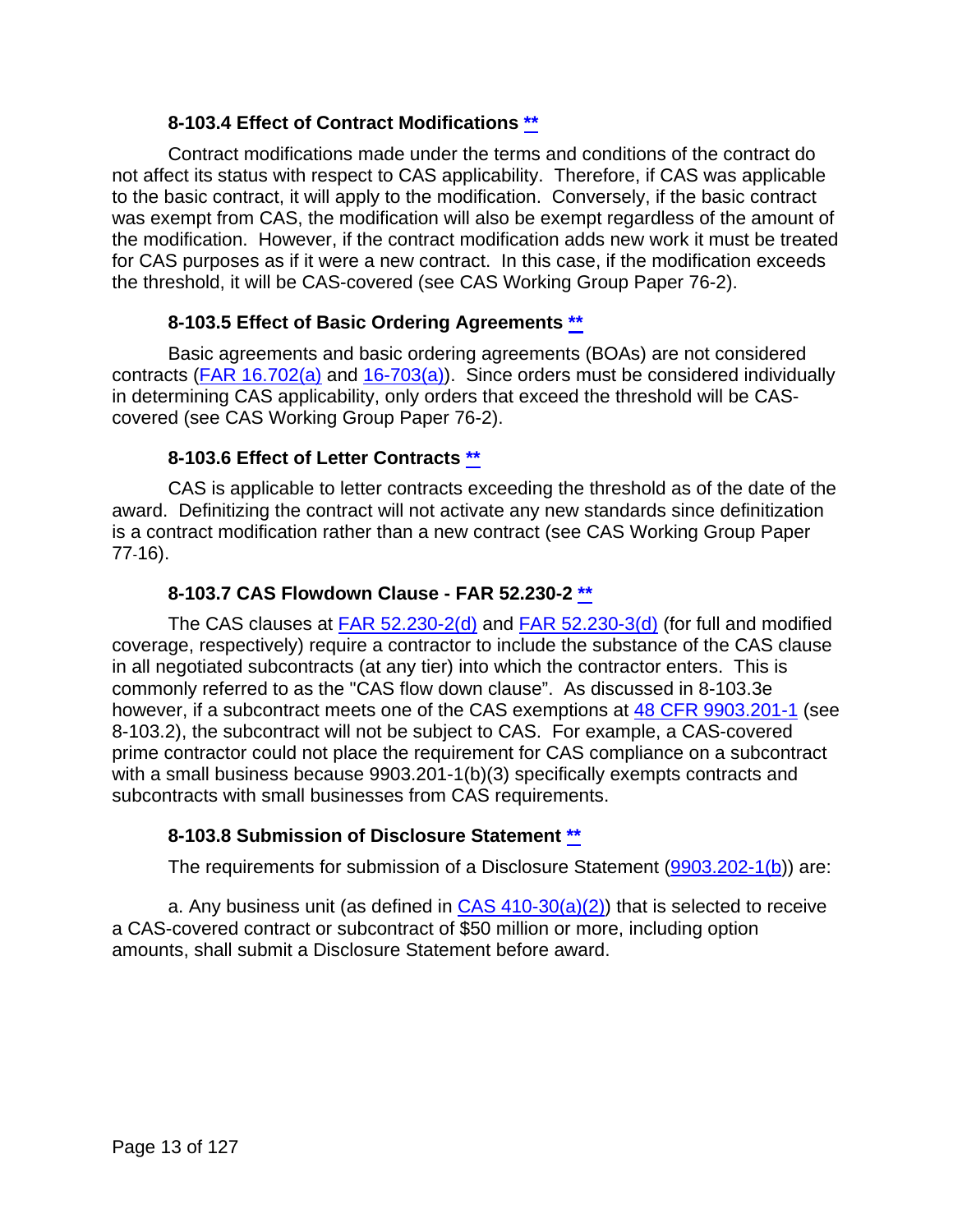b. Any company which, together with its segments (see CAS 410-30(a)(7)), received net CAS-covered awards totaling more than \$50 million in its most recent cost accounting period shall submit a Disclosure Statement. When a Disclosure Statement is required under these criteria, it must be submitted before award of the first CAScovered contract in the immediately following cost accounting period. However, if the first covered award is made within 90 days of the start of the cost accounting period, the contractor is not required to file until the end of the 90 days.

c. When required, a separate Disclosure Statement must be submitted for each segment having more than the [Truth in Negotiations Act](http://uscode.house.gov/view.xhtml?req=truth+in+negotiations&f=treesort&fq=true&num=2&hl=true&edition=prelim&granuleId=USC-prelim-title10-section2306a) (TINA) threshold of costs included in the total price of any CAS-covered contract or subcontract, unless:

(1) The contract or subcontract is exempted by [48 CFR 9903.201-1,](http://www.ecfr.gov/cgi-bin/text-idx?SID=8c138ba0c0f09380cdc230127ebba3c0&mc=true&node=se48.7.9903_1201_61&rgn=div8) or

(2) In the most recently completed accounting period, the segment's CAScovered awards are less than 30 percent of total segment sales for the period and less than \$10 million.

d. Any home office (as defined in CAS 403-30(a)(2)) that allocates costs to one or more disclosing segments performing CAS-covered contracts must submit a part VIII of the Disclosure Statement.

### <span id="page-13-0"></span>**8-103.9 Additional Exemptions on a Particular Standard** [\\*\\*](#page-0-17)

Subsection 62 of each cost accounting standard will provide for any additional exemptions associated with a particular standard.

### <span id="page-13-1"></span>**8-103.10 CAS Waivers [\\*\\*](#page-0-18)**

a. The CAS statute [\(Public Law 100-679\)](https://www.govinfo.gov/content/pkg/STATUTE-102/pdf/STATUTE-102-Pg4055.pdf) authorizes the CAS Board to waive CAS requirements on individual contracts and subcontracts. [CAS 9903.201-5](http://www.ecfr.gov/cgi-bin/text-idx?SID=8c138ba0c0f09380cdc230127ebba3c0&mc=true&node=se48.7.9903_1201_65&rgn=div8) addresses CAS waivers.

b. Effective April 2, 2000, the CAS Board granted authority to waive CAS to heads of executive agencies. Implementing guidance is in **FAR 30.201-5** and **DFARS** [230.201-5.](http://www.ecfr.gov/cgi-bin/text-idx?SID=8c138ba0c0f09380cdc230127ebba3c0&mc=true&node=se48.3.230_1201_65&rgn=div8) [FAR 2.101](http://www.ecfr.gov/cgi-bin/text-idx?SID=8c138ba0c0f09380cdc230127ebba3c0&mc=true&node=se48.1.2_1101&rgn=div8) defines "executive agency" as executive, military, and independent departments. Delegation of waiver authority may not be made lower than the senior contract policymaking level of the agency.

c. Heads of executive agencies may waive CAS under the following two circumstances:

> • The contract or subcontract is less than \$15 million, and the segment performing the work is primarily engaged in the sale of commercial items and has no contracts or subcontracts subject to CAS, or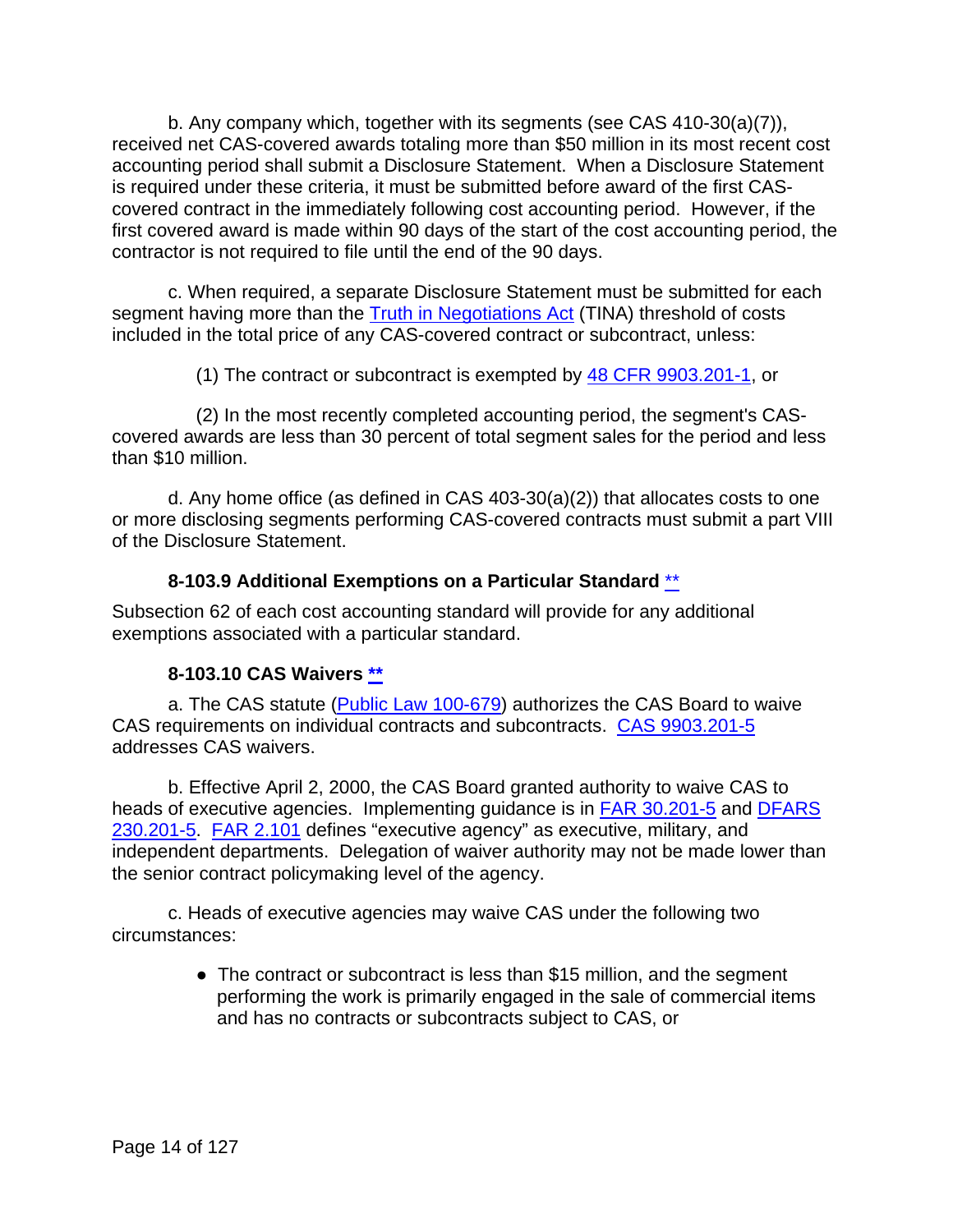● "Exceptional circumstances" exist whereby a waiver of CAS is necessary to meet the needs of the agency. Exceptional circumstances are deemed to exist only when the benefits to be derived from waiving CAS outweigh the risk associated with the waiver. A waiver for exceptional circumstances must be in writing and include a statement of the specific circumstances that justify granting the waiver. The Defense Procurement and Acquisition Policy on January 31, 2003 issued guidance, which provides that all three of the following criteria must be met for a waiver of CAS to be considered under "exceptional circumstances" for DOD contracts.

(1) The property or services cannot reasonably be obtained under the contract, subcontract, or modification, as the case may be, without the grant of the waiver,

(2) The price can be determined to be fair and reasonable without the application of the Cost Accounting Standards, and

<span id="page-14-0"></span>(3) There are demonstrated benefits to granting the waiver.

### **8-104 CAS Audit Responsibility** [\\*\\*](#page-1-0)

### <span id="page-14-1"></span>**8-104.1 Basic Functions [\\*\\*](#page-1-1)**

FAR [30.202-6,](http://www.ecfr.gov/cgi-bin/text-idx?SID=8c138ba0c0f09380cdc230127ebba3c0&mc=true&node=se48.1.30_1202_66&rgn=div8) [30.202-7,](http://www.ecfr.gov/cgi-bin/text-idx?SID=2fd609bdaa5e1a6c507c4f628dd55198&mc=true&node=se48.1.30_1202_67&rgn=div8) and [30.601](http://www.ecfr.gov/cgi-bin/text-idx?SID=2fd609bdaa5e1a6c507c4f628dd55198&mc=true&node=se48.1.30_1601&rgn=div8) outline the basic functions of the contract auditor in the implementation of the standards. They provide that the contract auditor shall be responsible for making recommendations to the cognizant Federal agency official (CFAO). The CFAO is the contracting officer assigned by the cognizant Federal agency to administer CAS. Within DoD, the CFAO is the cognizant ACO. The auditor's recommendations to the CFAO include whether:

- a contractor's Disclosure Statement, submitted as a condition of contracting, adequately describes the actual or proposed cost accounting practices as required by [41 U.S.C. 1501](http://uscode.house.gov/view.xhtml?hl=false&edition=prelim&req=granuleid%3AUSC-prelim-title41-chapter15-front&f=treesort&num=0&saved=%7CKHRpdGxlOjQxIHNlY3Rpb246MTUwMSBlZGl0aW9uOnByZWxpbSkgT1IgKGdyYW51bGVpZDpVU0MtcHJlbGltLXRpdGxlNDEtc2VjdGlvbjE1MDEp%7CdHJlZXNvcnQ%3D%7C%7C0%7Cfalse%7Cprelim) through 1506 as implemented by the CASB,
- a contractor's disclosed cost accounting practices are in compliance with FAR Part 31 and applicable cost accounting standards,
- a contractor's or subcontractor's failure to comply with applicable cost accounting standards or to follow consistently its disclosed or established cost accounting practices has resulted, or may result, in any increased cost paid by the Government, and
- a contractor's or subcontractor's proposed price changes, submitted as a result of changes made to previously disclosed or established cost accounting practices, are fair and reasonable.

### <span id="page-14-2"></span>**8-104.2 Auditor's Function on Subcontracts Subject to CAS [\\*\\*](#page-1-2)**

As specifically related to subcontracts subject to CAS, the auditor's functions tend to fall into the following areas: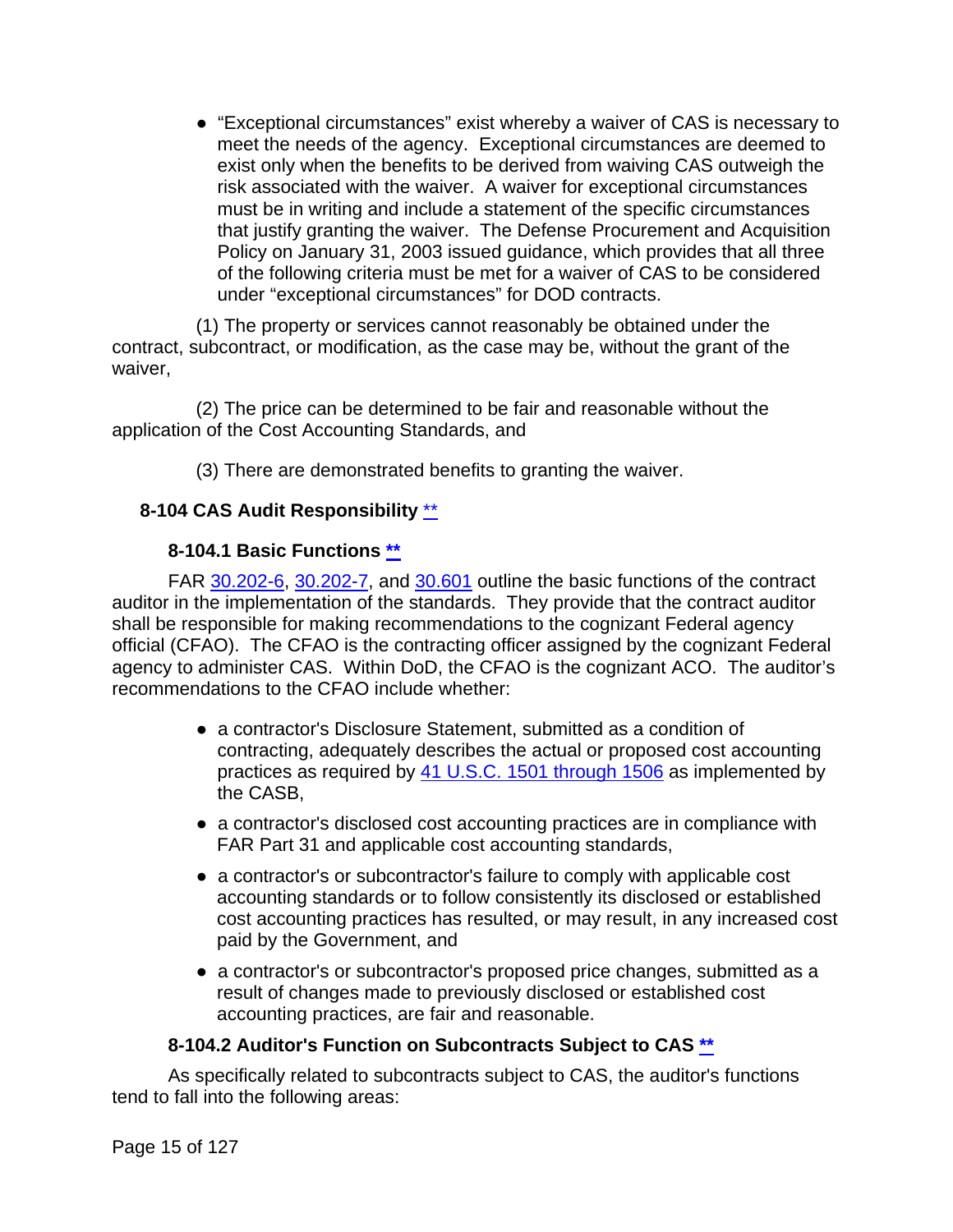a. The auditor will audit the books and records of prime contractors and higher tier subcontractors to determine that appropriate CAS clauses are included (FAR [52.230-2,](http://www.ecfr.gov/cgi-bin/text-idx?SID=2fd609bdaa5e1a6c507c4f628dd55198&mc=true&node=se48.2.52_1230_62&rgn=div8) [52.230-3,](http://www.ecfr.gov/cgi-bin/text-idx?SID=2fd609bdaa5e1a6c507c4f628dd55198&mc=true&node=se48.2.52_1230_63&rgn=div8) and [52.230-6\)](http://www.ecfr.gov/cgi-bin/text-idx?SID=2fd609bdaa5e1a6c507c4f628dd55198&mc=true&node=se48.2.52_1230_66&rgn=div8) in awarded subcontracts. In addition, the auditor will determine that, when applicable, subcontractor Disclosure Statements have been obtained.

b. [48 CFR 9903.202-8\(a\)](http://www.ecfr.gov/cgi-bin/text-idx?SID=2fd609bdaa5e1a6c507c4f628dd55198&mc=true&node=se48.7.9903_1202_68&rgn=div8) and FAR  $42.202(e)(2)$  provide that the company awarding the CAS-covered subcontract is responsible, except as noted in c. and d. below, for securing subcontractor compliance with CASB rules, regulations, and standards. Notwithstanding these provisions, in most cases compliance audits of CAScovered subcontracts will be performed by the auditor cognizant of the subcontractor in conjunction with the performance of other regularly scheduled audit assignments. When DCAA audits a prime contractor that also holds covered subcontracts, the auditor should routinely include the subcontracts in the CAS-covered audits. Even though the audit responsibility may not have been formally assigned, the auditor, to protect the Government's interest, must consider all covered work held by the contractor when making CAS-related audits. At locations where no Government prime contracts exist, the auditor should attempt to identify the existence of CAS-covered subcontracts either during the performance of regular ongoing audits or through routine examinations of existing acquisition records. Once identified, these subcontracts will also be subject to audit tests for CAS compliance.

c. Under the provisions of 48 CFR 9903.202-8(b) a subcontractor may satisfy disclosure requirements by identifying to the prime contractor the CFAO to whom its Disclosure Statement was previously submitted. 48 CFR 9903.202-8(c)(1) provides that the subcontractor may submit a Disclosure Statement that contains privileged and confidential information directly to the subcontractor's CFAO. In this case, a preaward determination of adequacy is not required. Instead, the CFAO will advise the auditor to perform postaward audits of compliance.

d. In accordance with 48 CFR 9903.202-8(c)(2), subcontractors not subject to Disclosure Statement requirements may claim that other CAS-related audits by prime contractors would jeopardize their proprietary data or competitive position. In such cases, the subcontractor may request the Government to perform the audits.

### <span id="page-15-0"></span>**8-104.3 Contract Audit Coordinator (CAC) [\\*\\*](#page-1-3)**

The CAC will be responsible for assuring, for all organizational units of the assigned company, that consistent and compatible audit conclusions are reached by all FAOs involved. Specific responsibilities for all auditors in the coordination process are in subsequent sections of this chapter. If a CAC has not been assigned to a multidivisional contractor, the regional director cognizant of the corporate home office will designate a Corporate Home Office Auditor (CHOA) or Group Audit Coordinator (GAC), as applicable (see also 8-204 for audit coordination within multiorganizational companies).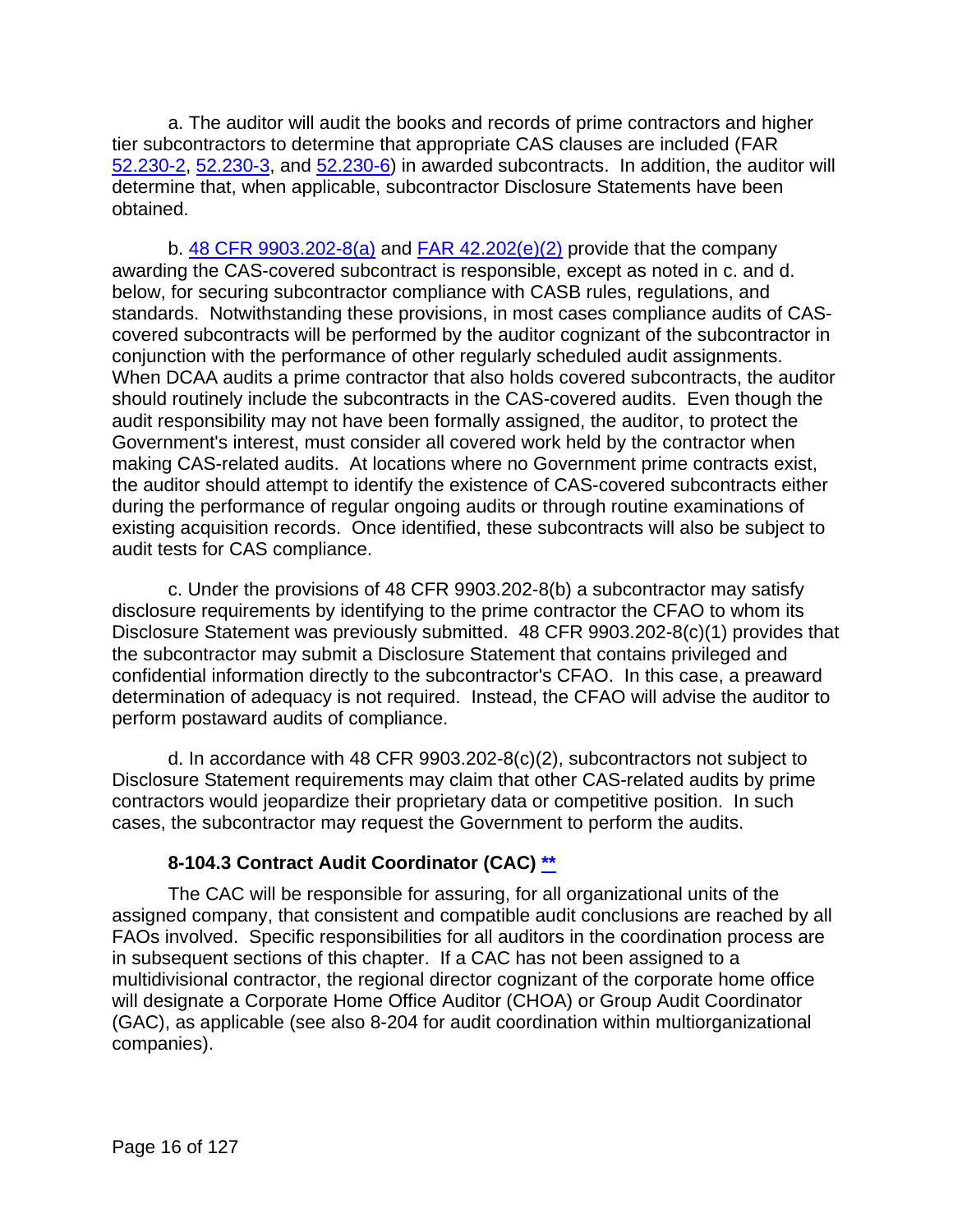### **[Figure 8-1-1](#page-1-4) - CAS Coverage and Disclosure Statement Determination**



#### <span id="page-16-0"></span>**CAS Coverage and Disclosure Statement Determination Flowchart**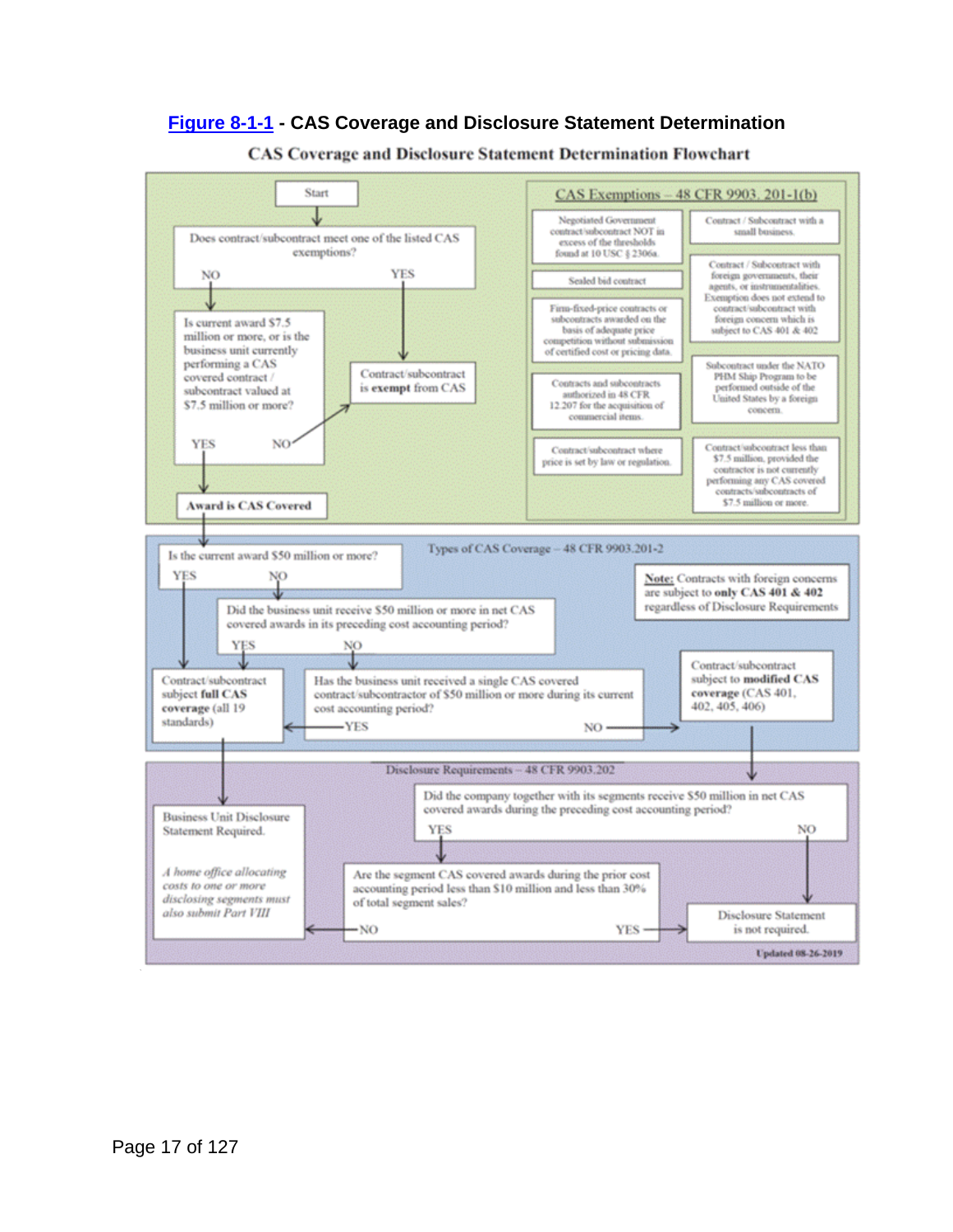# **8-200 Section 2 - Disclosure Statement Adequacy [\\*\\*](#page-1-5)**

### <span id="page-17-1"></span><span id="page-17-0"></span>**8-201 Introduction to Audits of Disclosure Statement [\\*\\*](#page-1-6)**

See  $MRD$  14-PAC-010 $(R)$  for guidance in determining adequacy of a disclosure statement.

## <span id="page-17-2"></span>**8-300 Section 3 - Audits of Compliance with Cost Accounting Standards Board (CASB) Rules, Regulations, and Standards, and with FAR [\\*\\*](#page-1-7)**

### <span id="page-17-3"></span>**8-301 Introduction [\\*\\*](#page-1-8)**

a. This section provides audit guidance for the evaluation of the contractor's Disclosure Statement and the practices used for estimating, accumulating and reporting costs on contracts subject to [41 U.S.C. 1501](http://uscode.house.gov/view.xhtml?hl=false&edition=prelim&req=granuleid%3AUSC-prelim-title41-chapter15-front&f=treesort&num=0&saved=%7CKHRpdGxlOjQxIHNlY3Rpb246MTUwMSBlZGl0aW9uOnByZWxpbSkgT1IgKGdyYW51bGVpZDpVU0MtcHJlbGltLXRpdGxlNDEtc2VjdGlvbjE1MDEp%7CdHJlZXNvcnQ%3D%7C%7C0%7Cfalse%7Cprelim) through 1506. The purpose of the audit is to ascertain whether the disclosed or established practices are in compliance with the CASB rules, regulations, and standards as well as appropriate acquisition regulations. The initial audit of a Disclosure Statement's compliance should be scheduled for completion within 60 days after the CFAO's determination of adequacy of the Disclosure Statement. The aspects of compliance audits covered in this section are:

(1) General requirements including audit considerations and reporting procedures.

(2) Audit considerations involved in the initial audit of the Disclosure Statement for compliance.

(3) Audit requirements associated with the audit of cost accounting practices for compliance during the proposal evaluation and contract performance.

b. Not only should the audit and subsequent reporting cover those conditions that constitute actual noncompliances but should also include circumstances where the occurrence of a planned or pending action will result in a violation of CASB rules, regulations, or standards. A condition of potential noncompliance exists when:

(1) a contractor with a covered contract proposes a practice that will violate a cost accounting standard or FAR cost principle when implemented (see 8-302.7f), or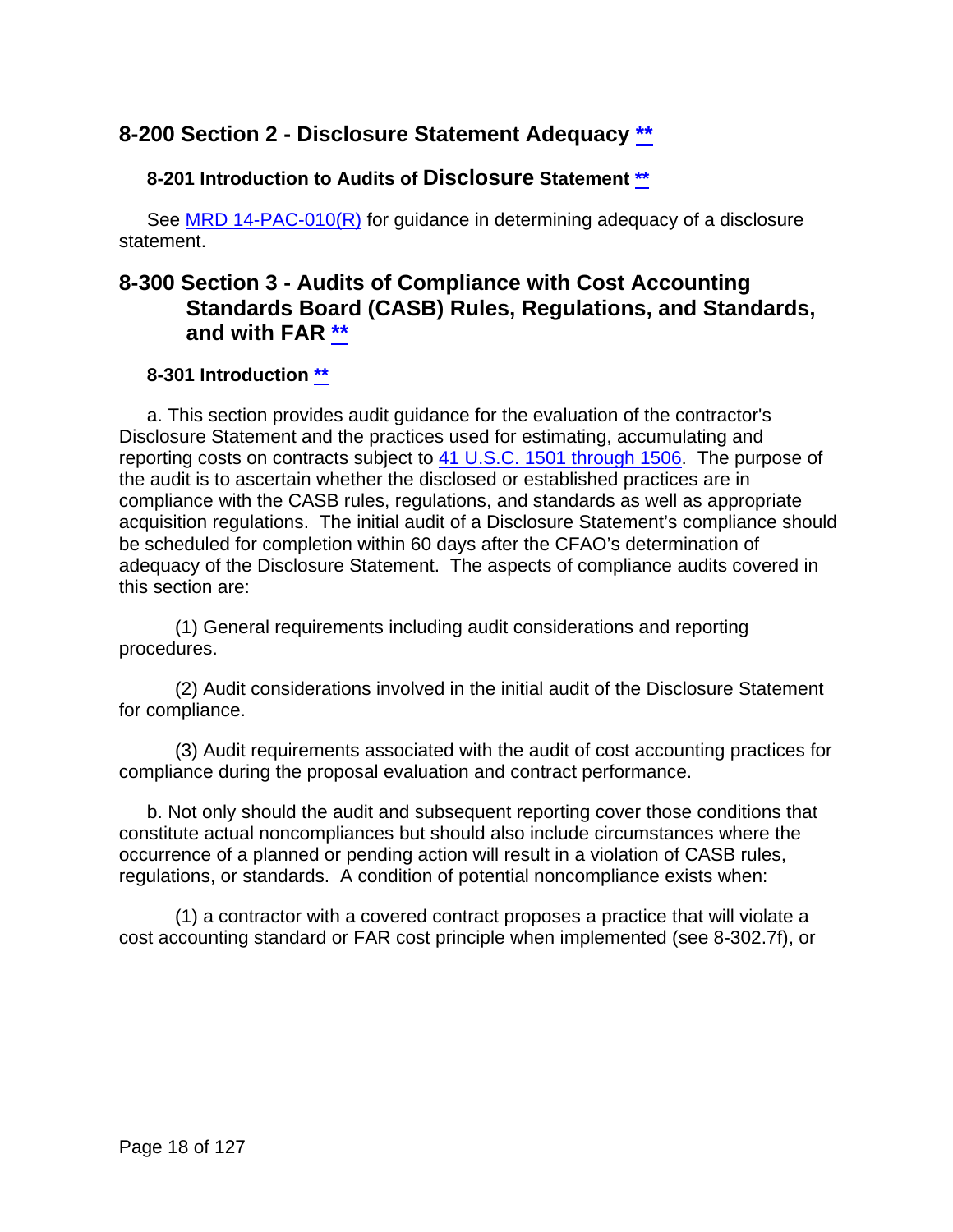(2) a contractor who does not have a covered contract but currently has or proposes to implement a practice that, with the award of the initial covered contract, will result in a violation of the CASB rules, regulations, and standards or appropriate acquisition regulations. It is important to note that in each of the potential noncompliance conditions described above, some future action is required before the contractor is in violation of 41 U.S.C. 1501 through 1506. For example, the offeror must be awarded a CAS-covered contract before it becomes subject to the rules and regulations of the CASB. Similarly, a covered contractor must implement an unacceptable practice to be in actual noncompliance.

c. To facilitate the implementation process, each promulgated standard contains subparagraph .63 that prescribes the effective date and an applicability date. The CASB defers the applicability date beyond the effective date in order to provide contractors adequate time to prepare for compliance and make any required accounting changes. Under the regulation, a contractor becomes subject to a new standard only after receiving the first CAS-covered contract following the effective date.

(1) The distinction between the effective and applicability dates is important. The effective date designates when the pricing of future CAS-covered contracts must reflect the new standard. It also identifies those CAS-covered contracts eligible for an equitable adjustment, since only contracts in existence on the effective date can be equitably adjusted to reflect the prospective application of a new or revised standard.

(2) The applicability date marks the beginning of the period when the contractor's accounting and reporting systems must comply with a new or revised standard. Proposals for contracts to be awarded after the effective date of a standard should be evaluated carefully for compliance with the new or revised standard. The proposal need only reflect compliance with the standard from the applicability date forward. Therefore, it is important that the auditor determine the applicability date of the particular Standard (including any revisions) under audit. Any change resulting from early implementation by the contractor is to be administered as a unilateral change. It will result in an equitable adjustment under FAR  $52.230-2(a)(4)(iii)$  for the period prior to the applicability if the CFAO determines that the unilateral change is a desirable change.

(3) In unusual situations, the short lead-time between the effective and applicability dates may create a difficult situation for the contractor. In such a case, the contractor may request the change be retroactive. The CFAO shall determine whether the contractor's request is approved or not; however, the CFAO cannot approve a date for the retroactive change before the beginning of the year in which the request was made. Where a contractor can demonstrate to the CFAO that it would be virtually impossible to comply with the effective or applicability dates of a standard, contracts can be negotiated after the effective date of the standard based on the accounting system used before the standard became effective.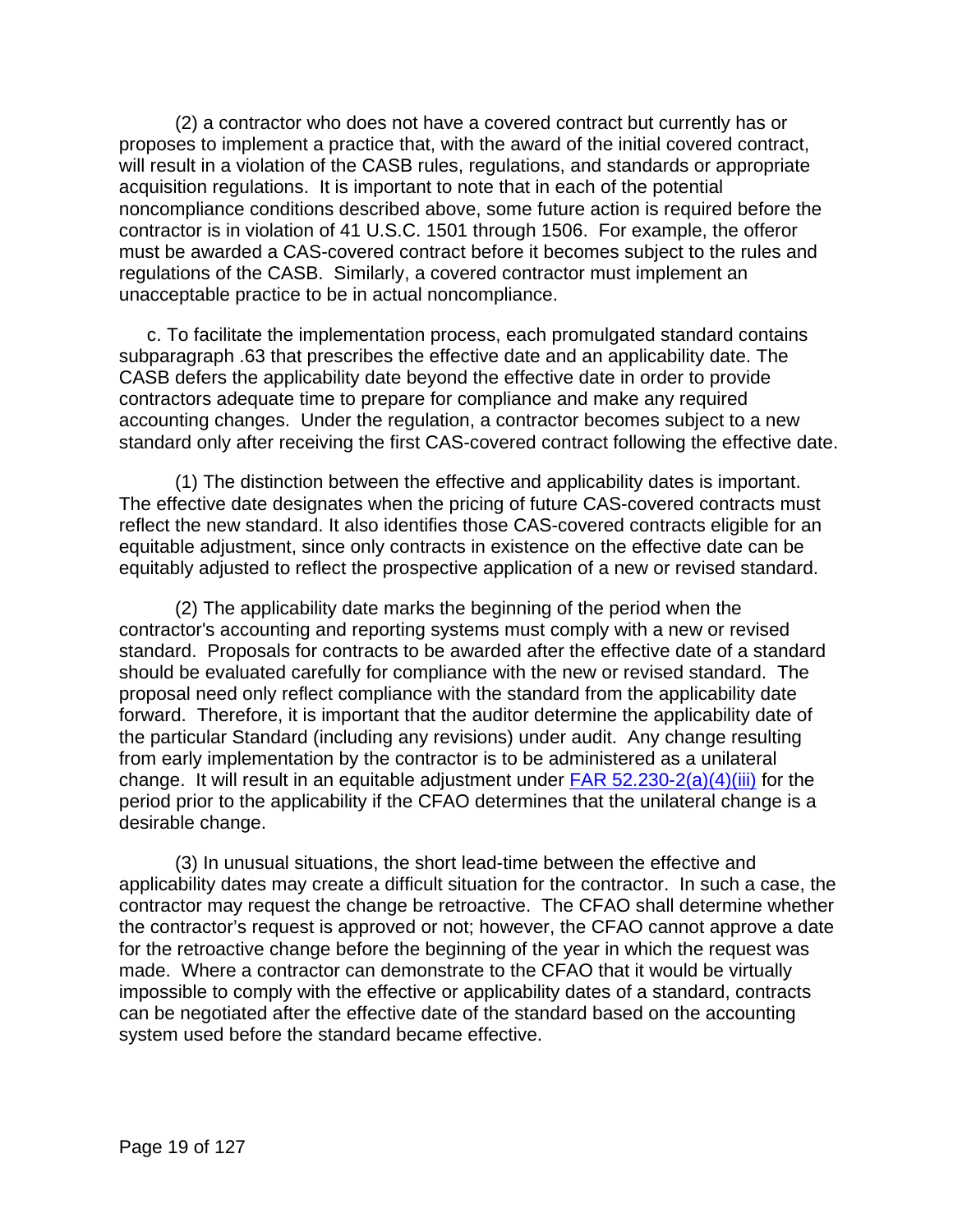(4) Contract terms should include provisions for price adjustments, retroactive to the applicability date, for significant cost impact resulting from the change in accounting practice to comply with the standard. In addition, the CFAO should establish a specific date for the contractor to complete the changes to its estimating, accounting, and reporting systems and Disclosure Statement to comply with the standard. When this procedure is followed, noncompliances will not be reported. Equitable adjustments computed as of the applicability date will be submitted as provided in [FAR](http://www.ecfr.gov/cgi-bin/text-idx?SID=0cd61e8ca3ffffbee84486a529be0e6d&mc=true&node=se48.1.30_1604&rgn=div8)  [30.604\(h\)\(4\).](http://www.ecfr.gov/cgi-bin/text-idx?SID=0cd61e8ca3ffffbee84486a529be0e6d&mc=true&node=se48.1.30_1604&rgn=div8) (See CAS Working Group Papers 76-7 and 77-10.)

d. Questions have been raised regarding the CAS compliance of termination claims since:

(1) costs in termination claims may be arranged differently than the cost presentations in the original estimates, and

(2) termination claims often include as direct costs such items as settlement costs or unexpired leases that would have been charged indirect if the contract had been completed. Termination costing procedures, as detailed in [FAR 31.205-42,](http://www.ecfr.gov/cgi-bin/text-idx?SID=0cd61e8ca3ffffbee84486a529be0e6d&mc=true&node=se48.1.31_1205_642&rgn=div8) are still effective. DoD does not view these procedures as violating either CAS [401 or 402,](http://www.ecfr.gov/cgi-bin/text-idx?SID=64ad9df24058aefe6e620b621b9ac997&mc=true&tpl=/ecfrbrowse/Title48/48cfr9904_main_02.tpl) since terminating a contract creates a situation that is totally unlike completing a contract. Therefore, these costs would not be considered costs incurred for the same purpose in like circumstances. Termination contracting officers should assure themselves that within the context of termination situations, consistency is honored to the extent that the circumstances are similar. To that end, it would be advisable for a contractor to document its termination accounting procedures as part of its disclosed practices. Indirect cost rates used in termination claims must represent full accounting periods as required by CAS 406. (See CAS Working Group Paper 77-15.)

### <span id="page-19-0"></span>**8-302 Noncompliance with CAS [\\*\\*](#page-1-9)**

### <span id="page-19-1"></span>**8-302.1 Requirements [\\*\\*](#page-1-10)**

a. In accordance with **FAR 30.605(b)** when the CFAO determines a disclosed or an established practice is not in compliance, the CFAO shall notify the contractor and provide a copy of the notice to the auditor. The CFAO also makes a determination of materiality.

(1) If the CFAO determines that the noncompliance is immaterial, the contractor must correct the noncompliance and the Government reserves the right to make contract adjustments if the contractor fails to correct the noncompliance and it becomes material.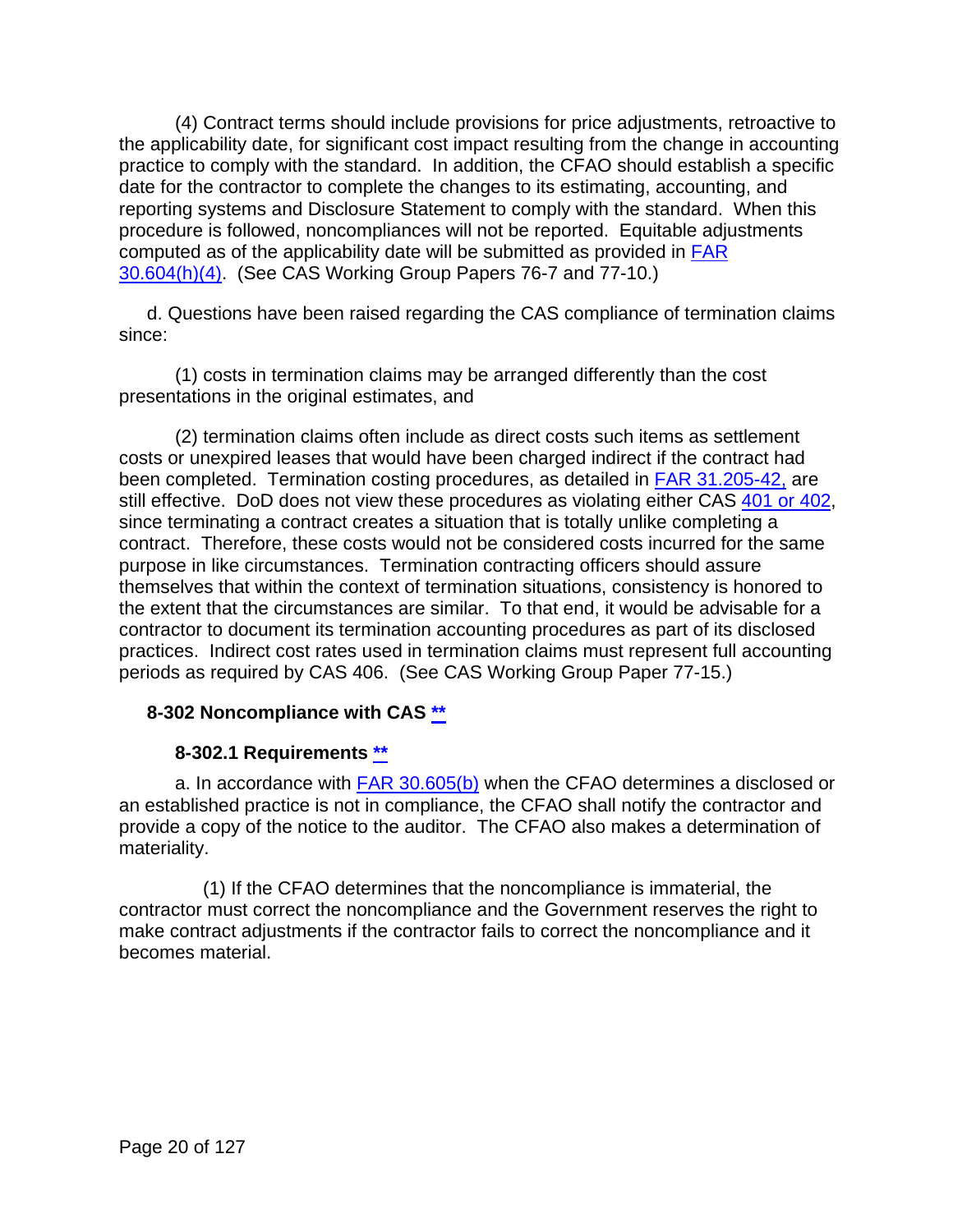(2) If the CFAO determines that the noncompliance is material, the contractor is required to submit a description of any accounting practice change needed to bring the practices into compliance, which the auditor will review for adequacy and compliance. If the proposed change is both adequate and compliant, the contractor must submit a general dollar magnitude (GDM) proposal. In addition, adjustment of the prime contract price or cost allowance in accordance with FAR 30.605 may be required. (See 8-500)

b. As in FAR [30.202-6](http://www.ecfr.gov/cgi-bin/text-idx?SID=0cd61e8ca3ffffbee84486a529be0e6d&mc=true&node=se48.1.30_1202_66&rgn=div8) and [30.202-7,](http://www.ecfr.gov/cgi-bin/text-idx?SID=0cd61e8ca3ffffbee84486a529be0e6d&mc=true&node=se48.1.30_1202_67&rgn=div8) the contract auditor shall be responsible for conducting audits as necessary to advise the CFAO as to whether the contractor's disclosed or established practices comply with CAS and FAR Part 31. Because the audit responsibility is a continuous requirement, instances of noncompliance may be detected and reported at various stages of the procurement action.

#### <span id="page-20-0"></span>**8-302.2 Types of Noncompliance [\\*\\*](#page-1-11)**

a. Eight types of noncompliance can be identified based on CASB rules, regulations, and standards and FAR Part 31:

(1) Disclosed practices not compliant with CAS.

(2) Disclosed practices not compliant with FAR.

(3) Actual practices of estimating costs not compliant with CAS.

(4) Actual practices of estimating costs not compliant with FAR.

(5) Actual practices for estimating costs not compliant with the practices disclosed in the Disclosure Statement.

(6) Actual practices for accumulating or reporting costs not compliant with CAS rules and regulations.

(7) Actual practices for accumulating or reporting costs not compliant with FAR.

(8) Actual practices for accumulating or reporting costs not compliant with the practices disclosed in the Disclosure Statement.

b. The first two types of noncompliance situations may be detected during the initial Disclosure Statement audit or during normal audits, such as price proposal evaluations, or during audits of incurred cost, as discussed in 8-304. Situations related to bullets three through five above would likely be detected during a proposal evaluation or an estimating system survey. Situations six through eight would generally be detected during normal or routine audits of actual costs.

c. In some cases multiple noncompliance conditions may exist. For example, a contractor normally allocates the costs of preparing initial bid proposals to cost objectives on the basis of total cost input. This practice, which conforms with [FAR](http://www.ecfr.gov/cgi-bin/text-idx?SID=0cd61e8ca3ffffbee84486a529be0e6d&mc=true&node=se48.1.31_1205_618&rgn=div8) 

Page 21 of 127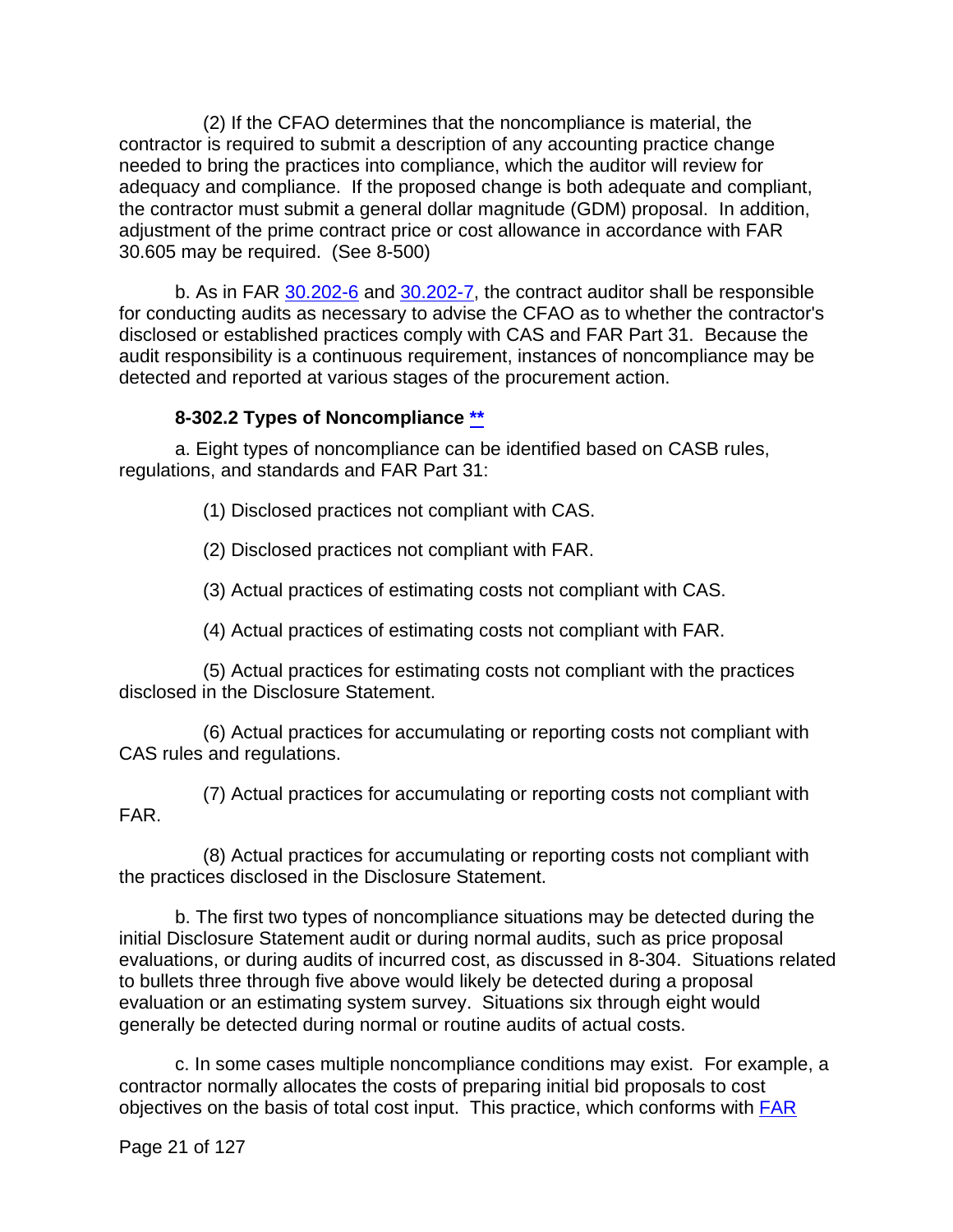[31.205-18](http://www.ecfr.gov/cgi-bin/text-idx?SID=0cd61e8ca3ffffbee84486a529be0e6d&mc=true&node=se48.1.31_1205_618&rgn=div8) and [CAS 420,](http://www.ecfr.gov/cgi-bin/text-idx?SID=64ad9df24058aefe6e620b621b9ac997&mc=true&tpl=/ecfrbrowse/Title48/48cfr9904_main_02.tpl) was previously disclosed to the Government. For a new proposal, however, the associated B&P expenses were charged to the engineering overhead which was subsequently allocated to the resulting contract on the basis of direct engineering labor dollars. Under these conditions, the types of noncompliances described in bullets (6), (7), and (8) above would all apply.

d. A new cost accounting standard could also result in instances of multiple types of noncompliance. For example, with the issuance of a new standard, a disclosed practice previously considered to be compliant could be rendered unacceptable in the following areas:

(1) described practices could be in noncompliant with CAS or FAR, and

(2) practices used to record costs, although in conformance with the Disclosure Statement, could be noncompliant with CAS and/or FAR.

### <span id="page-21-0"></span>**8-302.3 Compliance Considerations [\\*\\*](#page-1-12)**

In auditing the contractor's cost accounting practices to ascertain whether they are compliant with the cost accounting standards and [FAR Part 31,](http://www.ecfr.gov/cgi-bin/text-idx?SID=22a0d7d645c04f6fe8be7f79786514b5&mc=true&node=pt48.1.31&rgn=div5) the auditor should follow the guidelines below:

a. In evaluating price proposals and performing estimating system surveys, the auditor is required to describe inconsistencies between the contractor's estimating and cost accumulating practices. The auditor may therefore be in a position, based on past audits, to ascertain whether the contractor complies with the standard requiring consistency in estimating, accumulating, and reporting costs.

b. The standard prohibiting double counting [\(CAS 402\)](http://www.ecfr.gov/cgi-bin/text-idx?SID=64ad9df24058aefe6e620b621b9ac997&mc=true&tpl=/ecfrbrowse/Title48/48cfr9904_main_02.tpl) did not introduce an entirely new ground rule since acquisition regulations contained similar provisions. The prohibition against double counting in the acquisition regulations however, was narrower in scope since it basically applied to individual contracts. CAS 402 has extended the scope by adding the requirement that each type of cost incurred for the same purpose, in like circumstances, must be either direct or indirect for all final cost objectives. Prior audits of the contractor's incurred costs may provide information on whether the cost accounting practices comply with this standard.

c. With respect to noncompliance with FAR Part 31, when a cost accounting practice has been questioned by the auditor in the past and the CFAO has not made a final determination, the practice should be questioned again. Once the CFAO makes a determination on the issue, the decisions will be followed. If the FAR is subsequently changed or a change in circumstance occurs, a practice should again be evaluated for compliance.

d. If a cost accounting practice has been questioned because of noncompliance with FAR Part 31 and the CFAO supported the auditor's position, but the ASBCA or Court of Claims ruled against the Government, the auditor will not question the practice again unless there is a subsequent change in FAR or the cost accounting standards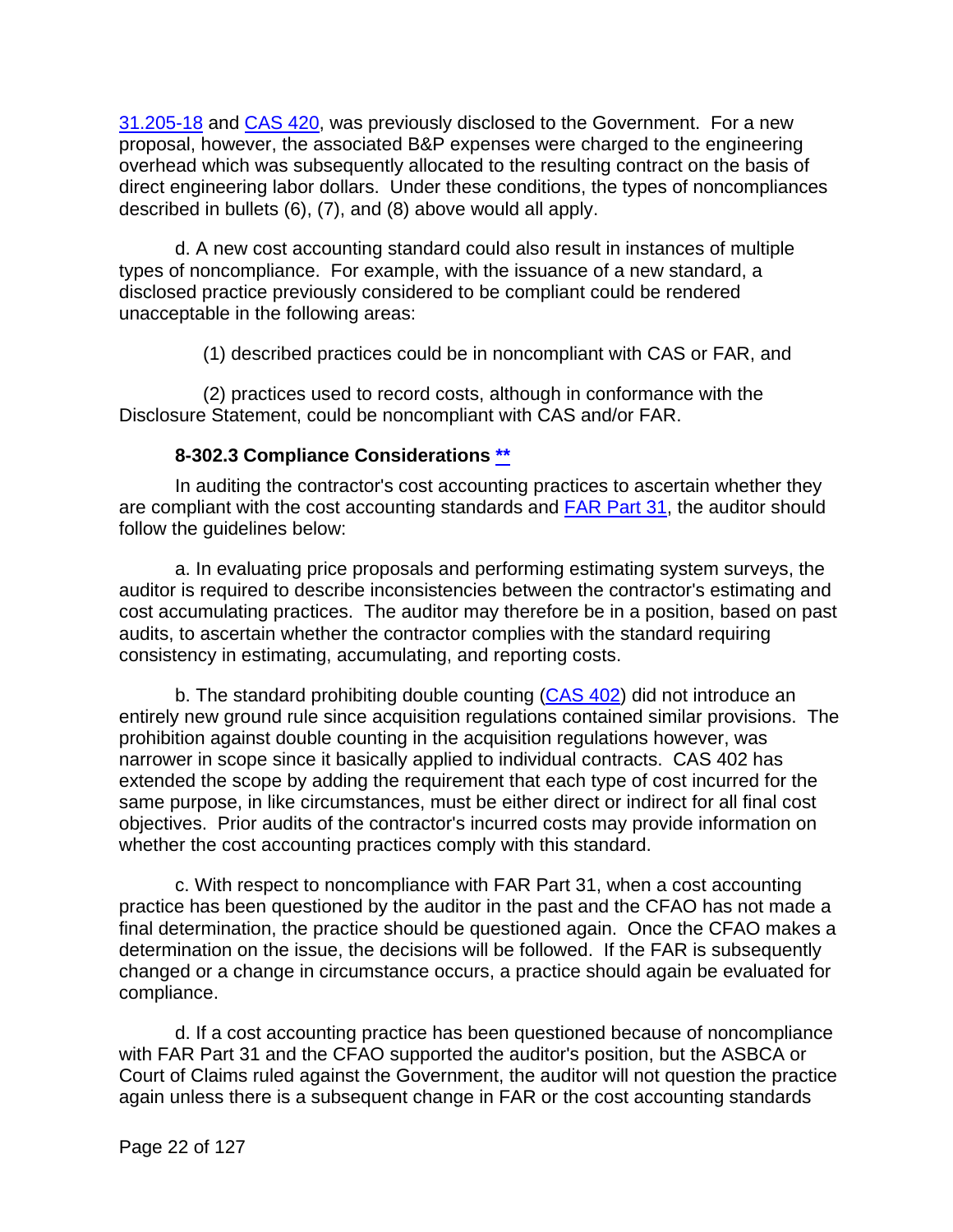that would negate the decision. However, if the ASBCA or the Court of Claims ruled in favor of the Government, the practice should be questioned at all other contractor locations where circumstances are substantially the same.

### <span id="page-22-0"></span>**8-302.4 Discussions with the CFAO and the Contractor [\\*\\*](#page-1-13)**

a. The auditor should discuss noncompliance matters with the CFAO at the earliest possible opportunity. It is important to keep the CFAO informed of the auditor's actions and to identify areas where the auditor may need to provide further information regarding his or her recommendations.

b. As an integral part of the audit, discuss the findings with the contractor. (See 4-300.)

### <span id="page-22-1"></span>**8-302.5 Coordination for Consistent Treatment [\\*\\*](#page-1-14)**

a. Because of the consolidated contract audit function and the relationship of the CASB rules, regulations, and standards to the DCAA mission, DCAA is in an advantageous position to ascertain whether the promulgated standards, rules, and regulations are consistently applied. To fulfill this responsibility, DCAA must effectively coordinate all phases of audits involving CAS.

b. Consistency in implementing CASB rules, regulations, and standards should be one of the auditor's primary concerns. Contractors are justifiably sensitive to unwarranted variations in the audit treatment of similar situations. To assure the provisions of [41 U.S.C. 1501 through 1506](http://uscode.house.gov/view.xhtml?hl=false&edition=prelim&req=granuleid%3AUSC-prelim-title41-chapter15-front&f=treesort&num=0&saved=%7CKHRpdGxlOjQxIHNlY3Rpb246MTUwMSBlZGl0aW9uOnByZWxpbSkgT1IgKGdyYW51bGVpZDpVU0MtcHJlbGltLXRpdGxlNDEtc2VjdGlvbjE1MDEp%7CdHJlZXNvcnQ%3D%7C%7C0%7Cfalse%7Cprelim) are applied consistently, audit findings that are significant in amount or nature should ordinarily be coordinated with the region and CAC before the reports are issued.

c. When coordination involves other DCAA regional offices, the cognizant auditor should refer to his or her region those matters that cannot be resolved by the FAOs involved. The region may forward the matter to Headquarters, Attention PAC, if agreement is not achievable at the regional level. (See 4-900.)

d. Information on other significant problems or controversial situations will also be provided to Headquarters, Attention PAC. (See 4-900.) This information will assist in developing guidance to improve auditing and reporting techniques or in referring matters to the Office of the Secretary of Defense (OSD) when DoD-wide guidance is needed to achieve uniform and consistent implementation of CAS.

### <span id="page-22-2"></span>**8-302.6 CAS Coordination in CAC/CHOA/GAC Complexes [\\*\\*](#page-1-15)**

a. The DCAA CAC program, for major multi-segment contractors and other specific groups of contractors, is described in 15-200. The CHOA or GAC will be designated in accordance with 8-104.3 for multi-segment contractors outside a CAC complex. The CAC, CHOA, and GAC complexes play a significant part in promoting consistent treatment of CAS compliance issues among related or similar contractor segments.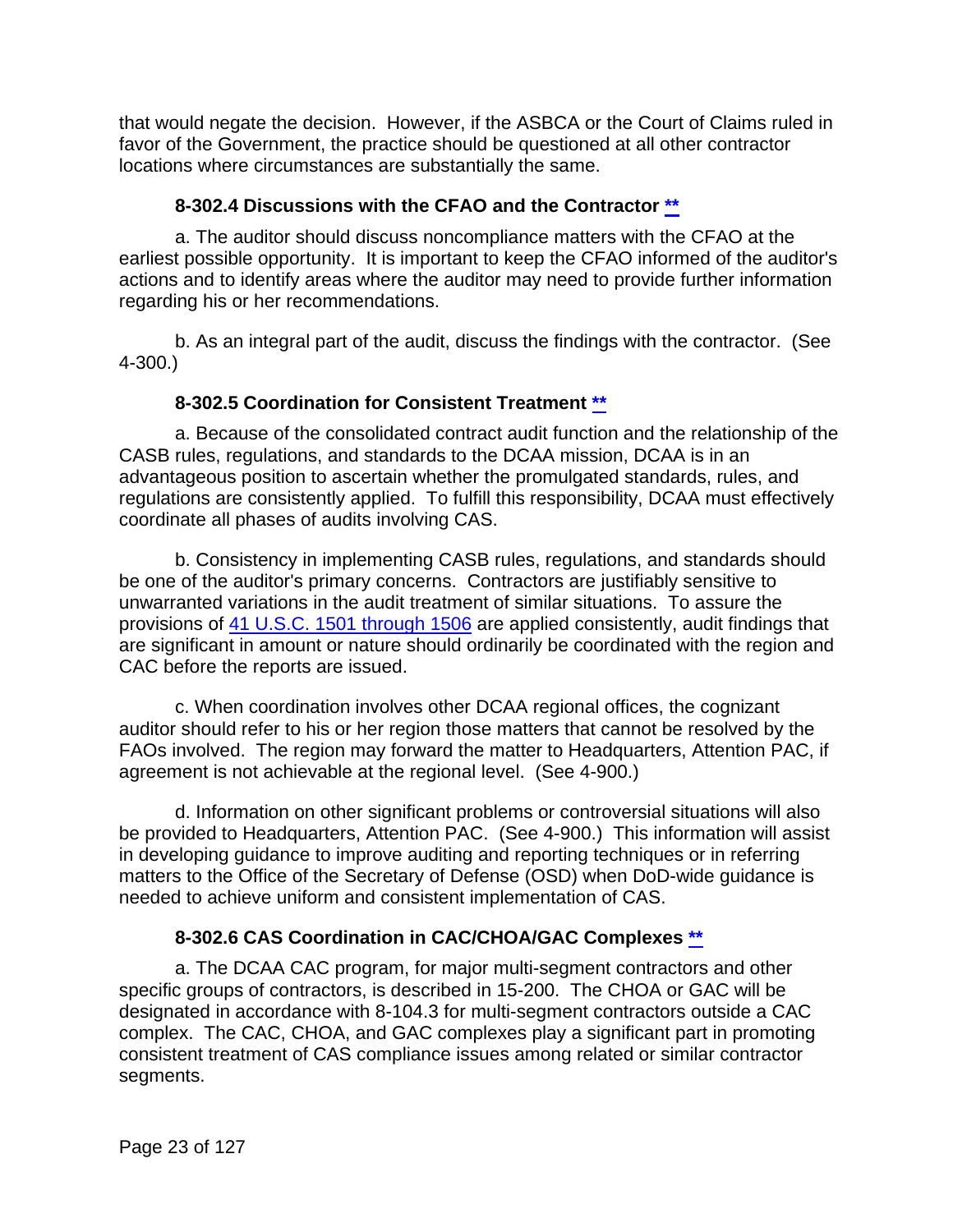b. Each CAC/CHOA/GAC will:

(1) Obtain from the cognizant FAOs the necessary data to compile a listing of all known noncompliance issues at each of the segments that comprise the complex. The listing, along with information on resolution of the issues, should be distributed to all FAOs that have cognizance of any segment within the complex.

(2) Review and update the listing for new instances of noncompliance and include information regarding noncompliance issues resolved. Circulate this data to the cognizant FAOs to keep them informed about current developments.

(3) Before issuing a noncompliance report, discuss the recommendations with the FAO. This should be done to assure consistent treatment of similar conditions at the various segments of the complex.

(4) Recommend workshops if needed to evaluate mutual CAS problems, (see 15-200).

c. FAOs in the complex will:

(1) Inform the CAC/CHOA/GAC of known problem areas.

(2) Inform the CAC/CHOA/GAC immediately when new problem areas are encountered.

(3) Evaluate problem areas of other organizational units to determine if similar problems exist or could exist at your location.

<span id="page-23-0"></span>(4) Plan audits so findings can be coordinated before reports are issued.

### **8-302.7 Reporting CAS Noncompliance [\\*\\*](#page-1-16)**

a. In assigning responsibilities to the CFAO and the contract auditor, the regulations (FAR  $42.302(a)(11)$ ), FAR  $30.601$ , and FAR  $30.202-6$ ), require the auditor to conduct audits of Disclosure Statements for compliance and report practices that do not comply with CASB rules, regulations, and standards. The CFAO is to determine whether the reported practices actually do not comply with the CAS Rules and Regulations or FAR Part 31. Noncompliance reports should include only CAS violations that the auditor considers significant. The auditor should report:

(1) Violations of major requirements of CAS regardless of their effect on contract costs.

(2) Noncompliance having a significant cost effect on CAS-covered contracts.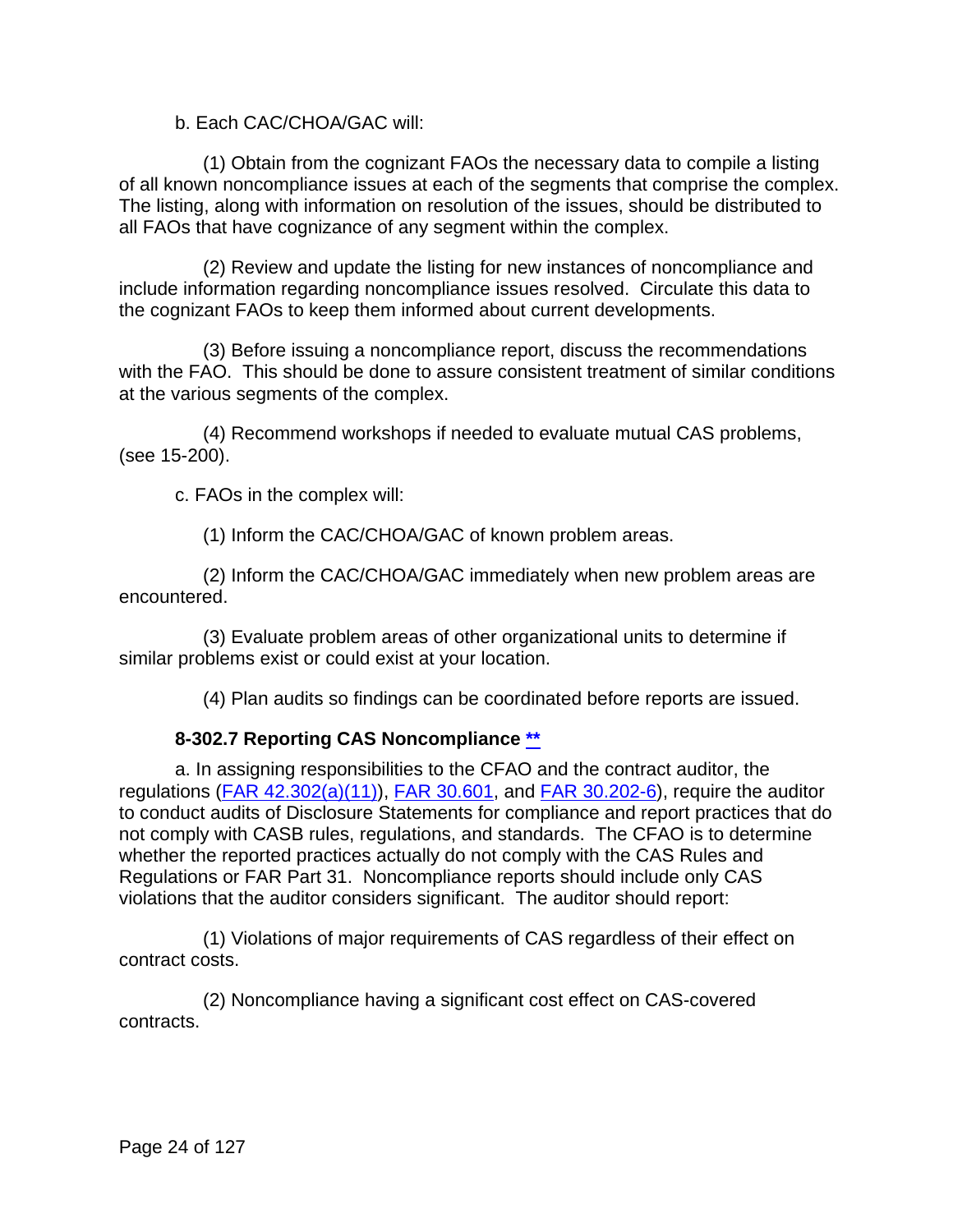(3) Noncompliance that could eventually result in a significant adjustment because of changed circumstances even though there is currently no significant effect on contract costs. Note that a noncompliance report will not be issued when the auditor determines the noncompliance will never result in a significant adjustment.

(4) Noncompliance that is an inherent part of the contractor's cost accounting system and that are of such a nature that the cost impact on CAS-covered contracts would be difficult or impossible to determine. (In ASBCA Case No. 20998, the Board upheld the Government's right to determine a contractor to be in noncompliance even though the Government was unable to determine that increased costs resulted from the noncompliance. This ASBCA decision should be referenced in all audit reports recommending noncompliance where the cost impact cannot be determined.)

b. The following are examples of practices that deviate from CAS. Even if such practices have not resulted in increased cost or no increased cost can be determined, the conditions described are reportable as noncompliances.

(1) A contractor allocates home office expenses to divisions as fixed management charges. The charges are less than the amounts that would have been allocated had the contractor followed [CAS 403.](http://www.ecfr.gov/cgi-bin/text-idx?SID=150febf0c99eb4d736e9847862f7fdae&mc=true&tpl=/ecfrbrowse/Title48/48cfr9904_main_02.tpl) The auditor should recommend that the CFAO advise the contractor that costs will be disapproved when the method used by the contractor results in an amount exceeding that which would have been allocated under the standard.

(2) Another contractor estimates labor cost by category, i.e., fabrication assembly, inspection, etc. The actual costs are accumulated in one undifferentiated account. Under these circumstances, the auditor would not be able to determine if there is any cost effect since there are no records to compare. The auditor should report the noncompliance and recommend that the contractor be required to follow consistent practices in estimating and accumulating labor costs.

c. The following guidance should be followed in reporting instances of noncompliance with CAS.

(1) When a CAS noncompliance is identified while performing a CAS disclosure statement compliance audit or a comprehensive CAS compliance audit (activity codes 19100 and 194xx) the noncompliance will be described in the assignments audit report.

(2) When a CAS noncompliance is identified while performing any other audit functions, i.e., price evaluations, audit of incurred costs, and system audits, a separate report (activity code 19200) will be used to report the noncompliance.

(3) To avoid unnecessary and duplicative reporting, the CAS noncompliance will be fully described in the noncompliance report and other reports may crossreference that report.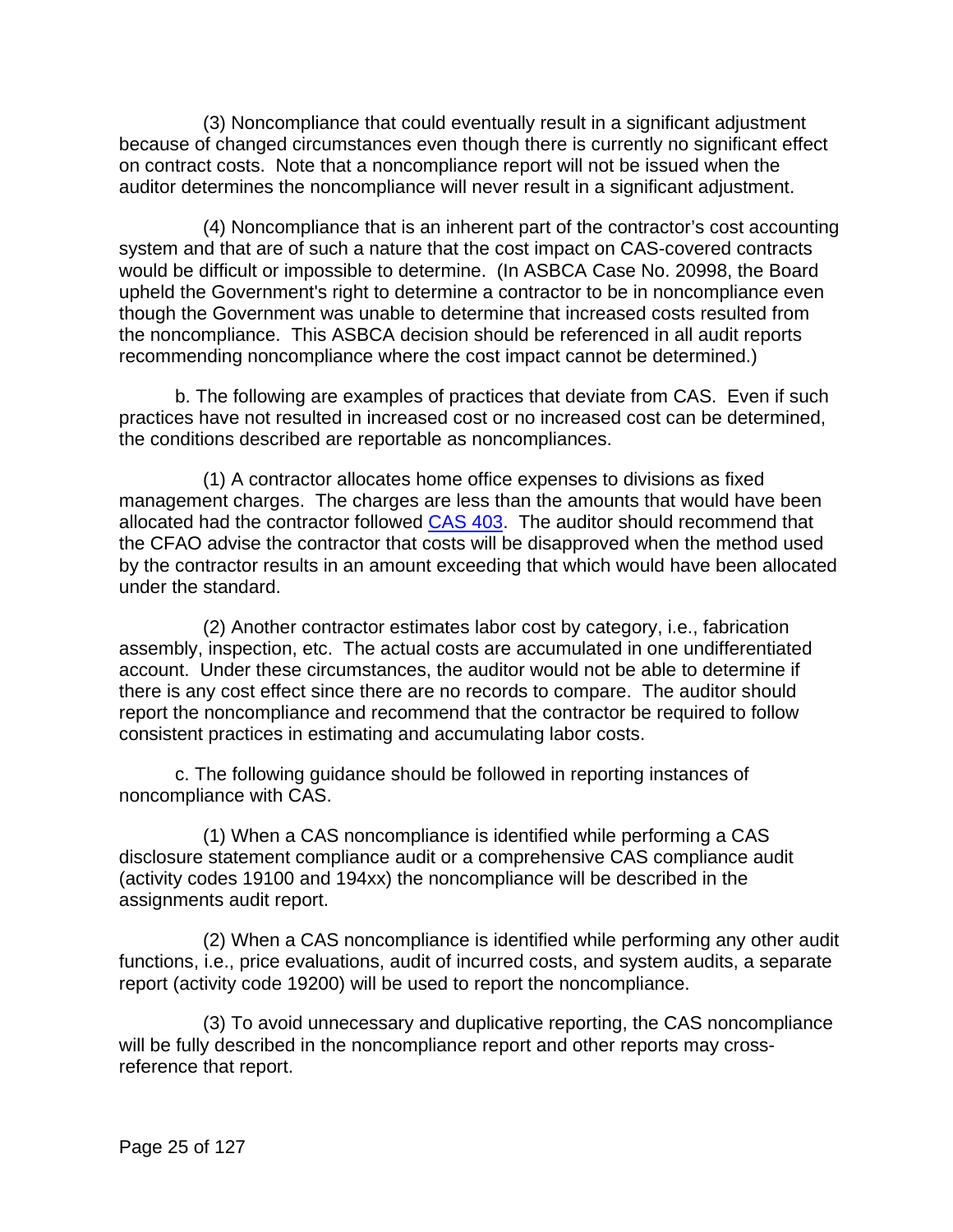(4) Generally, when the audit discloses noncompliances with more than one cost accounting standard, a separate noncompliance audit report should be issued for each standard. However, noncompliances with two or more standards should be issued in the same report when the noncompliances are related or inseparable. Noncompliances are related or inseparable if the resolution of one resolves the other. Usually, auditors should not issue multiple audit reports for noncompliances with a single CAS.

(5) Reports will be issued as the auditor discovers instances of noncompliance during normal audit functions. There is no requirement for final voucher evaluation memorandums and audit reports on final pricing to include a "clearance" statement with respect to compliance with [41 U.S.C. 1501 through 1506.](http://uscode.house.gov/view.xhtml?hl=false&edition=prelim&req=granuleid%3AUSC-prelim-title41-chapter15-front&f=treesort&num=0&saved=%7CKHRpdGxlOjQxIHNlY3Rpb246MTUwMSBlZGl0aW9uOnByZWxpbSkgT1IgKGdyYW51bGVpZDpVU0MtcHJlbGltLXRpdGxlNDEtc2VjdGlvbjE1MDEp%7CdHJlZXNvcnQ%3D%7C%7C0%7Cfalse%7Cprelim)

d. The auditor is responsible for conducting audits as necessary to ascertain that contractors are complying with CAS. Therefore, a general request by a CFAO for reports and/or comments on contractor compliance is not needed. If such a request is received, inform the CFAO that although DCAA does perform compliance audits of specific Cost Accounting Standards, we do not issue reports on contractor overall compliance with CAS. (See 8-304.2 regarding scheduled annual compliance audits.) Offer to audit and report on any specific area that the CFAO may suspect is noncompliant. If a CAS compliance audit is already planned in the area of concern specified by the CFAO, the audit should be rescheduled to coincide with the CFAO request. When an audit relating to a particular identified practice is requested, the auditor and the CFAO will establish a mutually acceptable date for submitting the audit results. The auditor will then include the required audit steps to cover the questioned practice in the next scheduled audit or, if necessary, will schedule a special audit. The CFAO's request to audit a specific practice should be given prompt consideration, but should not receive higher priority than proposal evaluations. Acknowledge the audit request or notify the CFAO of the planned audit in accordance with 4-104. After the audit, issue either a report on noncompliance or a brief report to inform the CFAO that the audit disclosed no noncompliance in the specific area cited by the CFAO.

e. Reports on noncompliance will be prepared and distributed per 10-000. The report Exhibit will include a Statement of Condition and Recommendation (SOCAR) that fully explains the noncompliance, our conclusions, and our recommendations per 10-211.

f. Outstanding noncompliance issues (issues included in a previous noncompliance report) may affect evaluations and reports related to other audits. If a noncompliance report has been issued, the evaluation of a price proposal must comment on and should question the impact of the noncompliance item on the proposal being evaluated. If a CAS noncompliance is found during a proposal evaluation or other audit, the report for that audit can be issued prior to the issuance of the CAS noncompliance report. However, a CAS noncompliance report is still required so that the CFAO can take action.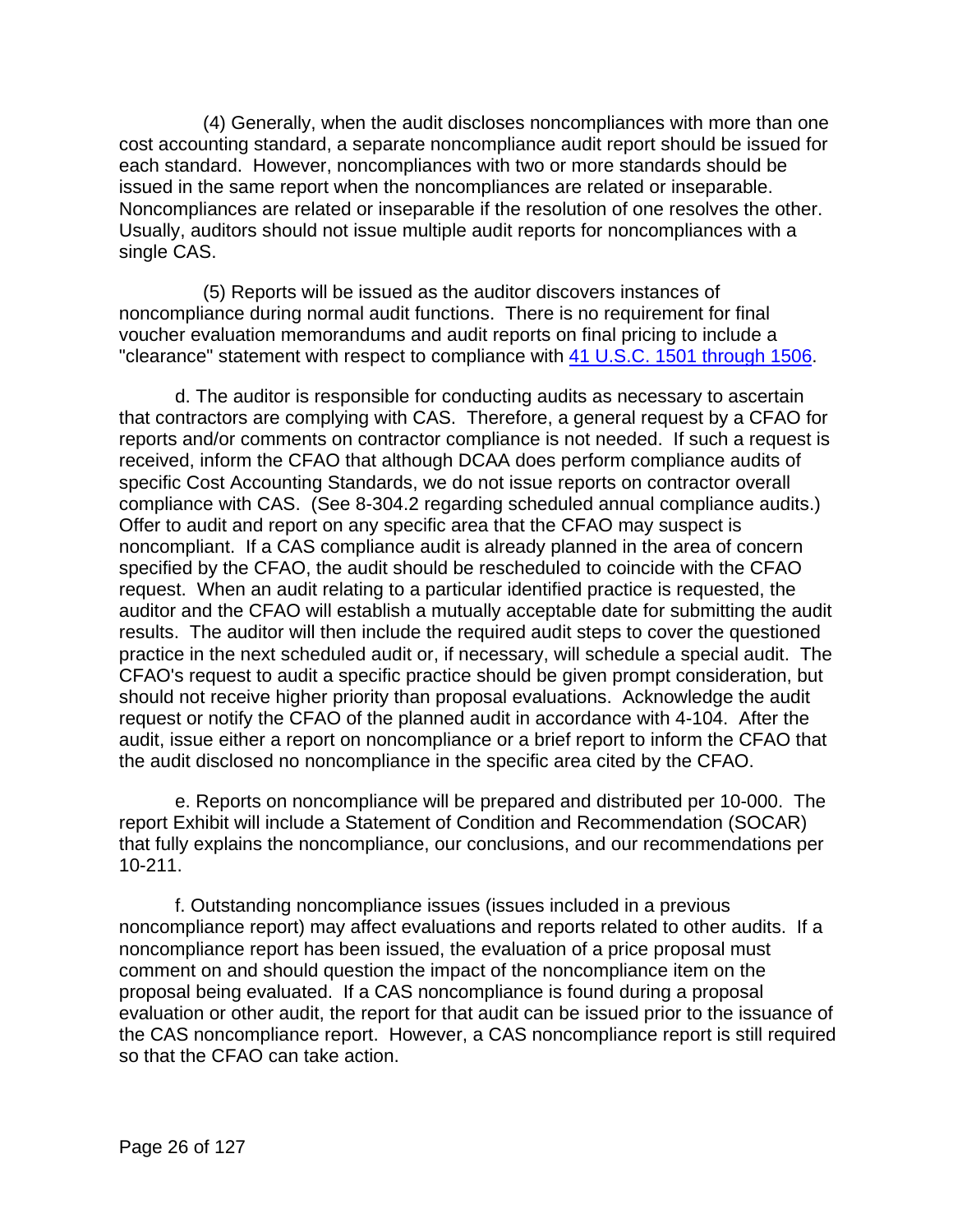### <span id="page-26-0"></span>**8-302.8 Reporting FAR Noncompliance [\\*\\*](#page-1-17)**

A noncompliance that violates both FAR and similar provisions in CAS should be reported in one report and processed as required under [FAR 52.230-2\(a\)\(5\)](http://www.ecfr.gov/cgi-bin/text-idx?SID=32fe305cb3d5d64eb2a9fc4d43a0dbc5&mc=true&node=se48.2.52_1230_62&rgn=div8) to correct the noncompliance and recover any cost impact due the Government (see 8- 302.7 above). A noncompliance with FAR that does not violate CAS (or the contractor has no CAS-covered contracts) is normally reported and the impact recovered as part of other audits (e.g., incurred cost, forward pricing).

### <span id="page-26-1"></span>**8-303 Audit of Disclosure Statement and/or Established Practices to Ascertain Compliance with CAS and FAR [\\*\\*](#page-1-18)**

### <span id="page-26-2"></span>**8-303.1 Requirements [\\*\\*](#page-1-19)**

a. [FAR 52.230-2](http://www.ecfr.gov/cgi-bin/text-idx?SID=32fe305cb3d5d64eb2a9fc4d43a0dbc5&mc=true&node=se48.2.52_1230_62&rgn=div8) (full CAS coverage) requires the contractor to adequately disclose its cost accounting practices for all covered contracts. [FAR 52.230-3](http://www.ecfr.gov/cgi-bin/text-idx?SID=32fe305cb3d5d64eb2a9fc4d43a0dbc5&mc=true&node=se48.2.52_1230_63&rgn=div8) (modified CAS coverage) also requires a contractor to adequately disclose its cost accounting practices under certain circumstances (see 8-103.8.c). An audit of the initial Disclosure Statement will be made to ascertain compliance with Public Law 100- 679 [\(41 U.S.C. 1501 through 1506\)](http://uscode.house.gov/view.xhtml?hl=false&edition=prelim&req=granuleid%3AUSC-prelim-title41-chapter15-front&f=treesort&num=0&saved=%7CKHRpdGxlOjQxIHNlY3Rpb246MTUwMSBlZGl0aW9uOnByZWxpbSkgT1IgKGdyYW51bGVpZDpVU0MtcHJlbGltLXRpdGxlNDEtc2VjdGlvbjE1MDEp%7CdHJlZXNvcnQ%3D%7C%7C0%7Cfalse%7Cprelim).

b. A noncompliance disclosed during an evaluation of a price proposal should be included in a separate report and submitted to the CFAO with the evaluation report.

c. Audit files may contain sufficient information to determine whether the Disclosure Statement complies with 41 U.S.C. 1501 through 1506, related regulatory provisions, and FAR. The auditor should identify all significant areas where the contractor's disclosed practices are not in compliance. Audit working papers should sufficiently document the auditor's opinion regarding whether the contractor's disclosed practices comply with CAS and FAR.

d. [FAR 30.202-7\(b\)](http://www.ecfr.gov/cgi-bin/text-idx?SID=32fe305cb3d5d64eb2a9fc4d43a0dbc5&mc=true&node=se48.1.30_1202_67&rgn=div8) provides that the contractor's cost accounting practices should comply with FAR Part 31 as well as CAS. However, the auditor should report as noncompliances only those FAR violations that involve the direct and indirect allocation or classification of costs. Essentially, this limitation excludes reporting as noncompliance those FAR violations based solely on reasonableness or allowability.

### <span id="page-26-3"></span>**8-303.2 Initial Audits of Compliance [\\*\\*](#page-1-20)**

a. An initial compliance audit of a contractor's Disclosure Statement, as a rule, should be scheduled for completion within 60 days after the CFAO has made a determination of adequacy of the Disclosure Statement. Notify the CFAO of the audit in accordance with 4-104. To avoid unnecessary effort at contractors having limited Government business, the auditor should find out whether a covered contract has been awarded before engaging in extensive audit effort to ascertain compliance.

b. The scope of compliance audits of initial Disclosure Statements should be limited to determining whether the described practices comply with CAS and FAR Part 31. The auditor should not conduct transaction testing to determine if the contractor's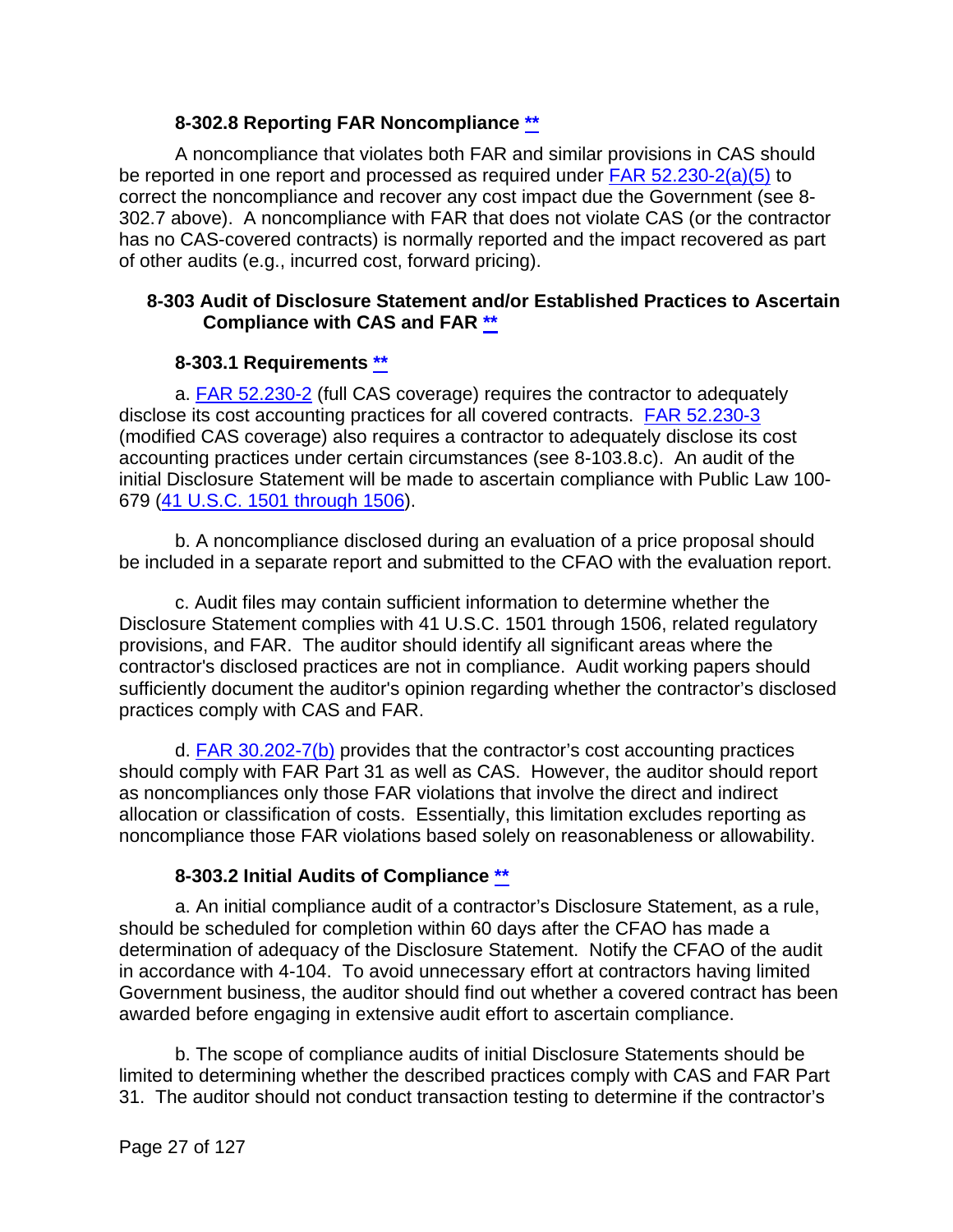actual practices comply with the described practices. Testing of actual compliance will be tested later in accordance with the routine audit planning cycle. However, the auditor may be aware through other audit work that an actual practice is noncompliant with the disclosed practice. In this case, the auditor will report the noncompliance in accordance with 10-808.

c. Upon completion of the compliance audit of the initial Disclosure Statement, the auditor should issue an audit report in accordance with 10-805.

### <span id="page-27-0"></span>**8-303.3 Changes to Disclosure Statements and/or Established Practices [\\*\\*](#page-1-21)**

a. In accordance with **FAR 52.230-6**, the contractor must submit proposed accounting changes to the CFAO. The timeframes for submission of proposed changes are provided in FAR 52.230-6(b).  $48$  CFR 9903.302 provides definitions of "cost accounting practice", "change to a cost accounting practice" and contains illustrations of changes. CAS Working Group Paper 81-25 concluded that a change from a percentage of completion to a completed contract method of computing state taxes was an accounting change. A change in accounting from a completed contract to a percentage of completion, or a percentage of completion capitalized cost method as required by the [Tax Reform Act of 1986](https://uscode.house.gov/view.xhtml?path=/prelim@title26&edition=prelim) is considered an accounting change.

b. An important CAS audit responsibility is to ascertain whether accounting changes made by a contractor require a revision to the Disclosure Statement. Therefore, auditors should request contractors to establish procedures to promptly notify the Government of all proposed accounting changes. The auditor will evaluate the acceptability of the contractor's proposed accounting changes. When a Disclosure Statement revision is required but is not made, a noncompliance report should be issued (e.g., practices used to record costs are not in compliance with Disclosure Statement). A condition of noncompliance could also result from the contractor's failure to follow the administrative procedures prescribed by FAR 52.230-6 in making an accounting change. When the CFAO determines that the description of the change is adequate and compliant and that the cost impact is material, the CFAO will request submission of a cost impact proposal in accordance with **FAR 30.604**.

c. A condition of noncompliance exists if, for example, a contractor estimates a contract using a cost accounting practice consistent with its Disclosure Statement, and at some point during the performance, changes the methods for computing and accumulating a labor class, whether or not it was listed as a principal class of labor in the Disclosure Statement. Costs are being accumulated in a manner inconsistent with estimating practices and not in accordance with the Disclosure Statement. The report to the CFAO should recommend that:

(1) a determination of noncompliance  $(CAS 401)$  be made,

(2) a general dollar magnitude submission be requested from the contractor to evaluate the effect of the changed practice, and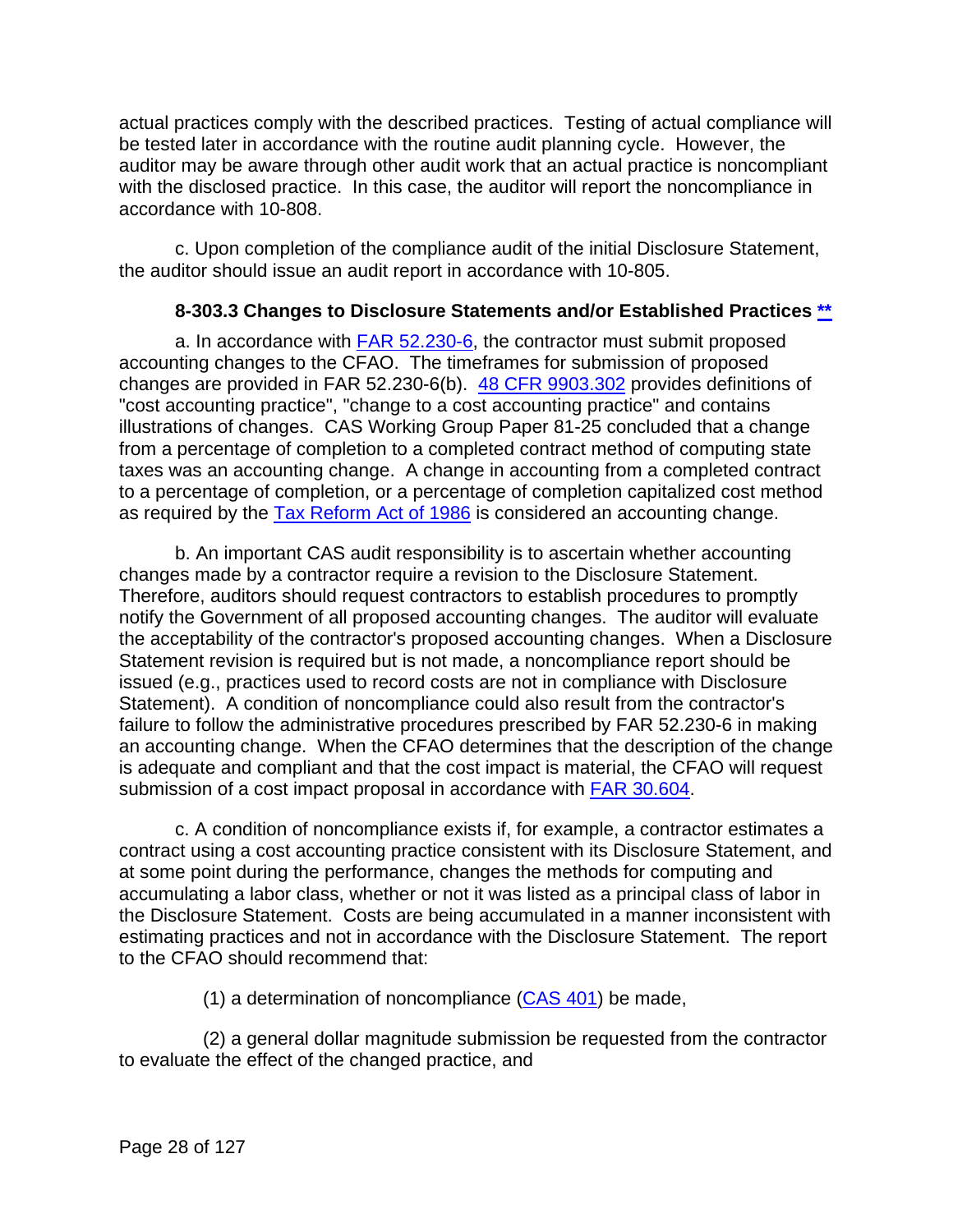(3) a revised Disclosure Statement be requested from the contractor describing all principal classes of labor.

d. Preamble J of the CASB's rules, regulations, and standards contains a discussion by the CASB on organizational changes. The preamble states in part that, "... business changes by themselves are not changes in cost accounting practices". However, it also states that, "The decision as to whether there is a change in cost accounting practice is made through an analysis of the circumstances of each individual situation being promulgated in these regulations".

Organizational changes that result in a change in the measurement of costs, the assignment of costs to cost accounting periods, or the allocation of costs to cost objectives, should be considered to be changes in cost accounting practice requiring an adjustment to CAS-covered contracts for any increased costs. As a result of U.S. Court of Appeals for the Federal Circuit No. 93-1164, a corporate reorganization that involves a change in the grouping of segments for home office expense allocation purposes should not be considered a change in accounting practice unless the method or technique used to allocate the costs changes. For all other circumstances, auditors need to evaluate the specifics of each situation on a case-by-case basis to determine whether a change in accounting practice has resulted from a change in the measurement, allocation, and assignment of costs.

e. When a Disclosure Statement change is submitted, the auditor should ascertain its adequacy and compliance before the effective date. The timeframe for completing these audits should be coordinated with the CFAO (see 4-104). The auditor will issue a report on compliance. (See  $14$ -PAC-010(R) and 10-806.)

### <span id="page-28-0"></span>**8-304 Audit of Estimated, Accumulated, and Reported Costs to Ascertain Compliance with CAS and FAR [\\*\\*](#page-1-22)**

### <span id="page-28-1"></span>**8-304.1 Requirements [\\*\\*](#page-1-23)**

a. The cognizant contract auditor is responsible for conducting audits to ascertain whether a contractor's actual cost accounting practices comply with CAS and FAR Part 31. Compliance with CAS is required for all contractors that have contracts containing the CAS clause without regard to whether a Disclosure Statement has been submitted.

b. FAR Part 31 has made some of the CAS requirements applicable to contracts that do not contain the CAS clause. Therefore the auditor is responsible for assuring compliance with these FAR provisions as well; however, non-compliance with FAR Part 31 shall be reported separately from CAS non-compliances.

### <span id="page-28-2"></span>**8-304.2 Compliance Audits [\\*\\*](#page-2-0)**

a. Testing for compliance with FAR Part 31 and CAS is an inherent part of every contract audit. Auditors are expected to be knowledgeable of compliance requirements and consider them as applicable in examination of contract proposals and incurred cost. In addition a comprehensive audit of a contractor's compliance with each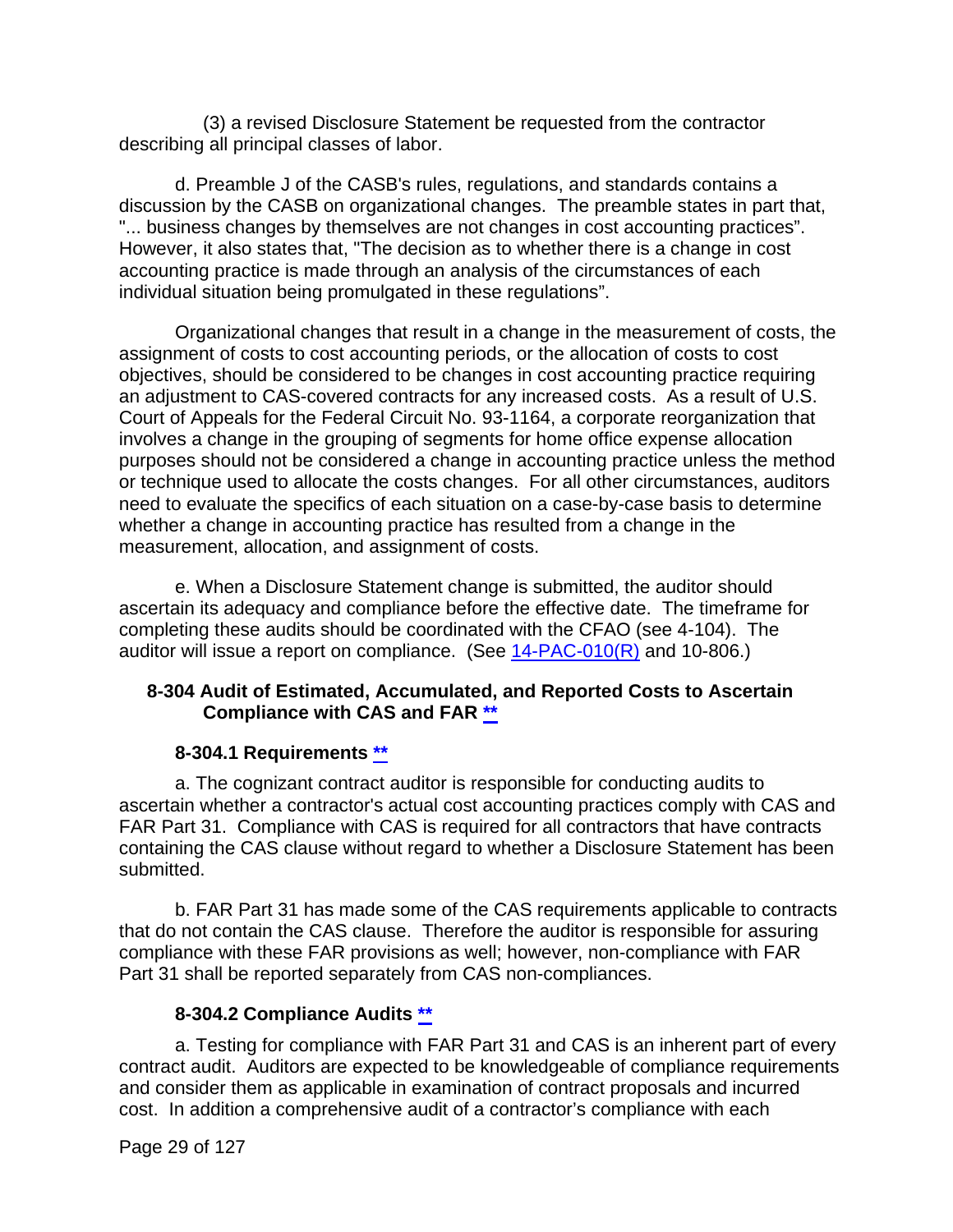applicable cost accounting standard, except for CAS [401, 402, 405 and 406,](http://www.ecfr.gov/cgi-bin/text-idx?SID=150febf0c99eb4d736e9847862f7fdae&mc=true&tpl=/ecfrbrowse/Title48/48cfr9904_main_02.tpl) shall be conducted once every three years, unless circumstances at the contractor warrant conducting the audit sooner. The comprehensive compliance audits will cover the incurred cost in the last completed contractor fiscal year and serve to provide added assurance to the overall consideration of all applicable CAS requirements in audit work performed during the intervening years.

b. During annual audit planning (see Chapter 3 and the Planning section of the DMIS User Guide), identify those standards for which tests of CAS compliance are necessary. Establish separate audit assignments for each standard to be tested. The auditor's assessment of risk for each standard should identify those provisions of a standard that are significant to the particular contractor. Auditors must consider the materiality criteria provided in [48 CFR 9903.305](http://www.ecfr.gov/cgi-bin/text-idx?SID=57e4f12dedba3851a7d82e6c664541c4&mc=true&node=se48.7.9903_1305&rgn=div8) in developing the nature and extent of CAS compliance tests.

c. The initial Disclosure Statement compliance audit for a new standard should be scheduled as soon as possible after the effective date of the new standard. (See MRD 14-PAC-010(R) for determining adequacy of disclosure statements.) The timeliness of the audit is especially important for those practices that may involve significant costs. If the audit is performed soon after a new standard's effective date, the auditor will have a basis for determining whether the accounting practices reflected in pricing proposals comply with the new standard.

### <span id="page-29-0"></span>**8-304.3 Reporting of Compliance Audit Results [\\*\\*](#page-2-1)**

a. An audit report should be issued whether the audit disclosed instances of noncompliance or not. The audit report should inform the CFAO of the specific area being audited even if the audit disclosed no instances of noncompliance. If noncompliance is disclosed, the audit report should explain in detail the issues involved.

b. The auditor may detect noncompliance at any stage of a procurement action. Noncompliance should be reported whenever detected. Special care is necessary to ensure that proposal evaluation reports that reveal instances of noncompliance are accompanied by a noncompliance report.

# <span id="page-29-1"></span>**8-400 Section 4 - Cost Accounting Standards [\\*\\*](#page-2-2)**

This section contains guidance to evaluate compliance with specific cost accounting standards (CAS). Additional illustrations are included in an attempt to provide auditors with a common understanding of the standards. This section will be amended to include specific audit guidance for the standards promulgated in the future. The cost accounting standards (48 CFR Chapter 99) and the CAS Preambles are included as FAR Appendix AP-2.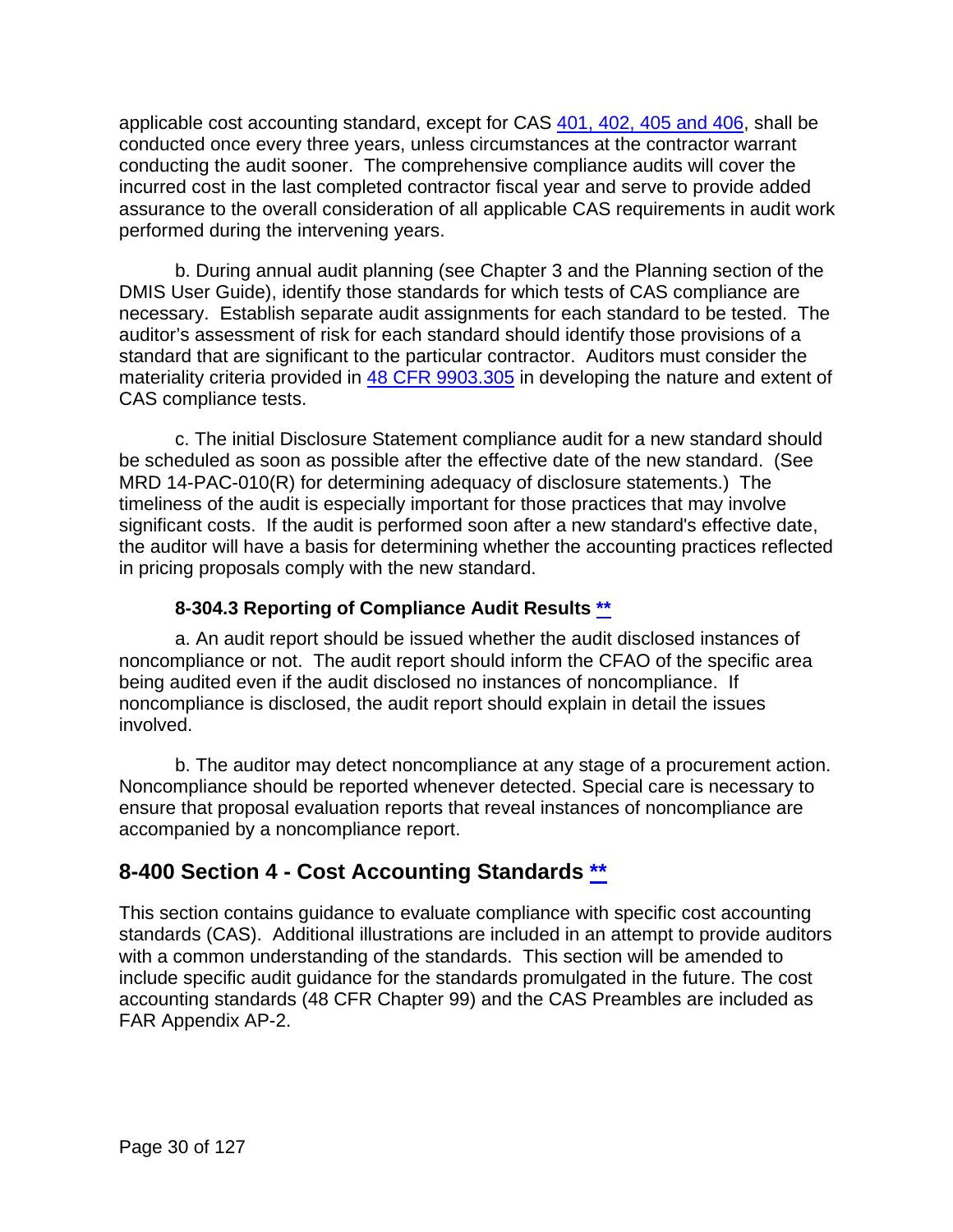### <span id="page-30-0"></span>**8-401 [Cost Accounting Standard 401](http://www.ecfr.gov/cgi-bin/text-idx?SID=150febf0c99eb4d736e9847862f7fdae&mc=true&tpl=/ecfrbrowse/Title48/48cfr9904_main_02.tpl) - Consistency in Estimating, Accumulating and Reporting Costs [\\*\\*](#page-2-3)**

a. The purposes of this standard are to:

(1) achieve consistency in the cost accounting practices used by a contractor in estimating costs for its proposals with those practices used in accumulating and reporting costs during contract performance, and

(2) provide a basis for comparing such costs. The standard was effective and applicable to all CAS-covered contracts awarded after July 1, 1972.

b. Cost accounting practices should be applied consistently so that comparable transactions are treated alike. The consistent application of cost accounting practices facilitate the preparation of reliable cost estimates used in pricing a proposal and the comparison of those cost estimates with the actual costs of contract performance. Such comparisons of estimated and incurred costs provide for:

(1) an important basis for financial control over costs during contract performance,

(2) a means for establishing accountability for costs in the manner agreed-to by both parties at the time of contracting, and

(3) an improved basis for evaluating estimating capabilities.

### <span id="page-30-1"></span>**8-401.1 Consistency between Estimating and Accumulating Costs [\\*\\*](#page-2-4)**

a. The consistency requirement between estimating and accumulating costs is a two-part requirement. First, the contractor's practices used to estimate costs in pricing proposals must be consistent with practices used in accumulating actual costs. Second, the contractor's practices used in accumulating costs must be consistent with practices used to estimate costs in pricing the related proposal. Thus, noncompliance with the standard can exist because a contractor has failed to estimate its cost in accordance with its established or disclosed accounting practices; noncompliance can also occur when a contractor estimates in accordance with its disclosed or established practices but accumulates on a different basis without obtaining the prior agreement of the Government.

b. One of the primary problems involved in the implementation of this standard relates to the consistency in the level of detail provided in estimating contract costs and accumulating contract costs. Greater detail in the accumulating and reporting of contract costs than in the pricing of proposals is permitted by CAS 401-40(c) which states that,

*"The grouping of homogeneous costs in estimates prepared for proposal purposes shall not per se be deemed an inconsistent application of cost accounting practices. . . ."*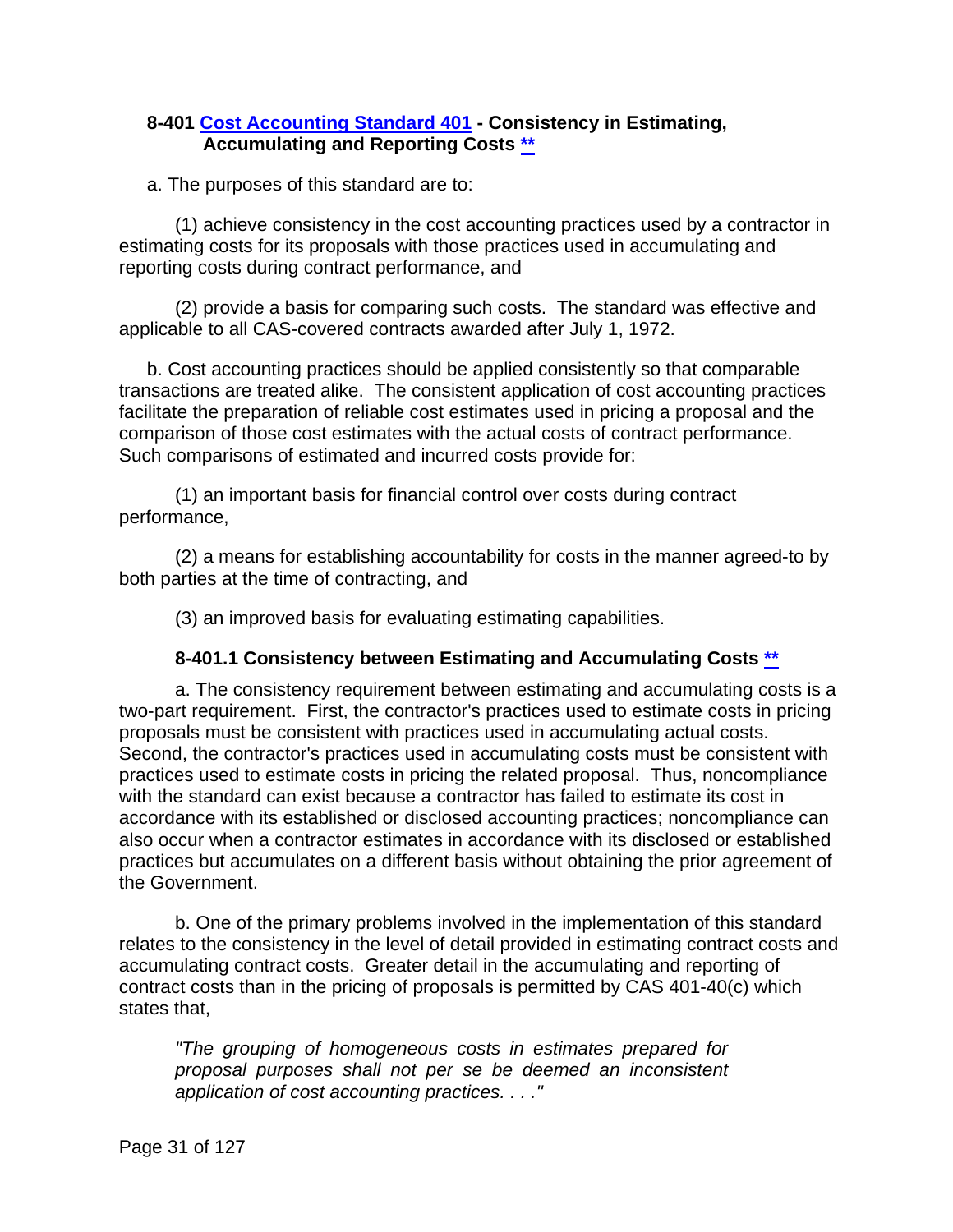Although the grouping of homogeneous costs for estimating purposes is permitted, the auditor should be aware that CAS 401-50(a) requires that:

*". . . costs estimated for proposal purposes shall be presented in such a manner and in such detail that any significant cost can be compared with the actual cost accumulated and reported therefore."*

In other words, the grouping of costs for proposal purposes does not result in noncompliance as long as the costs are homogeneous and if comparisons between actual costs and proposed costs are possible. The following are examples of permissible grouping of costs as presented in CAS 401-50(a)1 and 3.

"...1. Contractor estimates an average direct labor rate for *manufacturing direct labor by labor category or function. Contractor records manufacturing direct labor based on actual cost for each individual and collects such costs by labor category or function."*

*"...3. Contractor uses an estimated rate for manufacturing overhead to be applied to an estimated direct labor base. It identifies the items included in its estimate of manufacturing overhead and provides supporting data for the estimated direct labor base. The contractor accounts for manufacturing overhead by individual items of cost which are accumulated in a cost pool allocated to final cost objectives on a direct labor base."*

c. Noncompliance can occur when there is greater detail in the estimating of contract costs than in the accumulating and reporting of costs as indicated by the following example in CAS 401-60(b):

*"...5. Contractor estimates engineering labor by cost function, i.e., drafting, production engineering, etc. Contractor accumulates total engineering labor in one undifferentiated account."*

(1) In the above circumstances, should the potential noncompliance with CAS 401 be rectified by providing less detail in estimating or more detail in accumulating costs? If the contractor revises its price proposal and shows the estimate for engineering labor as one amount, it achieves consistency with its method of accumulating these costs and technically corrects the noncompliance. However, an agreement to eliminate all details in the estimate would deprive the Government of information needed to effectively evaluate the pricing proposal. This extreme approach should be rejected and cited as an estimating system deficiency.

(2) [FAR 15.403,](http://www.ecfr.gov/cgi-bin/text-idx?SID=839c918d5d9c6eda8d79c83dbc9a55ab&mc=true&node=sp48.1.15.15_14&rgn=div6) [DFARS 215.403,](http://www.ecfr.gov/cgi-bin/text-idx?SID=f389a8c823fad9f52ac3ed78b3b29b1f&mc=true&node=sp48.3.215.215_14&rgn=div6) and [Contract Pricing Reference](https://www.dau.edu/tools/p/cprg) Guides contain guidance as to the level of detail required for certified cost or pricing data submitted in connection with negotiated noncompetitive contracts. The FAR 15.408, [Table 15-2,](http://www.ecfr.gov/cgi-bin/text-idx?SID=4134d7698a3f178727405f3572e15646&mc=true&node=se48.1.15_1408&rgn=div8) provides a baseline for the detail to be furnished. If the contractor's estimates are in accordance with this baseline, and are in greater detail than costs in the records, the auditor should normally recommend that costs be accumulated in a

Page 32 of 127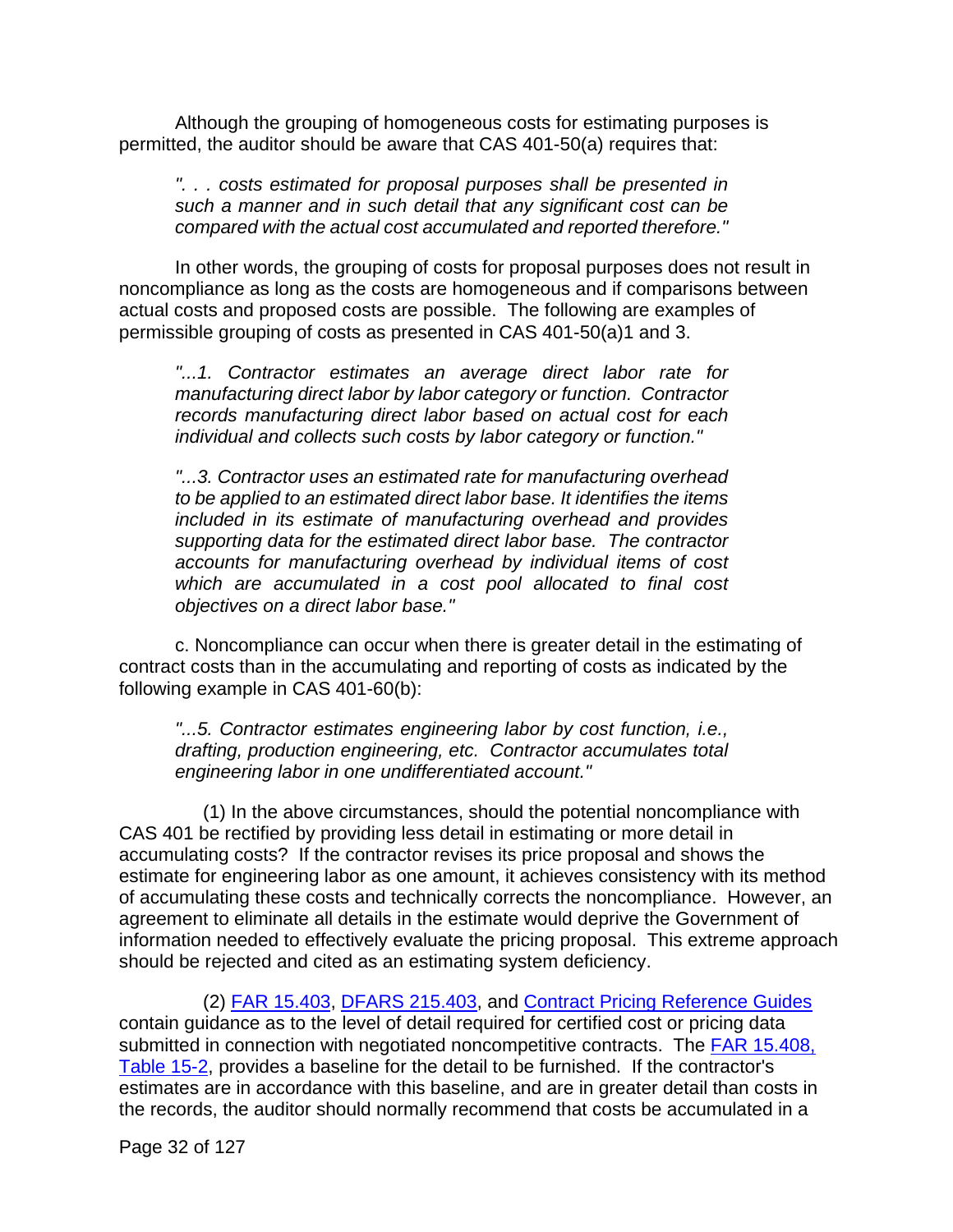manner consistent with the estimate. A reduction in the estimating details would be acceptable only if the contractor's submission satisfies the FAR/DFARS provisions cited above and the requirements of acquisition officials.

(3) In determining the appropriate level of detail for consistent use in estimating and accumulating costs, the auditor should bear in mind that in many instances procuring contracting officers (PCOs) may request contractors to furnish estimates in a special manner. Such a request may require more information than needed for cost accumulation purposes or cause information to be arranged in a way that is not consistent with the manner in which the contractor intends to accumulate the actual costs.

(4) If the auditor finds estimates of significant items of costs in a pricing proposal that will not be comparable with the actual cost accumulated, he or she should discuss the inconsistency with the contractor. The auditor should point out the areas of potential noncompliance and advise the contractor of the audit recommendations she or he proposes to make to the cognizant Federal agency official (CFAO). If the contractor contends that it presented the information in the price proposal for negotiation purposes only and did not intend to accumulate costs in such a manner, the auditor should inform the contractor that she or he will recommend the contracting officer request a cost estimate that summarizes the cost data in a manner compatible with the cost accumulation plan. The auditor should evaluate the cost summaries to determine if sufficient data are presented to meet the requirement of the Request for Proposal. The auditor's opinion on whether the summaries contain an acceptable level of detail for accumulation purposes should be included in the report to the CFAO.

d. The promulgation of CAS 401 raised a question among auditors as to whether applying a percentage factor to proposed material costs to cover expected losses would comply with the standard if the contractor maintained no separate historical loss records. The CASB issued Interpretation No. 1 to CAS 401 (9904.401- 61) in 1976 to deal with that particular issue. The interpretation provides that contractors who estimate material losses by applying a percentage factor to a base, such as total material requirements, must support the factor with historical experience. The interpretation does not prescribe the type or level of detail necessary to comply with the standard. Government contracting authorities should decide the amount of statistical or accounting data required based on the individual circumstances. It should be emphasized that the contractor should be cited for noncompliance whenever factors are applied to totals or subtotals of material requirements, and during contract performance the contractor does not maintain a separate record of the costs represented by the proposed factor. Adding a uniform percentage to each line item in the bill of material is the same as adding a single percentage to the total basic material cost. In the two examples above, the contractor would have to maintain a separate accounting record for the additional material purchased during contract performance to be in compliance with the CAS 401. However, when the contractor adjusts the quantities of individual line items in the bill of material, either by applying a factor or by adding a specific quantity of additional units, the contractor is deemed to have

Page 33 of 127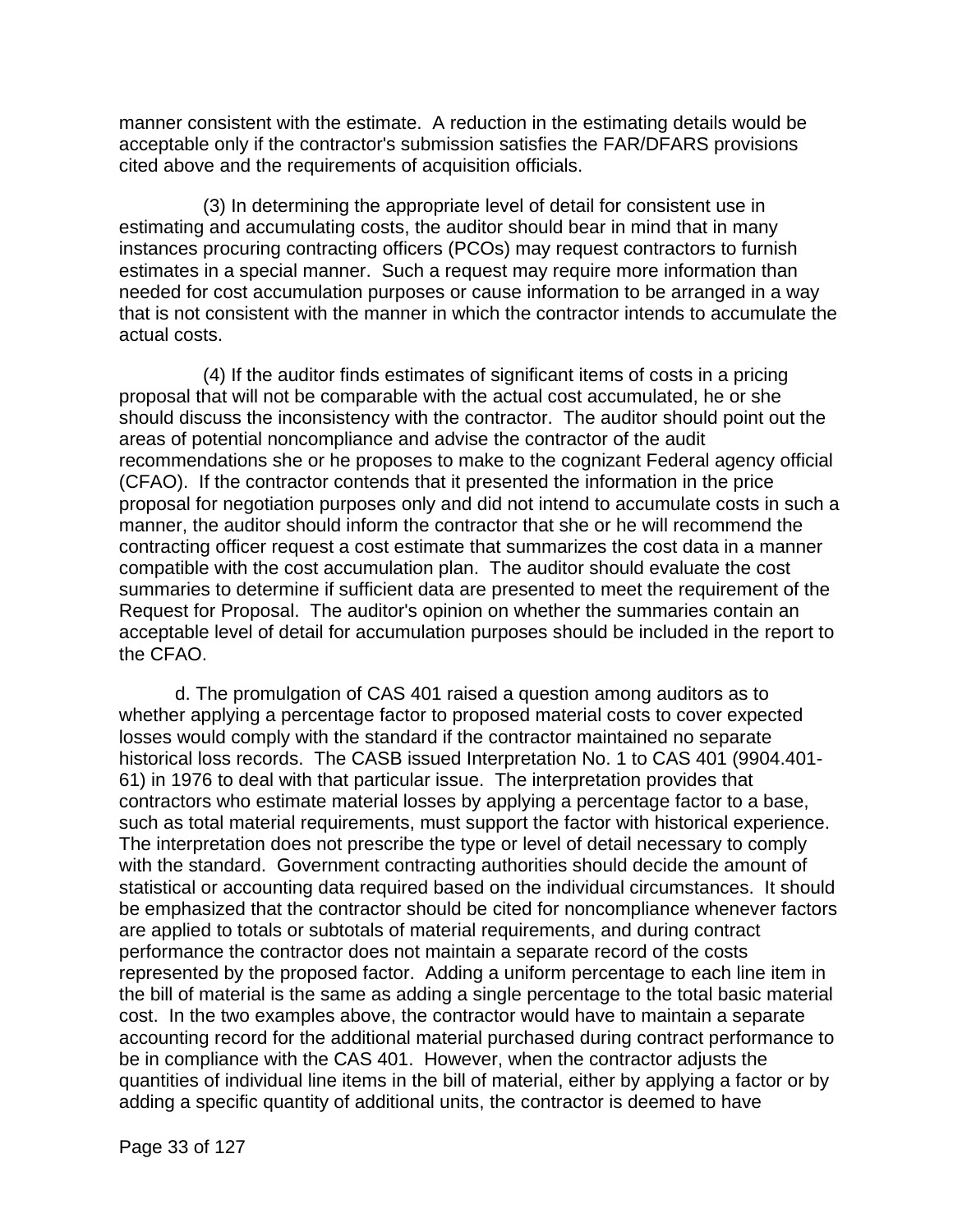complied with the standard. This is because the estimate is a representation of the total cost of individual parts. In most situations, the cost and quantity of individual parts used can be determined from the accounting records. Nothing in the Interpretation No. 1 to CAS 401 (9904.401-61) should be construed to alter or modify the requirements that the contractor submit adequate certified cost or pricing data. Refer to 9-200 for evaluating the adequacy of certified cost or pricing data in proposals.

### <span id="page-33-0"></span>**8-401.2 Consistency in Reporting Costs [\\*\\*](#page-2-5)**

a. As used in the standard, "Reporting of Costs" refers to:

(1) data presented in reports required by the contract such as budget and management reports for cost control purposes and

(2) data contained on public vouchers or any other request for payment.

b. The primary interest is to ascertain whether the accounting practices used to determine the costs presented in these reports are consistent with the accounting practices used to estimate and accumulate the costs. It would not be expected that a public voucher will contain the same level of detail as a pricing proposal or that the details in a budget or management report will be limited to that in the proposal. The auditor will ascertain whether the accounting practices for selecting indirect cost pools and methods of distributing the indirect costs used to determine the amounts on those reports are consistent with those used for estimating and accumulating. In addition, the standard does not prohibit the use of reporting systems with unique requirements such as the applied cost concept used for EVMS purposes and certain estimating techniques used to project contract estimates at completion under EVMS contracts. Further, the standard does not prevent the use of forecasted indirect cost rates for billing as long as the pools and allocation bases used to develop those rates are consistent with those used for estimating and accumulating costs.

c. If noncompliances are found, the auditor must ascertain their significance and make the appropriate recommendation as outlined in 8-302.7.

### <span id="page-33-1"></span>**8-401.3 Illustrations [\\*\\*](#page-2-6)**

The following illustrations are intended to supplement those in paragraph 401-60 of the standard. They are to be used as a guide in determining the contractor's compliance with the standard.

a. **Problem.** A contractor's proposal shows the cost of engineering labor by class, i.e., Engineer I, Engineer II, etc. However, it is the contractor's practice to accumulate engineering labor by type, i.e., Electrical Engineer, Design Engineer, etc. Such practices would violate CAS 401.

**Solution**. If the contractor submits a summary of the proposal by type of engineer that:

(1) reconciles with the proposed cost by class of engineer,

Page 34 of 127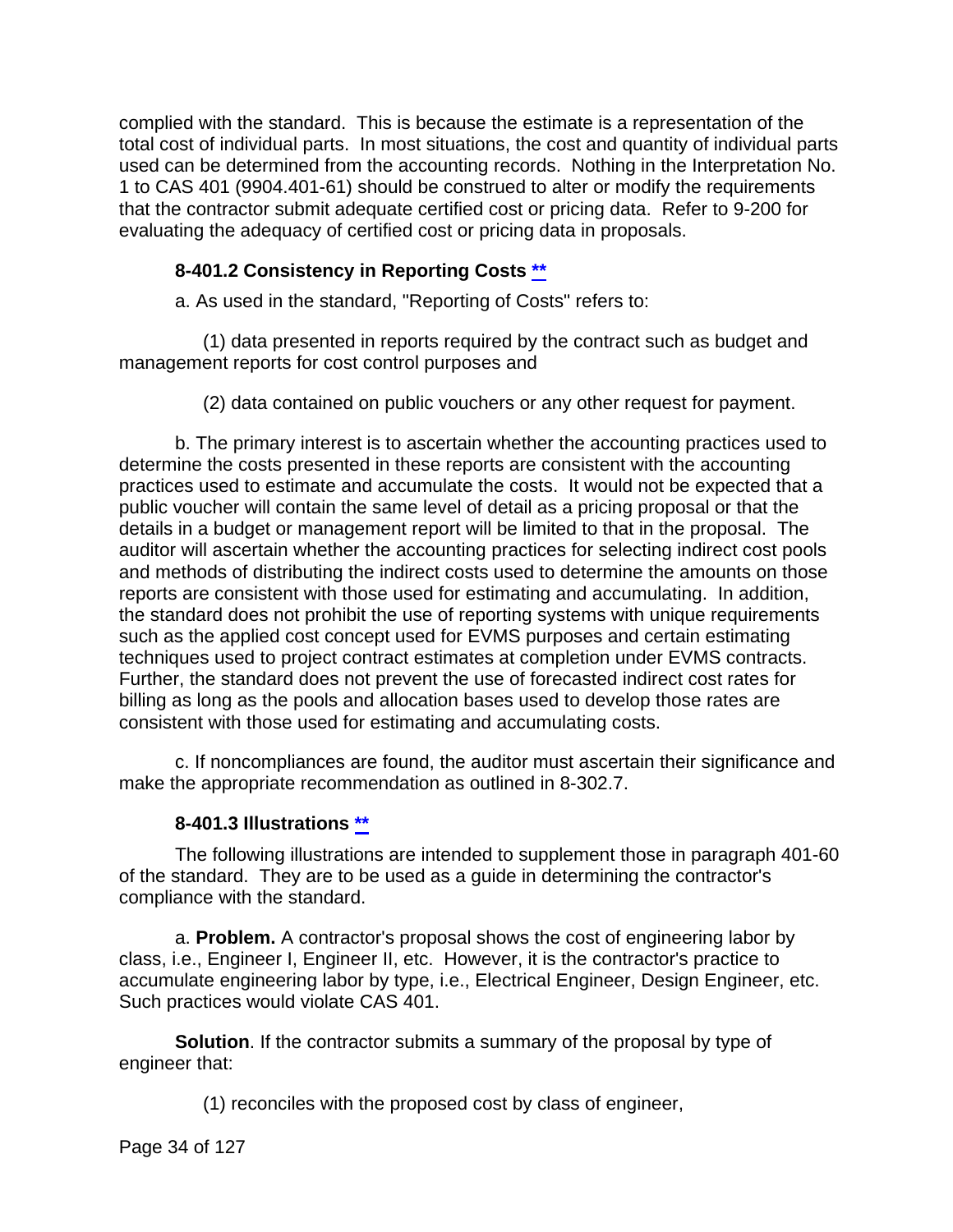(2) meets the requirements of the solicitation (for example, the format provided in FAR 15.408, Table 15-2), and

(3) further explains that this is the manner in which cost will be accumulated, then consistency with CAS 401 will have been achieved.

The auditor should be careful to determine whether the PCO intended to buy a specific number of hours by class of engineers. In such a case, the contracting officer should require the contractor to estimate and accumulate by the same classes of engineers. By this requirement, consistency with the cost accumulation records will be achieved without diminishing the level of detail in the estimate. In this regard, it should be remembered that any special breakdown required by the contracting officer is a matter for discussion between the contracting parties and is not dealt with by CAS 401.

b. **Problem.** A contractor estimates cost by line item, i.e., data, first article test, and hardware, and then submits a single proposal for all three items. The contractor does not intend to accumulate the cost of each item separately but rather, in accordance with its established accounting practice, accumulate labor, material, and indirect costs for the contract as a whole. In this instance, the contractor's accumulation records are in lesser detail than its estimating constituting a noncompliance with CAS 401.

**Solution.** (1) An acceptable approach to correcting the apparent inconsistency between the estimating and accumulating practices is to require the contractor to develop an estimate in accordance with the requirements of the solicitation, for example, FAR 15.408, Table 15-2. Where the contractor elects to estimate and accumulate the combined costs of the three line items by cost elements (direct labor, material, indirect costs, etc.), such a practice does not necessarily constitute a violation of CAS 401. This is true because the level of detail required by FAR 15.408, Table 15**-**2, has been authoritatively established as an acceptable baseline for compliance with the standard. However, when the contractor chooses this alternative, the contracting officer should be promptly advised in the event that a level of detail of costs incurred that go beyond the essential requirements of CAS 401 is needed for proper contract administration.

(2) On the other hand, if the contractor is required to submit a separate proposal for individual contract line items and the cost of each item is material in amount and inherently distinct from other items for which costs are separately accumulated, the contractor probably should be required to accumulate cost by line items. In effect, where required by the contracting officer, the cost of each line item should be estimated and accumulated as if each were a separate contract. Examples of contracts whose costs should be estimated and accumulated in such a way are those that provide for:

- (a) design, prototype development, and production, or
- (b) distinct and disparate end items of production.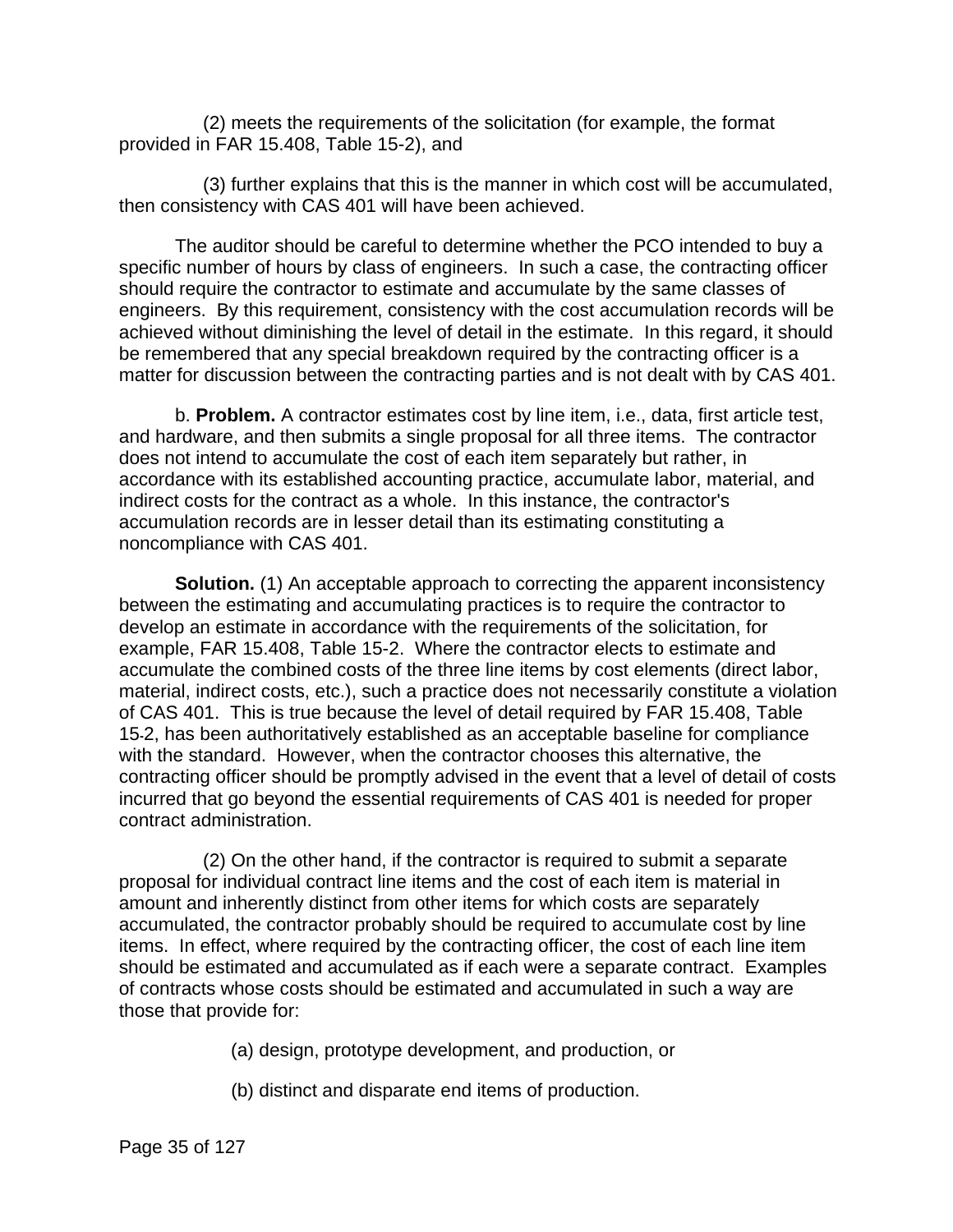c. **Problem.** A contractor prepares separate estimates for the cost of raw material, subcontracts, purchased parts, and interdivisional transfers. The costs of these items are not separately identified in the accounting records.

**Solution.** The practice is in noncompliance with the standard and the contractor should be required to accumulate costs consistent with its estimates. However, the standard permits supplemental records if they are reconcilable to the formal accounting records.

d. **Problem.** During the audit of a price proposal, an auditor finds that a contractor uses a material additive factor to cover the cost of small common-usage items. In preparing the price proposal, the cost of this factor is estimated as an historical percentage of direct material requirements. In accumulating costs, these items are computed as a percentage of direct productive labor hours.

**Solution.** The condition described above contravenes the provisions of CAS 401. The auditor should recommend a determination of noncompliance and that the contractor change its actual practices to conform with the practices disclosed or established. For example, if the contractor's disclosed or established practice is to accumulate the cost of small common-usage items as a percentage of direct productive labor hours, then the estimating practice should be changed to be compatible with the method of accumulating such costs. In the price evaluation report, the excess cost estimated as a direct result of using a practice that is inconsistent with the contractor's disclosed or established practices will be quantified and questioned. The validity of alternative methods of estimating and costing will be determined in accordance with guidelines included in 6-300 and 9-400.

### <span id="page-35-0"></span>**8-402 [Cost Accounting Standard 402](http://www.ecfr.gov/cgi-bin/text-idx?SID=83769badf5d445ea15898e24cdd53619&mc=true&tpl=/ecfrbrowse/Title48/48cfr9904_main_02.tpl) - Consistency in Allocating Costs Incurred for the Same Purpose [\\*\\*](#page-2-7)**

a. The purpose of this standard is to ensure that each type of cost is allocated only once and on only one basis to any contract or other cost objective. The fundamental requirement is that all costs incurred for the same purpose, in like circumstances, are either direct costs only or indirect costs only with respect to final cost objectives. The standard was effective and applicable to all CAS-covered contracts awarded after July 1, 1972.

b. The key words in applying this standard are "costs incurred for the same purpose in like circumstances". The illustrations in CAS 402-60 show the need for a thorough examination of the facts before concluding whether or not an accounting practice is resulting in noncompliance with the standard. For example, CAS 402- 60(b)(2)) demonstrates how a cost, although incurred for the same general purpose, (e.g., fire fighting) should be viewed in terms of its more specific purposes (i.e., protection of the entire plant versus protection of a special area) which permits the costs to be allocated to final costs objectives in a different manner. It is essential to examine all of the facts and to avoid making determinations on the basis of general information or nomenclature.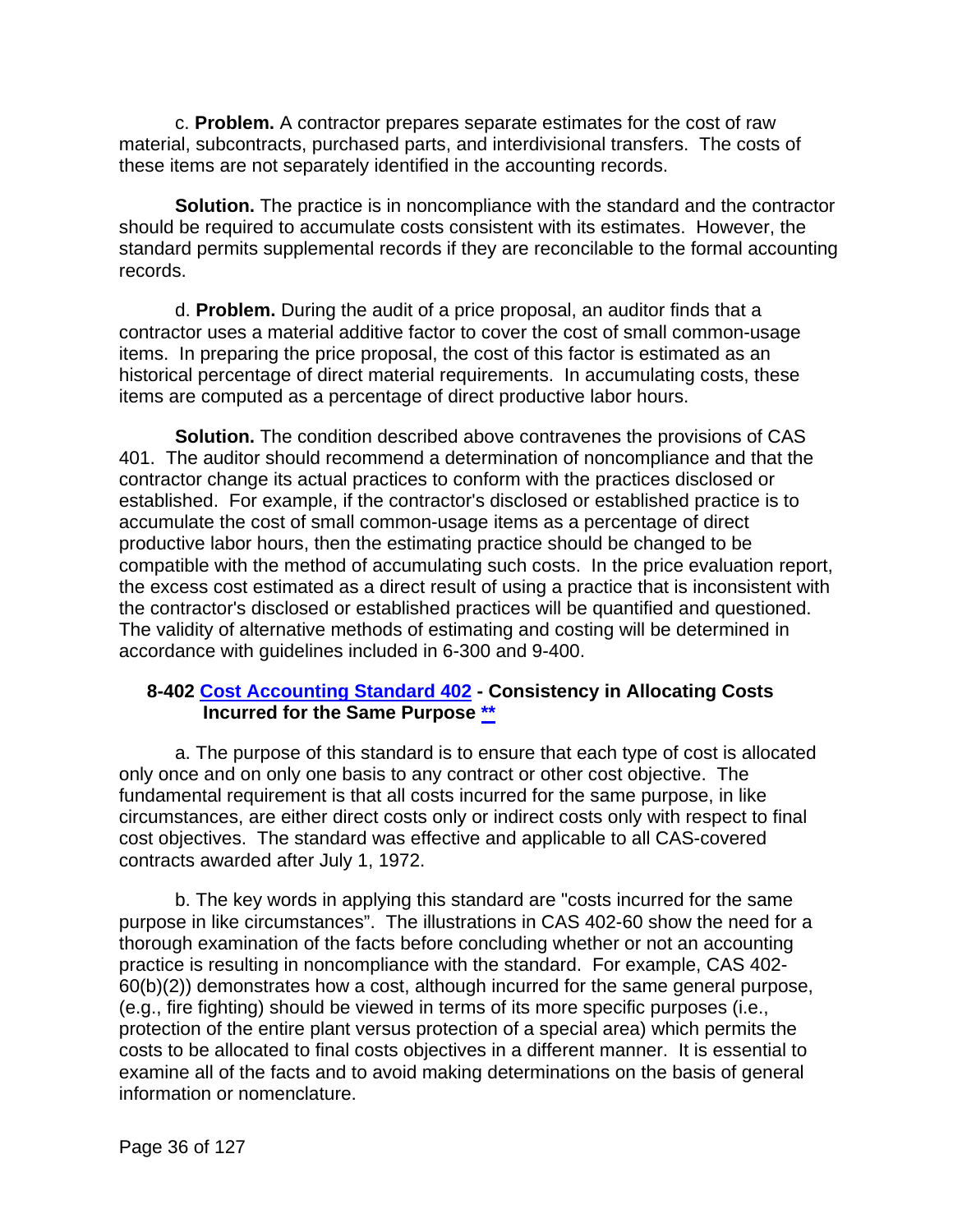c. CAS 401-30(a)(6) defines a proposal as: "any offer or other submission used as a basis for pricing a contract, contract modification or determination settlement or for securing payments thereunder". Interpretation No. 1 to CAS 402 (9904.402-61) was promulgated in 1976 to clarify the circumstances under which a contractor could charge proposal costs both direct and indirect without violating the standard. The interpretation concludes that not all proposal costs are incurred in like circumstances. Proposal costs incurred pursuant to the specific requirement of an existing contract, such as proposal cost incurred in connection with the definitization of letter contracts and orders issued under basic ordering agreements, are considered to have been incurred in a different circumstance than other proposal costs and may be charged direct to the specific contract. Costs of preparing proposals will be treated as indirect costs except where such effort is specifically required by contract provision.

d. If noncompliances are found, the auditor must ascertain their significance and make the appropriate recommendations as outlined in 8-302.7.

# **8-402.1 Illustrations [\\*\\*](#page-2-0)**

The following illustrations supplement those in section 402.60. They are to be used as a guide in determining whether the contractor complies with the standard.

a. **Problem.** A contractor has a Government contract that requires extra effort for planning and cost management. It hired extra people to accomplish this effort and accounted for all their labor cost as a direct charge to the contract. The contractor has other people performing the same functions for more than one contract and their labor is charged to indirect costs.

**Solution.** Since the work being performed is the same and the only difference is in the amount of effort required to accomplish the function, this practice would not comply with the standard. The contractor could correct the situation by:

(1) charging all of these costs to indirect costs and developing an equitable distribution base, or

(2) charging all of these costs as direct costs.

b. **Problem.** A contractor charges engineering consultant costs incurred on IR&D projects to engineering overhead; the same costs incurred for research and development contracts are charged direct to the contracts.

**Solution.** This practice does not comply with the standard because the same type of costs incurred in similar circumstances are charged to cost objectives on different bases. Also, the practice does not comply with **FAR 31.205-18**, and [CAS 420](http://www.ecfr.gov/cgi-bin/text-idx?SID=83769badf5d445ea15898e24cdd53619&mc=true&tpl=/ecfrbrowse/Title48/48cfr9904_main_02.tpl) which requires that direct and indirect costs for IR&D projects be determined on the same basis as if the IR&D projects were under contract. Since the benefiting projects can be specifically identified, the consultant costs should be charged directly to those projects.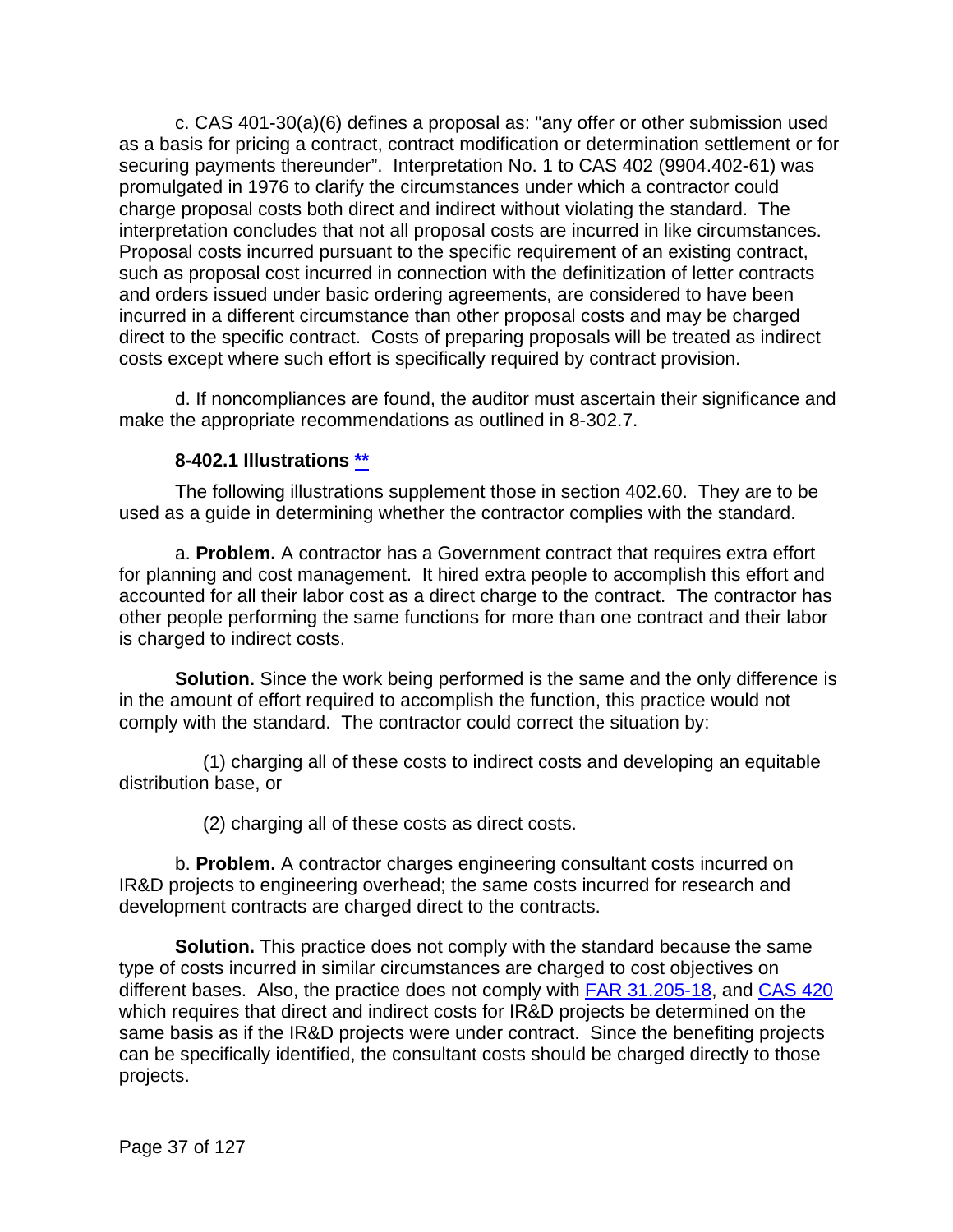c. **Problem.** A contractor has hundreds of cranes located throughout a shipyard. Their maintenance, taxes, and depreciation costs are recorded in a general account and then allocated to departmental overhead pools for distribution to contracts. The Dry Dock has the cost of eight cranes charged directly to its departmental overhead pool because their use is unique to the Dry Dock operations.

**Solution.** Since the Dry Dock cranes are used for a special purpose and the Yard cranes for general purposes, this practice would not result in double counting. However, if any of the Yard cranes are also used for a special purpose, such as new ship construction, the practice would result in double counting and noncompliance with the standard. Under those conditions, all of the special purpose cranes should be eliminated from the general account and charged directly to the using department to correct the problem.

# **8-403 [Cost Accounting Standard 403](http://www.ecfr.gov/cgi-bin/text-idx?SID=83769badf5d445ea15898e24cdd53619&mc=true&tpl=/ecfrbrowse/Title48/48cfr9904_main_02.tpl) - Allocation of Home Office Expenses to Segments [\\*\\*](#page-2-1)**

a. The purpose of this standard is to establish criteria for allocation of home office expenses to the segments of the organization on the basis of a beneficial or causal relationship. The appropriate implementation of this standard will limit the amount of home office expenses classified as residual to the expenses of managing the organization as a whole.

b. The standard was effective July 1, 1973 and, after receipt of a CAS-covered contract, is to be followed by each contractor as of the beginning of its next fiscal year. The standard exempts contractors who are subject to the provisions of Office of Management and Budget Circular No. A-21 (Principles for Determining Costs Applicable to Research and Development under Grants and Contracts with Educational Institutions) and Circular No. A-87 (Principles for Determining Costs Applicable to Training and Other Educational Services under Grants and Contracts with State and Local Governments).

#### **8-403.1 General [\\*\\*](#page-2-2)**

a. With the adoption of this standard, contractor and Government personnel have a specific, authoritative accounting rule prescribing criteria for allocating home office and group office expenses to segments of an organization. For purposes of the standard, the term "home office" is defined in CAS 403-30(a)(2) as an "office responsible for directing or managing two or more but not necessarily all segments of an organization". The definition expressly includes intermediate levels, such as group organizations that report to a common home office. An intermediate level may be both a segment and a home office.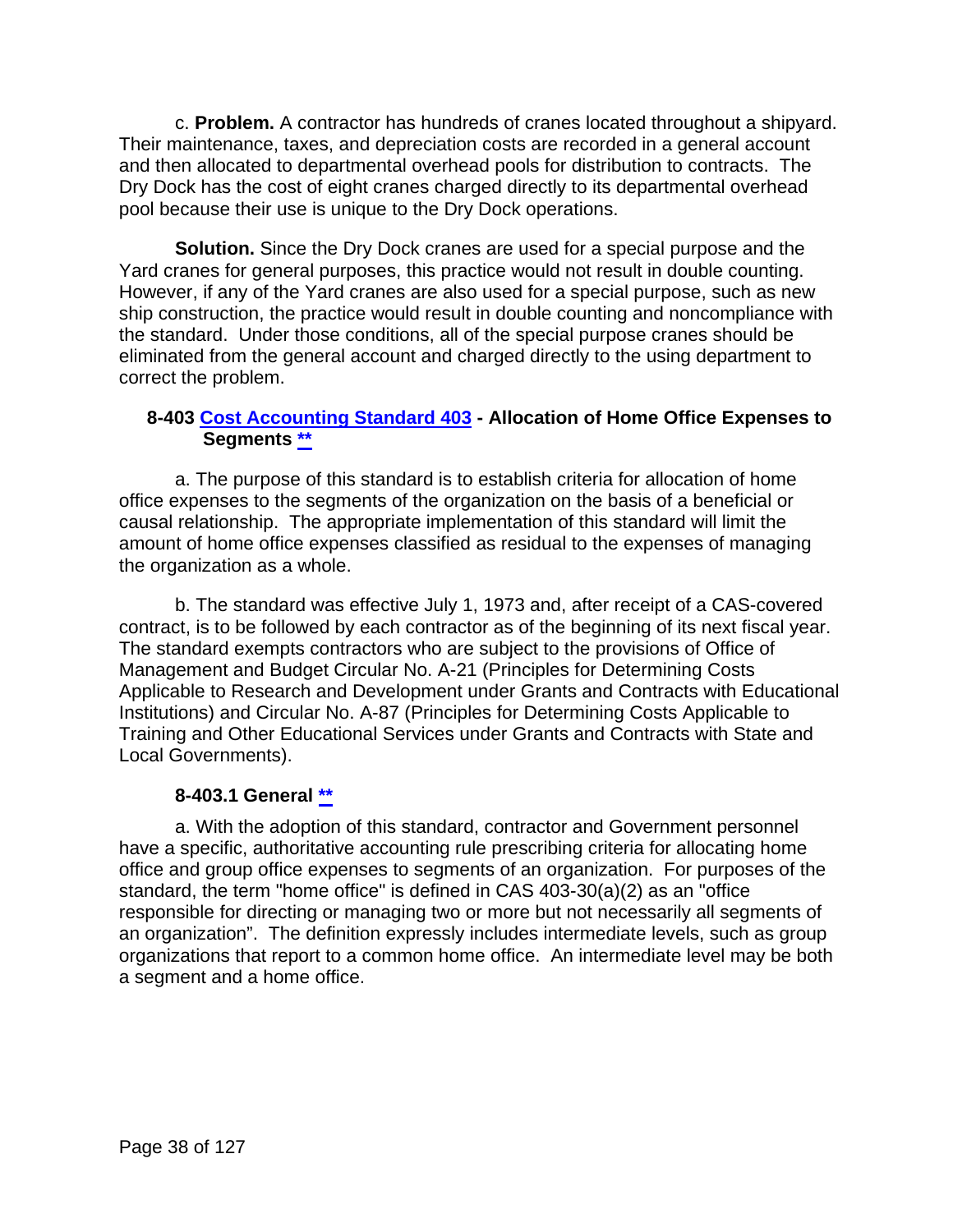b. The basic concept of the standard recognizes that some home office expenses incurred for specific segments can be assigned directly. Other expenses, not incurred for specific segments, have a clear relationship (i.e., measurable with reasonable objectivity) to two or more segments. Lastly, the standard recognizes a third type of home office expense (i.e., residual) which possesses no readily measurable relationship to segments. Consistent with this concept of home office expenses the standard requires that:

(1) Those expenses incurred for specific segments are to be allocated directly to those segments to the maximum extent practical.

(2) Those expenses not directly allocable, but possessing an objective measurable relationship to segments, should be grouped in logical and homogeneous expense pools and distributed on allocation bases reflecting the relationship of the expenses to the segments concerned.

(3) When the residual expenses are considered material because they exceed a specified percentage of total company operating revenue (as defined in CAS 403-40(c)(2)), a three-factor formula must be used to allocate these expenses. The three-factor formula consists of payroll dollars, operating revenue (net of interdivisional purchases), and average net book values of tangible capital assets and inventories (net of progress payment billings). If the residual expenses do not exceed this threshold, they may be allocated to all segments by means of any allocation base representing the total activity of such segments. Regardless of the method, there may be instances where a particular segment receives significantly more or less benefit from residual expenses than would be reflected by the allocation of such expenses pursuant to the standard. In these cases, a special allocation may be agreed to by the parties provided such special allocation is commensurate with the benefits received (see CAS  $403-40(c)(3)$ ). When a special allocation under CAS  $403-40(c)(3)$  is used, it must be described in the contractor's Disclosure Statement. Otherwise, the contractor would be in noncompliance for failure to follow its disclosed practices.

c. A requirement of the standard is that home office expenses shall be allocated on the basis of the beneficial or causal relationship between supporting and receiving segments. In establishing this requirement, the CASB stated that materiality is an important consideration in determining whether an expense should be allocated directly or accumulated in a homogeneous expense pool and allocated on a basis reflecting the causal or beneficial relationship of the pooled expenses to the receiving segments. In addition, CAS 403-40(b) provides criteria for allocating six groupings of home office expenses. Residual expenses are defined in CAS 403-40(c) as all home office expenses which are not otherwise allocable pursuant to the standard.

d. The standard provides for an annual test to ascertain whether the residual expenses must be allocated on the basis of the prescribed three-factor formula or if the contractor may use any appropriate base. For the first year the contractor is subject to this standard the determination "shall be based on the pro forma application of this standard to the home office expenses and aggregate operating revenue for the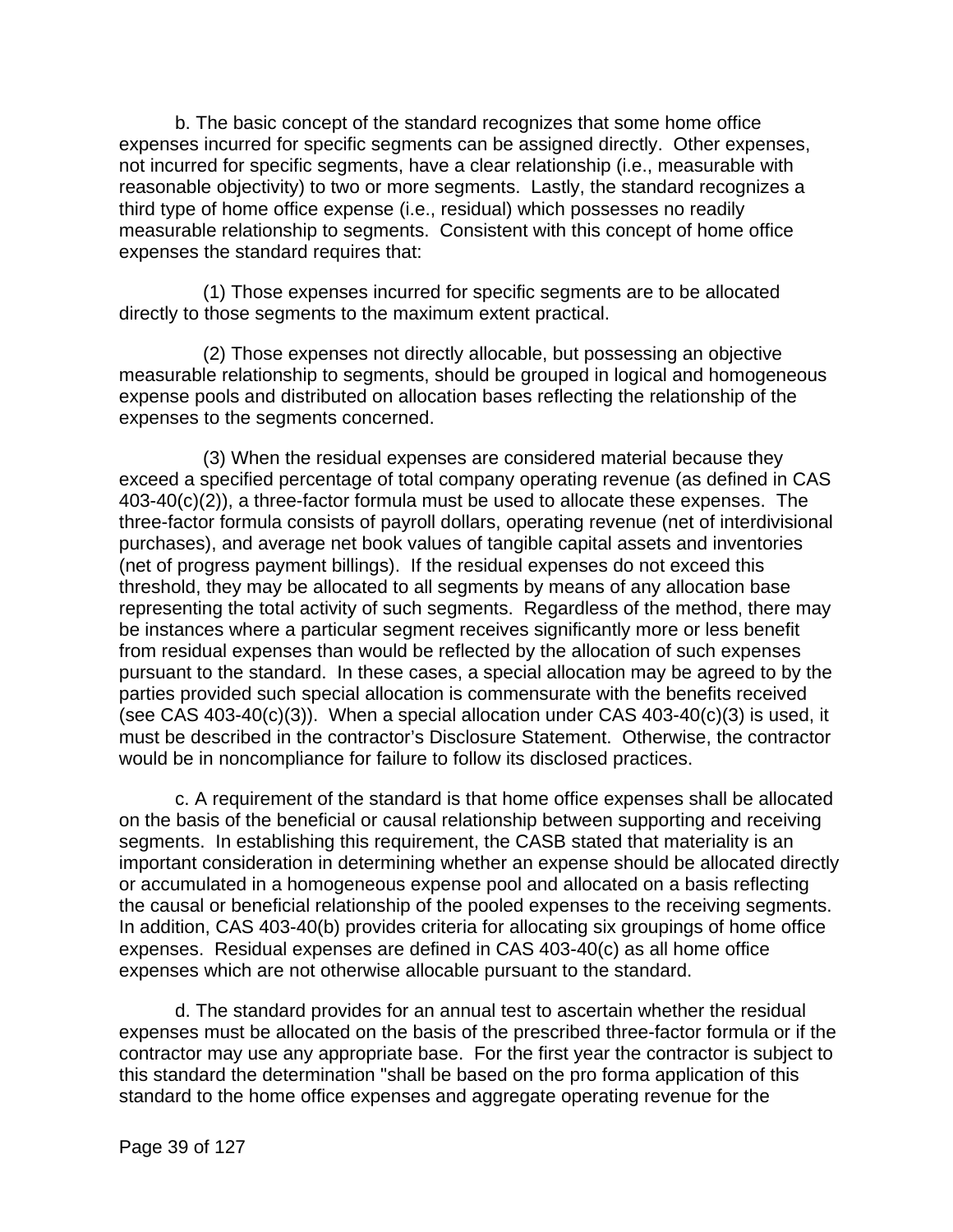contractor's previous fiscal year" (CAS 403-40(c)(2)). The contractor is responsible for determining whether or not the company should propose the use of any base representative of the total activity of the segments or if the three-factor formula must be used. The pro forma submission must comply with the standard.

# **8-403.2 Guidance [\\*\\*](#page-2-3)**

a. Contractors becoming subject to this standard must:

(1) Revise their home office expense pool structure and methods of distributing the expenses where necessary to comply with CAS 403.40.

(2) Amend Disclosure Statements to describe the new pool structures and methods of distribution.

(3) Estimate the cost of the first and all subsequent contracts subject to this standard using the new pool structures and methods of distribution. Failure to do so would result in noncompliance with CAS 401 when costs are subsequently recorded in accordance with CAS 403.

(4) Submit a proposal for the equitable adjustment of all CAS-covered contracts that were negotiated before the effective date of the standard and are affected by the change in cost accounting practices.

b. Amendments to a Disclosure Statement are subject to the same audit and reporting requirements as the original Disclosure Statement. Auditors should be especially careful in evaluating the adequacy of responses to Item 8.3.2 of the Disclosure Statement concerning the composition of the allocation base. The description should provide enough information to determine that the contractor is treating all of the elements in the base in the same manner at all divisions.

c. To ascertain that the accounting practices comply with the standard, the auditor should determine that:

(1) expenses have been properly classified as directly allocable, indirectly allocable, or residual,

(2) "logical and relatively homogeneous pools" are "allocated on bases reflecting the relationship of the expenses to the segments concerned", and

(3) residual expenses are allocated on a base "representative of the total activity" of the company or the prescribed three-factor formula.

d. Appropriate steps must be included in all audits, i.e., price proposals, forward pricing rate proposals, defective pricing, etc., to assure that adjustments were made for the changes in the accounting practices.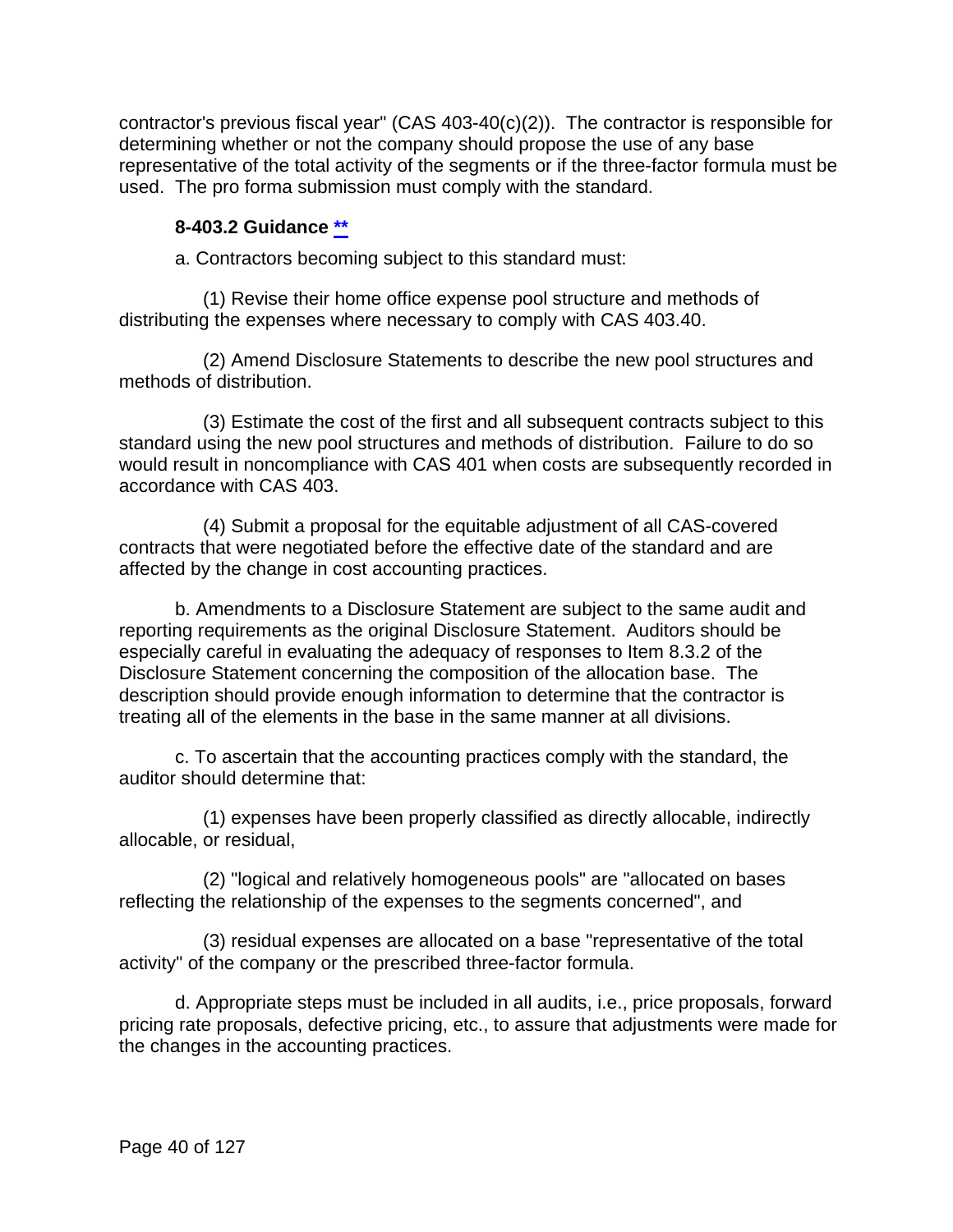e. Because changes in the home office accounting practices will normally affect more than one organizational unit of the company, arrangements should be made by the CAC, CHOA, or GAC as soon as possible to coordinate the audits of the price adjustment proposal.

f. Auditors should encourage contractors becoming subject to the standard to submit their Disclosure Statement revisions and a pro forma submission of their revised home office expense structure as soon as possible. The early submission and audit of this data could permit the contractor and auditor to resolve any significant problems before the contract award due dates and thereby preclude delays in the awarding of contracts.

g. This standard requires contractors to use a base representative of the total activity of the segments for distributing residual expenses, unless the criteria for special allocation or for the three-factor formula method are met. If the residual expenses exceed the levels in CAS 403-40(c)(2), the contractor must distribute them on the basis of the three-factor formula beginning with the next fiscal year. In addition, the contractor may also choose to use the three-factor formula even though not required by the standard. The first time the contractor must use the three-factor formula, it may submit a proposal for an equitable adjustment. After the contractor uses the threefactor formula for the first time, any change to the base for distribution of the residual expenses, is subject to not only the provisions of this standard but also the provisions of CAS 401 and  $FAR$  52.230-2, paragraphs (a)(4)(ii), (a)(4)(iii), or (a)(5). The prefatory comments to CAS 420 state that the amount of IR&D and B&P costs at a home office is not to be added to the residual pool to determine whether use of the three-factor formula is required. Where the three-factor formula is not required to be used, selection of an appropriate base should consider the effect of CAS 420-50(e)(2) which, in certain circumstances, ties the allocation of IR&D and B&P costs to the home office residual expense allocation base.

h. If noncompliances are found, the auditor must ascertain their significance and make the appropriate recommendations as outlined in 8-302.7.

#### **8-404 [Cost Accounting Standard 404](http://www.ecfr.gov/cgi-bin/text-idx?SID=83769badf5d445ea15898e24cdd53619&mc=true&tpl=/ecfrbrowse/Title48/48cfr9904_main_02.tpl) - Capitalization of Tangible Assets [\\*\\*](#page-2-4)**

a. This standard establishes criteria for determining the acquisition costs of tangible assets that are to be capitalized. CAS 404 does not cover depreciation or disposition of fixed assets, which is covered by CAS 409.

b. The initial standard was effective July 1, 1973 and, after the receipt of a CAScovered contract, must be applied to all tangible capital assets acquired during the contractor's next fiscal year. On February 13, 1996, the CAS Board amended CAS 404-50(d)(1) relating to the measurement of assets acquired through mergers or business combinations. The CAS Board also amended CAS 404-40(b)(1) to increase the minimum acquisition cost for capitalization of tangible capital assets from \$1,500 to \$5,000. The effective date of these amendments is April 15, 1996. The amendments are applicable to contracts in the next cost accounting period beginning after receipt of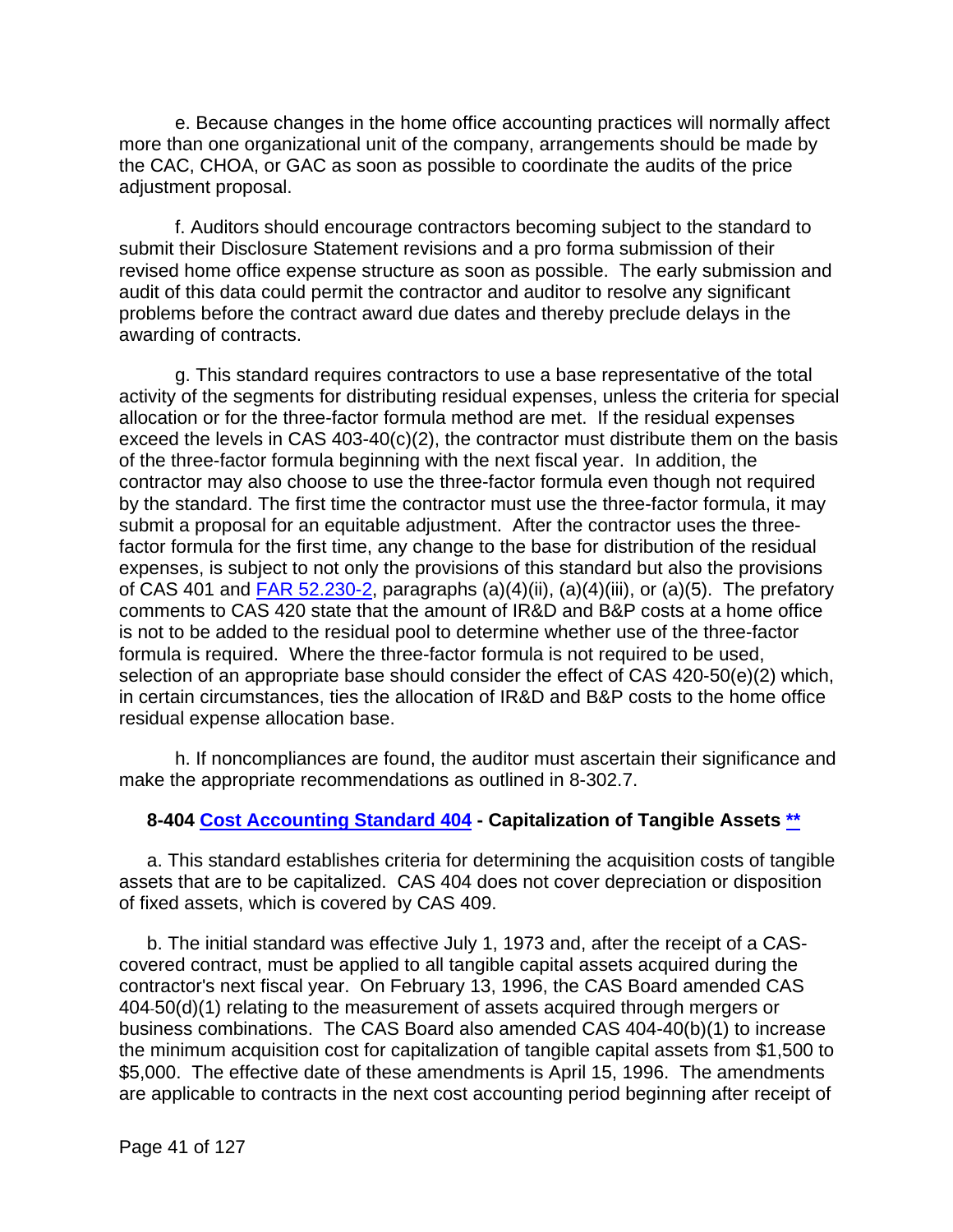a contract that incorporates the revised standard. Amendments to CAS 409, also effective April 15, 1996, are discussed in 8-409.

c. The amended CAS 404, effective April 15, 1996, applies to tangible capital assets acquired in a business combination that takes place after the applicability date (see 8-404.4 for illustrations of the amended CAS 404 and 409 applicability date).

### **8-404.1 General [\\*\\*](#page-2-5)**

a. The standard requires contractors to capitalize the acquisition cost of tangible assets in accordance with a written policy that is reasonable and consistently applied. The policy shall include the following:

(1) A minimum service life criterion which shall not exceed two years but which may be a shorter period.

(2) A minimum acquisition cost criterion which shall not exceed \$5,000 but which may be a smaller amount.

(3) Identification of asset accountability units to the maximum extent practical. The standard defines these units as "A tangible capital asset which is a component of plant and equipment that is capitalized when acquired or whose replacement is capitalized when the unit is removed, transferred, sold, abandoned, demolished, or otherwise disposed of". These units should be identified and separately capitalized upon acquisition. Even though they may not have been separately capitalized, the units should be removed from the asset accounts at disposition.

(4) Establishment of minimum dollar amounts for the capitalization of original complements of low cost equipment and for betterments and improvements. These minimum amounts may exceed the \$5,000 limitation provided the higher limitations are reasonable in the contractor's circumstances. The primary purpose in requiring the capitalization of original complements is to assure allocation of incurred cost to applicable current and future periods. The total original complement should be treated as a tangible capital asset. Therefore, the CASB expected that a contractor will identify and control the original complement as an entity rather than account separately for each individual item which comprises the total complement.

b. The acquisition cost of tangible assets includes the purchase price adjustment to the extent practical for premiums paid or discounts received and the costs necessary to prepare the asset for use.

 $(1)$  CAS 404-50(a) $(1)$ (i) states that the purchase price is the consideration given in exchange for an asset and is determined by cash paid or to the extent payment is not paid in cash, in an amount equivalent to what would be the cash basis. This provision requires the gain or loss realized on assets traded-in to be included as part of the purchase price of the acquired asset. CAS 404 does not permit alternative treatment.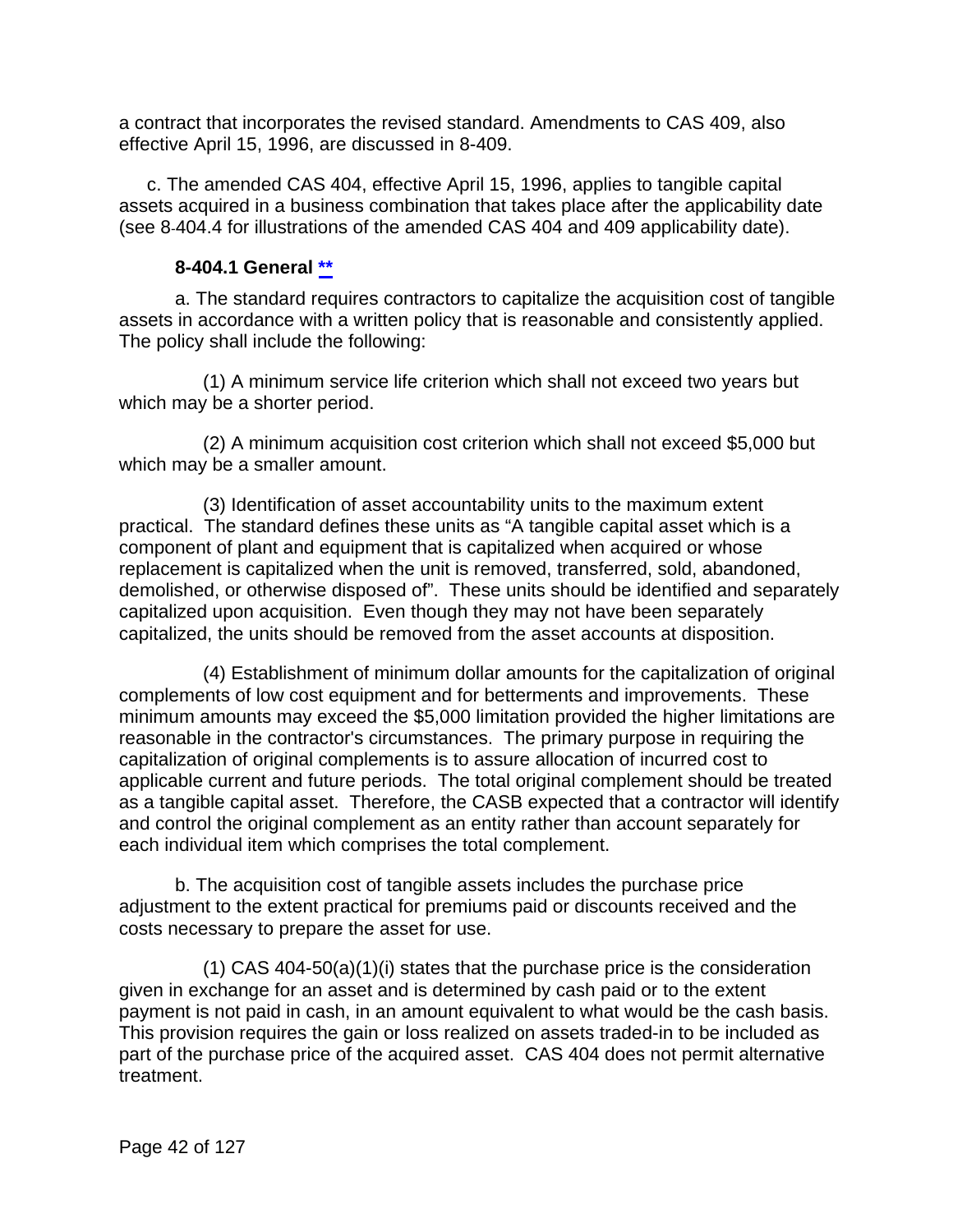(2) Costs necessary to prepare the asset for use include the cost of placing the asset in location and bringing the asset to a condition necessary for normal or expected use. Where material in amount, such costs including initial inspection and testing, installation, and similar expenses shall be capitalized.

(3) Donated assets which meet the contractor's criteria for capitalization shall be capitalized at their fair value. This requirement also includes those assets donated by the Federal Government.

c. Tangible capital assets constructed or fabricated by a contractor for its own use shall be capitalized at amounts that include all indirect costs properly allocable to such assets. This requires the capitalization of G&A expenses and the cost of money when such expenses are identifiable with the constructed asset and are material in amount. Application of the full costing techniques to Government contract costing requires that full consideration be given to the applicability of fixed overhead including G&A expenses and the cost of money to constructed assets. Therefore, constructed tangible capital assets that are identical with or similar to the contractor's normal product should receive an appropriate share of all indirect cost including G&A expenses and the cost of money. In addition, other constructed tangible capital assets requiring significant indirect support also should be burdened with their allocable share of these supporting indirect costs including supporting G&A expenditures, where such costs are material.

d. The provisions of the standard do not apply to special tooling and special test equipment that are properly chargeable against the contracts for which the acquisition is authorized.

e. In connection with lease agreements, contractors must determine whether they consider the acquisition to be a capital lease under [FASB Statement No. 13](https://asc.fasb.org/imageRoot/39/117422939.pdf) and subject to the standard or an operating lease under FASB Statement No. 13 and subject to the requirements of **FAR 31.205-36.** In either case, the CASB has stated that the reasonableness of the lease costs remains the responsibility of the acquisition agencies.

f. The standard does not extend to the specific type of records to be maintained. Therefore, contractors may continue to account for their assets on a unit basis or in logical groups in accordance with other appropriate regulations.

g. If noncompliances are found, the auditor must ascertain their significance and make the appropriate recommendations as outlined in 8-302.7.

# **8-404.2 Assets Acquired in a Business Combination Using the Purchase Method of Accounting. [\\*\\*](#page-2-6)**

a. Pre-April 15, 1996 Requirements. Fully CAS-covered contractors would measure the assets acquired in a business combination using the purchase method of accounting required by the original CAS 404-50(d) (i.e., step-up or step-down of asset bases), but depreciation expense would be subject to the allowability ceiling of [FAR](http://www.ecfr.gov/cgi-bin/text-idx?SID=05f6a595b68aa74dea5f7e35e05a7f29&mc=true&node=se48.1.31_1205_652&rgn=div8)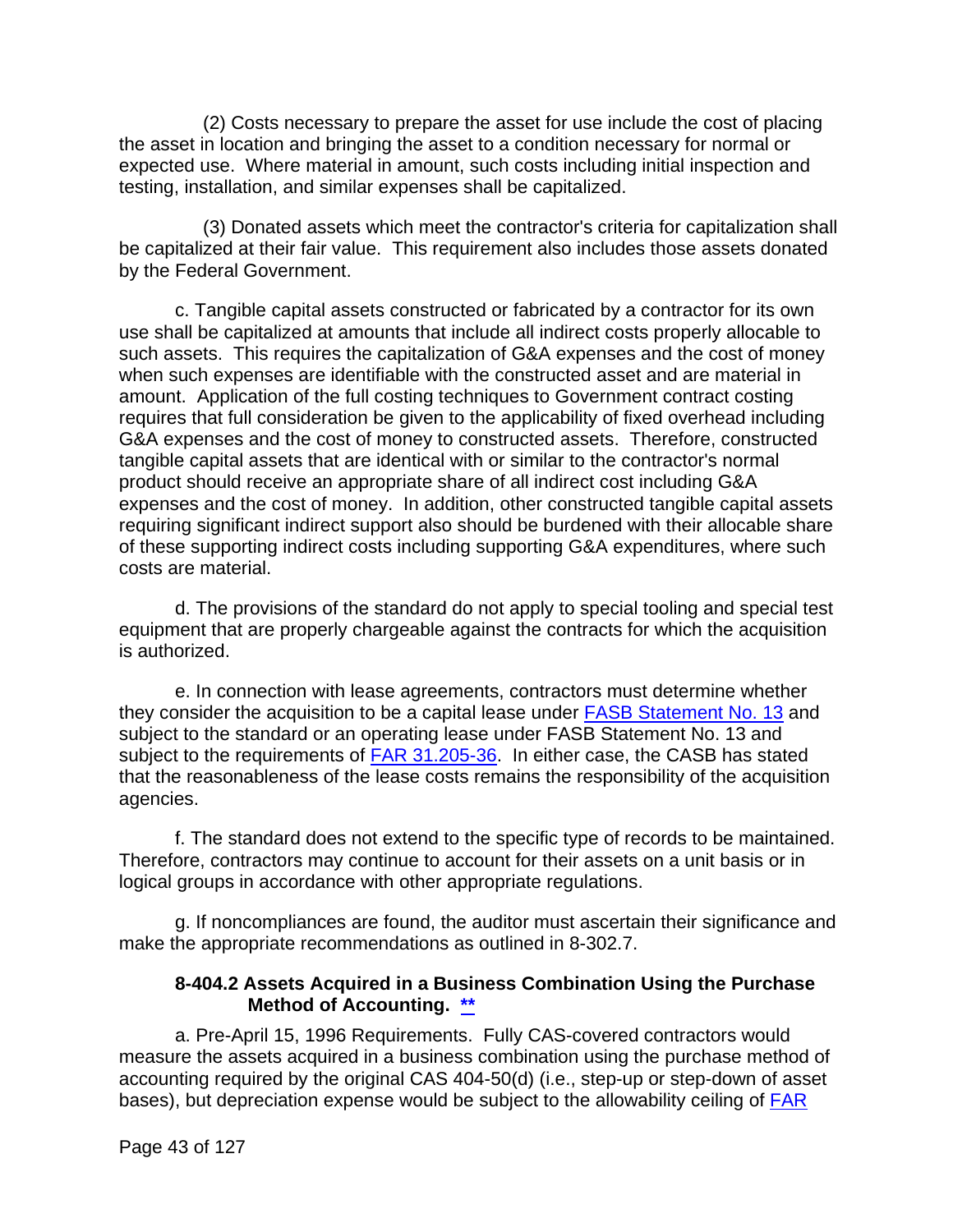[31.205-52](http://www.ecfr.gov/cgi-bin/text-idx?SID=05f6a595b68aa74dea5f7e35e05a7f29&mc=true&node=se48.1.31_1205_652&rgn=div8) (Selected Areas of Cost Guidebook, Chapter 8). The FAR 31.205-52 ceiling amount is the amount that would have been allowable had the business combination not taken place (i.e., no step-up of asset values). Accordingly, the unallowable depreciation expense (i.e., excess depreciation based on a stepped-up asset value over depreciation based on no stepped-up asset value) should be included in any allocation base which normally includes such costs, e.g., the total cost input G&A base. See 8-410.1a(2) for further guidance.

b. Requirements Effective April 15, 1996. The prior CAS 404.50(d) was deleted and replaced by an amended CAS 404.50(d)(1) and (2).

(1) CAS 404-50(d)(1):

(a) CAS 404-50(d)(1) provides that all tangible capital assets of the acquired company, that during the most recent cost accounting period prior to a business combination generated either depreciation expense or cost of money charges that were allocated to Federal Government contracts or subcontracts negotiated on the basis of cost, be capitalized by the buyer at the net book value(s) of the asset(s) as reported by the seller at the time of the transaction.

(b) The requirements of CAS 404-50(d)(1) deviate from the purchase method of accounting required by GAAP, and instead, provide "no step-up, no stepdown" of asset values for Government contract cost accounting purposes. Consequently, the buyer will use the net book value of the tangible capital asset in the seller's accounting records as the capitalized value of the asset and for all contract costing purposes. For instance, depreciation expense will be based on the seller's net book value. Likewise, cost of money will be calculated using the seller's net book value. Further, the asset values used in the CAS 403 three-factor formula for distributing the home office costs will be based on the seller's net book value.

(2) CAS 404-50(d)(2):

(a) CAS 404-50(d)(2) applies to tangible capital assets acquired in a business combination that did not generate either depreciation expense or cost of money charges during the most recent cost accounting period. CAS 404-50(d)(2) provides that all tangible capital assets of the acquired company, that during the most recent cost accounting period prior to a business combination did not generate either depreciation expense or cost of money charges that were allocated to Federal Government contracts or subcontracts negotiated on the basis of cost, are to be assigned a portion of the cost of the acquired company not to exceed their fair values at the date of acquisition. When the fair value of identifiable acquired assets, less the liabilities assumed, exceeds the purchase price of the acquired company in an acquisition under the "purchase method" the value otherwise assignable to tangible capital assets shall be reduced by a proportionate part of the excess.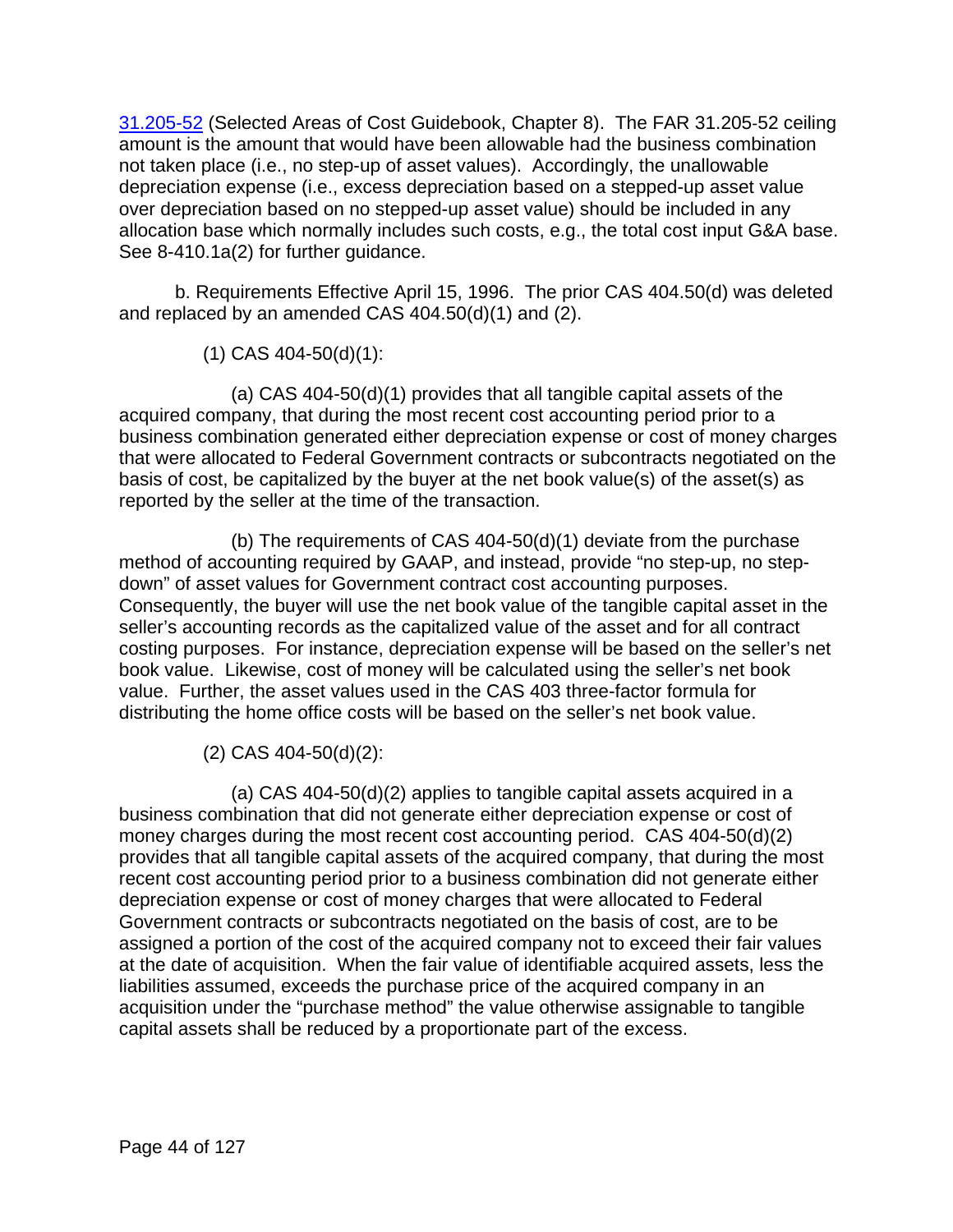(b) The requirements of CAS 404-50(d)(2) are similar to the purchase method of accounting required by GAAP. Consequently, tangible capital asset values would be written-up or written-down depending on the circumstances of the transaction. However, tangible capital assets meeting the requirements of CAS 404.50(d)(2) must still comply with the requirements of FAR 31.205-52 (Selected Areas of Cost Guidebook, Chapters 8 and 19). Therefore, although the asset values may be measured based on the "step-up" or "step-down" rule, allowable depreciation and cost of money will be limited to the total of the amounts that would have been allowed had the combination not taken place (i.e., costs resulting from asset write-ups are unallowable). This limitation was removed by FAC 97-04, effective April 24, 1998, which revised FAR 31.205-52 and  $31.205-10(a)(5)$  to conform to the revised CAS 404 and 409. Therefore, allowable depreciation and cost of money would be measured in accordance with CAS 404-50(d).

# **8-404.3 Illustrations - Compliance with the Standard [\\*\\*](#page-2-7)**

The following illustrations are intended to supplement the illustrations in paragraph 404-60 of the Standard. They are to be used as a guide in determining if noncompliance exists.

a. **Problem.** A contractor has an established policy of capitalizing tangible assets that have a service life in excess of two years and a cost of more than \$6,500. It enters into a contract that makes it subject to this standard.

**Solution.** The contractor must change its policy to conform to the maximum limitations of not more than two years and \$5,000. If costs are affected on CAScovered contracts in existence before the requirement for the contractor to follow this standard, they are subject to the equitable adjustment provision of **FAR 52.230-2(a)**  $(4)(i)$ .

b. **Problem.** A contractor has an existing policy of capitalizing tangible assets that have a service life of more than one year and a cost of more than \$3000. It enters into a contract that makes it subject to the standard and suggests that the capitalization policy should be changed to two years and \$5,000.

**Solution.** The contractor's existing policy is in conformance with the provisions of the standard. Therefore, it is not required to make any changes to the policy. However, if it should choose to do so, the change must be made in accordance with the provisions of FAR 52.230-2(a)(4)(ii). Under that paragraph, the change may not result in any increased cost to the Government.

c. **Problem.** A contractor has a policy of capitalizing betterments and improvements when the expenditures exceed five percent of the current replacement value of buildings or 25 percent of the current replacement value of machinery and equipment. The policy does not contain any dollar limitations.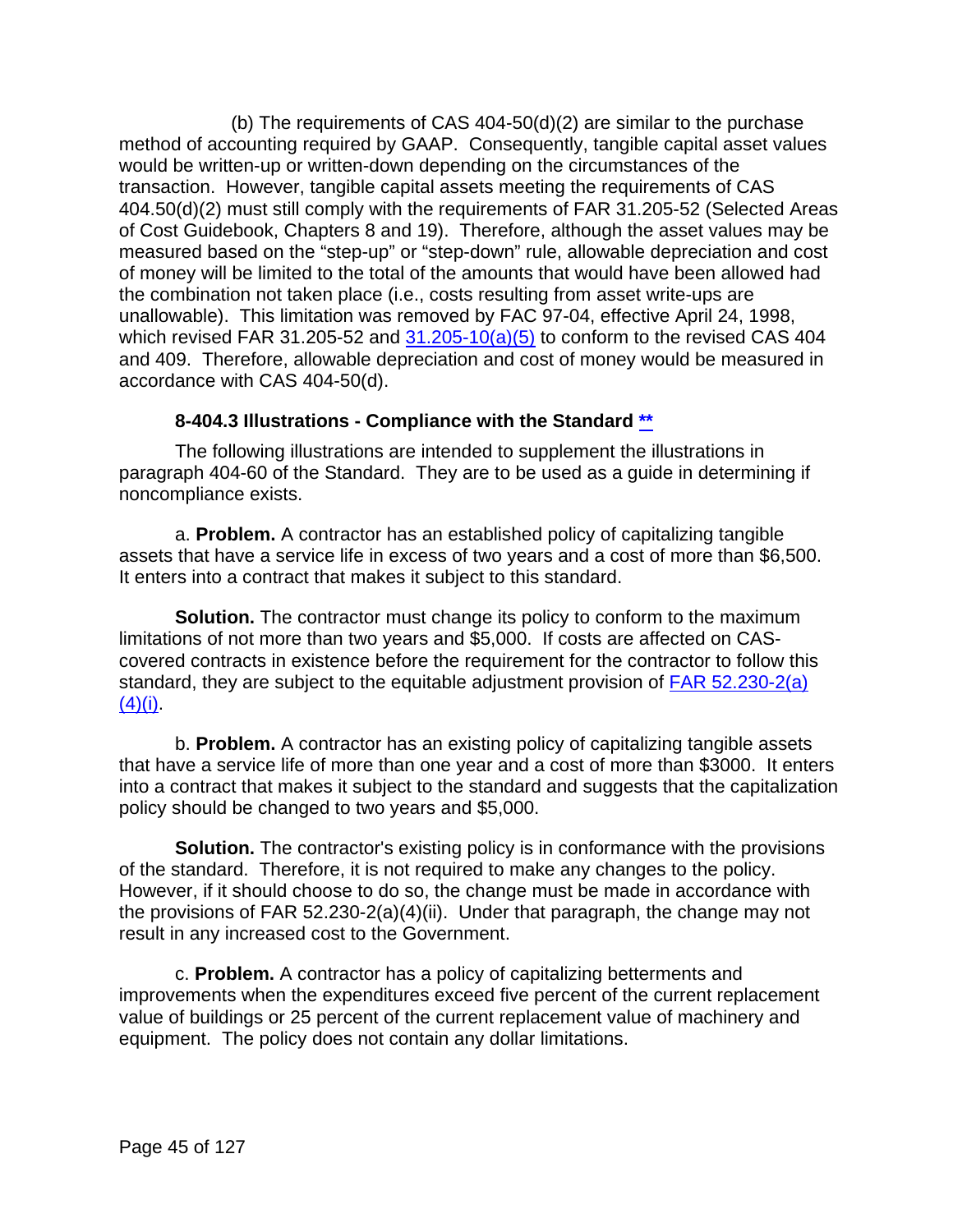**Solution.** CAS 404-40(b)(4) of the standard provides that "The contractor's policy may designate higher minimum dollar limitations... for betterments and improvements than the limitation established in accordance with paragraph (b)(1) of this section, provided such higher limitations are reasonable in the contractor's circumstances". Since the contractor's policy does not contain specific dollar limits, it does not comply with the standard. To correct the situation, the contractor could add specific not-to-exceed dollar limitations. Betterments and improvements whose values are in excess of the established limitations would be capitalized without regard to the percentage relationship. However, the dollar limitations established by the contractor must be reasonable in its circumstances.

d. **Problem.** An asset having a net book value of \$1.5 million and cash of \$1 million is given in exchange for the acquisition of a new asset commonly sold for \$2 million. The contractor's policy is to capitalize the replacement as the sum of the cash paid and the net book value of the old asset.

**Solution.** The contractor's policy does not comply with the standard. CAS 404-50(a)(1)(i) requires the contractor to determine the amount equivalent to the cash price. The acquisition cost in this instance would be \$2 million. The contractor is required to remove the undepreciated value of the traded asset from the asset accounts and capitalize the replacement asset for \$2 million.

e. **Problem.** A contractor proposes to construct a facility and install equipment for the Government. The proposed price does not include an allocation of G&A expenses or cost of money. However, G&A expenses are allocated to similar facilities constructed or fabricated by the contractor for its own use.

**Solution.** CAS 404 applies only to tangible capital assets acquired or constructed for the contractor's own account. Assets provided by a contractor in fulfilling contract terms are not covered by this standard. However, even though facilities contracts are not subject to CAS 404, they should be allocated G&A expense under CAS 410. In addition, cost of money should be considered an allowable cost under [FAR 31.205-10.](http://www.ecfr.gov/cgi-bin/text-idx?SID=f0da6f9f114690d7d7e9a731b4c69508&mc=true&node=se48.1.31_1205_610&rgn=div8)

f. **Problem.** The contractor manufactures Model X for the Government. The contractor produces one unit of Model X for its own use. The contractor capitalized the asset at \$37,500 (\$25,000 material, \$5,000 production labor and \$7,500 overhead, reflecting the 150 percent annual overhead rate).

**Solution.** Model X was not capitalized in accordance with CAS 404-50(b). When constructed assets are identical with the contractor's regular product, such assets must be allocated their full share of indirect costs, including G&A expenses and cost of money. Assuming that G&A expenses, production overhead cost of money, and G&A expense cost of money rate for the year are 10%, 10% and 1% respectively, the asset should have been capitalized at \$42,180, computed as follows: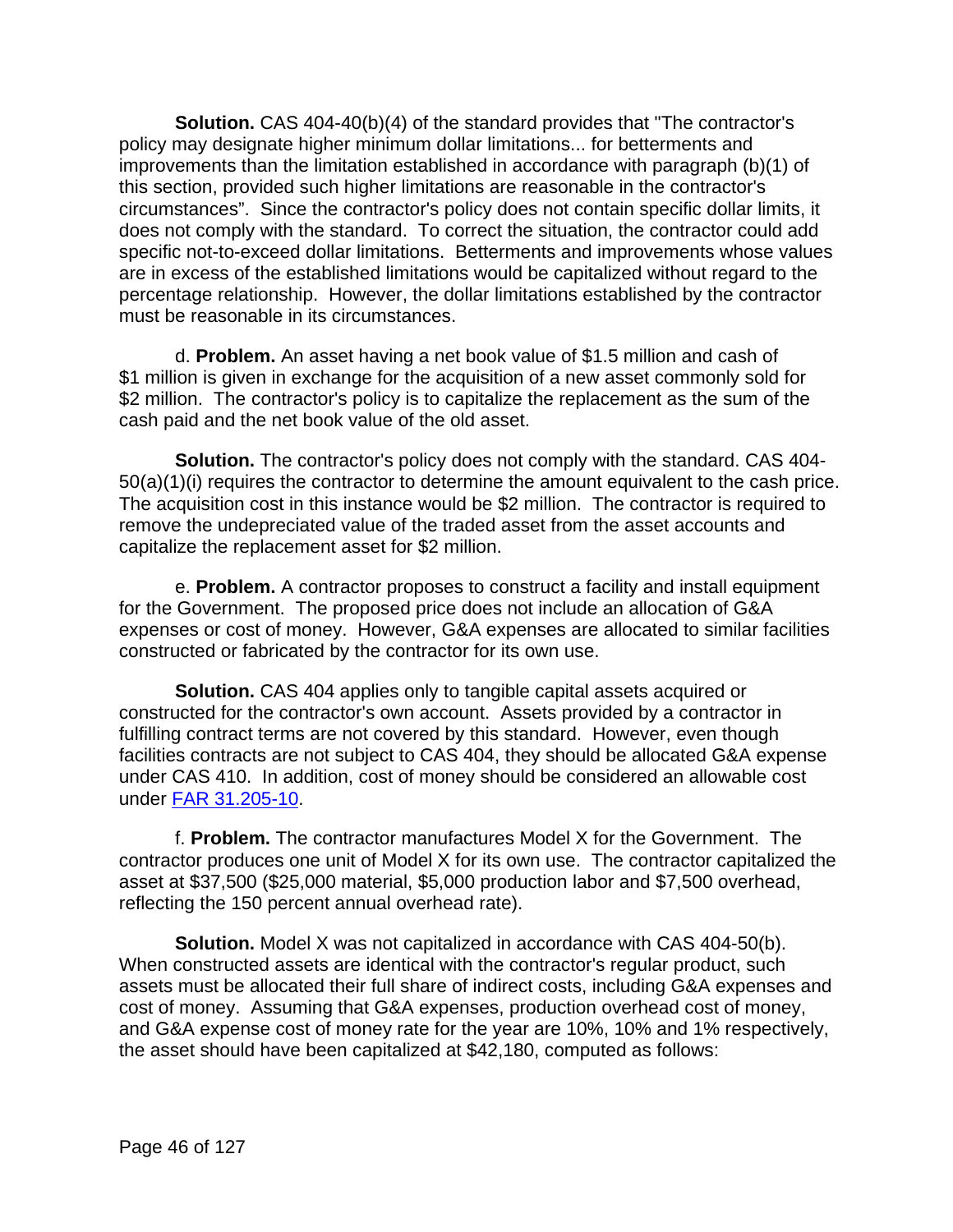| <b>Cost Element</b>                          | <b>Indirect Expense Rate</b> | Assignment<br>of Cost |
|----------------------------------------------|------------------------------|-----------------------|
| <b>Production Labor</b>                      |                              | \$5,000               |
| <b>Production Overhead</b>                   | (150%)                       | 7,500                 |
| Cost of Money related to Production Overhead | (10%)                        | 500                   |
| <b>Materials</b>                             |                              | 25,000                |
| Subtotal                                     |                              | 38,000                |
| G&A Expense                                  | (10%)                        | 3,800                 |
| Cost of Money related to G&A Expense         | (1%)                         | 380                   |
| Total cost to be capitalized                 |                              |                       |

g. **Problem.** Contractor A acquires Contractor B and accounts for the business combination using the purchase method of accounting. Prior to the business combination, the net book value of Contractor B's assets was \$10.5 million. Contractor B's assets generated depreciation expense and cost of money charges that were allocated to Government contracts negotiated on the basis of cost in its most recent cost accounting period. For GAAP purposes, Contractor A recorded the assets at their fair market value of \$18 million. The revised CAS 404 applies to the business combination.

**Solution.** The provisions of the amended CAS 404-50(d)(1) would apply to the business combination because the seller's (Contractor B's) assets generated depreciation or cost of money charges that were allocated to Government contracts negotiated on the basis of cost in its most recent cost accounting period. For CAS purposes, Contractor A would capitalize the acquired assets at \$10.5 million, the net book value of the assets in Contractor B's accounting records. The \$10.5 million would be used as the basis of Contractor A's depreciation expense, cost of money, and asset values used in the CAS 403 three-factor formula. The \$7.5 million difference between the net book value and fair market value would not be questioned because the costs were not "measured" for CAS purposes. Consequently, any depreciation related to the \$7.5 million would not be included in Contractor A's total cost input G&A base.

h. **Problem.** Same facts as Problem g. above, except that Contractor B has not performed Government contracts for several years and consequently, its assets did not generate depreciation expense or cost of money charges that were allocated to Government contracts negotiated on the basis of cost, in its most recent cost accounting period.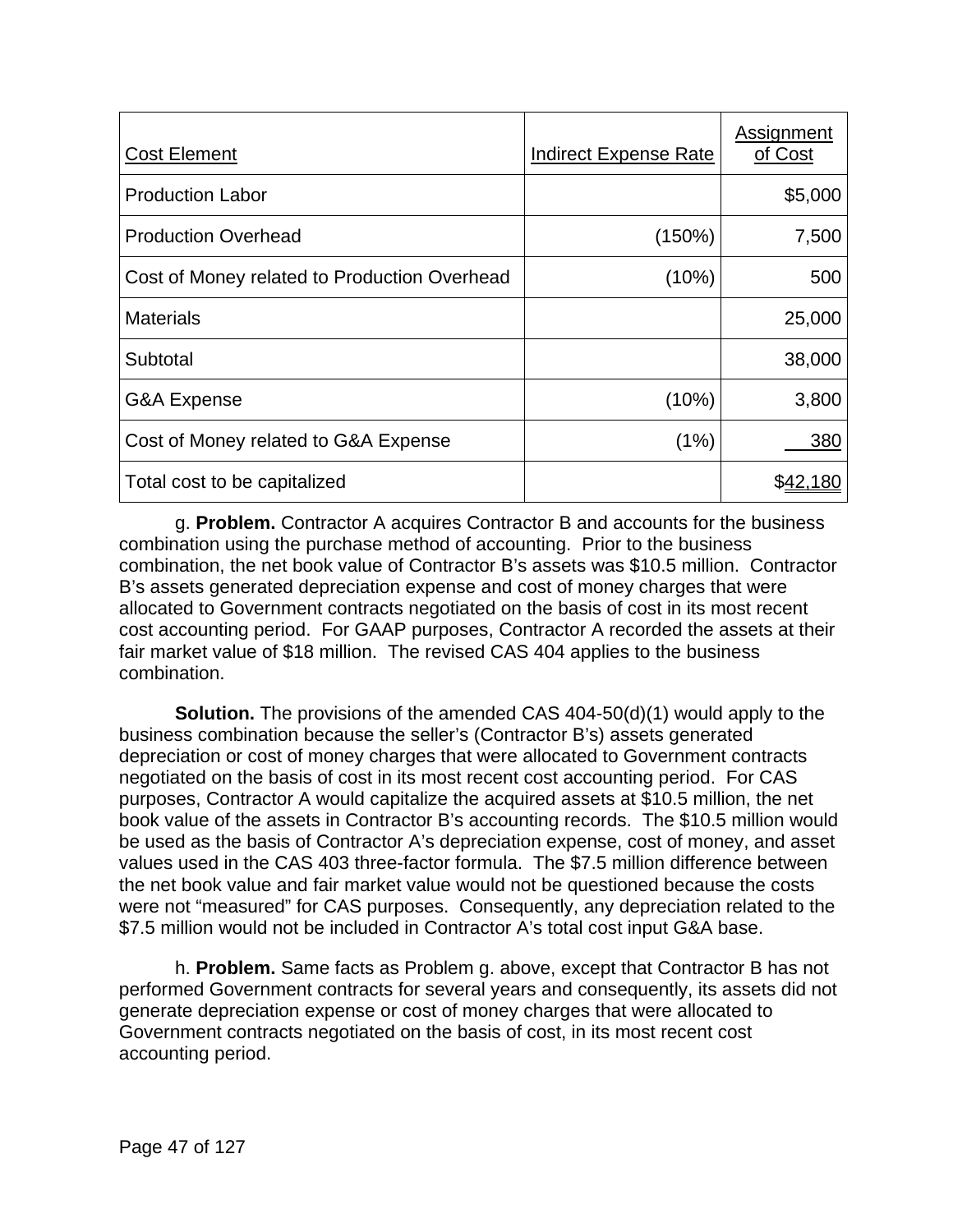**Solution.** The provisions of the amended CAS 404-50(d)(2) would apply to the business combination because the seller's (Contractor B's) assets did not generate depreciation expense or cost of money charges on Government contracts in its most recent cost accounting period. For CAS purposes, Contractor A would capitalize the acquired assets at \$18 million, the fair market value of Contractor B's assets. However, for contracts awarded prior to April 24, 1998, costs resulting from the \$7.5 million fair market value in excess of the net book value are unallowable in accordance with the provisions of FAR 31.205-52. Consequently, the allowable depreciation and cost of money charges would be based on the \$10.5 million. The asset values used for the CAS 403 three-factor formula would be the CAS 404 measured amount of \$18 million. The unallowable \$7.5 million would be included in any of Contractor A's allocation bases which normally include such costs, e.g., the total cost input G&A base, because the CAS 404 measured cost is the fair market value of \$18 million, even though the FAR 31.205-52 allowable ceiling amount is based on the asset value of \$10.5 million. For contracts awarded on or after April 24, 1998, the allowable depreciation and cost of money would be based on \$18 million in accordance with the revised FAR 31.205-52.

#### **8-404.4 Illustrations - Applicability Date of Amended CAS 404/409, Effective April 15, 1996 [\\*\\*](#page-2-8)**

The following illustrations are intended to demonstrate the applicability date of the amended CAS 404/409, effective April 15, 1996.

a. **Situation**. Contractor A uses a calendar year as its accounting period and receives its "first" CAS-covered contract on May 20, 1996, after the April 15, 1996 effective date of the revised CAS 404/409. Contractor A completes a business combination using the "purchase method" of accounting on February 15, 1997.

**Applicability Date.** The applicability date of the revised CAS 404 and 409 would be January 1, 1997, the beginning of Contractor A's next full cost accounting period beginning after receipt of a contract to which the revised CAS 404 and 409 is applicable. Assets acquired in the business combination would be subject to the revised CAS 404 and 409 because the combination takes place after the applicability date of the revised CAS 404/409.

b. **Situation**. Same facts as a. above, but Contractor A completes the business combination on June 15, 1996.

**Applicability Date.** As explained in a. above, the applicability date of the revised CAS 404/409 is January 1, 1997. Accordingly, the business combination would not be subject to the revised CAS 404/409 because the combination was completed prior to the applicability date.

c. **Situation**. Contractor B uses a cost accounting period of July 1 - June 30 and receives its "first" CAS-covered contract on December 10, 1996, after the April 15, 1996 effective date of the revised CAS 404/409. Contractor B completes a business combination using the "purchase method" of accounting on January 30, 1997.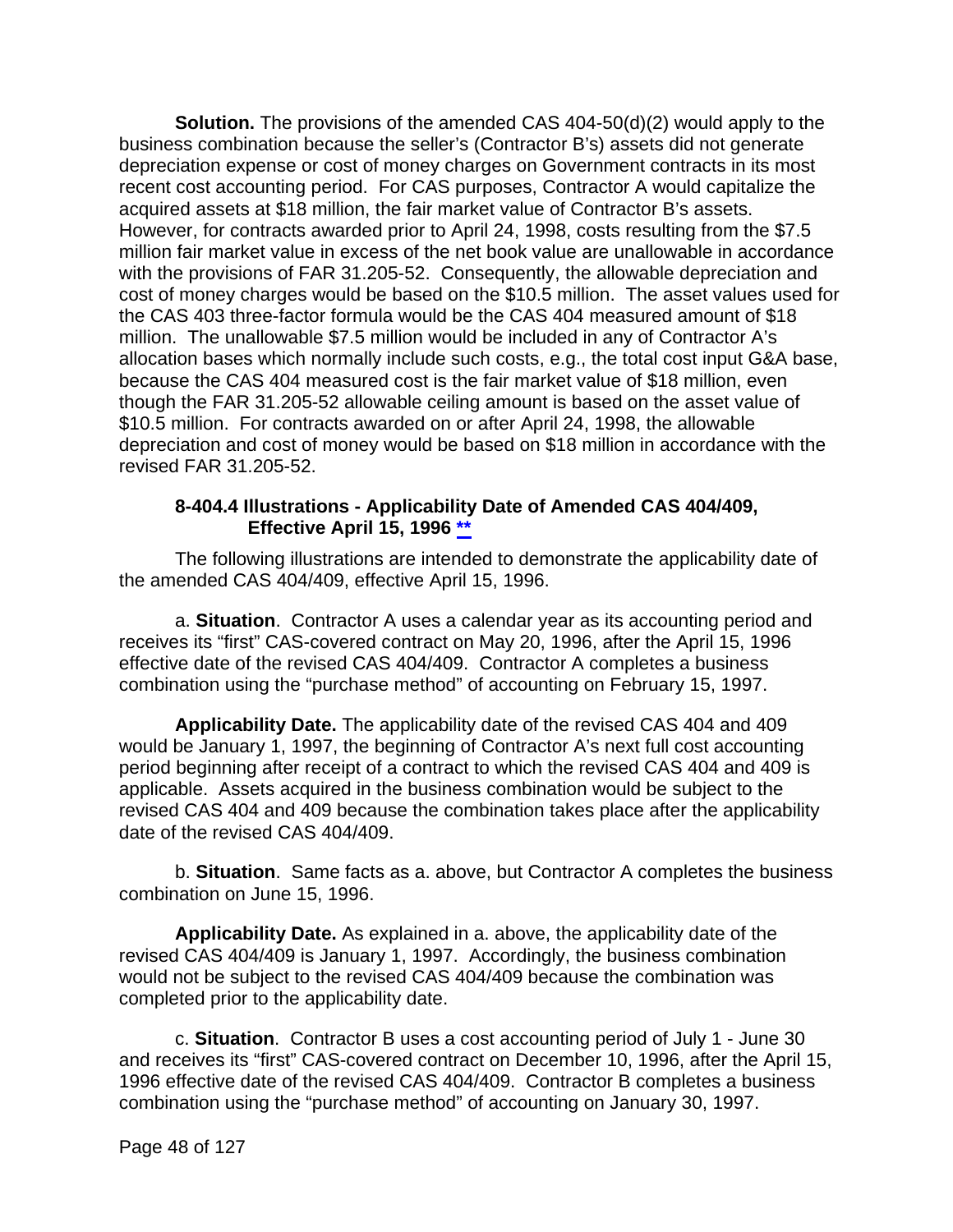**Applicability Date.** The applicability date of the revised CAS 404/409 would be July 1, 1997, the beginning of Contractor B's next full cost accounting period after receipt of a contract (December 10, 1996) to which the revised CAS 404/409 is applicable. The business combination would not be subject to the revised CAS 404/409 because the combination was completed prior to the July 1, 1997 applicability date.

d. **Situation**. Contractor C uses a calendar year as its cost accounting period. Prior to 1996, Contractor C was awarded contracts subject to full CAS coverage. During 1996, Contractor C became subject to only modified CAS coverage and received a modified CAS-covered contract on May 15, 1996. Contract C completes a business combination on February 15, 1997.

**Applicability Date.** Contractor C would not be subject to the revised CAS 404 and 409 because it did not receive a contract subject to full CAS coverage after the April 15, 1996 effective date of the revised CAS 404 and 409. Although Contractor C may continue to perform contracts awarded in prior accounting periods that are subject to full CAS coverage, these contracts would not be subject to the revised CAS 404 and 409.

#### **8-405 [Cost Accounting Standard 405](http://www.ecfr.gov/cgi-bin/text-idx?SID=83769badf5d445ea15898e24cdd53619&mc=true&tpl=/ecfrbrowse/Title48/48cfr9904_main_02.tpl) - Accounting for Unallowable Costs [\\*\\*](#page-2-9)**

The purpose of this standard is to facilitate the negotiation, audit, administration, and settlement of contracts. It contains guidelines on:

(1) identification of costs specifically described as unallowable, at the time such costs first become defined or authoritatively designated as unallowable, and

(2) the cost accounting treatment to be accorded such identified unallowable costs to promote the consistent application of sound cost accounting principles covering all incurred costs.

The standard does not govern the allowability of costs, which is a function of the appropriate acquisition or reviewing authority. The standard was effective April 1, 1974, and is applicable to all CAS-covered contracts awarded after that date.

#### **8-405.1 General [\\*\\*](#page-2-10)**

a. Costs expressly unallowable or mutually agreed to be unallowable, including costs mutually agreed to be unallowable directly associated costs, shall be identified and excluded from any billing, claim, or proposal applicable to a Government contract. An expressly unallowable cost is that which is specifically named and stated to be unallowable by law, regulation, or contract.

b. Costs specifically designated as unallowable or as directly associated unallowable costs in a written decision of a contracting officer pursuant to contract disputes procedures shall be identified if included or used in computing any billing, claim, or proposal applicable to a Government contract.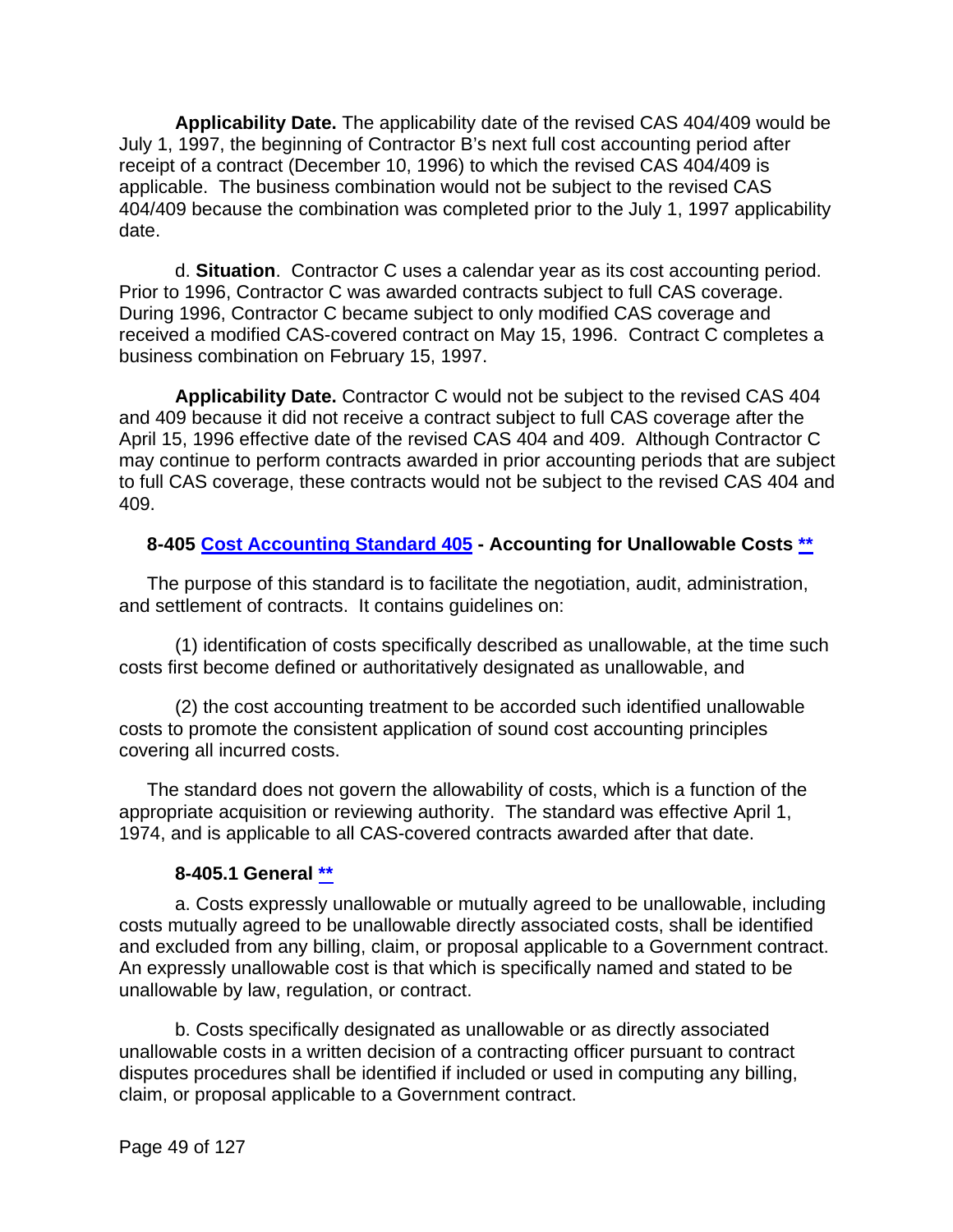c. Costs which are stated to be unallowable in a written decision issued by a contracting officer pursuant to disputes clause procedures are required to be identified by the contractor. This includes costs claimed by a contractor to be allowable but stated by a contracting officer in a written decision to be unallowable because the costs are not allocable costs of the contract under which they are being claimed. Therefore if the contractor fails to identify claimed costs determined by the contracting officer to be unallowable because they are not allocable, the contractor is in noncompliance and the procedures in CAS 405 should be followed. (See CAS Working Group Paper 77-13.)

d. A directly associated cost is any cost which is generated solely as a result of another incurred cost and which would not have been incurred otherwise.

e. Guidance concerning accounting for unallowable costs and directly associated costs is set forth in [FAR 31.201-6.](http://www.ecfr.gov/cgi-bin/text-idx?SID=f9d399294f8e8156538ce877c5f35823&mc=true&node=se48.1.31_1201_66&rgn=div8)

f. The costs of any work project not contractually authorized, whether or not related to a proposed or existing contract, shall be accounted for separately from costs of authorized work projects.

g. All unallowable costs shall be subject to the same cost accounting principles governing cost allocability as allowable costs.

(1) In circumstances where these unallowable costs normally would be part of a regular indirect cost allocation base or bases, they shall remain in such base or bases. This provision is based on the concept that ". . . the issues concerning cost allocation and those relating to cost allowance are distinct and separate. Allowability should not be a factor in the selection or in the determination of the content of an allocation base used to distribute a pool of indirect costs. The appropriateness of a particular allocation base should be determined primarily in terms of its distributive characteristics. Any selective fragmentation of that base which eliminates given base elements for only some of the relevant cost objectives would produce a distortion in the resulting allocations". (See 8-410.1a(2))

(2) Where directly associated costs are part of an indirect cost pool that will be allocated over a base containing the unallowable cost with which it is associated, they shall remain in the pool and be allocated through the regular allocation process. According to the CASB, to do otherwise under these circumstances, could result in double counting.

h. The standard does not specify the nature of records required except that they be adequate to establish and maintain visibility of identified unallowable costs (including directly associated costs), their accounting status in terms of their allocability to contract cost objectives, and their cost accounting treatment. Unallowable costs do not have to be identified when, based upon considerations of materiality, the Government and the contractor agree on an alternate method that satisfies the purpose of the standard.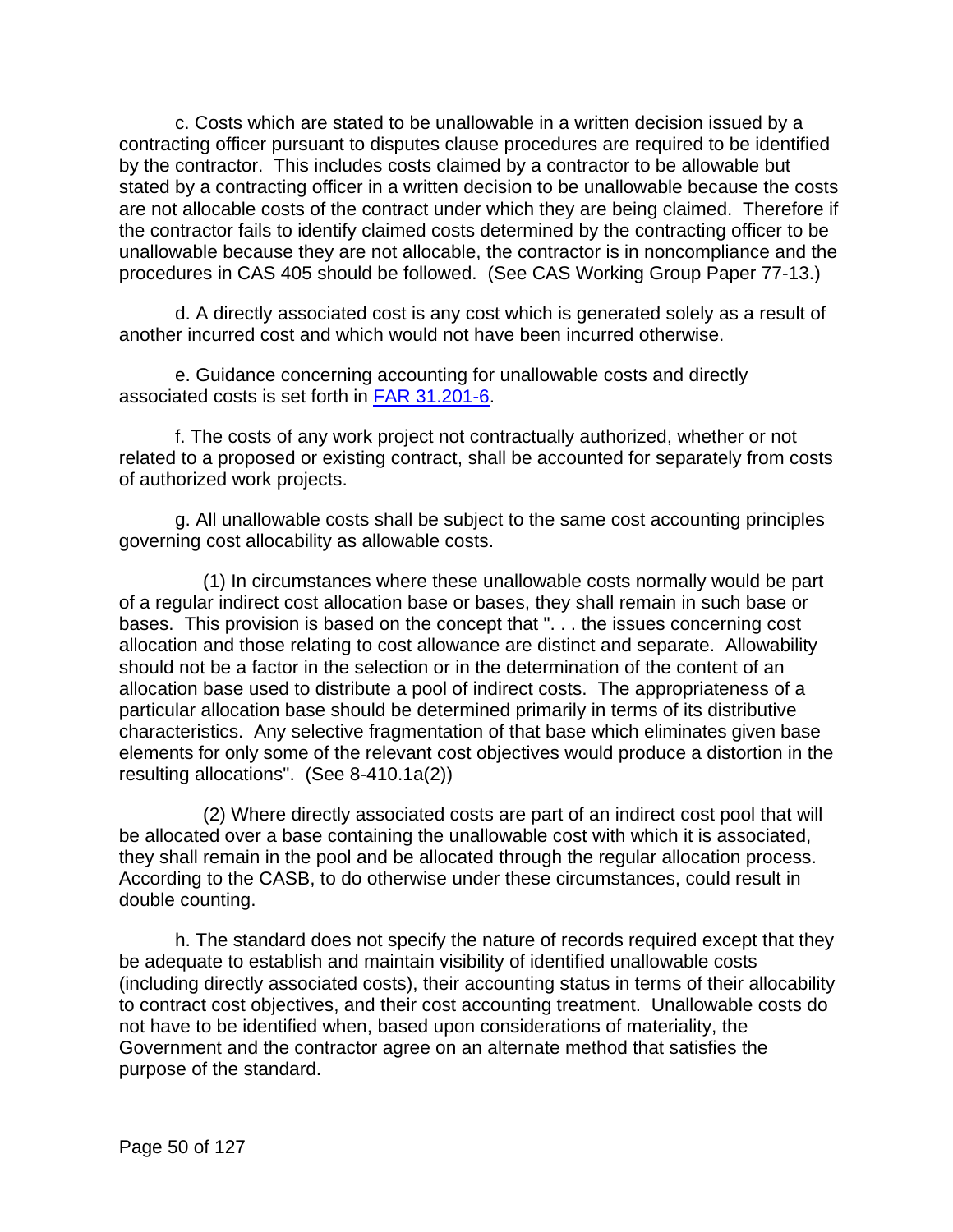i. If noncompliances are found, the auditor must ascertain the significance of the problem and make recommendations as outlined in 8-302.7.

# **8-405.2 Illustrations [\\*\\*](#page-2-11)**

The following illustrations are intended to supplement those in paragraph 405-60 of the standard. They will help auditors determine if the contractor is complying with the standard.

a. **Problem.** For the past several years, an auditor has questioned the allowability of part of the costs in a contractor's business luncheon account as entertainment expenses. The final cost questioned as negotiated by the contracting officer for those years has always included a large portion of the amount the auditor recommended for disapproval. In estimating the new forward pricing and provisional billing rates, the contractor reduced the estimated rates in anticipation of similar cost questioned. The contractor rates are based on a projection of cost incurred in prior years.

**Solution.** CAS 405-50(c) permits the Government and the contractor to agree on a method, other than specific identification, as long as that method satisfies the standard. If applicable, the Disclosure Statement should be amended to reflect this.

b. **Problem.** Another contractor under circumstances similar to those above declines to adjust the estimated forward pricing and provisional billing rates.

**Solution.** The auditor should report this noncompliance with the standard as described in 8-302.7.

c. **Problem.** A contractor performed some unauthorized work under a cost type prime contract. The contracting officer decided to disallow the cost (direct and indirect cost) specifically related to the unauthorized work. The contractor adjusted the accounting records and the billings to identify the unallowable production costs. However, in calculating the G&A total cost input base, the contractor excluded the unallowable contract cost. It stated that the incurred cost for unauthorized work did not affect the amount of G&A expenses incurred; consequently, the contractor should be permitted to recover its total G&A expense pool.

**Solution.** The auditor should report this to the contracting officer as noncompliance with CAS 405-40(d) and (e).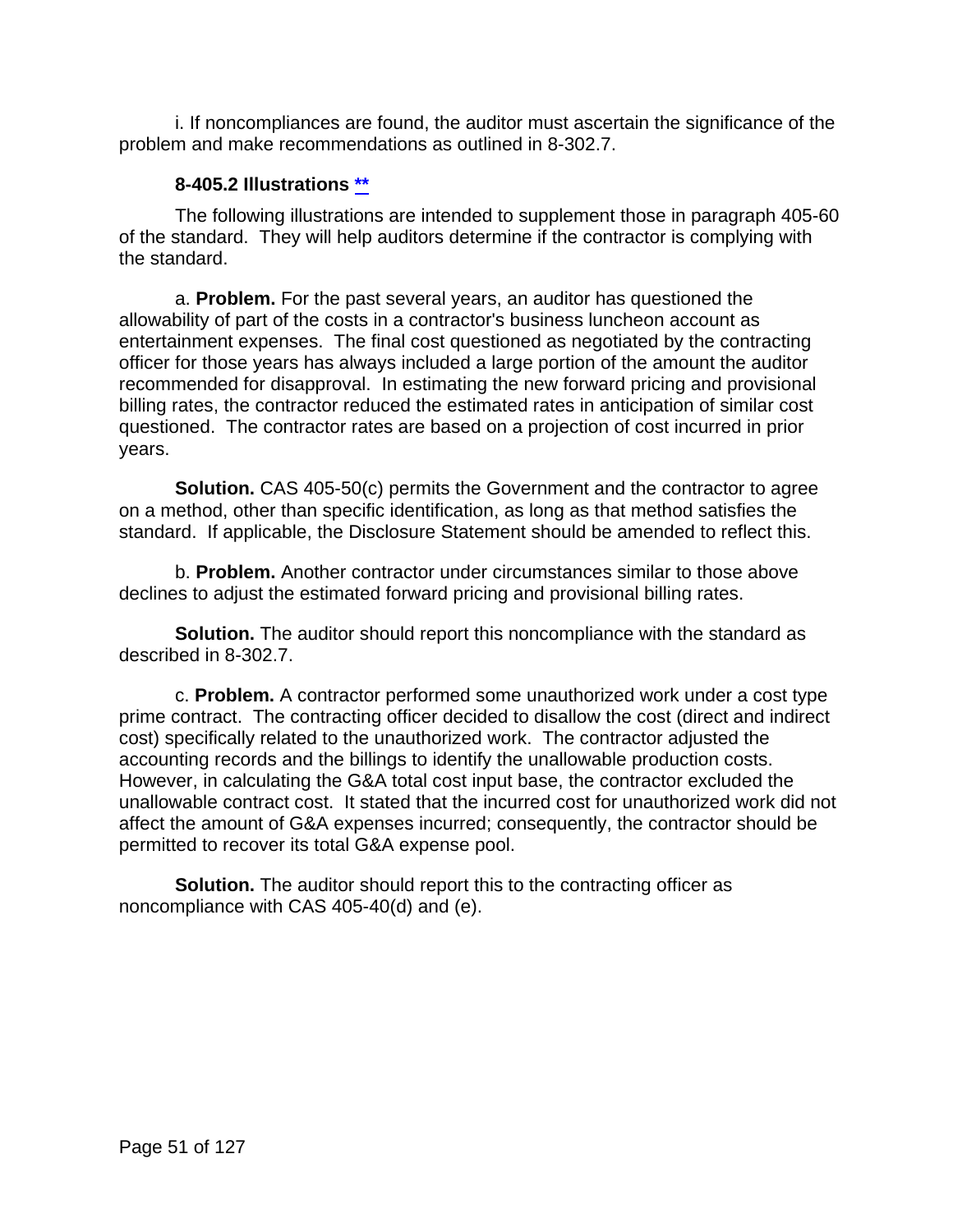d. **Problem.** The contractor's established practice is to include overtime premium applicable to direct and indirect labor in overhead. The contractor allocates total overhead to total direct labor. The contractor performs, and separately accounts for, certain direct labor associated with a work project which a Government contract specifically does not authorize. Both the unauthorized and authorized projects under the contract required overtime work. The contractor computes the overhead rate applicable to final billing under the contract by including overtime premium applicable to all work projects in the overhead pool and direct labor applicable to all work projects in the base.

**Solution.** The contractor complies with CAS 405-40(e) since it separately accounts for costs of unauthorized and authorized work projects. Also, the contractor's overhead rate computation complies with CAS 405.40(e) which states,

*"Where a directly associated cost (overtime premium, in this illustration) is part of a category of costs normally included in an indirect cost pool that will be allocated over a base containing the unallowable cost with which it is associated, such a directly associated cost shall be retained in the indirect cost pool and be allocated through the regular allocation process".*

# **8-406 [Cost Accounting Standard 406](http://www.ecfr.gov/cgi-bin/text-idx?SID=83769badf5d445ea15898e24cdd53619&mc=true&tpl=/ecfrbrowse/Title48/48cfr9904_main_02.tpl) - Cost Accounting Period [\\*\\*](#page-2-12)**

The purpose of this standard is to provide criteria for selecting the time periods to be used as cost accounting periods for contract cost estimating, accumulating, and reporting. It will reduce the effects of variations in the flow of costs within each cost accounting period. It will also enhance objectivity, consistency, and verifiability and promote uniformity and comparability in contract cost measurements. The standard was effective July 1, 1974 and must be applied in the next fiscal year after receipt of a CAS-covered contract.

#### **8-406.1 General [\\*\\*](#page-2-13)**

a. The cost accounting period used by a contractor must be either (1) its fiscal year or (2) a fixed annual period other than its fiscal year if agreed to by the Government. Where a contractor's cost accounting period is different from the reporting period used for Federal income tax reporting purposes, the latter may be used for such reporting. All rates used for estimating, accumulating, and reporting (including public vouchers and progress payment billings) must be based on the contractor cost accounting period.

b. A transitional cost accounting period other than a year shall be used whenever a change of fiscal year occurs. It may be a period more or less than a year, but not more than 15 months.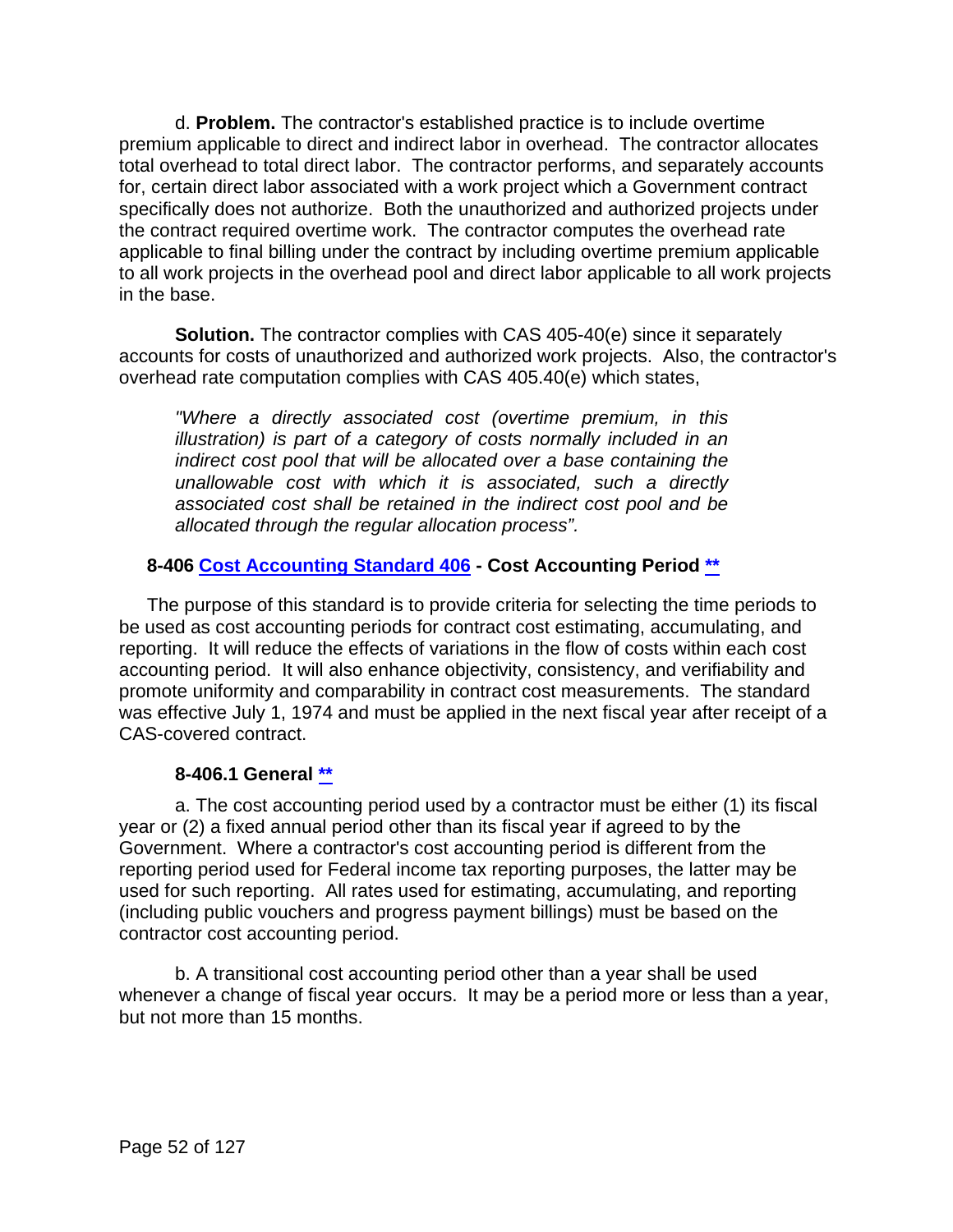c. Costs of an indirect function which exist for only a part of a cost accounting period may be allocated to cost objectives of that same part of the period. However, such cost must be material, accumulated in a separate indirect cost pool, and allocated on the basis of an appropriate direct measure of the activity or output of the function during that part of the period.

d. The same cost accounting period shall be used for accumulating costs in an indirect cost pool as for establishing its allocation base. However, in the prefatory comments the Cost Accounting Standards Board stated that although as a matter of principle it does not agree that mismatched periods are proper, it recognizes the value of appropriate expedients where cost allocations are not expected to be materially affected. Therefore, the standard provides for the use of a different period for establishing an allocation base when agreed-to by the parties if the:

(1) practice is necessary to obtain significant administrative convenience,

(2) practice is consistently followed by the contractor,

(3) annual period used is representative of the activity of the cost accounting period for which the indirect costs to be allocated are accumulated, and

(4) practice can reasonably be expected to provide a distribution to cost objectives of the cost accounting period not materially different from that which otherwise would be obtained.

e. Contractors shall follow consistent practices in selecting the cost accounting period or periods in which any types of expense and any types of adjustment to expense (including prior period adjustments) are accumulated and allocated.

f. Indirect cost allocation rates, based on estimates, which are used for the purpose of expediting the closing of contracts which are terminated or completed prior to the end of a cost accounting period need not be those finally determined or negotiated for that cost accounting period (see 6-711.1 and 6-711.2). They shall, however, be developed to represent a full cost accounting period, except as provided in c. above.

g. If noncompliances are found, the auditor must ascertain their significance and make the appropriate recommendations as outlined in 8-302.7.

# **8-406.2 Restructuring Costs [\\*\\*](#page-2-14)**

a. The Cost Accounting Standards Board promulgated an interpretation at CAS 406-61 that addresses the assignment of restructuring costs to accounting periods. According to the interpretation, it clarifies whether restructuring costs are to be treated as an expense of the current period or as a deferred charge that is subsequently amortized over future periods. CAS 406.61, which was issued on June 6, 1997, is applicable to contractor restructuring costs paid or approved on or after August 15, 1994.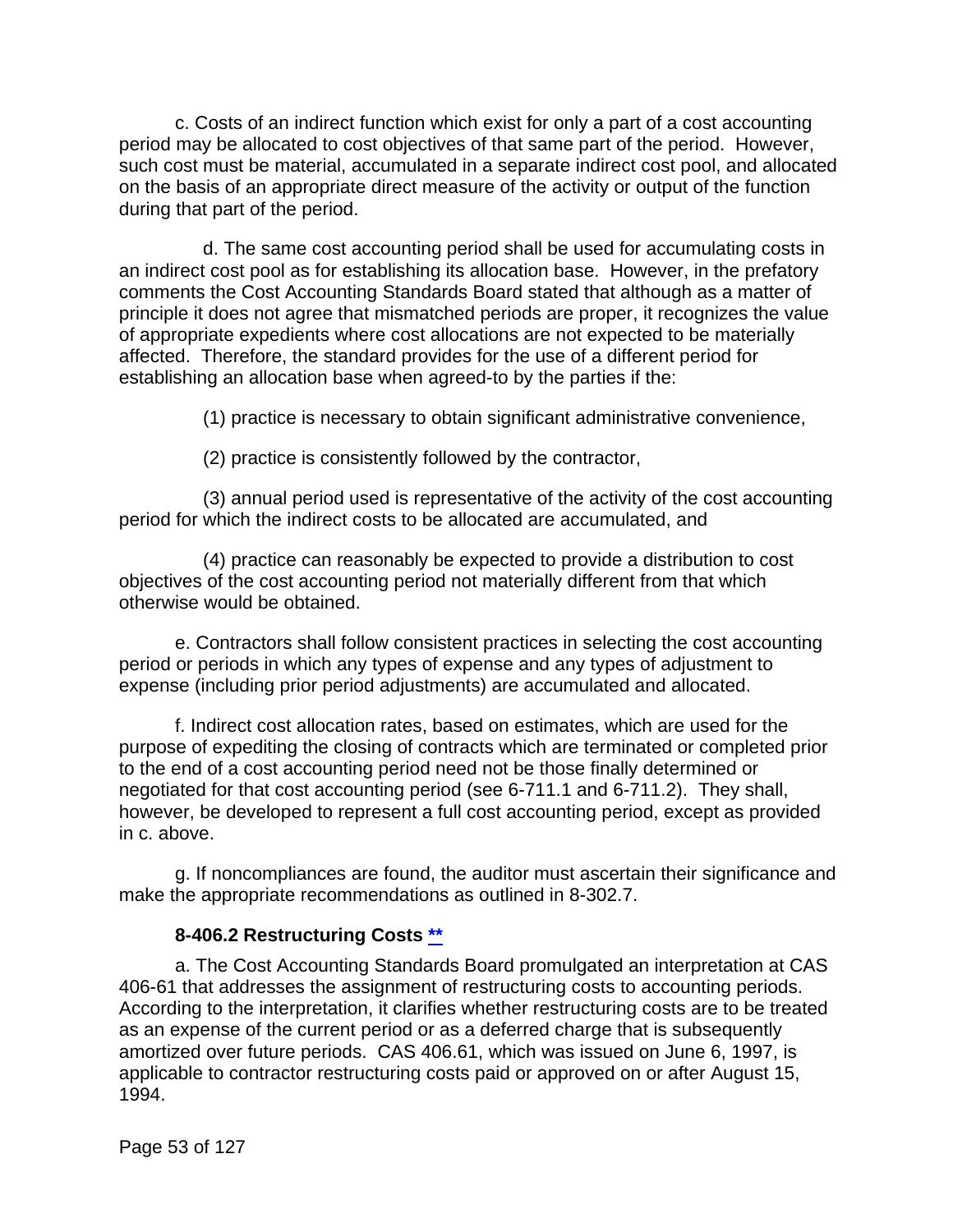b. CAS 406-61(e) provides that restructuring costs should be accounted for as a deferred charge unless the contractor proposes, and the contracting officer agrees, to expense the costs for a specific event in a current accounting period. Deferred restructuring costs should be amortized over the same period of time that benefits of restructuring are expected to accrue. However, CAS 406.61(h) limits the amortization period to no more than 5 years. See Selected Areas of Cost Guidebook, Chapter 63 for further guidance.

#### **8-407 [Cost Accounting Standard 407](http://www.ecfr.gov/cgi-bin/text-idx?SID=83769badf5d445ea15898e24cdd53619&mc=true&tpl=/ecfrbrowse/Title48/48cfr9904_main_02.tpl) - Use of Standard Costs for Direct Material and Direct Labor [\\*\\*](#page-3-0)**

a. The purpose of this standard is to provide criteria:

(1) under which standard costs may be used for estimating accumulating, and reporting costs of direct material and direct labor, and

(2) relating to the establishment of standards, accumulation of standard costs, and accumulation and disposition of variances from standard costs.

The standard was effective October 1, 1974 and must be followed in the next fiscal year after the award of a CAS-covered contract.

b. The standard does not cover standards used for overhead, service centers, nor preestablished measures used solely for estimating.

c. Using the standard for Government contract costing is the contractor's option. Contractors are not required to establish standard cost accounting systems or use established standard cost accounting systems, intended for management purposes, for costing Government work. However, they are required to follow the provisions of the standard if they choose to cost Government contracts through a standard cost accounting system.

# **8-407.1 General [\\*\\*](#page-3-1)**

Use of a standard cost accounting system to cost Government contracts is permitted only when it meets the following criteria:

a. The standard costs must be entered into the books of account. However, properly computed variances may be allocated by memorandum worksheet adjustments rather than entered in the books of account.

b. The standard costs and related variances must be appropriately accounted for at the level of the production unit. A production unit is defined as "A grouping of activities which either uses homogeneous inputs of direct material and direct labor or yields homogeneous outputs such that the costs or statistics related to these homogeneous inputs or outputs are appropriate as bases for allocating variances". This concept of homogeneity should permit contractors a degree of flexibility in setting and revising standards on the basis of individual needs and circumstances and still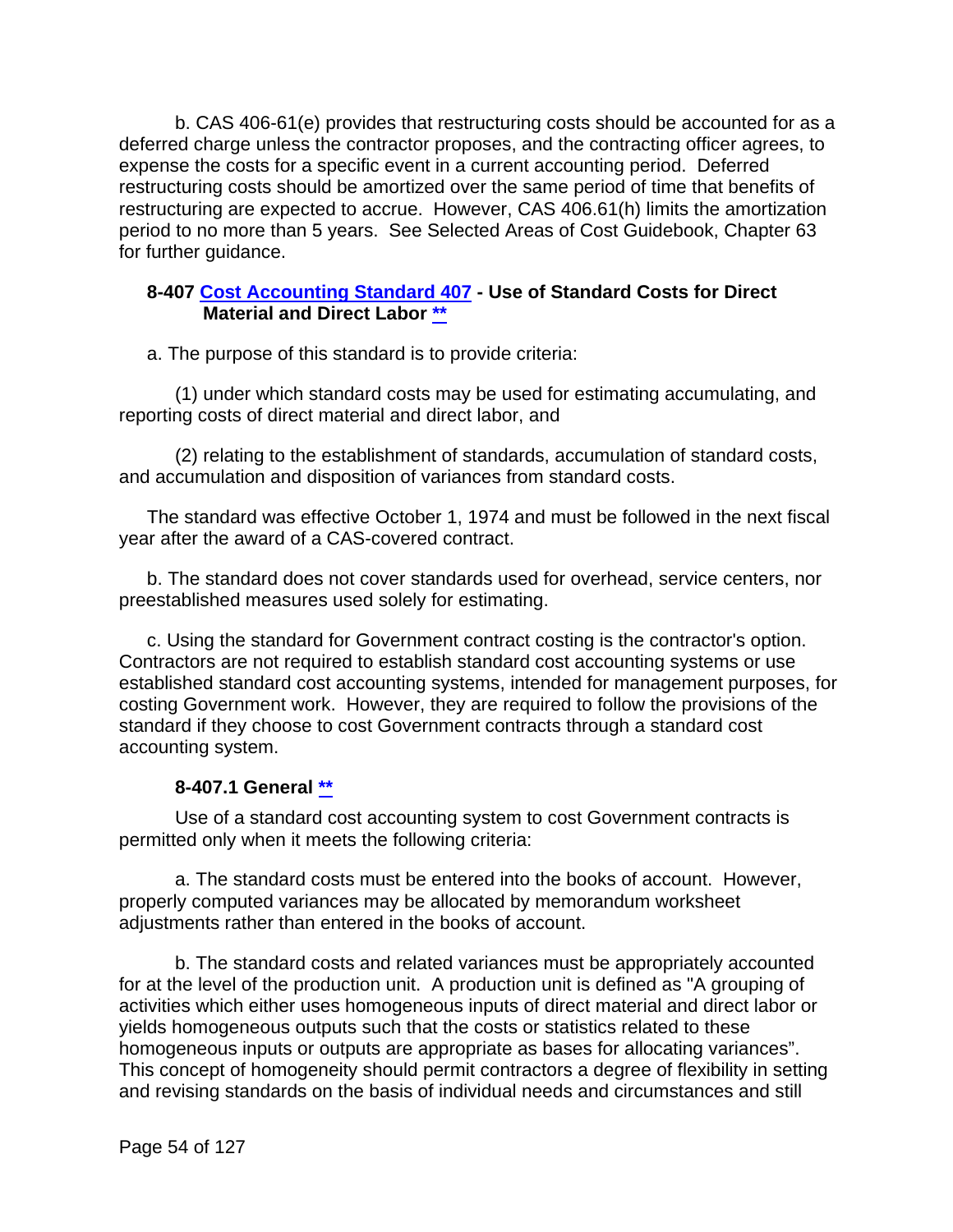provide for the proper cost assignment of variances. Under this concept, a single product manufacturer would be permitted to have one labor variance account for the entire plant, while a multiproduct manufacturer would be required to have a variance account for each product line and/or for the various common part sub-product lines.

c. The practices with respect to the setting and revising of standards, use of standard costs, and disposition of variances must be stated in writing and consistently followed. The written statement of practices shall include bases and criteria used in setting and revising standards; the period during which standards are to remain effective; the level, such as ideal or realistic, at which material-quantity standards and labor-time standards are set; and conditions, such as those expected to prevail at the beginning of a period, which material-price standards and labor-rate standards are designed to reflect.

d. If noncompliances are found, the auditor must ascertain their significance and make the appropriate recommendations as outlined in 8-302.7.

#### **8-407.2 Illustrations [\\*\\*](#page-3-2)**

The following illustrations supplement those in paragraph 407-60 of the standard. They are to be used as a guide in determining whether a contractor's practices comply with the provisions of the standard.

a. **Problem.** A contractor who manufactures radios of various configurations has established labor-rate standards and variance accounts by department; i.e., fabrication, minor assembly, final assembly, and test. The functions performed within each department are similar, the employees involved are interchangeable, and the inputs of direct material are homogeneous. Each variance account is distributed annually on the basis of the department's labor dollars. The contractor's practices are stated in writing, consistently followed, and the standard costs are entered into the books of account.

**Solution.** The contractor's practice complies with the standard because it meets the following requirements.

(1) The practices are written, entered into the books, and consistently followed (CAS 407-40(a) and (c)).

(2) The labor-rate standards cover employees performing similar functions within each category, and the employees are interchangeable with respect to the functions performed (CAS 407-50(a)(3)).

(3) Each department qualifies as a production unit because:

(a) each is a grouping of activities which use homogeneous inputs of direct material and direct labor, in this case labor with similar skills and efforts, and

(b) the direct labor costs (homogeneous inputs) are an appropriate basis for allocating variances (CAS 407-30(a)(7)).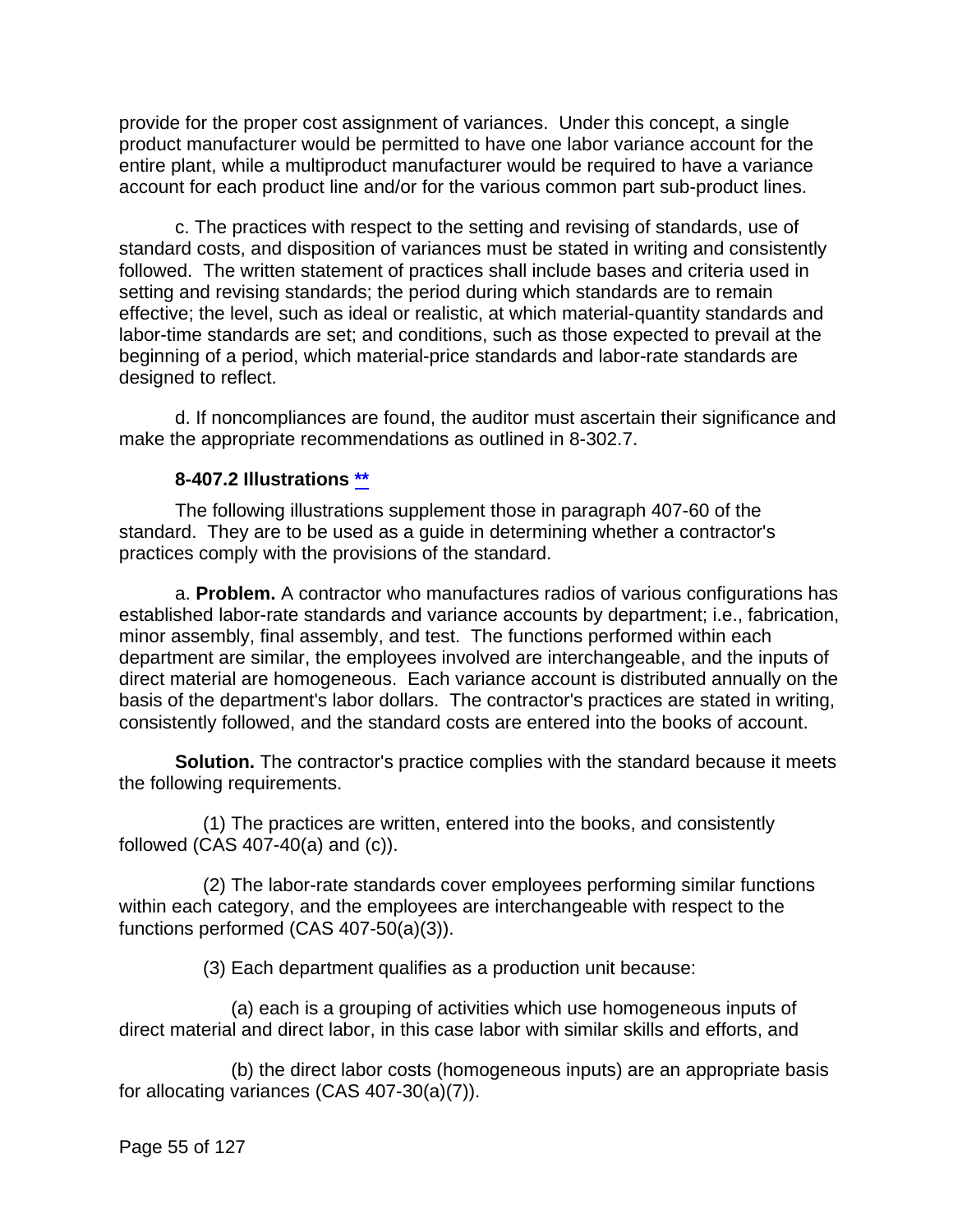NOTE: Since the employees are interchangeable and efforts performed on the radios are similar, the allocation on the basis of direct labor dollars will result in a reasonably valid assignment of the labor rate variances (differences between actual and standard rates) among the radio configurations (units of output).

(4) Standard cost and related variances are appropriately accounted for at the level of the production unit (CAS 407-40(b) and 407-50(c)).

(5) The variances are allocated to cost objectives annually on the basis of labor cost at standard (CAS 407-50(d)(1)).

NOTE: CAS 407-50(a)(2) states, ". . . where only either the labor rate or labor time is set at standard, with the other component stated at actual, the result of the multiplication shall be treated as labor cost at standard".

b. **Problem.** Another contractor who manufactures the same general types of radios having various configurations has established labor-time standards by department; i.e., fabrication, assembly, final assembly, and test. The functions performed within each department are not materially disparate except for the fabrication and testing of A and D radio configurations. The functions required for the A and D configurations differ significantly from the others in terms of operations and complexity (complicated circuitry, finer tolerances, more detailed wiring, etc.). The employees involved are interchangeable, and the inputs of direct material are homogeneous. The labor hours required for efforts performed within the departments for each configuration of the radios differ; however, this has been recognized in establishing the standards for each configuration. The labor-time variances (difference between total department standard hours and total department actual hours) are accumulated by department and distributed annually to each configuration within each department on the basis of the department's direct labor dollars (standard labor hours at actual rates). The contractor's practices are stated in writing and consistently followed and standard cost is entered into the books of account.

**Solution.** The contractor's practice as applicable to the fabrication and testing departments does not comply with the standard. These departments do not qualify as production units because direct labor dollars are not an appropriate base for allocating the labor-time variance to all radios on a pro rata basis since functions performed on the A and D radios are significantly disparate from the functions performed on the other radios. The standard's definition of production unit includes the requirement that, "... the costs or statistics relating to these homogeneous inputs or outputs are appropriate as basis for allocating variances" (CAS 407-30(b)(7)). One course of corrective action would be to subdivide the fabrication and testing departments in a manner which would permit separate accounting for the labor cost variances applicable to A and D configurations separate from the other configurations. This correction would result in establishing separate bases and would then be appropriate for allocating the separate variance accounts.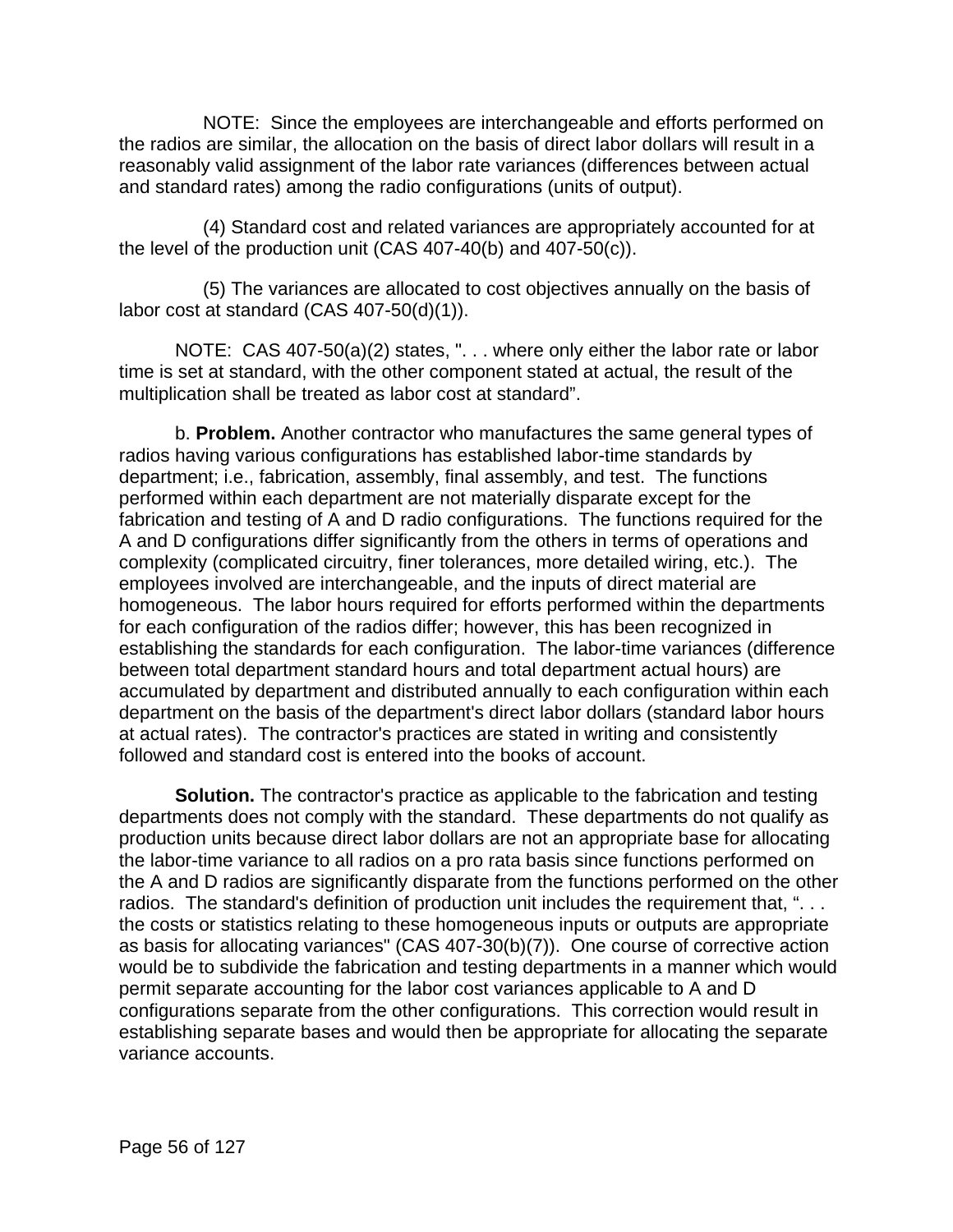c. **Problem.** In a current proposal, a contractor with a standard cost system prices the bill of materials with quotations rather than with its material price standards. The contractor's written statement of practices, prepared to comply with paragraph 407.50(a)(1), states that material price standards are revised effective 1 January each year and remain in effect until the end of the calendar year. The proposed contract will be performed in the current calendar year.

**Solution.** The use of quotations to price the bill of materials violates CAS 401. It is inconsistent with the practice of measuring direct material cost by standards and variances. The bill of materials should be priced with the material price standards currently in effect. The amount of material price variances that will be allocated to the contract from production units should be estimated separately. [Note: There could be significant difference between the amount of material cost estimated with quotations and the amount estimated by standards and variances. A difference would result, for example, if quotations are for the quantities required for the proposed contract and standards are based on economic order quantities for all of the contractor's business.]

d. **Problem.** Same as c., with the exception that the proposed contract will be performed in the next calendar year. Material price standards have not been established for that year.

**Solution.** The use of quotations would be acceptable provided they are the basis for estimates of next year's material price standards.

#### **8-408 [Cost Accounting Standard 408](http://www.ecfr.gov/cgi-bin/text-idx?SID=83769badf5d445ea15898e24cdd53619&mc=true&tpl=/ecfrbrowse/Title48/48cfr9904_main_02.tpl) - Accounting for Costs of Compensated Personal Absence [\\*\\*](#page-3-3)**

The purpose of this standard is to establish criteria for measuring and allocating the costs of compensated personal absences to final cost objectives. These costs include compensation paid by contractors to their employees for such benefits as vacation, sick leave, holiday, military leave, etc. The standard was effective July 1, 1975. It must be followed in the next fiscal year after receiving a CAS-covered contract.

#### **8-408.1 General [\\*\\*](#page-3-4)**

a. The provisions of the standard require that the costs of compensated personal absence be assigned to the cost accounting period in which entitlement is earned in accordance with the contractor's plan or custom. The standard defines compensated personal absence as:

*"any absence from work for reasons such as illness, vacation, holidays, jury duty, military training, or personal activities, for which an employer pays compensation directly to an employee".*

Additionally it defines entitlement as "an employee's right, whether conditional or unconditional to receive a determinable amount of compensated personal absence, or pay in lieu thereof".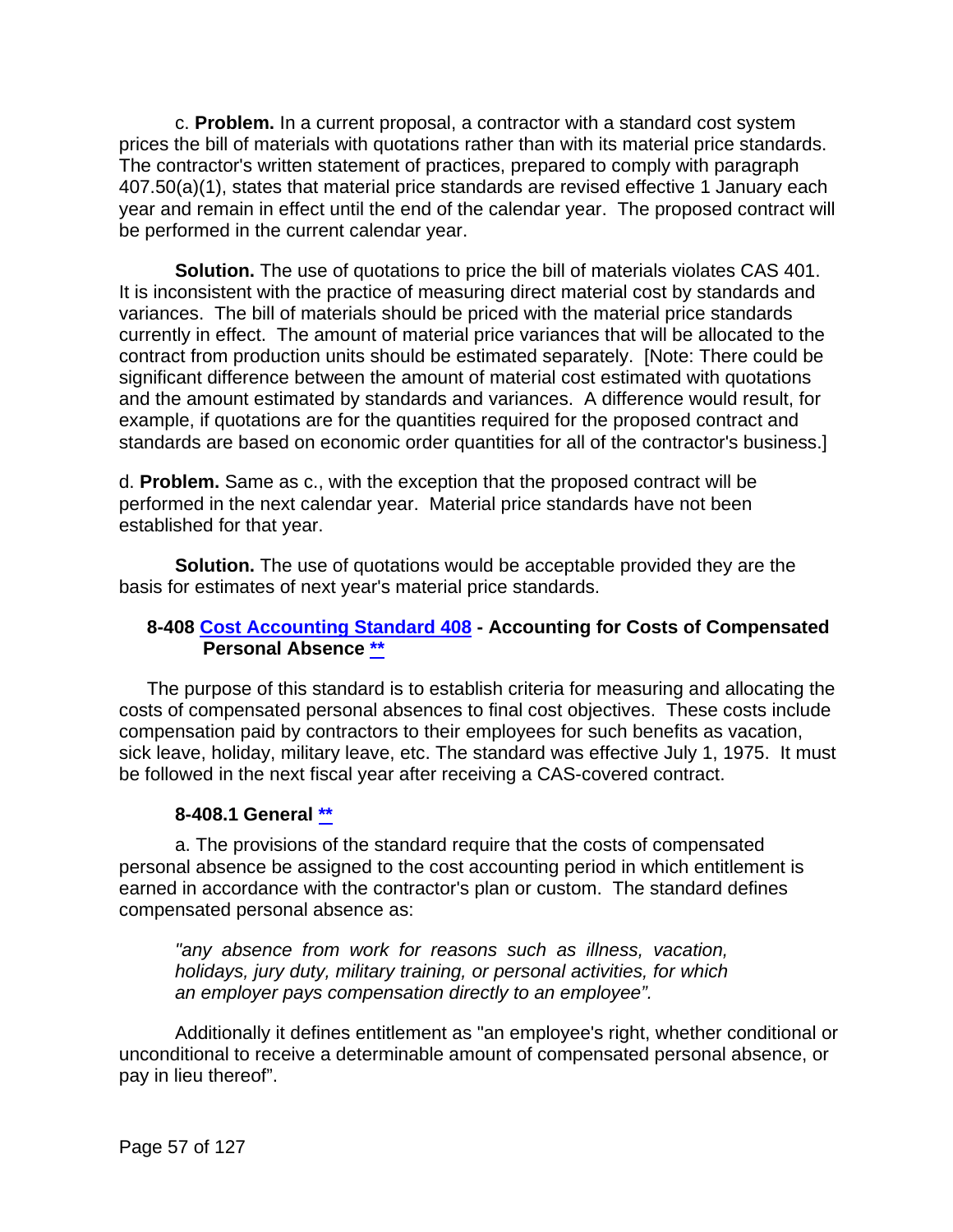These conditions required many contractors, which had previously recorded such costs when paid, to revise their accounting practices to accrue the costs over the period during which the qualifying service was performed.

b. Entitlement is recognized on the accrual basis only in the cost accounting period in which there arises a liability to pay compensation in the event of layoff or other nondisciplinary termination of employment.

c. The standard supplements these requirements with the following clarifying comments:

(1) If the employer's plan or custom provides that a new employee must complete a probationary period before the employer is liable to pay the employee for compensated personal absence, such service may be treated as creating entitlement, provided the contractor does so consistently.

(2) If the employer's plan or custom provides that entitlement is to be determined on the first calendar day or the first business day of a cost accounting period, entitlement will be considered earned in the preceding cost accounting period.

d. When there is no liability for payment of unused entitlement on layoff, such costs will be considered to be earned in the period in which paid. In this case, the accrual method is not permitted.

e. Each plan or custom must be evaluated individually to determine when entitlement is earned. If a plan or custom is changed, a new determination of entitlement must also be made. In evaluating each individual plan, the auditor will make use of the contractor's written policies and procedures and any prior examinations included in the FAO permanent files. However, there may be instances, particularly at smaller contractor locations, where written policies and procedures do not exist. In these circumstances, the auditor will evaluate the "custom" of the employer for paying compensation for personal absences.

f. Various contractor sources may provide the needed information for determining entitlement. Examples include personnel records and memoranda, corporate minutes relating to costs of personal absences, financial statements and accounts relating to compensation for personal absence, and the appropriate journal entries supporting the books of account.

g. The liability to be accrued is the total amount the contractor is obligated to pay for each plan in the event of layoff, notwithstanding that the employee may forfeit some or all of the entitlement if she or he were to resign voluntarily. The liability will be adjusted for anticipated nonutilization, if it is expected to be material.

(1) The use of either current wage rates or anticipated wage rates at the time of payment is permitted provided such rates are applied consistently.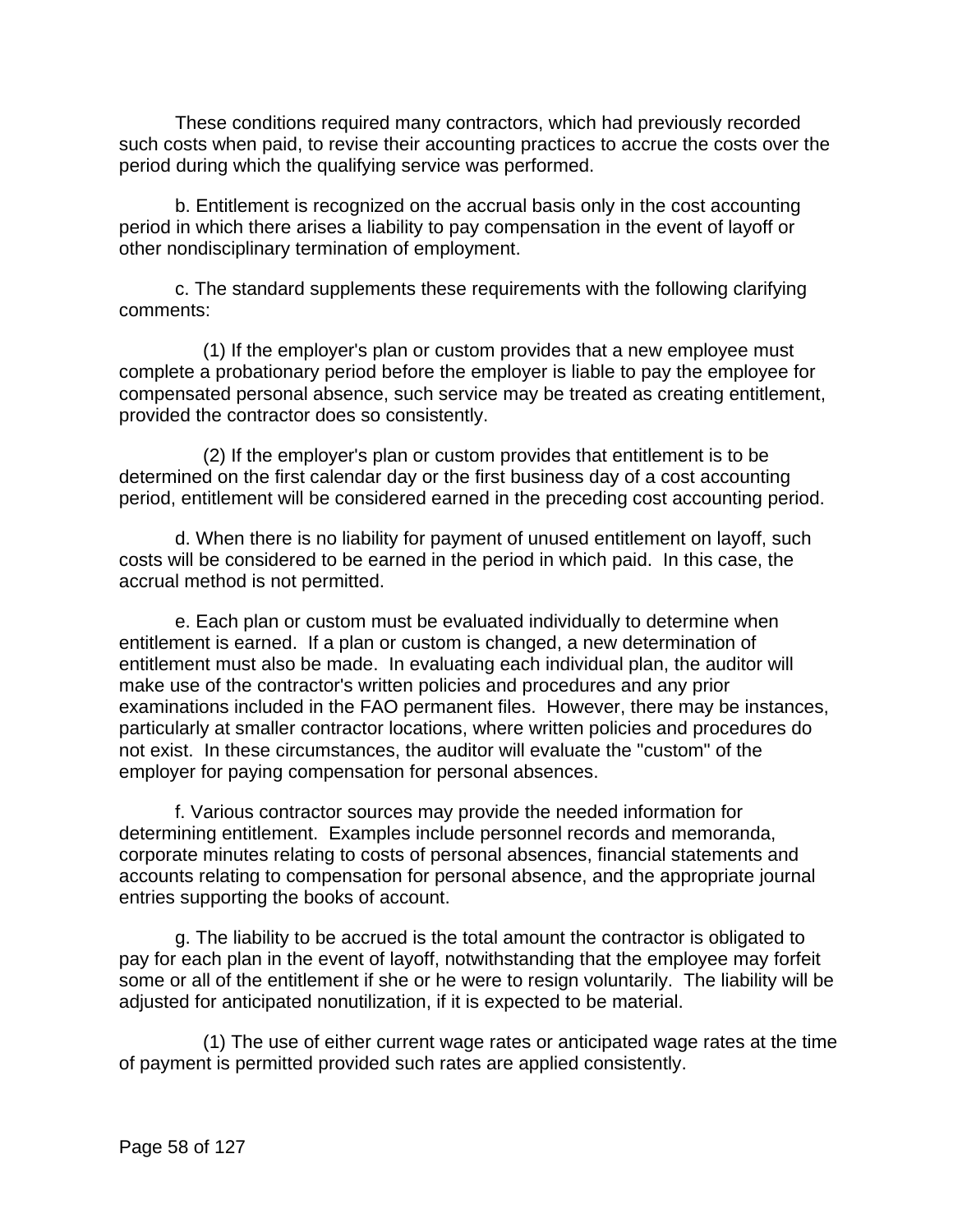(2) The standard also permits the option of calculating the accrued liability either on an individual employee basis or on a total plan basis. A contractor choosing to estimate the total cost of all employees in the plan may use sample data, experience, etc. The auditor should evaluate the data used to assure that the classes and types of employees included are representative of the employee group during the period for which the liability is being accrued.

h. As noted previously, many contractors record costs of personal absences only when paid, but under the standard they will now be required to accrue such costs. Therefore, in the year of conversion, two years' expenses are recorded - the costs paid during the year and the accrual for costs earned during the year but to be paid in a future year. To prevent a double charge to Government contracts, the standard requires contractors to defer the initial accrual through the use of a suspense account. Whenever the balance in the suspense account at the beginning of the cost accounting period exceeds the contractor's corresponding liability for compensated absence at the end of the same cost accounting period, the contractor is permitted to reduce the suspense account until it is equal to the liability. The amount by which the suspense account is so reduced becomes an additional cost of compensated personal absence for that cost accounting period.

i. There may also be instances where the contractor's practice is to accrue only a portion of the estimated liability required by the standard. In such cases, the contractor must revise its accounting practices to accrue the balance of the liability, as required by the standard. The amount of the additional accrual must be placed in a suspense account, as described above. In such cases, it should also be noted that, in comparing the amount in suspense to the year-end liability, only that part of the liability which corresponds to the suspense account, i.e., the liability for benefits not recognized under the previous accounting practice, should be used.

j. If a plan or custom is changed or a new plan or custom is adopted by the employer, an initial or additional accrual may also be required. This accrual is also to be placed in suspense. The suspense amount to be charged in each cost accounting period will be computed as described above.

k. The costs of personal absence must be allocated among cost objectives on an annualized basis, except as permitted by the provisions of CAS 406 - Cost Accounting Period. However, the allocation rate may be revised during a cost accounting period based on revised estimates of period totals.

l. If noncompliances are found, the auditor must ascertain their significance and make appropriate recommendations as outlined in 8-302.7.

#### **8-408.2 Illustrations [\\*\\*](#page-3-5)**

The following illustrations are intended to supplement those in paragraph 408-60 of the standard. They are to be used as a guide in determining whether a contractor's practices comply with the provisions of the standard.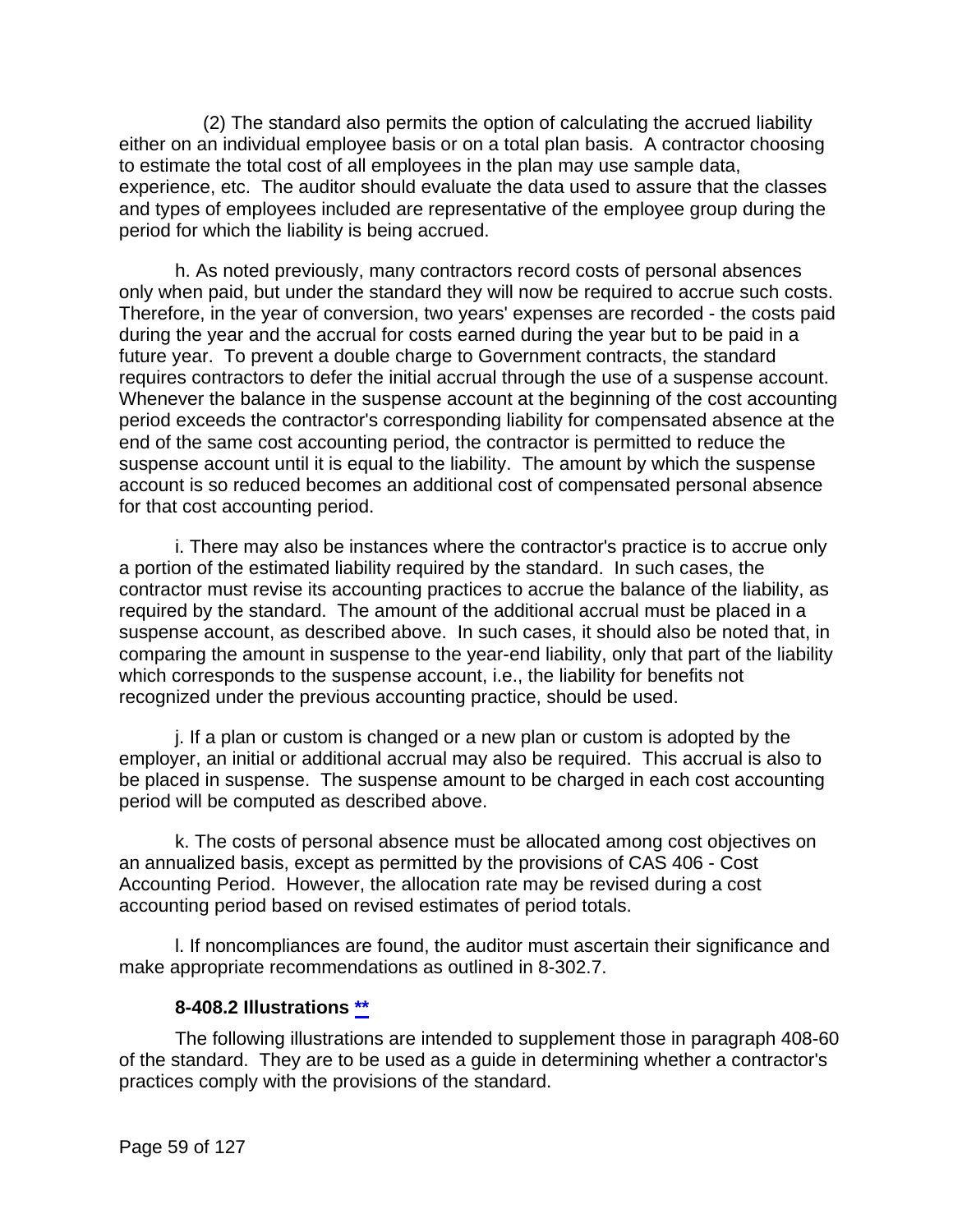a. **Problem.** A contractor has a program whereby an employee on reaching a certain level within the management structure becomes entitled to a 3-month sabbatical vacation with pay on completion of five years of service. No entitlement to the sabbatical vests in the employee until it is actually taken. If the employee were to be terminated prior to the completion of five years, she or he would not be paid. The contractor becomes subject to CAS 408 and wishes to accrue the cost of the sabbatical vacation ratably over the 5-year eligibility period.

**Solution.** This contractor may not accrue the cost of the sabbatical vacation since its present policy does not meet the criteria for accrual required by CAS 408-50 (b)(1). Under this provision, entitlement is recognized on the accrual basis in the same cost accounting period in which the employer becomes liable to pay compensation in the event of layoff (vested). However, under this contractor's policy, the employee would not be paid if terminated prior to the completion of 5 years. In this case, the contractor would be subject to the provisions of CAS 408.50(b)(3) which require that when no liability exists for the payment of unused entitlement on layoff, the cost of the compensated personal absence is to be recorded in the cost accounting period in which the leave is taken and/or paid. If the contractor changed its present policy to provide for a pro rata vesting (that is, payment on a pro rata basis in the event of termination) over the 5-year eligibility period, then the accrual for the sabbatical vacation would be acceptable.

b. **Problem.** The contractor has a vacation plan which provides that an employee who has been employed at least one year at December 31 becomes entitled to 80 hours of vacation, starting no earlier than the following May 1, provided the individual is still employed at that time. If the employee were to be laid off prior to May 1, 1988, he or she would be paid on May 1, 1988 for the vacation earned as of December 31, 1987. If the employee were still in layoff status as of May 1, 1989, she or he would then be paid for any vacation earned between January 1, 1988 and the date of layoff. However, if the employee were to quit voluntarily before May 1, 1988, he or she would forfeit the right to vacation pay. The contractor's fiscal year ends March 31, 1988 under CAS 408 to reflect its liability for vacation pay.

**Solution.** CAS 408-40(a) requires that the cost of vacation pay be assigned to the cost accounting period or periods in which the entitlement was earned. In this case, vacation was earned during the annual period ending on December 31, 1987. Although retention on the payroll or reemployment status is required to actually receive the vacation at May 1, 1988, the estimated vacation liability amount has already been determined by the preceding December 31. In addition, CAS 408.50(b)(1) establishes the liability to be recognized as that amount of vacation pay which would be payable on layoff, even though some employees may voluntarily terminate and forfeit their entitlement. Therefore, the contractor, in determining its liability at March 31, 1988, should include both the amount earned for service between April 1, 1987 and December 31, 1987, and the amount earned for service between January 1, 1988 and March 31, 1988. This liability should be reduced for anticipated forfeitures, if material, as required by CAS 408.50(c)(2). It should be noted that in the fiscal year ended March 31, 1987, if this was the contractor's initial compliance with the standard, the

Page 60 of 127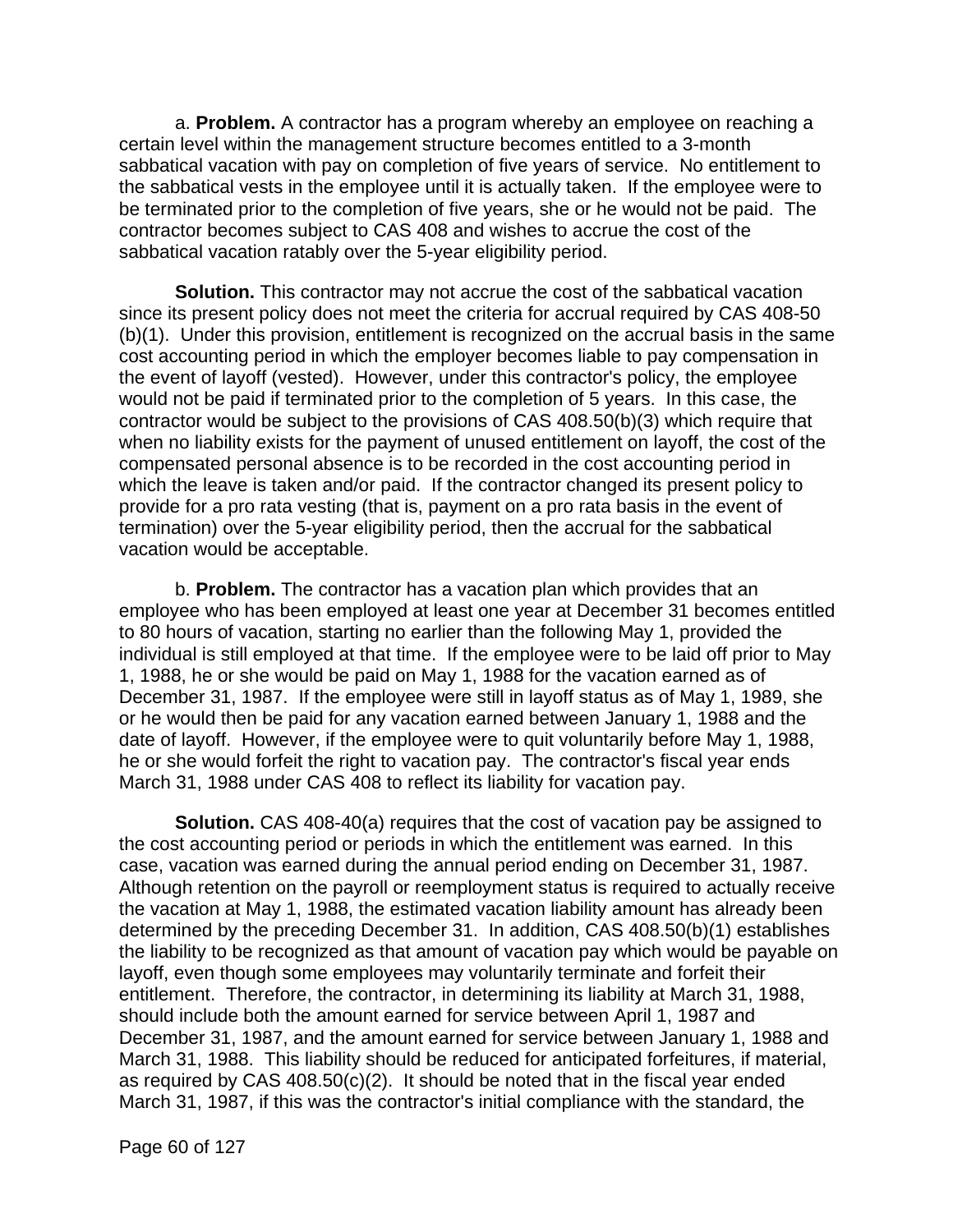contractor would have been required under CAS 408.50(d)(1) and (3) to place in suspense the excess of any accrual required by the standard as of March 31, 1987 over the amount it would have accrued under the previous accounting method and amortize such suspense account in accordance with the terms of the standard.

c. **Problem.** The following is an example of how to use the suspense account in a partial accrual situation: Company A has a union agreement which requires it to pay hourly employees for unused vacation on layoff. The company follows a similar custom with salaried employees, although, it is not required to do so by any written agreement. Company A's practice has been to accrue the cost of the vested vacation for the hourly employees but to recognize the cost of salaried vacations only at the time of payment. Company A must comply with CAS 408 beginning on January 1, 1986 and must revise its accounting practice accordingly.

**Solution.** The total vacation cost determination is shown below in the form illustrated in the standard, followed by the same calculation in columnar form, as follows: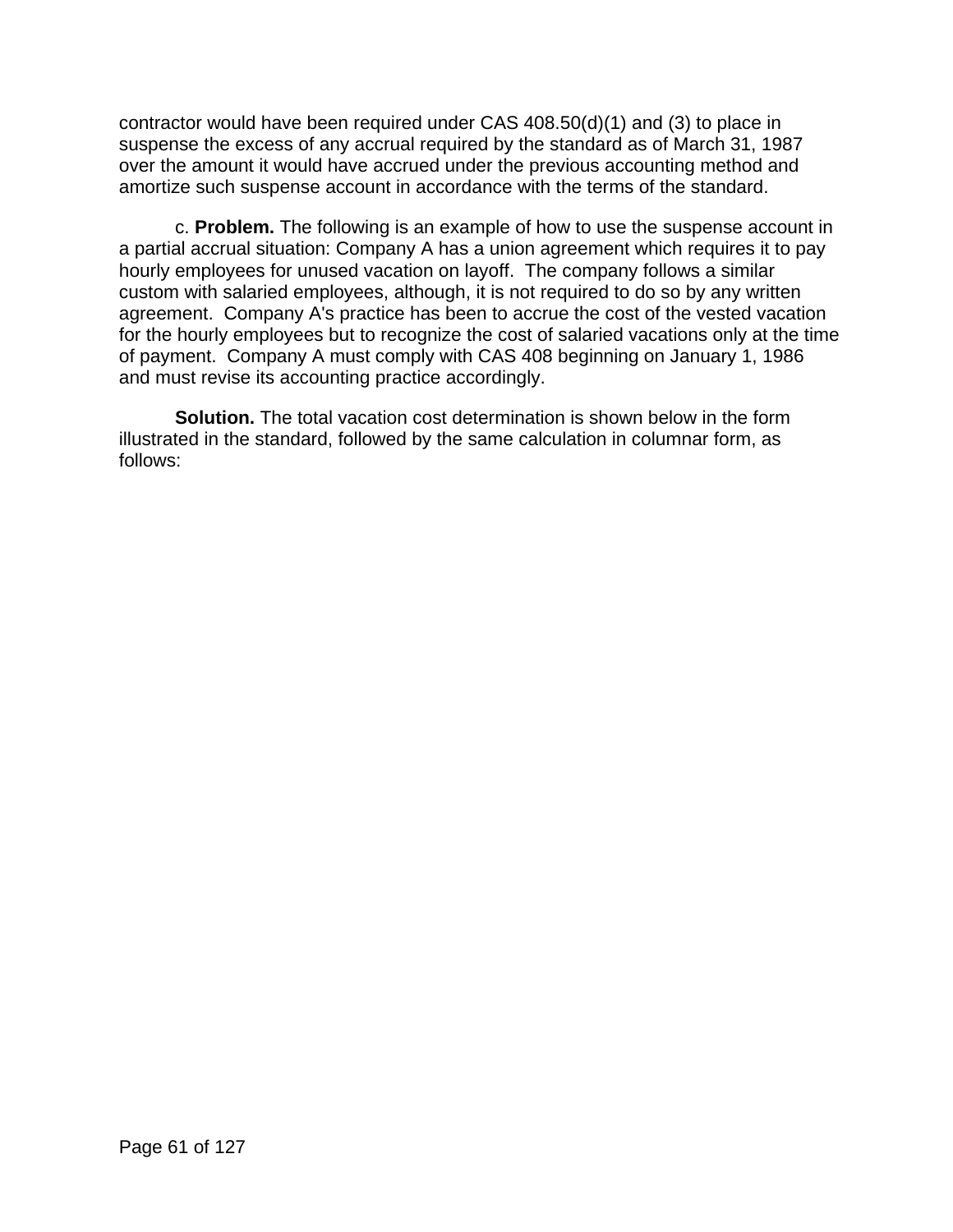# Format Used in CAS 408-60

|                                                      | Hourly<br><b>Employees</b> | Salaried<br><b>Employees</b> | Total<br><b>Employees</b> |
|------------------------------------------------------|----------------------------|------------------------------|---------------------------|
| Period                                               | (000)                      | (000)                        | (000)                     |
| 1986 beginning liability:                            |                            |                              |                           |
| With standard                                        | \$500                      | \$100                        | \$600                     |
| Without standard                                     | 500                        |                              | 500                       |
| Amount to be held in suspense<br>(CAS 408.50(d)(1))  | $\overline{0}$             | 100                          | 100                       |
| 1986 ending liability                                | 400                        | 80                           | 480                       |
| Plus paid in 1986                                    | 475                        | 95                           | 570                       |
| Subtotal                                             | 875                        | 175                          | 1,050                     |
| Less 1986 beginning liability                        | 500                        | 100                          | 600                       |
| 1986 vacation cost, basic amount                     | 375                        | 75                           | 450                       |
| Amount in suspense at beginning of<br>1986           | $\overline{0}$             | 100                          | 100                       |
| Less 1986 ending liability                           | 0                          | 80                           | 80                        |
| Suspense to be written off in 1986:                  |                            |                              |                           |
| Additional 1986 vacation cost<br>(CAS 408, 50(d)(3)) | $\overline{0}$             | 20                           | 20                        |
| 1986 basic vacation cost                             | 375                        | 75                           | 450                       |
| Plus 1986 writeoff of suspense<br>(CAS 408.50(d)(3)) | $\overline{0}$             | 20                           | 20                        |
| 1986 total vacation cost                             | \$375                      | \$95                         | \$470                     |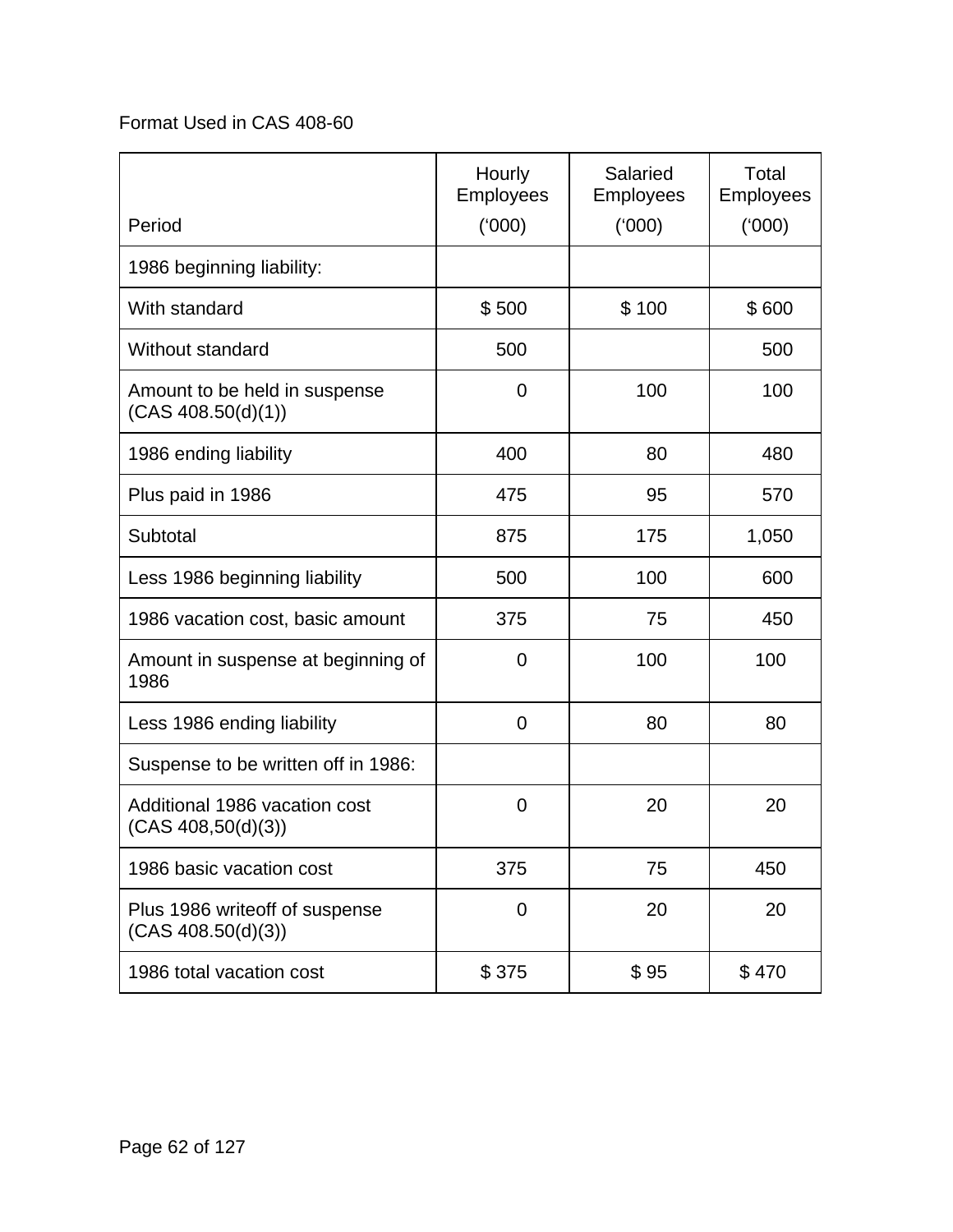# Columnar Format

|                                                | Vacation<br>Liability<br>(000) | Vacation<br>Cost<br>(000) | Cash<br>(000) | Suspense<br>Account<br>(000) | Ref.<br><b>Note</b> |
|------------------------------------------------|--------------------------------|---------------------------|---------------|------------------------------|---------------------|
| <b>Beginning Liability</b><br>without standard | \$500                          |                           |               |                              | a                   |
| Suspense account                               | 100                            |                           |               | \$100                        | b                   |
| Beginning liability with<br>standard           | 600                            |                           |               | 100                          | $\mathbf C$         |
| 1986 earned vacation                           | 450                            | 450                       |               |                              | d                   |
| 1986 vacation pay                              | 570                            |                           | 570           |                              | e                   |
| Subtotal                                       | \$480                          | \$450                     | \$570         | \$100                        | $\mathsf b$         |
| Adjust suspense<br>account                     |                                | 20                        |               | 20                           | g                   |
| Balances, 12/31/86                             | \$480                          | \$470                     | \$570         | \$80                         |                     |

Notes to Columnar Format

(a) Represents the beginning liability amount accrued for the hourly employees under the contractor's previous method.

(b) Represents the setup of the suspense amount for the increase in vacation liability for salaried vacations as required by the standard.

(c) Represents the increase in liability for the total vacation cost earned by employees during the cost accounting period.

(d) Represents the reduction in liability for the amount paid to employees during the cost accounting period.

(e) Represents the ending liability amount for the cost accounting period as well as other account balances resulting from the transactions discussed above. The total ending liability of \$480 thousand is composed of \$400 thousand for hourly vacations and \$80 thousand for salaried vacations.

(f) The amount in suspense (\$100 thousand as discussed in b. above) should be compared with that portion of the vacation liability at the end of the year, which represents the same type of expense charged to suspense account (\$80 thousand for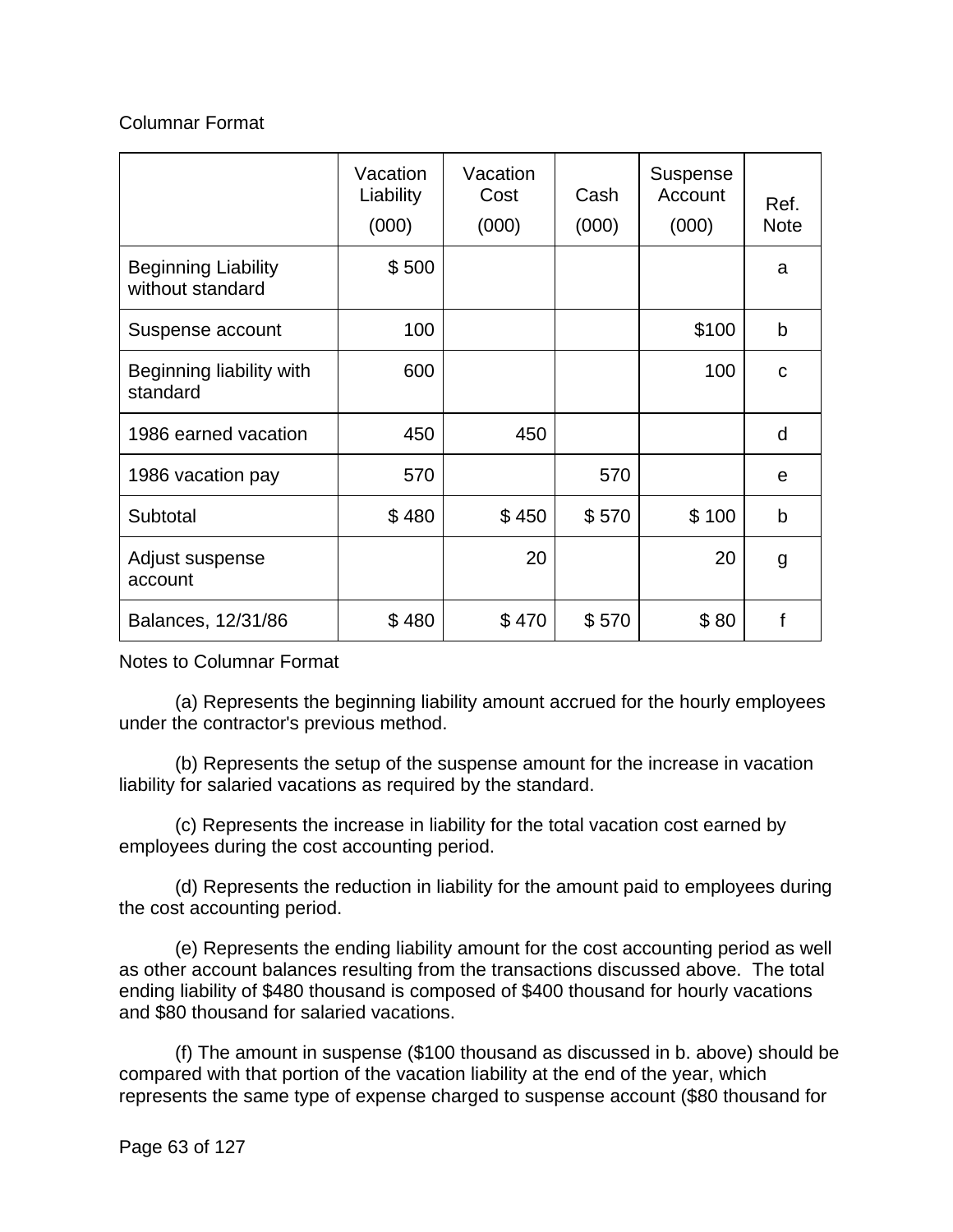salaried vacations as discussed in f. above). As the amount in suspense exceeds the ending liability, the excess (\$20 thousand) will be charged to the vacation cost earned during the year and the suspense account balance will be reduced by the amount of the excess.

This illustration presented one acceptable method for comparing the amount in suspense with the liability at the end of the year. Other methods, such as specific employee identification, may also provide a reasonable satisfaction of the standard's requirements. The method used should achieve a comparison of like items for authorization of the amount held in suspense.

d. **Problem.** A contractor has a fiscal year ending December 31. Under this existing practice, the contractor begins to accrue for each holiday one year in advance. For example, the anticipated cost of holiday pay for July 4, 1987 would be accrued in 12 monthly increments beginning July 1986 and extending through June 1987. However, under the contractor's policy, entitlement for holiday pay occurs only in the cost accounting period when the holiday is taken.

**Solution.** The contractor's practice does not comply with CAS 408. CAS 408.40(a) requires that holiday pay be assigned to the cost accounting period in which it is earned. Under the contractor's policy, entitlement occurs when the holiday is taken. Therefore, the contractor may recognize in 1986 only the costs of holidays that occurred in 1986. It should be noted that a contractor whose fiscal year ends on December 31 may elect to recognize the costs of the January 1 holiday either in the year in which it occurs or in the preceding year, provided whichever policy is adopted, it is followed consistently.

# **8-409 [Cost Accounting Standard 409](http://www.ecfr.gov/cgi-bin/text-idx?SID=83769badf5d445ea15898e24cdd53619&mc=true&tpl=/ecfrbrowse/Title48/48cfr9904_main_02.tpl) - Depreciation of Tangible Capital Assets [\\*\\*](#page-3-6)**

a. This standard provides criteria for assigning costs of tangible capital assets to cost accounting periods and should enhance objectivity and consistency in their allocation.

b. The initial standard was effective July 1, 1975 and must be followed for all tangible assets acquired in the next fiscal year after receipt of a CAS-covered contract. On February 13, 1996, the CAS Board amended CAS 409-50(j) relating to the recapture of gains and losses on disposition of tangible capital assets that are transferred subsequent to a business combination. The effective date of this amendment is April 15, 1996. The amendment is applicable to contracts in the next cost accounting period beginning after receipt of a contract that incorporates the revised standard. Amendments to CAS 404, also effective April 15, 1996, are discussed in 8-404.

c. The amended CAS 409, effective April 15, 1996, applies to tangible capital assets transferred in a business combination that takes place after the applicability date (see 8-404.4 for illustrations of the amended CAS 404 and 409 applicability date).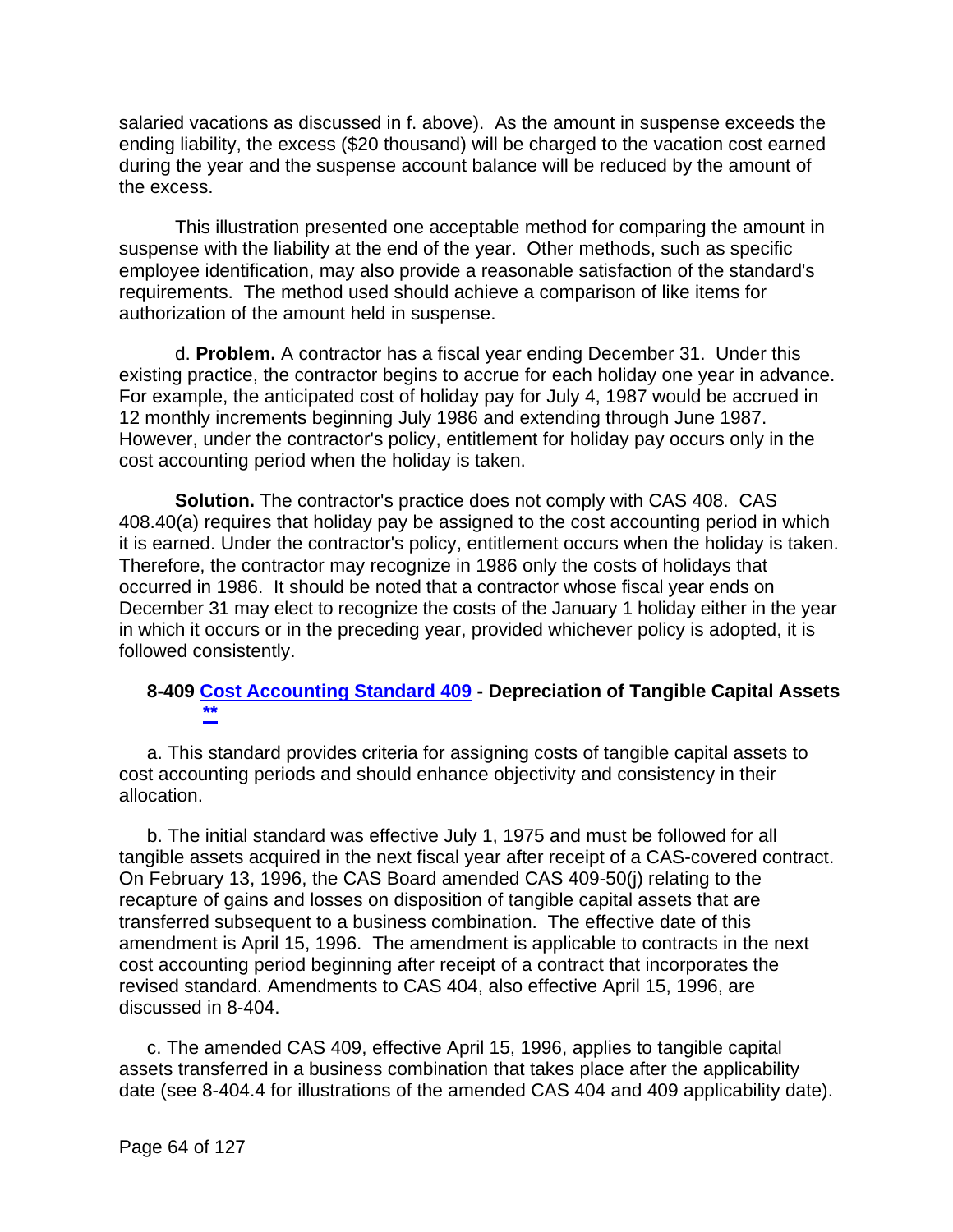d. The standard does not apply where compensation for tangible capital asset usage is based on use allowances as provided in Office of Management and Budget Circulars A-21 and A-87, and [2 CFR Part 200,](http://www.ecfr.gov/cgi-bin/text-idx?SID=f9156be6e2d49193e04c157e70cad890&mc=true&node=pt2.1.200&rgn=div5) or other appropriate acquisition regulations.

### **8-409.1 General [\\*\\*](#page-3-7)**

a. Estimated residual values must be determined for all tangible capital assets or groups of assets. The residual values must be deducted from the capitalized value in computing the depreciable cost base, except where; (1) the estimated residual value of tangible personal property does not exceed 10 percent of the capitalized cost or (2) either the declining balance method or class-life-asset-range system is used.

b. The standard prohibits the depreciation of assets or asset groups below their residual value, if the residual value is greater than ten percent of the capitalized cost of the asset, or if the asset is real property. For personal property that has a residual value less than or equal to ten percent of the capitalized cost of the asset, the asset or asset group may be depreciated below residual value if the residual value is immaterial. Materiality should be determined based on the general criteria contained in 48 CFR 9903.305, Materiality. The auditor should test asset values identified on contractor depreciation schedules or tax returns to ensure that residual values are properly deducted from capitalized costs.

c. The estimated service life of the tangible capital asset, over which the depreciated cost is assigned, must reasonably approximate the actual period of usefulness to its current owner, considering such factors as obsolescence and required quality and quantity of output. The estimated service life can exclude standby or incidental use periods, provided adequate records substantiate the withdrawal of such assets from active use. Expected periods of useful life must be based on recorded past experience, as modified for expected changes in operating practices, obsolescence, or quantity of products produced. However, the contractor must justify estimated service lives which deviate from the previously experienced lives. (See CAS Working Group Paper 78-22.)

(1) The standard requires the contractor to maintain adequate records which identify the age of the asset or asset group at retirement or withdrawal from active use. The record should contain such information as asset acquisition/disposition dates, date asset was withdrawn from active service, and any other factors that directly influence asset lives. The record need not be maintained solely for fixed asset accounting; it may be a record used for such other purposes as property insurance, income/property taxes, property control, or maintenance.

(2) If supporting records are not available on the date the contractor must first comply with the standard, the estimated service lives should be those used for financial accounting. However, the required supporting records must be developed by the end of the second fiscal year after that date and used as a basis for estimated service lives on assets subsequently acquired.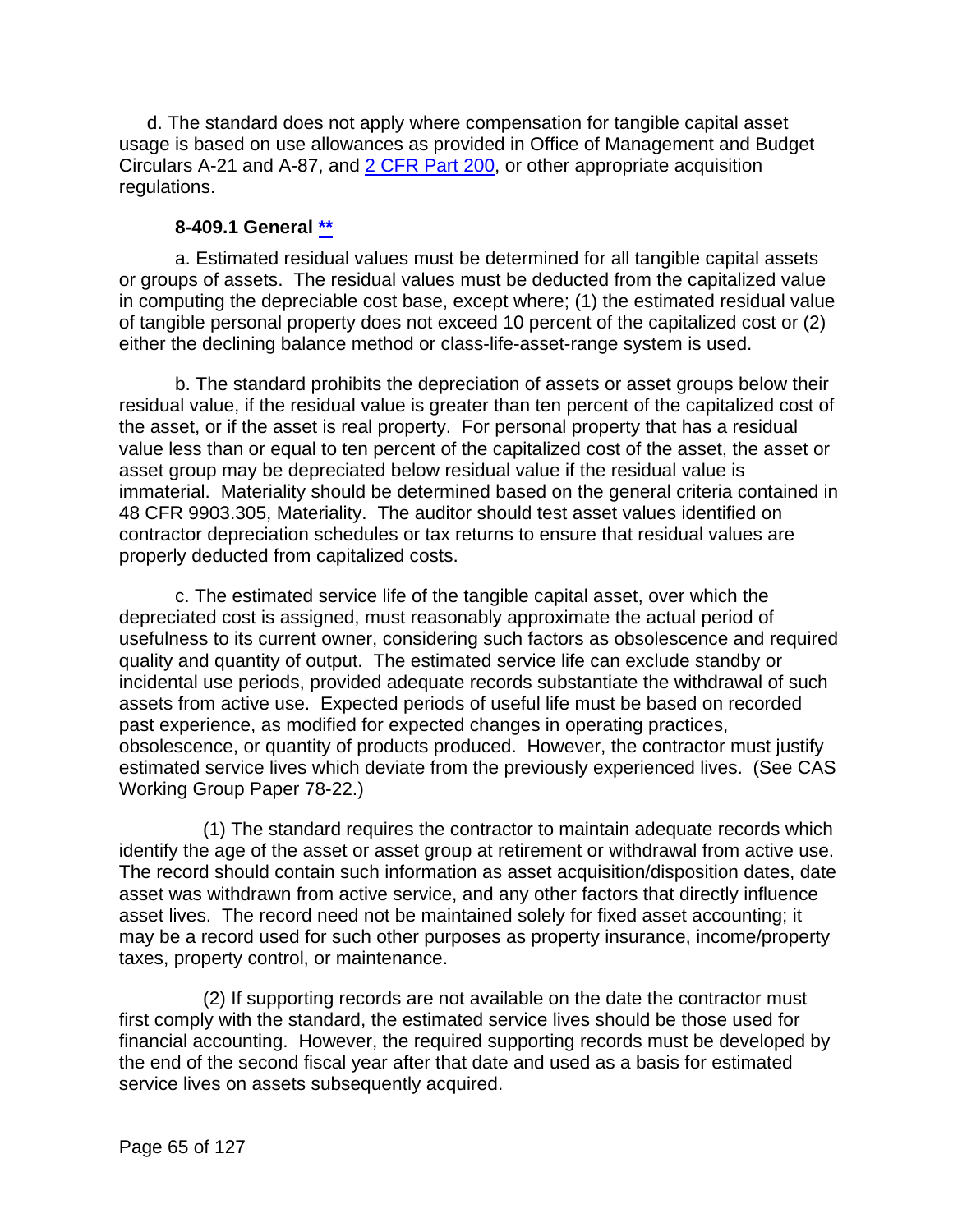(3) When a new asset is acquired for which the contractor has no available data or prior experience, the estimated service life must be based on projection of the expected useful life. CAS 409-50(e)(4) states the projection cannot be less than the mid-range established for asset guideline classes under the IRS Revenue Procedures in effect the year the asset is acquired. For property placed in service after 1986, IRS Revenue Procedure 87-56, as modified by Revenue Procedure 88-22, does not provide a depreciation range for asset guideline classes, it provides the applicable class lives and specific recovery periods. The recovery period used will depend on the depreciation system (General Depreciation System (GDS) or Alternate Depreciation System (ADS)) selected. The depreciation method (e.g., declining balance or straight line) selected by the contractor will determine the depreciation system used and the resulting recovery period. Information in IRS Revenue Procedure 87-56, as modified by Revenue Procedure 88-22 is available in IRS Publication 946, How to Depreciate Property. [IRS Publication 946](https://www.irs.gov/uac/about-publication-946) will identify the depreciation method(s) that may be used for each depreciation system. For example, declining balance method can only be used over a GDS recovery period, while the straight line method may be used over a GDS or ADS recovery period. The estimated service lives provided in these IRS documents will be used only until the required records are available. All IRS publications can be found on the [IRS website.](https://www.irs.gov/forms-pubs)

(4) In special circumstances, contracting parties may negotiate a shorter estimated service life if it can be reasonably projected.

d. The contractor may select any appropriate method of depreciation which reflects the pattern of consumption of services over the life of the asset. For example, an accelerated method is appropriate where the expected consumption of services is greatest in the early years of the asset life. The method used for financial accounting must be used for contract costing unless it does not reasonably reflect expected consumption or is unacceptable for Federal income tax purposes.

(1) Financial accounting methods are expected to approximate the pattern of consumption of services. Therefore, if the contractor continues to use previous methods found to be acceptable to the Government on similar assets for financial accounting, no additional support of existing method will ordinarily be required. The auditor, however, is responsible for ensuring that the depreciation methods generally reflect the pattern of consumption of services. Consequently, the auditor's compliance audit should include limited tests of existing usage records to determine that no gross distortions in depreciation costs result from these depreciation methods. If a gross distortion is indicated as a result of that limited test, the testing should be expanded to determine whether the distortion is material enough to warrant a change in the contractor's depreciation method.

(2) A depreciation method selected for newly acquired assets, which differs from the depreciation method currently used for like assets in similar circumstances, must be supported by the contractor's projection of expected consumption of services.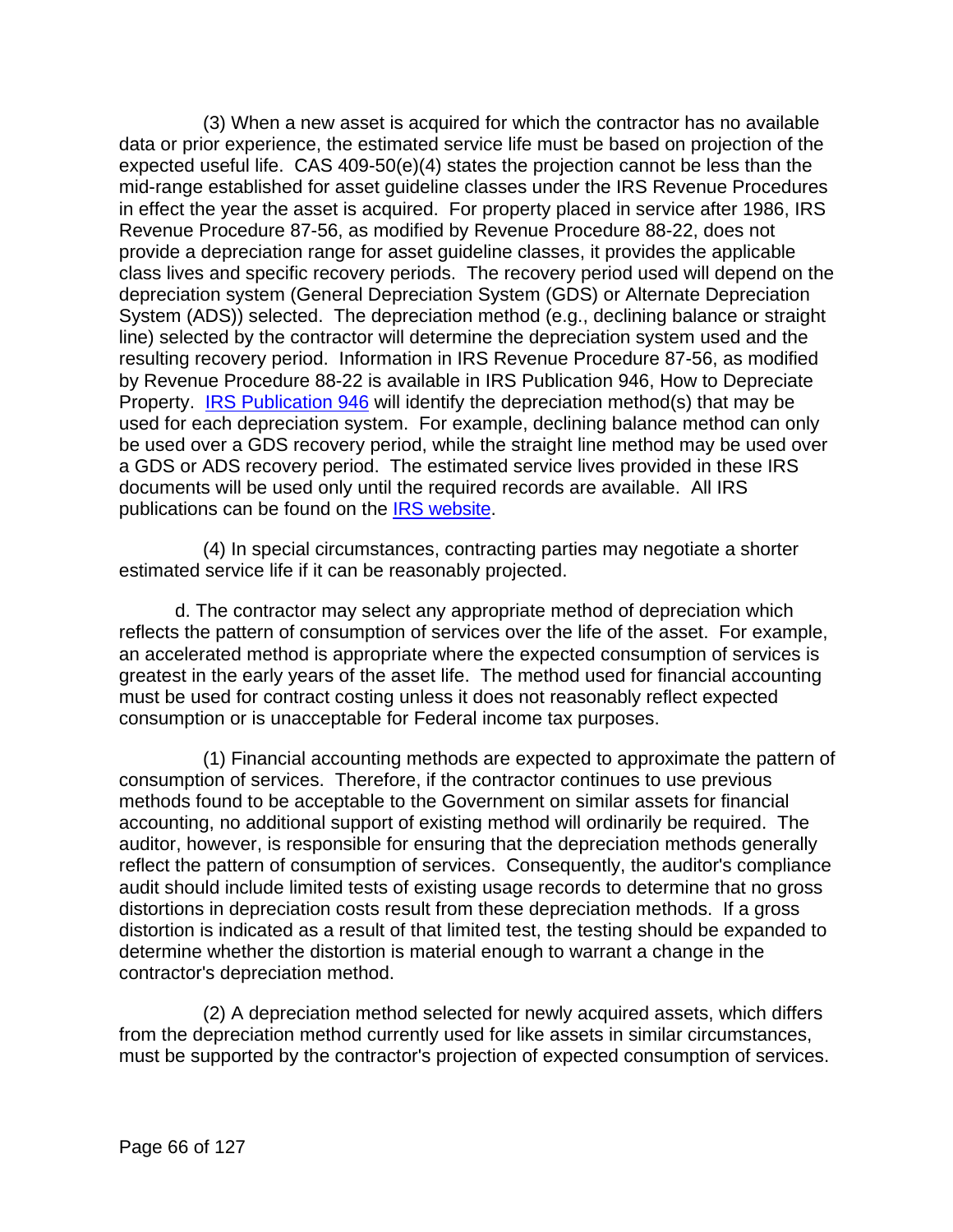e. Depreciation costs are generally allocated as indirect costs to the cost objectives for which the assets provide service. They may be charged directly to cost objectives at average rates only if the charges are based on usage and the costs of all like assets used for similar purposes are also charged directly. Depreciation costs for assets included in service centers, where significant, must be charged to the service center.

f. Changes to estimated service lives, residual values, or consumption of services may be required as a result of significantly changed circumstances. Any resulting adjustment to the undepreciated cost will be assigned only to the cost accounting period in which the change occurs and to subsequent periods. No retroactive adjustments will be made.

g. The standard outlines the following accounting treatment for gains or losses associated with the disposition of tangible capital assets. Note that an impairment loss under FASB Statement No. 144 is recognized only upon disposal of the impaired asset (see Selected Areas of Cost Guidebook, [Chapter 19\)](https://viper.dcaa.mil/guidance/guidebooks/selected-areas-of-cost/3055/depreciation-costs).

(1) Where the asset is disposed of without an exchange, the gain or loss is generally treated as an adjustment to the appropriate indirect expense pool in the cost accounting period in which the disposition occurs. However, the auditor should be aware that, in such circumstances, the standard limits the gain to be recognized for contract costing purposes to the difference between the asset's original acquisition cost and its net book value.

(2) Where an asset is exchanged for like property, two options are available to the contractor: either the gain or loss can be recognized as discussed above, or the depreciable cost base of the new asset may be adjusted for the entire gain or loss.

(3) Where an asset disposition results from an involuntary conversion and the asset is replaced by a similar asset, the same two options as described above for exchanges of like property are available to the contractor.

(4) Where assets are grouped, gains or losses are not recognized. Instead they are processed through the accumulated depreciation account.

(5) Assets dispositioned in a business combination meeting the criteria in CAS 404-50(d)(1). The revised CAS 409, effective April 15, 1996, added a new subparagraph CAS 409-50(j)(5) to make it clear that the CAS 409-50(j) provision dealing with the recapture of gains and losses on disposition of tangible capital assets should not apply when assets are transferred subsequent to a business combination meeting the criteria in CAS 404-50(d)(1). The revised CAS 409-50(j)(5) stipulates that the provisions of CAS 409.50(j) do not apply to business combinations and that the carrying values of tangible capital assets acquired subsequent to a business combination are to be established by the acquiring company in accordance with the provisions of CAS 404-50(d)(1). Consequently, since CAS 404-50(d)(1) does not recognize an increase or decrease in the asset values as a result of a business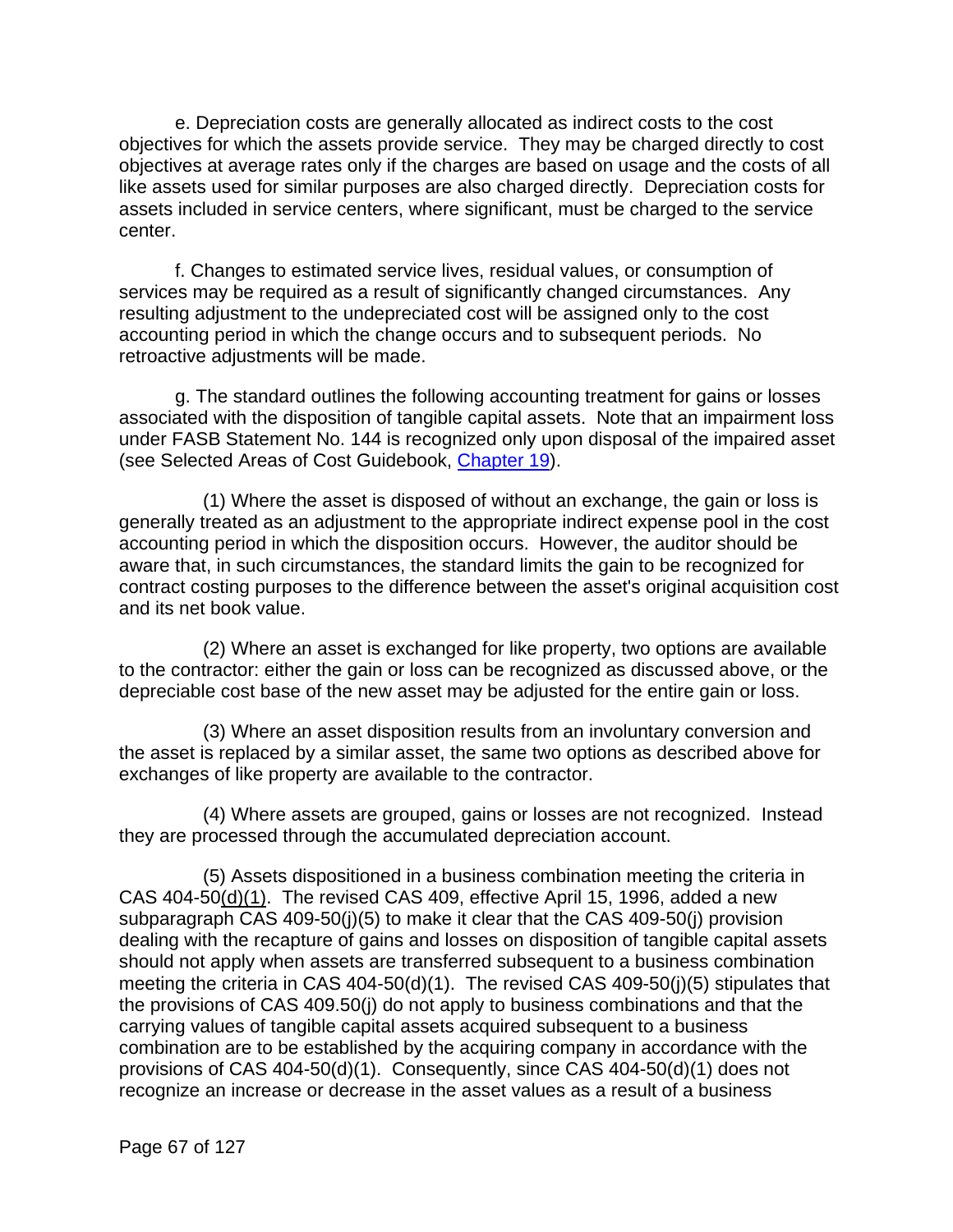combination, any gain or loss realized by the seller on disposition of assets as a result of the business combination is also not recognized. Auditors at the seller location should be alert for contractors claiming a loss on disposition of assets as a result of a business combination meeting the provisions of CAS 404-50(d)(1) and if claimed and determined significant, issue a CAS noncompliance report. See 8-404.2(b)(1) for additional guidance regarding the measurement of assets acquired in a business combination using the purchase method of accounting.

(6) Assets dispositioned in a business combination meeting the criteria in CAS 404-50(d)(2). The April 15, 1996 revision to CAS 409-50(j)(5) does not apply to assets dispositioned in a business combination meeting the criteria in CAS 404- 50(d)(2), i.e., the tangible capital assets acquired in the business combination did not generate either depreciation expense or cost of money charges during the most recent cost accounting period. Therefore, the provision on the recapture of gains and losses would apply to the dispositioned assets. However, for contracts awarded prior to April 24, 1998, tangible capital assets meeting the requirements of CAS 404-50(d)(2) must still comply with the requirements of [FAR 31.205-16](http://www.ecfr.gov/cgi-bin/text-idx?SID=40be0d3e5916b5360241ca51b84a086f&mc=true&node=se48.1.31_1205_616&rgn=div8) and [31.205-52.](http://www.ecfr.gov/cgi-bin/text-idx?SID=40be0d3e5916b5360241ca51b84a086f&mc=true&node=se48.1.31_1205_652&rgn=div8) Consequently, although the gain or loss may be recognized for CAS purposes, no gain or loss would be allowed per FAR. FAR 31.205-52 was revised effective April 24, 1998 (FAC 97-04), to conform to the revised CAS 404 and 409. Therefore, a gain or loss would be allowed for assets dispositioned in a business combination meeting the criteria in CAS 404-50(d)(2).

h. If noncompliances are found, the auditor must ascertain their significance and make appropriate recommendations as outlined in 8-302.7.

# **8-409.2 Illustrations [\\*\\*](#page-3-8)**

The following illustrations supplement those in paragraph 409-60 of the standard. They are to be used as a guide in determining whether a contractor's practices comply with the standard.

a. **Problem.** Based on a sample of asset dispositions/withdrawals for the last three years, the contractor now estimates 10 years for the service life for lathes. The records in the sample supporting the 10-year life classified several machines as "withdrawn from active use" although the machines are still on hand, in good working condition, and physically located in the plant machine shop. Neither the property records nor any other records reflected any change in the assets from active to inactive status. Records reflect a comparatively low usage of these specific machines for the past year due to a slack period.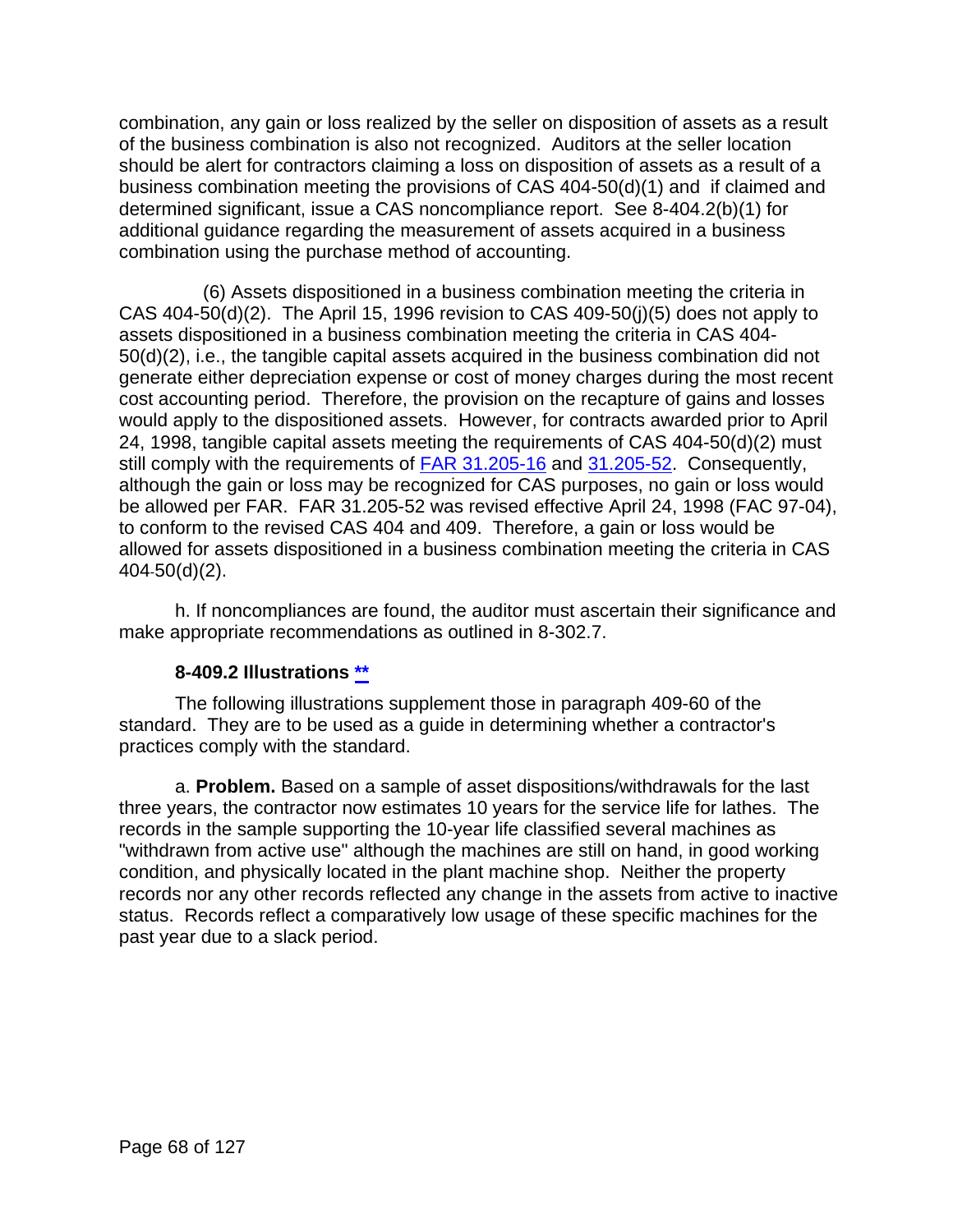**Solution.** The machines should not be classified as "Withdrawn from active use" unless the contractor provides adequate documentation substantiating the change in status. Machines temporarily idled for lack of work are not "withdrawn from active service". The contractor's written policies and procedures should define (1) the conditions under which capital assets may be withdrawn from active use and (2) the property records that must be prepared for processing the asset from active to inactive status. The records should clearly support that assets "withdrawn from active service" are in actuality intended only for standby or incidental use.

b. **Problem.** Contractor purchases various tangible capital assets in FY 20XX and sells them seven years later. Information pertinent to the acquisition and sale is as follows:

| <b>Capital Equipment</b> | <b>Acquisition Cost</b> | <b>Capitalized Current Net</b><br><b>Book Value</b> | <b>Sales Price</b> |
|--------------------------|-------------------------|-----------------------------------------------------|--------------------|
| Lathe                    | \$30,000                | \$10,000                                            | \$32,000           |
| <b>Truck</b>             | \$5,000                 | $$ -0-$                                             | \$100              |
| <b>Fork Lift</b>         | \$10,000                | \$3,000                                             | \$2,000            |

Depreciation expense over the seven years was allocated to manufacturing overhead.

**Solution.** The contractor will allocate gains and losses to manufacturing overhead in the year of sale as follows:

| <b>Capital Equipment</b> | (Gain)* or Loss |
|--------------------------|-----------------|
| Lathe                    | (\$20,000)      |
| <b>Truck</b>             | (\$100)         |
| <b>Fork Lift</b>         | \$1,000         |

\*Gain or loss is the difference between amount realized on disposition and its undepreciated balance (\$32,000 - \$10,000 = \$22,000); however, per CAS 409.50(j)(l), for contract costing purposes, the gain must be limited to the difference between the original acquisition cost of the asset and its undepreciated balance (\$30,000 - \$10,000  $=$  \$20,000).

c. **Problem.** The capitalized cost of a lathe is \$50,000. The lathe is projected to have a residual value of \$4,500, which is determined to be immaterial in amount based on the criteria in 48 CFR 9903.305, and an estimated service life of 10 years. The contractor utilizes a straight-line depreciation method. The asset is sold in Year 11 for \$5,000.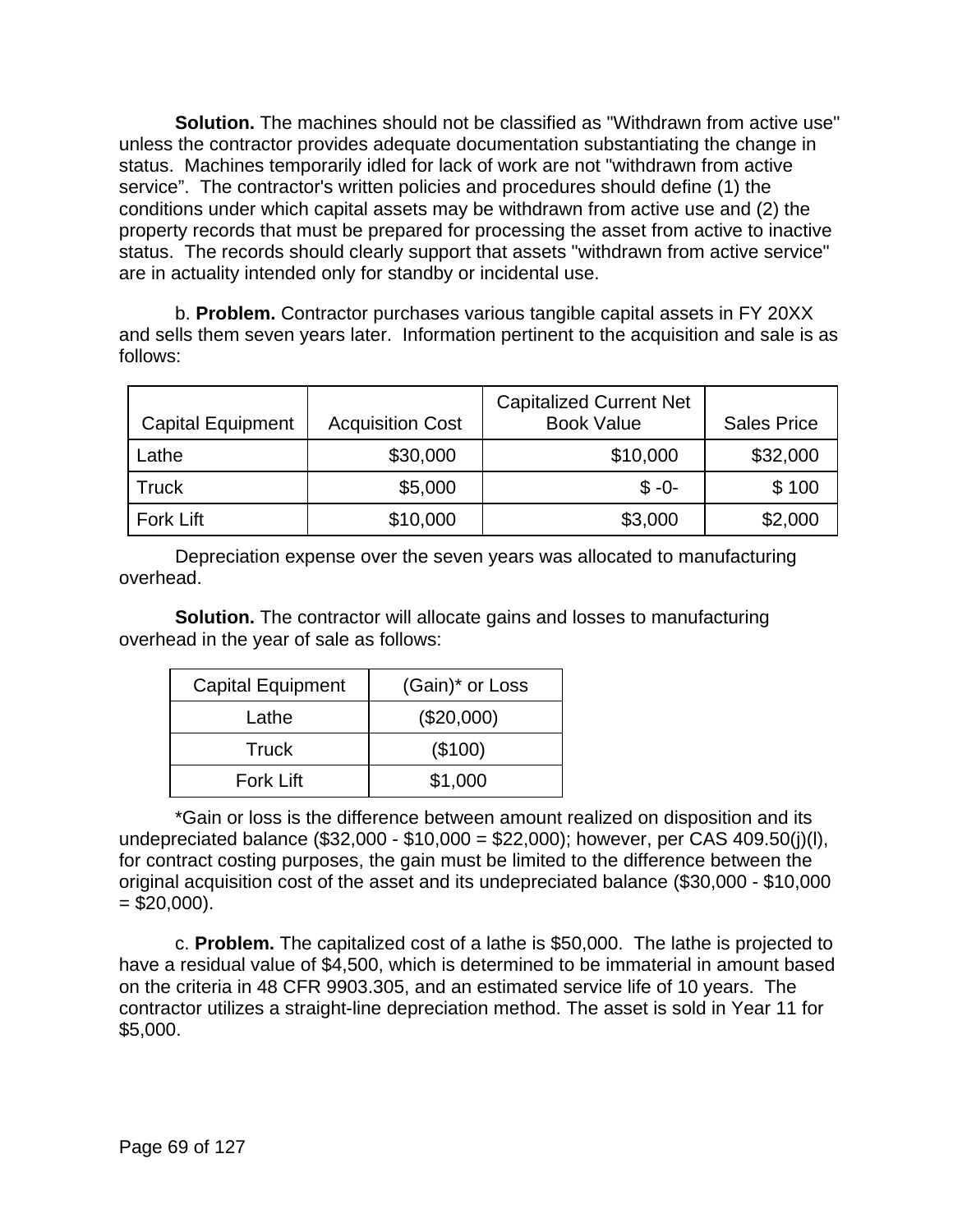**Solution.** Because the \$4,500 residual value is less than 10 percent of the capitalized cost, the annual depreciation charges may be based on a depreciable cost base of \$50,000. In addition, since the \$4,500 is immaterial, the asset is depreciated to zero. However, since the contractor is required to provide a credit for the difference between the sales price and the book value, a credit of \$5,000 is recognized in Year 11, as shown below:

| Depreciable cost base                                                                         | \$50,000 |
|-----------------------------------------------------------------------------------------------|----------|
| Accumulated depreciation: 10 years @ \$5,000<br>per year                                      | \$50,000 |
| Net book value at end of 10th year                                                            | -0-      |
| Year 11: Credit for Gain on Sale of Asset (Sales<br>price of \$5,000 less book value of zero) | \$5,000  |

d. **Problem.** Contractor A acquires Contractor B and accounts for the business combination using the purchase method of accounting. Prior to the business combination, the net book value of Contractor B's assets was \$10.5 million. Contractor B's assets generated depreciation expense and cost of money charges that were allocated to Government contracts negotiated on the basis of cost in its most recent cost accounting period. The difference between the original acquisition cost of Contractor B's assets and its undepreciated balance is \$3.0 million. For GAAP purposes, the difference between the sales price and net book value of assets results in a gain of \$4.0 million. The revised CAS 409 applies to the business combination.

**Solution.** The provisions of the amended CAS 404-50(d)(1), effective April 15, 1996, would apply to the business combination because the seller's (Contractor B's) assets generated depreciation or cost of money charges that were allocated to Government contracts negotiated on the basis of cost in its most recent cost accounting period. Therefore, the provisions of CAS 409-50(j) dealing with the recapture of gains and losses on disposition of capital assets would not apply to the business combination. For CAS purposes, Contractor B would not recognize the gain. Consequently, the gain would not be reflected in Contractor B's total cost input G&A base because the gain was not measured for CAS purposes.

e. **Problem.** Same facts as Problem d. above, except that Contractor B has not performed Government contracts for several years and consequently, its assets did not generate depreciation expense or cost of money changes that were allocated Government contracts negotiated on the basis of cost, in its most recent cost accounting period.

**Solution.** The provisions of the amended CAS 404-50(d)(2), effective April 15, 1996, would apply to the business combination because the seller's (Contractor B's) assets did not generate depreciation expense or cost of money charges on Government contracts in its most recent cost accounting period. Therefore, the provisions of CAS 409-50(j) dealing with the recapture of gains and losses on disposition of capital assets would apply to the business combination. For CAS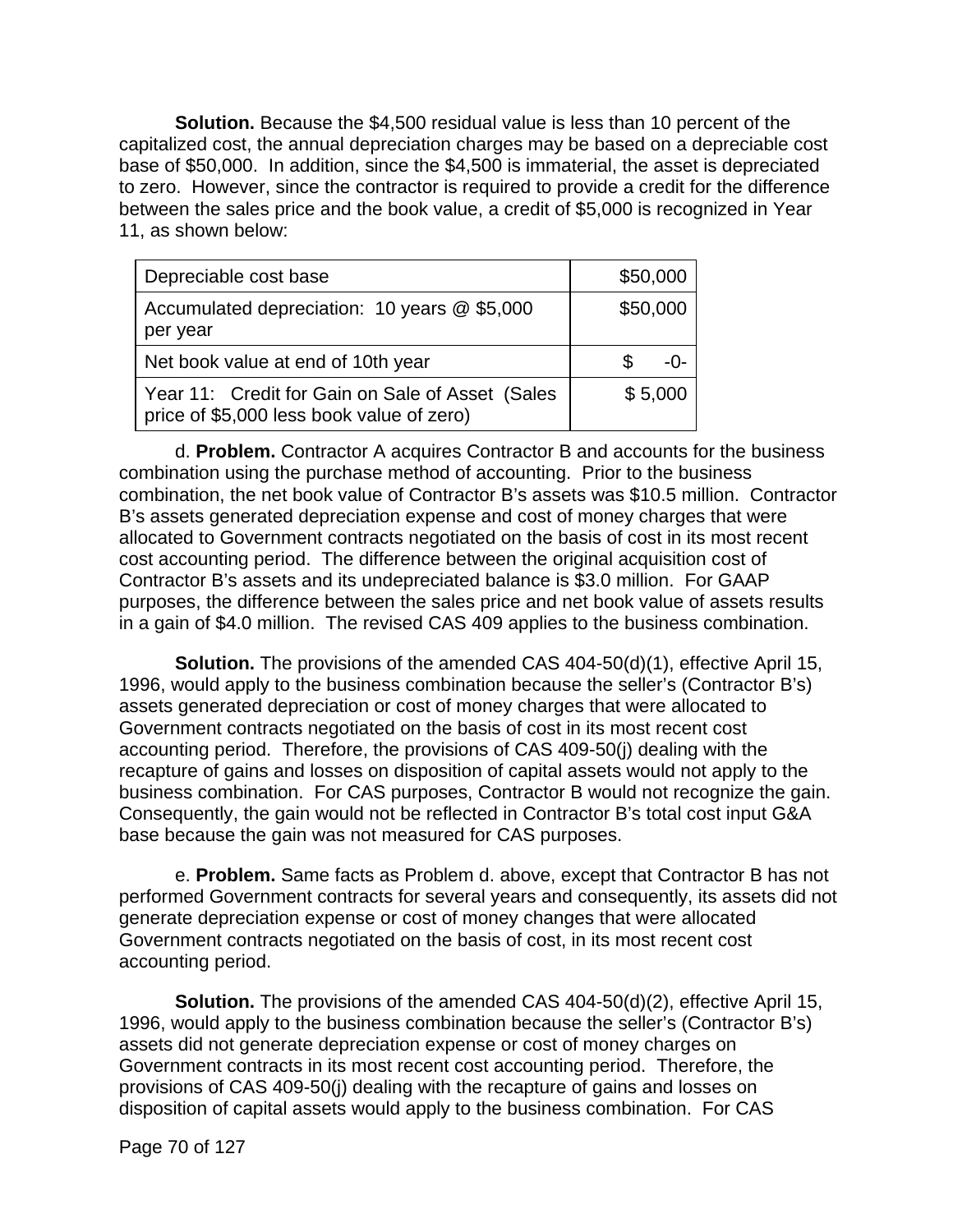purposes, Contractor B would recognize the \$3.0 million difference between the original acquisition cost and the undepreciated balance and credit the appropriate indirect cost pool(s). For contracts awarded prior to April 24, 1998, the gain would not be recognized under [FAR 31.205-16](http://www.ecfr.gov/cgi-bin/text-idx?SID=40be0d3e5916b5360241ca51b84a086f&mc=true&node=se48.1.31_1205_616&rgn=div8) and [31.205-52.](http://www.ecfr.gov/cgi-bin/text-idx?SID=40be0d3e5916b5360241ca51b84a086f&mc=true&node=se48.1.31_1205_652&rgn=div8) However, for contracts awarded on or after April 24, 1998, the gain would be recognized.

#### **8-410 [Cost Accounting Standard 410](http://www.ecfr.gov/cgi-bin/text-idx?SID=83769badf5d445ea15898e24cdd53619&mc=true&tpl=/ecfrbrowse/Title48/48cfr9904_main_02.tpl) - Allocation of Business Unit General and Administrative Expenses to Final Cost Objectives [\\*\\*](#page-3-9)**

a. This standard provides criteria for the allocation of general and administrative (G&A) expenses to final cost objectives and furnishes guidelines for the type of expense that should be included in the G&A expense pool. It also establishes that G&A expense shall be allocated on a cost input base that represents total activity. Contractors presently using the sales or cost of sales allocation base have the option of changing to the cost input allocation base as soon as they become subject to the standard or selecting the special transition method described in Appendix A of the standard. Notably, the special transition method permits the continued use of the sales or cost of sales base to cost those CAS-covered contracts existing on the date the contractor is required to comply with this standard. The standard will increase the likelihood of achieving objectivity in the allocation of expenses to final cost objectives and comparability of cost data among contractors in similar circumstances.

b. The standard was effective October 1, 1976 and must be followed in the next fiscal year after receipt of a CAS-covered contract to which the standard is applicable.

c. See CAS Working Group Papers 78-21 and 79-24 for guidance issued by the CAS Working Group on CAS 410.

#### **8-410.1 General [\\*\\*](#page-3-10)**

a. Business Unit G&A Expense Pool

(1) The G&A expenses must be grouped in a separate indirect cost pool and allocated only to final cost objectives. For an expense to be classified as G&A, it must be incurred for managing and administering the whole business unit. Therefore, those management expenses that can be more directly measured by a base other than cost input should be removed from the G&A expense pool. For example, expenses such as program management, procurement, subcontract administration, G&A-type expenses incurred for another segment, etc. should not be identified as G&A expenses. They should be the subject of a separate distribution in reasonable proportion to the benefits received. However, immaterial expenses which are not G&A may be included in the G&A expense pool. The G&A expense pool may be combined with other expenses allocated to final cost objectives if (a) the base for the combined pool is appropriate for allocating both the G&A expense pool and the other expenses, and (b) the individual and total expenses of the G&A expense pool can be identified separately from the other expenses.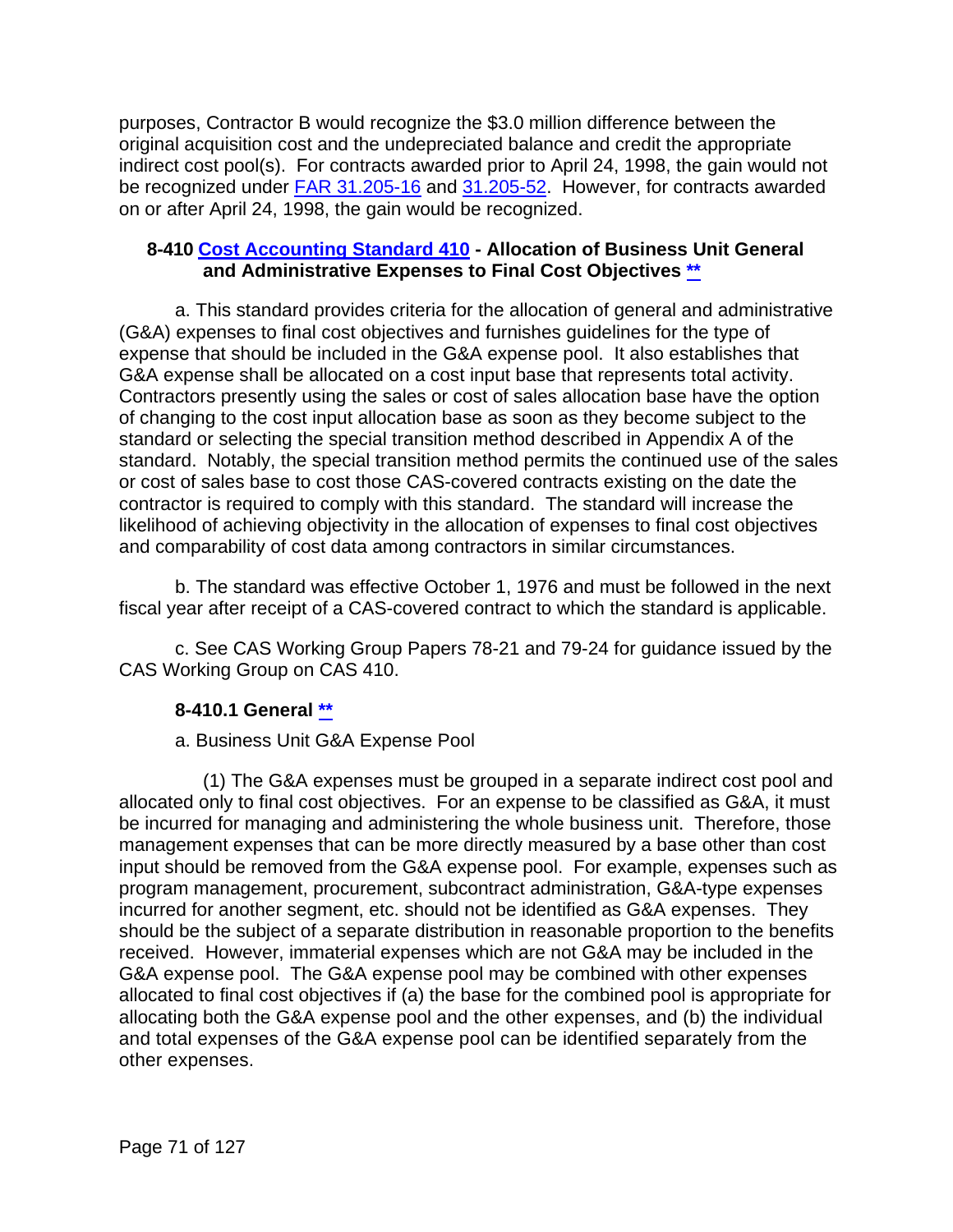(2) [FAR 31.203\(d\)](http://www.ecfr.gov/cgi-bin/text-idx?SID=c50c9e9390f73f924120e394c6cd7548&mc=true&node=se48.1.31_1203&rgn=div8) requires G&A expenses be allocated to final cost objectives through a base that contains unallowable costs. FAR 31.203(d) states that "all items properly includable in an indirect cost base should bear a pro rata share of indirect costs irrespective of their acceptance as Government contract costs". The CASB has also recognized this principle in the prefatory comments to CAS 405 (last paragraph of comment no. 4) stating "the allowance or disallowance of these costs is subject to the cognizant agency's cost principles". In ASBCA Case No. 35895, Martin Marietta Corp. challenged the Government's position that a portion of G&A expense allocated to contracts is unallowable in the same ratio as unallowable base costs are to total base costs allocated to a contract. The issue was resolved on December 28, 1993 by the U.S. Court of Appeals for the Federal Circuit (No. 93-1025). The Court upheld the Government position, stating that FAR 31.203(d) is primarily an allowability provision which does not conflict with the CAS 410 requirement that G&A be allocated only to final cost objectives.

(3) Selling costs may be accounted for in the G&A expense pool or in a separate pool. CAS 410 takes a permissive position. CAS 410-40(d) requires a separate allocation of costs if the costs can be allocated to business unit cost objectives on a beneficial or causal relationship that is best measured by a base other than a cost input base. Therefore, if the inclusion of selling costs in the G&A pool results in an inequitable allocation, auditors should carefully evaluate the selling activities to determine whether selling costs should be separately allocated on a beneficial or causal relationship by a different base. The Court in Aydin Corporation (West) (U.S. Court of Appeals for the Federal Circuit, No. 94-1441, dated August 10, 1995) decided, reversing the ASBCA decision (ASBCA No. 42760, dated April 18, 1994) that the foreign sales commission need not be excluded from the G&A pool based solely on its disproportionately large dollar amount. Accordingly, although the disproportionate allocation to Government contracts may be an indication that the G&A base is not the best measure of the beneficial or causal relationship, the disproportionate allocation itself does not result in a noncompliance with CAS 410. If it is determined that selling costs should be allocated over a base other than the G&A base, CAS 418 governs the proper allocation of such costs. See Selected Areas of Cost Guidebook, Chapter 65 for additional discussion on the allocability of selling costs.

(4) Home office expenses allocated to a segment may or may not be included in the segment's G&A expense pool. The standard states that allocations of line management expenses, residual expenses, and directly allocated expenses related to managing and administering the receiving segments are to be included in the G&A expense pool. Separate allocations of home office centralized service functions, staff management of specific activities of segments, and significant central payments or accruals must be allocated to the benefiting cost objective. However, when there is no discernible causal or beneficial relationship with any of the cost objectives, these expenses may be included in the segment's G&A expense pool. When separate allocations are reflected in home office cost accounting, they must be identified in the cost transfers to the segments under CAS 403. To support that home office expenses were allocated to the segment in compliance with CAS 403, the contractor must

Page 72 of 127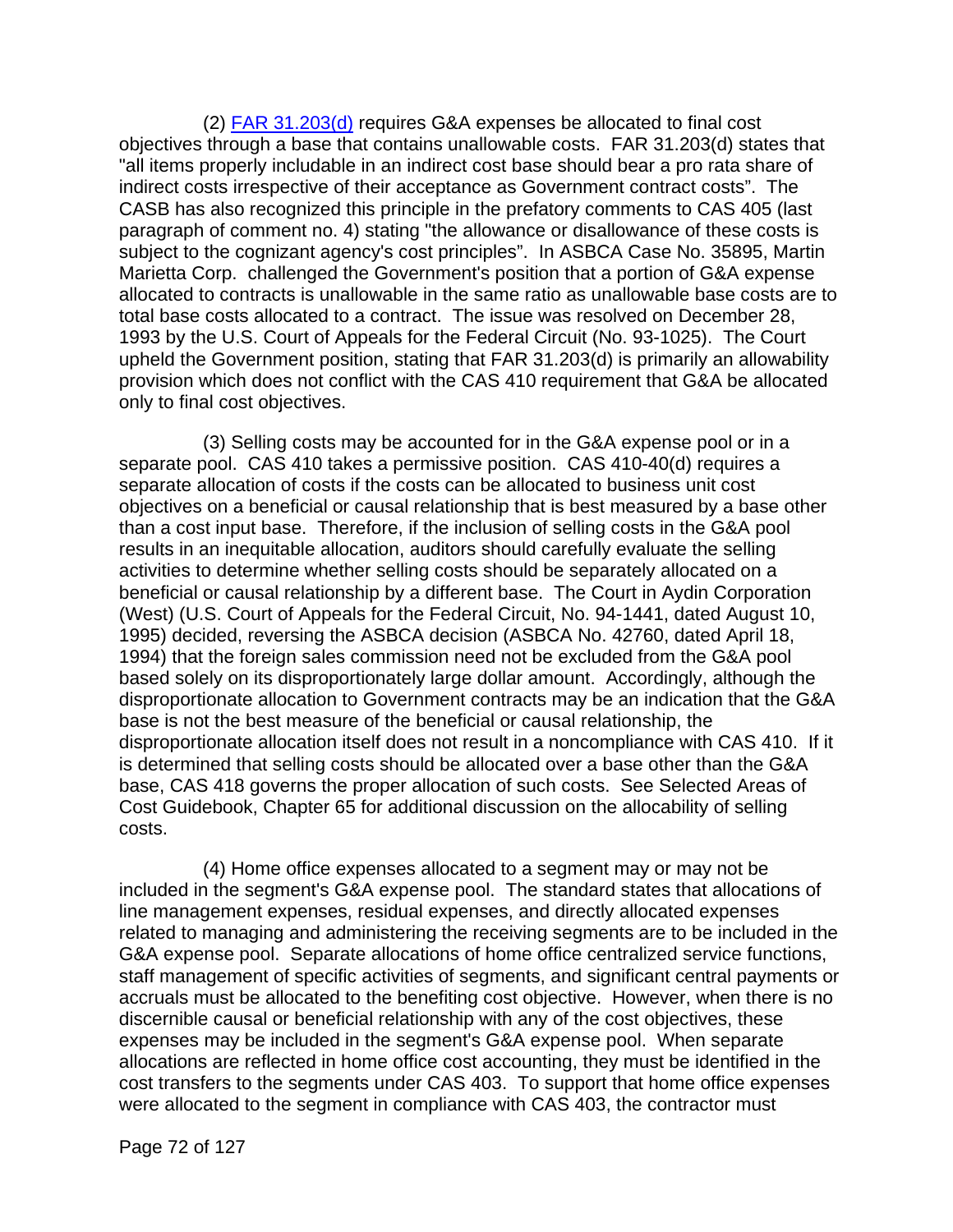identify the allocation base and components of the expense pool. Segments that perform both home office and operating segment functions must segregate the expenses of the home office function. These expenses must be allocated to the benefiting segments, including the segment performing the home office function. G&A expenses incurred by a segment for another segment will be removed from the incurring segment's G&A expense pool and transferred to the other segment.

(5) Any other costs that do not satisfy the definition of G&A expenses may be included in the G&A expense pool if they were previously a part of G&A and cannot be allocated to final cost objectives on a beneficial or causal relationship best measured by a base other than a cost input base.

# b. Business Unit G&A Allocation Base

(1) The standard requires that the cost input base used to allocate the G&A expense pool include all significant elements of that cost input which represent the total activity of the business unit. The cost input base selected may be total cost input, value-added cost input, or single-element cost input. Modified bases are not permitted unless the item is an insignificant element of the selected cost input base and its exclusion does not invalidate the chosen base's representation of total activity. The "insignificant element" should not be automatically equated to insignificant amounts. An insignificant element is one that, when excluded from the base, does not alter the base's representation of the total activity. In the prefatory comments the term "total activity" refers to the production of goods and services during a cost accounting period. What is being pursued for the base is a flow of costs bearing a reasonable relationship with the production of goods and services.

(a) While the standard says that, "A total cost input base is generally acceptable as an appropriate measure of total activity of a business unit," other bases may be used when they best represent "the total activity" of the business unit. The selection of the best base involves judgments on whether inclusion of certain base costs cause "distortions" in allocating G&A to some contracts. The specific circumstances of the business unit shall be considered in determining which base best represents total activity. The ASBCA, in essence, ruled that there is no preferred allocation base to distribute G&A expenses other than the one which best represents total activity (Ford Aerospace and Communications Corporation, Aeronutronic Division, ASBCA Case No. 23833). The following are some examples where the value-added or single-element base may be appropriate:

> • Large subcontracts of the type that clearly contrast with arrangements which require close supervision and participation on the part of the prime contractor, for example, drop shipments. These subcontracts generally do not bear the same relationship to G&A as other cost elements. The existence of these types of contracts as a stable part of the business may be evidence that total cost input may not be an appropriate measure of total activity as it may cause an inequitable amount of G&A to be allocated to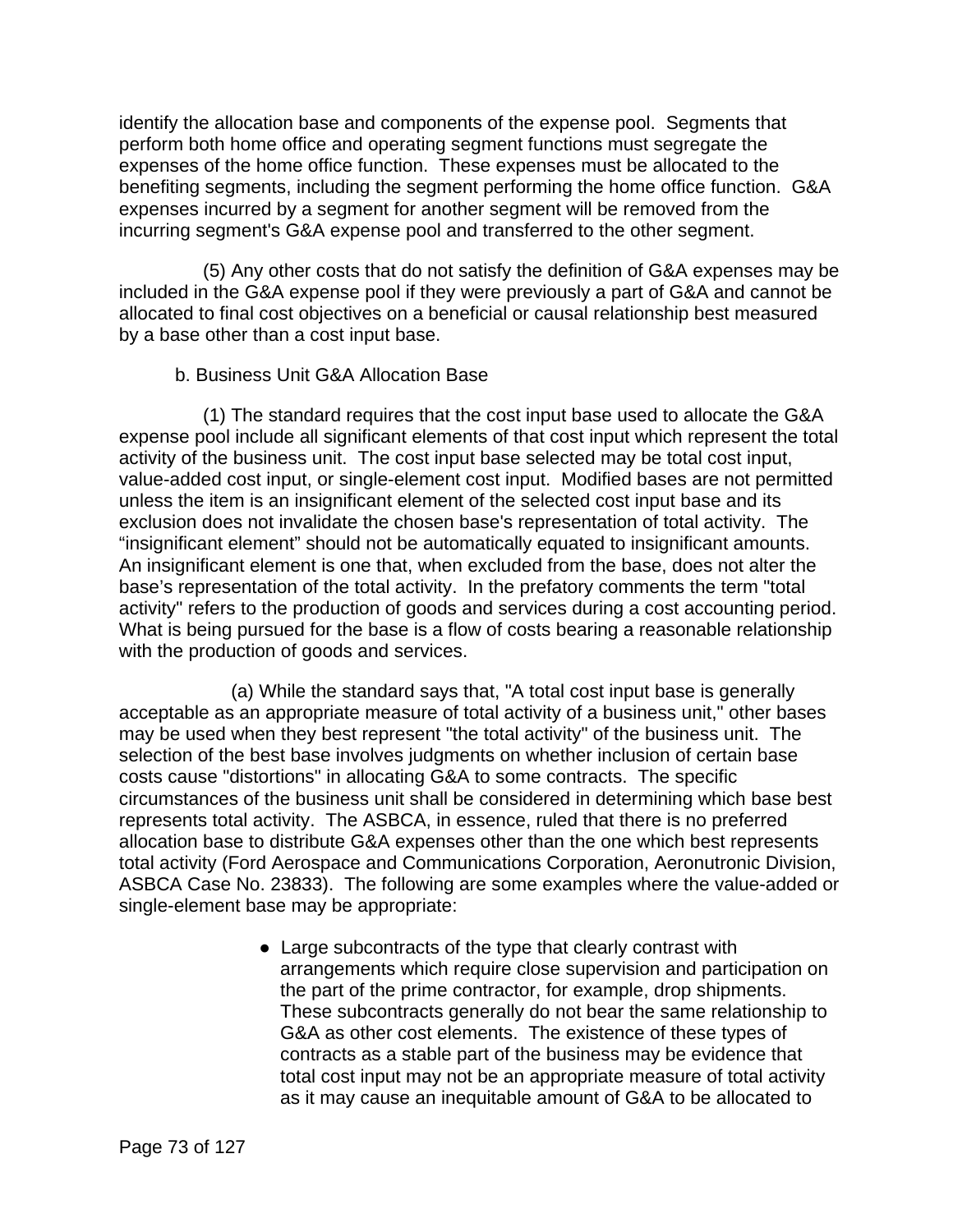the contract with the large subcontracts. Consideration should be given to changing to a value-added base.

- Large amounts of Government-furnished material on some contracts with the same type of material purchased on other contracts. This may cause an inequitable shift of G&A to the contract with purchased materials. Consideration should be given to changing to a value-added base.
- Contractors whose business activity is clearly labor intensive, but have contracts that include major purchasing and subcontracting responsibility on a "pass-through" basis which causes significant distortions in allocated G&A. Consideration should be given to a value-added or single element base.
- When a contractor has demonstrated by a detailed analysis of the G&A pool elements to individual base elements, that a certain base element does not have significant causal or beneficial relationships to that G&A expense. When this is found, an analysis must be done to decide which of the three bases best measures total activity of that business unit. One perfect base may not exist. Purifying the G&A expense pool is the best way to minimize any potential inequities which may surface in implementing a cost input base which does not perfectly eliminate distortions.

(b) Interdivisional transfers may be excluded from the receiving division's G&A base only when:

- circumstances warrant the use of a base whose constituent parts do not include material such as a value-added or a single-element base, or
- the interdivisional receipts are not significant. Facilities contracts as defined in [FAR 45.301](http://www.ecfr.gov/cgi-bin/text-idx?SID=3512b4a8322e057fd22fa63a12ccb85d&mc=true&node=se48.1.45_1301&rgn=div8) should also be included in the total cost input base unless the provisions of CAS 410-50(j) apply.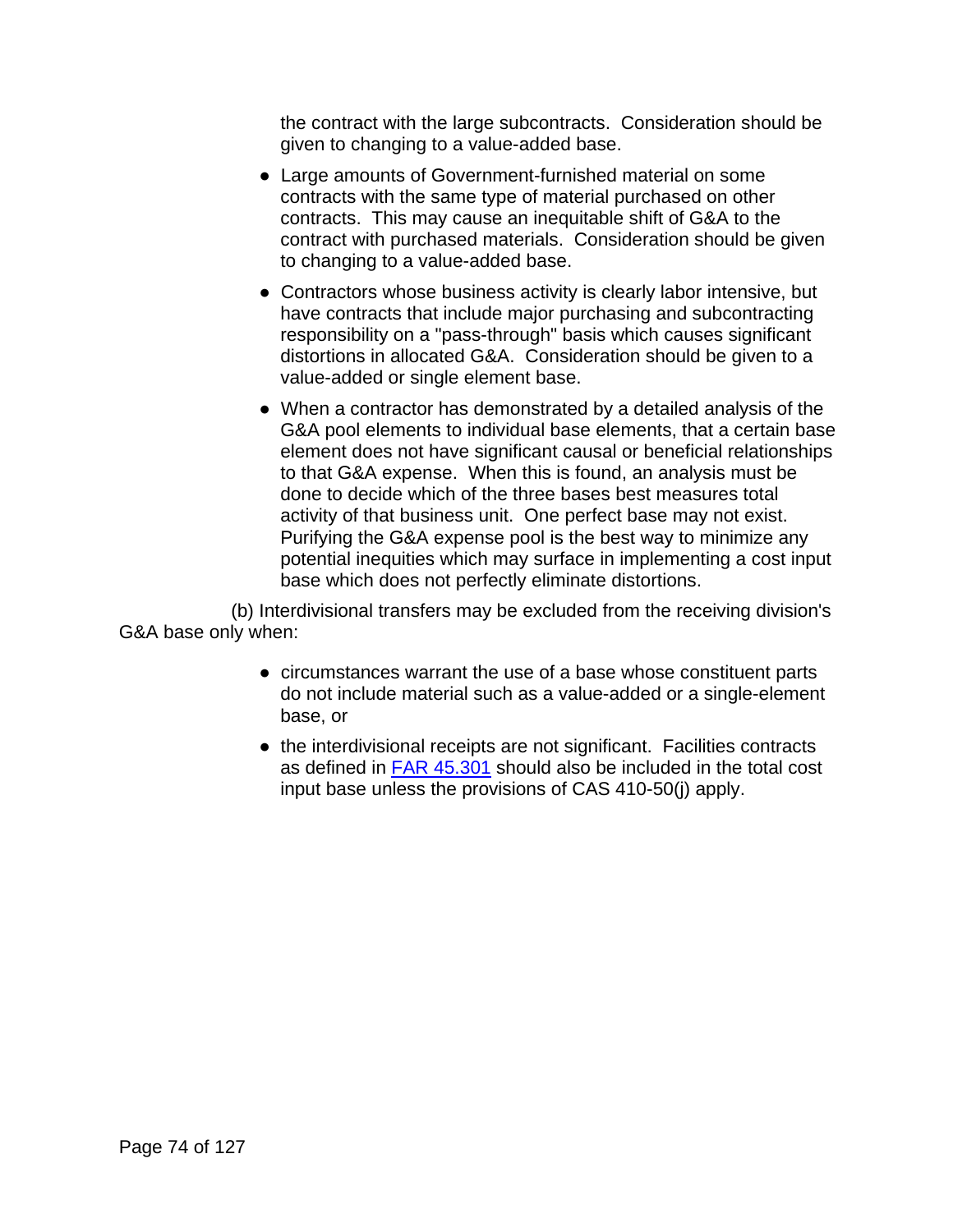(c) The costs deducted from total costs to determine the value-added base should be limited to direct material and subcontract costs. [FAR 15.408, Table 15-](http://www.ecfr.gov/cgi-bin/text-idx?SID=3512b4a8322e057fd22fa63a12ccb85d&mc=true&node=se48.1.15_1408&rgn=div8) [2, II,](http://www.ecfr.gov/cgi-bin/text-idx?SID=3512b4a8322e057fd22fa63a12ccb85d&mc=true&node=se48.1.15_1408&rgn=div8) Cost Elements, under the heading of Materials, states "Include raw materials, parts, components, assemblies, and services to be produced or performed by others". [FAR 44.101](http://www.ecfr.gov/cgi-bin/text-idx?SID=3512b4a8322e057fd22fa63a12ccb85d&mc=true&node=se48.1.44_1101&rgn=div8) provides an authoritative definition of subcontract costs, which states 'Subcontract,' as used in this part, means any contract as defined in Subpart 2.1 entered into by a subcontractor to furnish supplies or services for performance of a prime contract or a subcontract. It includes but is not limited to purchase orders, and changes and modifications to purchase orders". In applying this definition take care to avoid inappropriate inclusions or exclusions from the value-added base resulting from broad application of terminology or individual contractor account classifications. For example, subcontract labor of the "body shop" type often supplements the normal work force and is used interchangeably with the regular employees under the same supervisors. This work does not fit the definition of services to be performed by other than the contractor. Thus, it would be inappropriate to deduct these amounts from the total costs. On the other hand, it would be appropriate to deduct the cost of subcontracts for items such as interior decoration of aircraft even though a contractor accounts for them as part of other direct costs.

(d) The criteria for use of a single-element cost input base are very specific. A single-element cost input base may be used when a contractor can demonstrate that it best represents the total activity of a business unit and produces equitable results. Thus, a single-element base, such as direct labor dollars, may be used when the direct labor dollars are significant and the other measures of activity are less significant related to total activity. The contractor should periodically analyze the single-element base to assure that it best represents total activity and produces equitable results. When other measures of activity become significant, a singleelement base may not produce equitable results. A single-element base is inappropriate when it is an insignificant part of the total cost of some of the final cost objectives.

(2) Initial changes from one type of input base to another which are required to comply with the standard would be subject to equitable adjustment. For example, a contractor previously used a direct labor hour base for allocating G&A expense. On the applicability date of CAS 410, the contractor changes its G&A allocation base to total cost input because other measures of activity besides direct labor are significant in relation to total activity. Since the base change is required in order to comply with section 410-50(d), the contractor is entitled to an equitable adjustment. Once a G&A base has been selected, it should not be changed unless the underlying business activity changes. When a base change is elected, adequate notice must be given to the CFAO.

(3) A special allocation of G&A expenses is permitted if a particular final cost objective (e.g., contract) would receive a disproportionate allocation of G&A expenses by using the cost input base. However, the allocation from the G&A expense pool to the particular final cost objective must be commensurate with the benefits received. The amount of the special allocation must also be removed from the existing G&A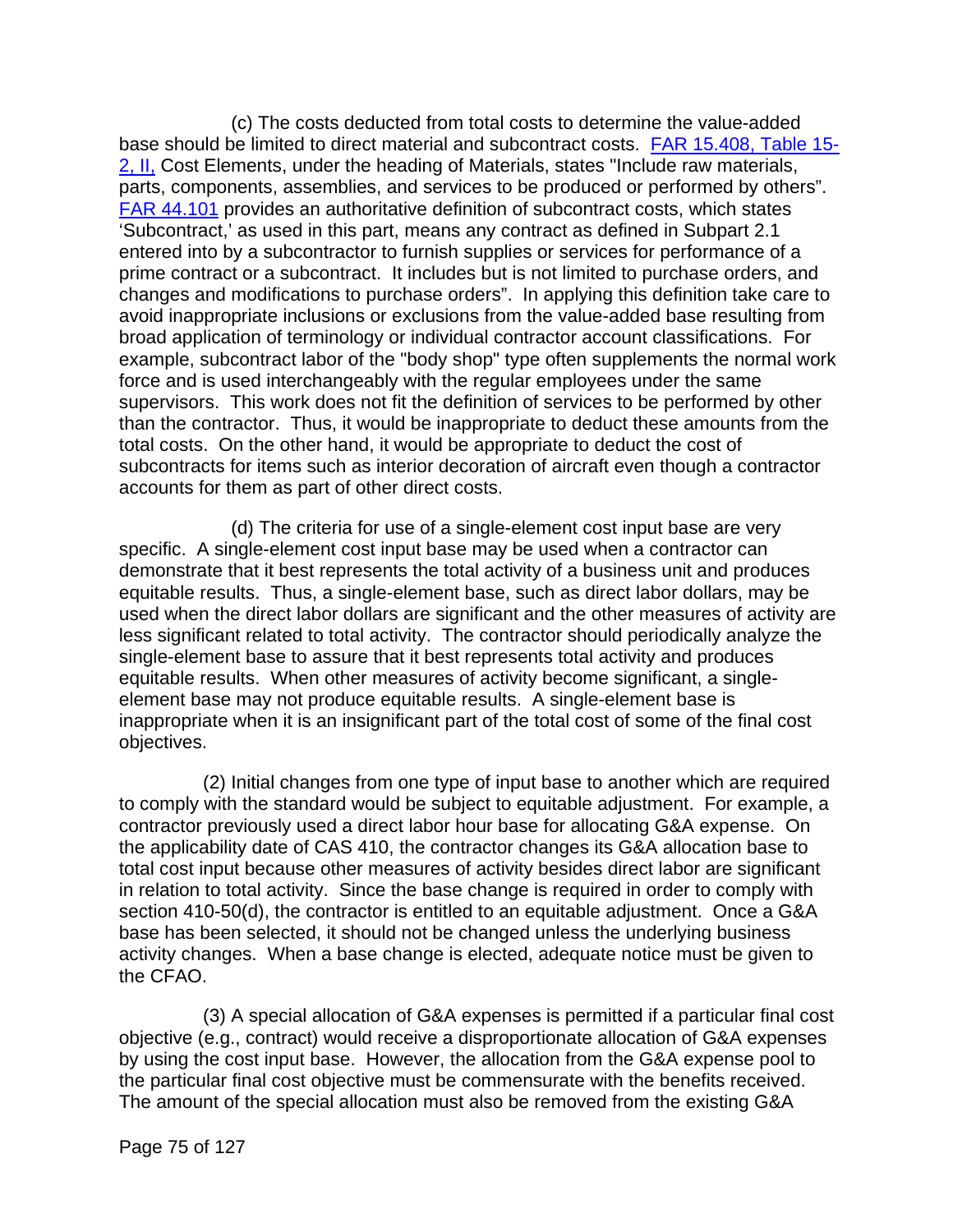expense pool and the particular final cost objective's base costs must be removed from the base used to allocate the G&A pool. The 410-50(j) provision is applicable to a particular final cost objective which is an exception to the contractor's normal operation, rather than to classes of contracts or final cost objectives. It appears that the intent is to use the special allocation provision in exceptional cases to resolve situations where equitable allocation cannot be achieved by normal methods. The use of a special allocation to a particular contract or other final cost objective is the only alternative to the uniform allocation requirements of the standard. The standard does not permit the use of an abated or reduced rate for certain costs (e.g., a lesser rate for subcontract costs). Before approving a special allocation, the G&A expense pool should be carefully evaluated to purify it of any expenses that may be allocated to cost objectives more directly than by a cost input base. When a special allocation under CAS 410.50(j) is used, it must be described in the contractor's Disclosure Statement. Otherwise, the contractor would be in noncompliance for failure to follow its disclosed practices.

(4) The standard provides that work on stock or product inventory items represents part of the productive activity of the business unit for a cost accounting period, and therefore should receive an allocation of G&A expense. The costs of such items must be included in the G&A allocation base for the period in which the items are produced or worked on rather than the period in which they are issued to final cost objectives. The cost must be included only once in computing the allocation base and rate. The time these items are issued from inventory to final cost objective is irrelevant for computing the G&A base and for calculating the G&A expense rate.

(a) Where it was the previous practice of the business unit to include G&A expense as part of the product inventory, the cost of all units produced in a period should include the G&A expenses of the cost accounting period in which the items are produced, including those remaining in inventory at the end of the year. Since G&A has already been applied to items in inventory, no additional G&A will be applied when those items are issued.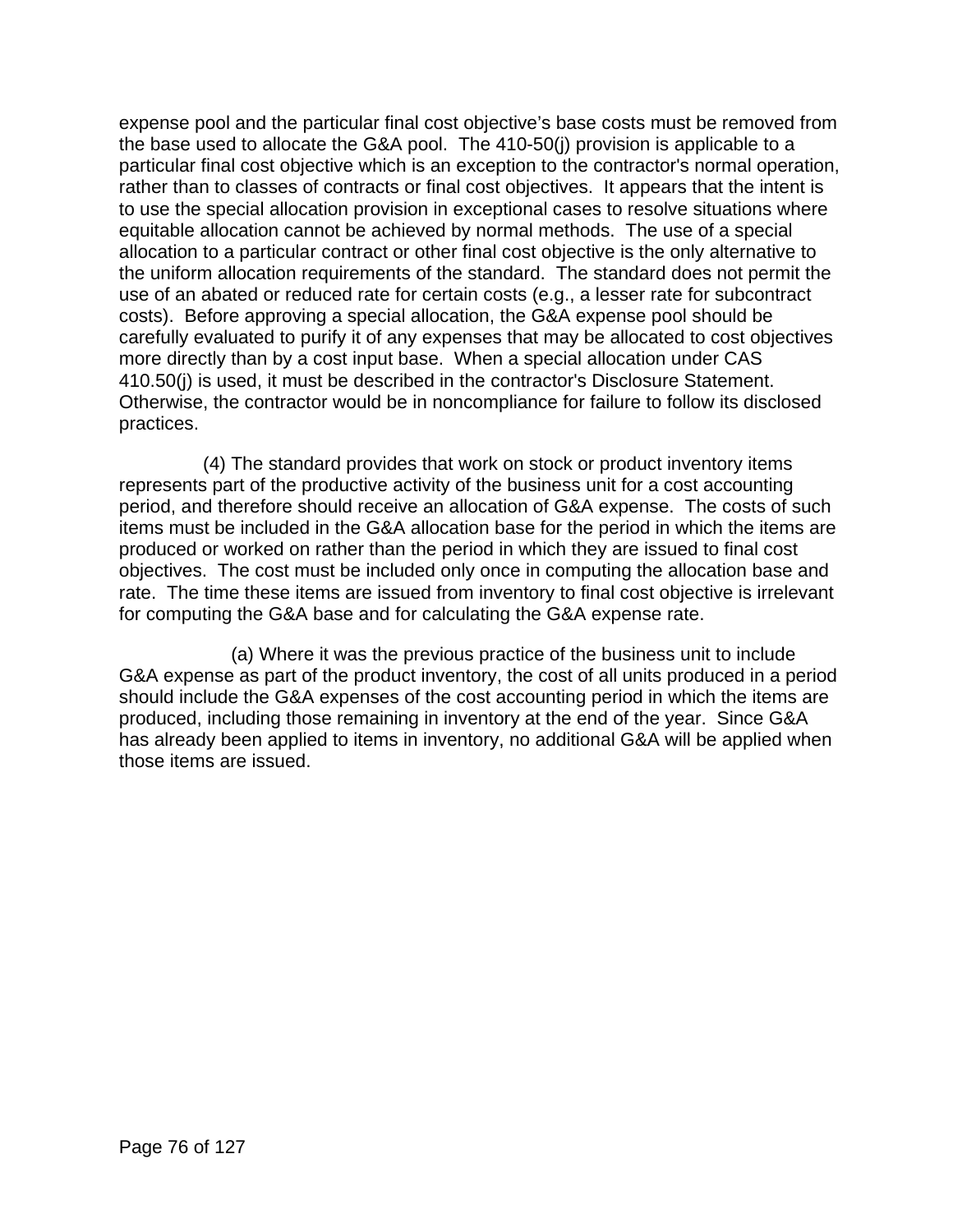(b) If the previous practice was not to include G&A expense as part of the cost of product inventory, the business unit must consistently use one of two methods to cost G&A expenses to the cost of product inventory. The first method permits the business unit to allocate G&A to the costs of items produced for stock, including those remaining in inventory at the end of the period, using the G&A rate of the period the items were worked on. This is the same method as allowed for business units that costed G&A expense as part of the costs of product inventory. The second method permits a business unit to allocate G&A to such costs using the rate of the period the items were issued. For example, if a business unit produces 100 items for stock and issues 50 items in period 1 and 50 items in period 2, the cost of 100 items produced would be included in the allocation base of period 1. No costs for these items would be included in the allocation base of period 2. However, for purposes of allocating G&A expense to the inventory, the G&A rate of period 1 would be applied to the 50 items issued in that period, and the G&A rate of period 2 would be applied to the 50 items issued during that period. The CASB believed that the differences in the G&A rates applied to the final cost objectives by using the G&A rate of the year the items are issued rather than produced will not be material.

(c) The auditor should note that the standard only covers the treatment of items produced for stock after the applicability date. It does not cover the treatment of items held in inventory on the first date the contractor must apply the standard. Therefore, items produced for stock and included in inventory on the date the standard becomes applicable should be included in the G&A allocation base of the period in which the items are assigned to final cost objectives.

(5) Questions have been raised as to the relationship between CAS 410 and the methods used by contractors with parts cost accounting systems to transfer Workin-Process (WIP) to cost of sales. CAS 410 addresses the application of G&A expense to WIP cost input but does not prescribe the cost methods for relieving WIP and charging cost of sales. To comply with CAS 410, a contractor with a parts cost accounting system must compute a fiscal year cost input G&A expense rate to allocate G&A expenses to WIP cost input. However, the contractor may use any inventory valuation method recognized under generally accepted accounting principles, such as FIFO or average, to transfer costs including G&A expense from WIP to cost of sales.

c. If noncompliances are found regarding either the G&A expense pool or the allocation base, the auditor should ascertain their significance and make appropriate recommendations as outlined in 8-302.7.

# **8-410.2 Illustrations [\\*\\*](#page-3-0)**

The following illustrations supplement those in paragraph 410.60 of the standard. They are to be used as a guide in determining whether a contractor's practices comply with the standard.

a. **Problem.** Division X excludes from its total cost input base, the cost of intercompany transfers from Division Y.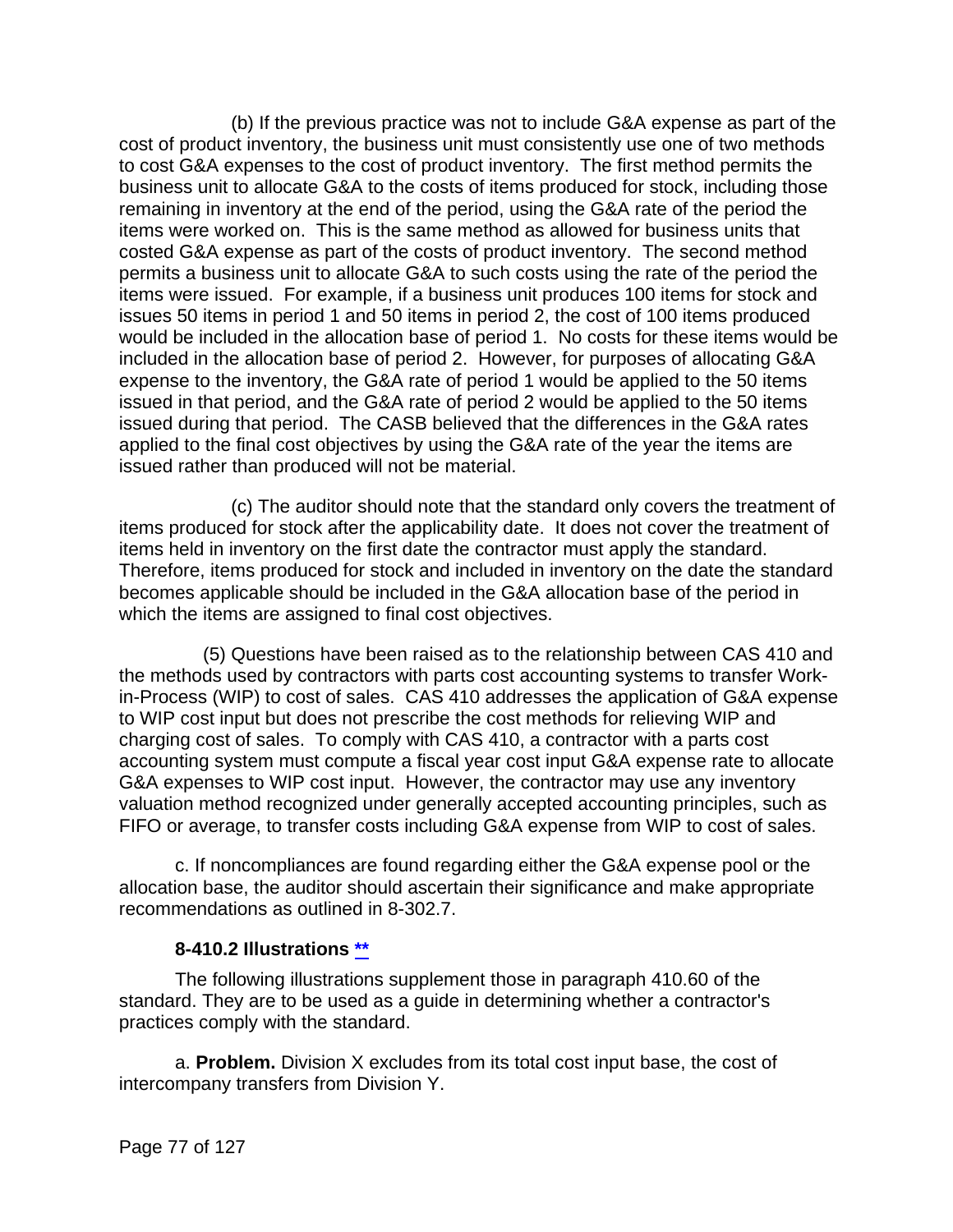**Solution.** The intent of the standard is that all actions, which represent the total productive activity of the segment, should be included in total cost input. The costs of the intercompany transfers should therefore be included in the total cost input base used to allocate G&A expenses. Division X's exclusion of the intracompany transfers from the base does not comply with the standard.

b. **Problem.** Division X uses a total cost input base. In making its product there is extensive amount of costs for ODC, material, subcontracts, consultants, and special tooling. As these costs are all represented in approximate proportions on all of Division X's contracts, total cost input has been considered the best measure of the division's total business activity. The contractor is now contemplating entering a new business area. New contracts are planned to be bid in 20X2 and may have up to 60 percent of their value in subcontracting of the type that clearly contrasts with arrangements which require close supervision and participation on the part of the prime contractor, for example, drop shipments. Because of the dollar value of these contracts (\$50 million) and anticipated follow-on effort compared to Division X's normal contracts (\$150 million), the G&A allocated to the new contracts on a total cost input base would far exceed the beneficial relationships to these contracts. Division X notifies the CFAO and the auditor at the beginning of 20X1 that they intend to change their base to valueadded. They subsequently change their Disclosure Statement to show the prospective G&A allocation base.

**Solution.** Division X's criteria for base selection complies with that contained in CAS 410, and the choice of the value-added base complies with the standard. However, this example is only hypothetical. Auditors must exercise professional judgment in assessing each situation individually. No two circumstances are the same.

c. **Problem.** Contractor Z has a number of contracts with large amounts of subcontract costs. The contractor does not believe that the use of the regular G&A rate for the subcontract costs is equitable because the subcontracts do not benefit from all of the G&A pool costs in the same relationship as the other base costs. It is therefore proposing a reduced G&A rate for the subcontract costs.

**Solution.** The contractor's proposal of a reduced G&A rate for the subcontract costs is in noncompliance with the standard. The only alternative to the uniform allocation requirements of the standard is the special allocation procedures which pertain to particular contracts or other final cost objectives. Special allocations to classes of contracts or to specific cost elements or types of expenses are not permitted by the standard.

## **8-411 [Cost Accounting Standard 411](http://www.ecfr.gov/cgi-bin/text-idx?SID=83769badf5d445ea15898e24cdd53619&mc=true&tpl=/ecfrbrowse/Title48/48cfr9904_main_02.tpl) - Accounting for Acquisition Costs of Material [\\*\\*](#page-3-1)**

a. This standard provides criteria for the accounting of acquisition costs of material, provides guidance on using inventory costing methods, and improves the measurement and assignment of costs to cost objectives.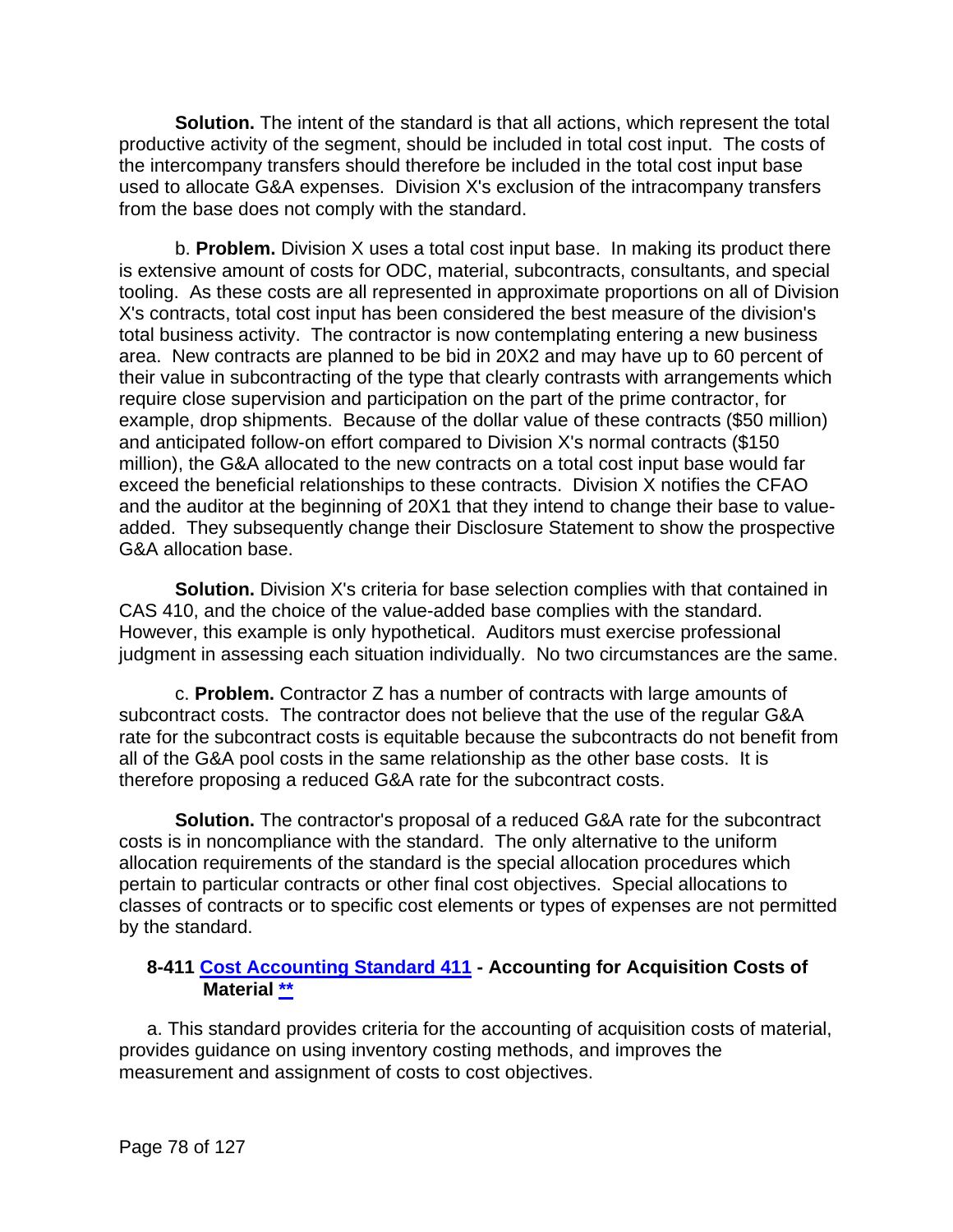b. This standard does not cover accounting for the acquisition costs of tangible capital assets or accountability for Government-furnished materials.

c. The standard was effective January 1, 1976, and must be applied to all materials purchased or produced in the next fiscal year after receipt of the CAS-covered contract to which the standard is applicable.

### **8-411.1 General [\\*\\*](#page-3-2)**

a. The standard requires contractors to accumulate the cost of material and allocate it to cost objectives according to written statements of accounting policies and practices.

b. The end use of a category of material must be identified at the time of purchase or production if the cost is to be allocated directly to a cost objective. A category of material may be allocated directly even though the company maintains an inventory of this material, as long as the cost objective was specifically identified and the cost allocated at the time of purchase or production. Thus, units of a category of material could be allocated at different costs to the same cost objective, which is by direct allocation and issuance from inventory. The auditor should assure that the contractor's written statements of accounting policies and practices for accumulating and allocating costs of materials clearly set out (1) the specific conditions under which these costs may be directly allocated to cost objectives and (2) the inventory costing method to be used for allocating material costs issued from inventory. During regular audits of material, following the procedures in 5-710.1, these written statements will enable the auditor to determine that the contractor's practices comply with the standard and that deviations from the standard (which may arise as a result of contractor actions) are reported.

c. Materials used solely in performing indirect functions or which are not a significant element of production cost may be allocated to an indirect cost pool. However, when the ending inventory significantly exceeds the beginning inventory of such material in an indirect cost pool in relating to the total cost included in the indirect cost pool, the pool should be credited for the unused portion and an asset account established for a like amount. The standard does not require the contractor to take a physical count of the ending inventories for these indirect materials. However, in the absence of a physical inventory, the auditor should make certain that a reasonable method for estimating the cost of unconsumed indirect materials at year-end has been used.

d. All materials, except those directly allocated to final cost objectives (CAS 411-40(b)) and those allocated to an indirect cost pool (CAS 411-40(c)), must be accounted for in material inventory records. "Material inventory record" means any record for accumulating the cost of material for issue to one or more cost objectives. Such records need not be general or subsidiary ledger accounts but may be card files, computer data, bin tags, or any other such informal record. The written statement of accounting policies and practices should describe a material inventory record and explain how it is used.

Page 79 of 127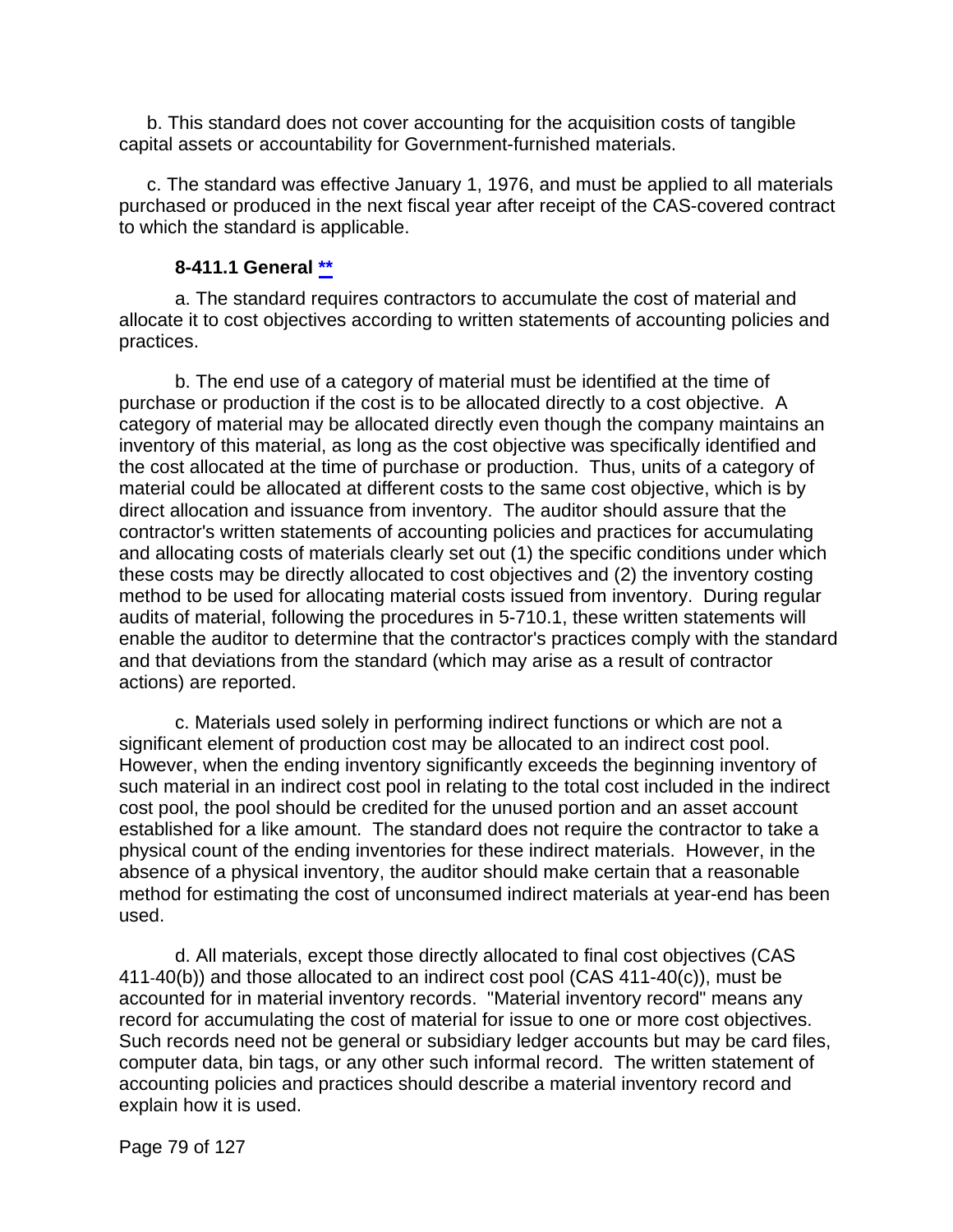e. When issuing material from a company-owned inventory, any of the following inventory costing methods are acceptable, provided the same costing method is consistently used for similar categories of material within the same business unit:

(1) The first-in, first-out (FIFO) method.

- (2) The moving average cost method.
- (3) The weighted average cost method.
- (4) The standard cost method.
- (5) The last-in, first-out (LIFO) method.

f. Material cost is the acquisition cost of a category of material. The purchase price must be adjusted by extra charges incurred or discounts and credits earned. These adjustments must be charged or credited to the same cost objective as the material price; when this is not practical, charges or credits may be included in an appropriate indirect cost pool, provided this practice is consistent.

g. If noncompliances are found, the auditor must ascertain their significance and make the appropriate recommendations as outlined in 8-302.7.

# **8-411.2 Illustration [\\*\\*](#page-3-3)**

The following illustration is intended to supplement those in paragraph 411-60 of the standard. It should assist as a guide in determining whether a contractor's practices comply with the standard.

**Problem.** A contractor's written statements of accounting policies and practices provide that the cost of a category of material used solely in performing an indirect function will be allocated to an indirect cost pool when the material is received. The contractor does not estimate the cost of unconsumed indirect materials at year-end, nor does it compare this ending inventory cost with the cost of the beginning inventory of indirect materials to determine if the excess is significant in relation to the total cost included in the indirect cost pool. All costs of indirect material allocated to the indirect cost pool during the cost accounting period remain in the indirect cost pool at year-end.

**Solution.** The practice does not comply with CAS 411-40(c). The contractor must determine the significance of the excess of the ending inventory over the beginning inventory of such materials in relation to the total cost included in the indirect cost pool. If significant, the indirect expense pool must be credited and an asset account established in a corresponding amount.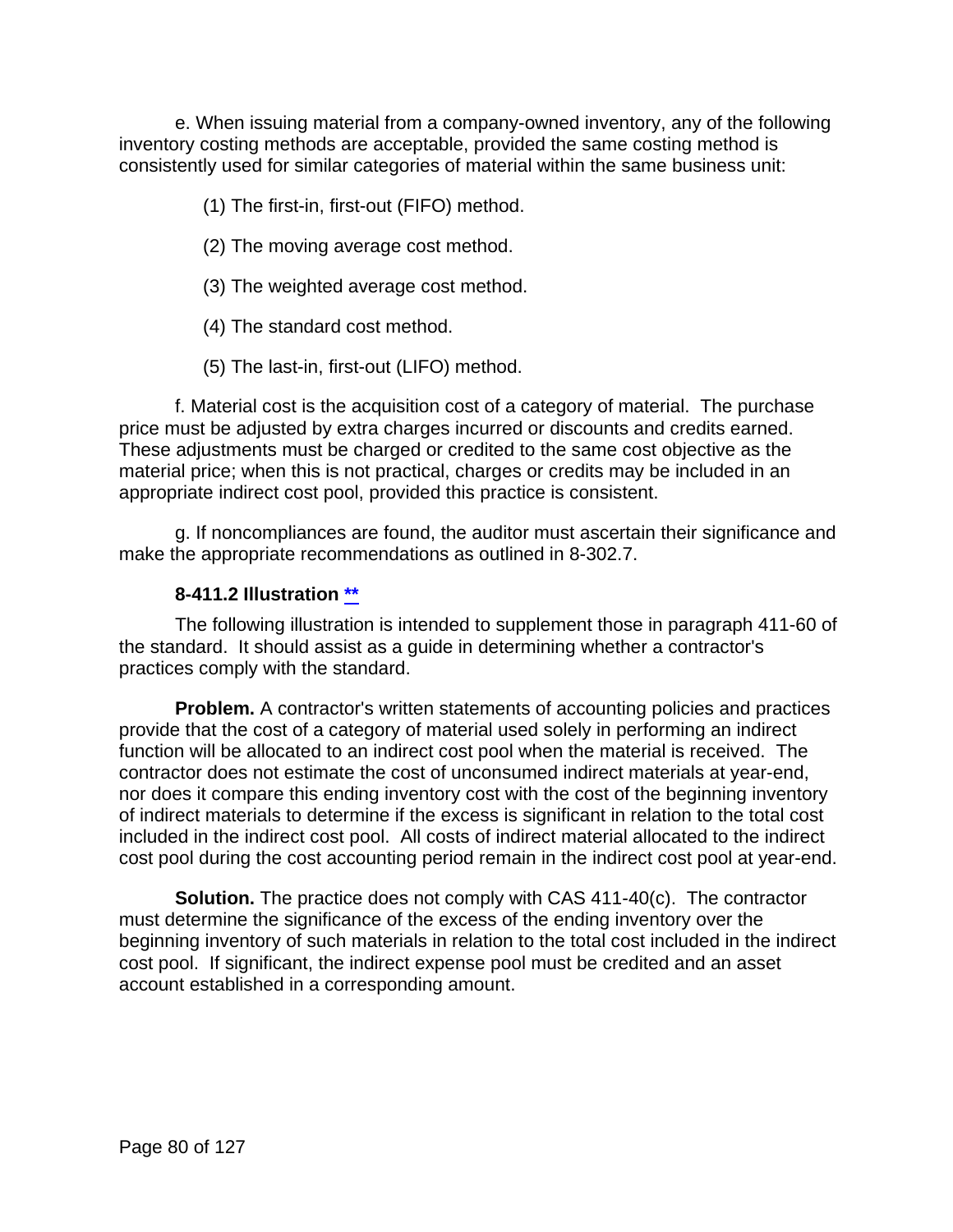### **8-412 [Cost Accounting Standard 412](http://www.ecfr.gov/cgi-bin/text-idx?SID=83769badf5d445ea15898e24cdd53619&mc=true&tpl=/ecfrbrowse/Title48/48cfr9904_main_02.tpl) - Composition and Measurement of Pension Costs [\\*\\*](#page-3-4)**

a. This standard establishes the composition of pension costs, the basis of measurement, and the criteria for assigning pension costs to cost accounting periods. [CAS 413](http://www.ecfr.gov/cgi-bin/text-idx?SID=83769badf5d445ea15898e24cdd53619&mc=true&tpl=/ecfrbrowse/Title48/48cfr9904_main_02.tpl) addresses the accounting treatment of actuarial gains and losses and the allocation of pension costs to segments of an organization.

b. The standard is basically compatible with the [Employee Retirement Income](https://www.dol.gov/general/topic/retirement/erisa)  [Security Act of 1974](https://www.dol.gov/general/topic/retirement/erisa) (ERISA), although some of its provisions may be more restrictive than ERISA funding requirements. The fundamental objectives of [CAS 412](http://www.ecfr.gov/cgi-bin/text-idx?SID=83769badf5d445ea15898e24cdd53619&mc=true&tpl=/ecfrbrowse/Title48/48cfr9904_main_02.tpl) differ from the objectives of ERISA. ERISA is primarily a funding law; it is designed to ensure financial integrity of pension plans through minimum funding standards. CAS 412 was promulgated to ensure that pension costs are properly measured and allocated to cost objectives.

c. CAS 412 was effective January 1, 1976 and must be followed in the next fiscal year after receiving a CAS-covered contract to which the standard is applicable. This standard was revised effective March 30, 1995. The revisions are applicable to contracts in the next cost accounting period beginning after receipt of a contract that incorporates the revised standard.

d. [FAR 31.205-6\(j\)\(1\)](http://www.ecfr.gov/cgi-bin/text-idx?SID=d42beadce7fcead65b36eca417b95477&mc=true&node=se48.1.31_1205_66&rgn=div8) makes CAS 412 applicable to all contracts, even contracts which are not CAS-covered or subject only to modified CAS-coverage. Auditors should ensure that proposed or claimed pension costs, where significant, are in compliance with the provisions of CAS 412.

## **8-412.1 General [\\*\\*](#page-3-5)**

a. The CASB defines a pension plan as a deferred compensation plan, established and maintained by one or more employers, to provide for systematic payment of benefits for life (or life at the option of the employees) to participants after their retirement. There are basically two kinds of pension plans: defined contribution plans and defined benefit plans. A defined contribution plan provides benefits to retirees according to the amount of the fixed contribution to be made by a contractor. The standard provides that the following types of plans shall be treated as defined contribution plans:

(1) plans which are funded through permanent insurance or annuity contracts,

(2) multi-employer plans established under collective bargaining agreements, and

(3) state pension plans applicable to [Federally Funded Research and](https://www.nsf.gov/statistics/ffrdclist/)  [Development Centers](https://www.nsf.gov/statistics/ffrdclist/) (FFRDCs).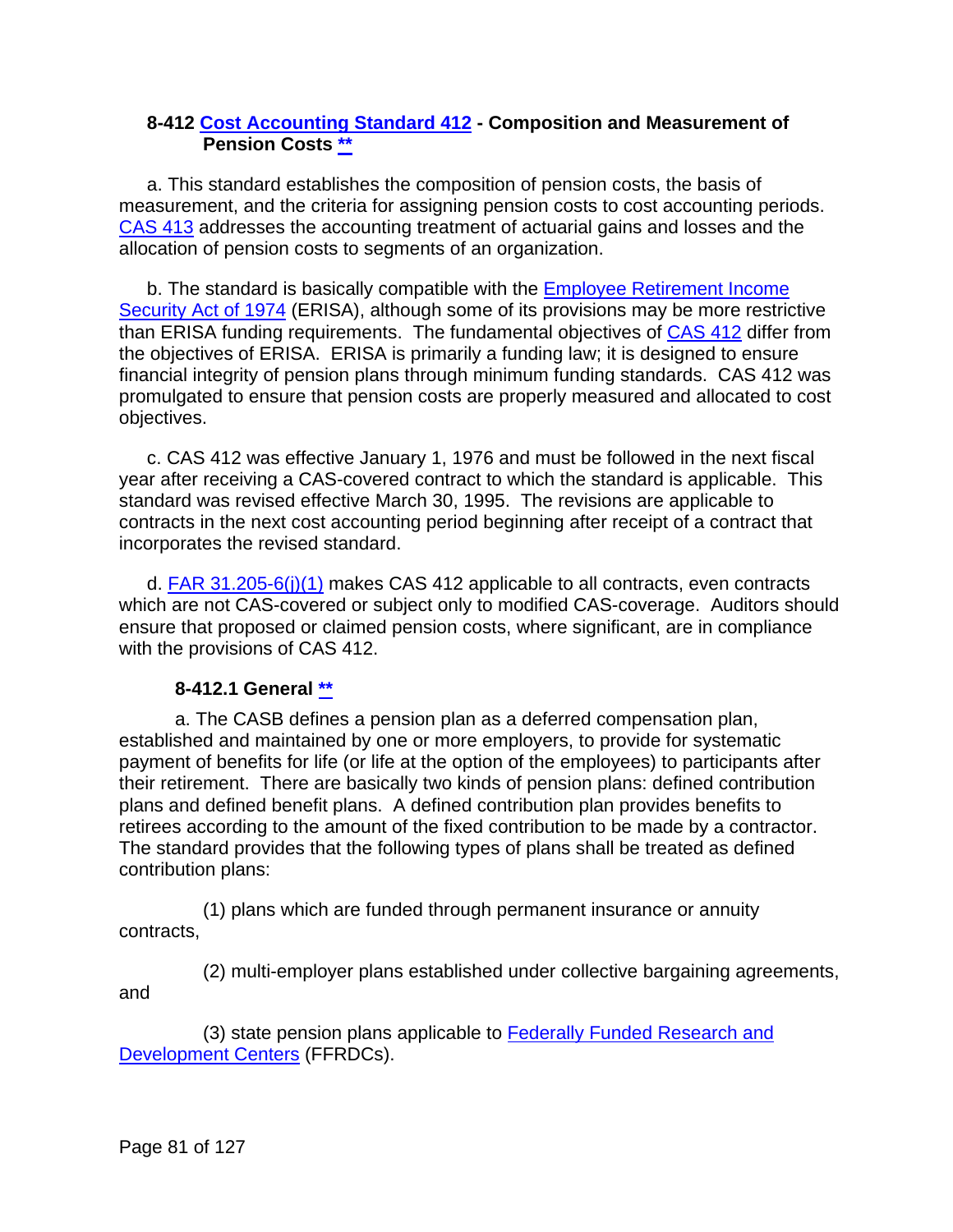In a defined benefit plan, the contributions to be made by the contractor are calculated actuarially to provide preestablished benefits. The cost of benefits under a pay-as-you-go plan must be measured in the same manner as the costs under a defined benefit plan. During the compliance audit, the auditor should identify the types of all pension plans in effect at the contractor locations.

b. Under the defined contribution plan, the pension cost of a cost accounting period is the net contribution required to be made, after adjustment for dividends and other credits. For a defined benefit plan the pension cost for a period may consist of four elements:

(1) Normal cost (annual cost attributable to years after a particular valuation date).

(2) Amortization of any unfunded actuarial liability (excess of the actuarial liability over the value of the pension fund assets).

(3) Interest equivalent on the unfunded actuarial liability and actuarial gains or losses being amortized.

(4) Adjustment for actuarial gains and losses (differences between forecasted assumptions and actual experience).

c. All portions of unfunded actuarial liability resulting from various events or circumstances (e.g., plan improvements or assumption changes) are to be included as separately identified parts of pension cost. In general, an unfunded actuarial liability will be amortized in equal installments over a period of not less than 10 and not more than 30 years (40 years if the plan predates January 1, 1974). [CAS 412-50\(a\)\(1\)](http://www.ecfr.gov/cgi-bin/text-idx?SID=d42beadce7fcead65b36eca417b95477&mc=true&node=se48.7.9904_1412_650&rgn=div8) specifies a maximum and minimum amortization period for each portion of unfunded actuarial liability. If amortization has begun before the applicability date of the standard, the amortization period need not be changed. An interest equivalent on the unpaid balance of the liability must be included with each installment. Contractors must establish and consistently follow a policy for selecting specific amortization periods for unfunded actuarial liabilities. When selecting the specific amortization period with the above limits, the contractor's amortization policy may give consideration to the size and nature of the unfunded actuarial liability as a component of pension costs. Once the amortization period for a portion of unfunded actuarial liability is selected, the amortization process must continue to completion.

d. Pension costs applicable to prior periods which were specifically unallowable under then-existing contractual provisions should be separately identified and excluded from an amortization of unfunded liability or from future normal costs if the unfunded liability is not identified. Also excludable from pension costs are excise taxes and interest costs incurred as a result of inadequate or delayed funding.

e. Actuarial methods used by contractors may be classified as either the accrued benefit cost method or one of the acceptable projected benefit cost methods. A major difference between methods is that, under the accrued benefit cost method,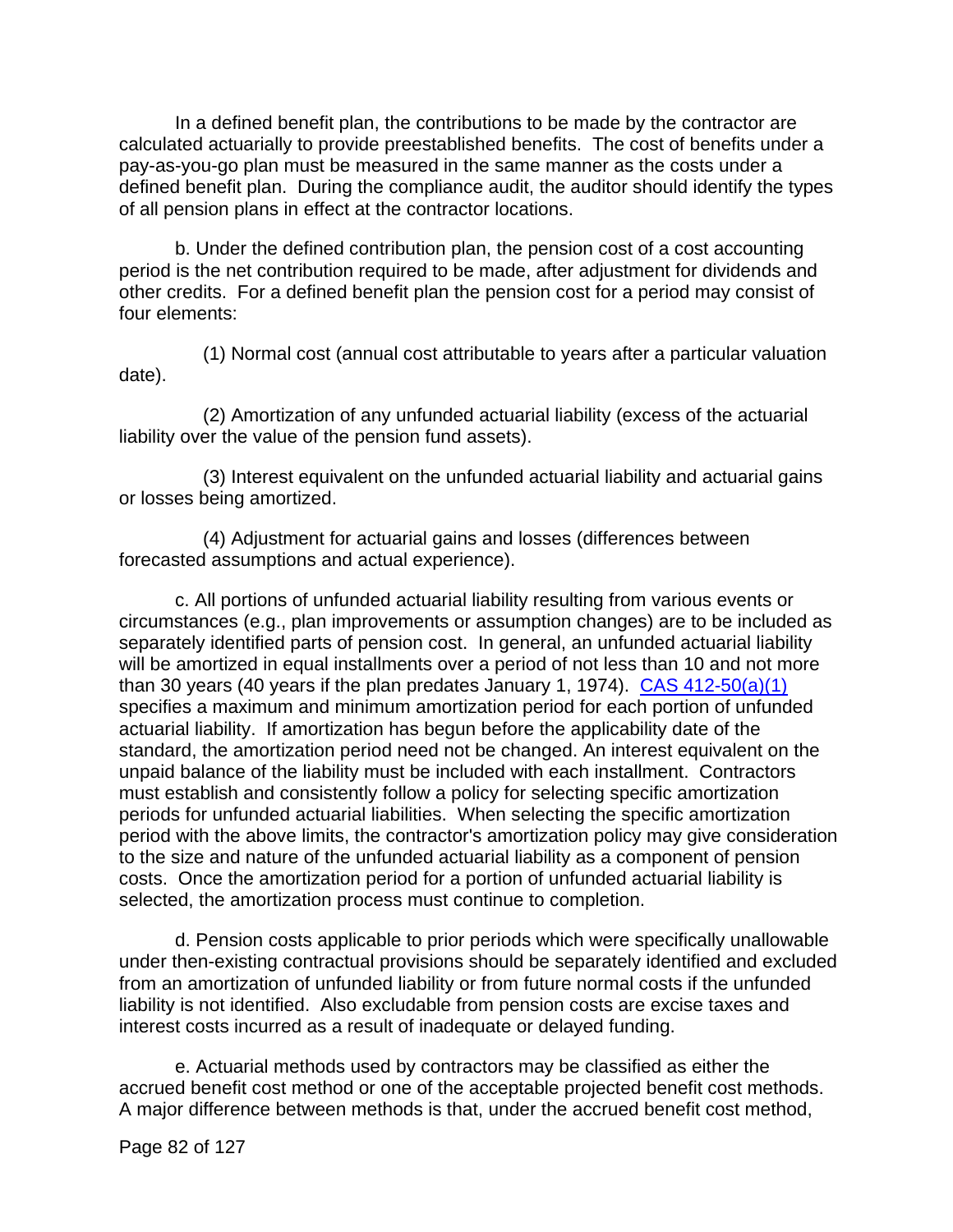costs are based on units of future benefits which have been accrued to employees to the present date; whereas under the various projected benefit methods, costs are based on benefits which will accrue over the entire expected period of credited service of the individuals involved. The accrued and projected benefit cost methods are also grouped as either spread-gain or immediate-gain cost methods. Under the spreadgain method actuarial gains and losses are included as part of the normal cost for current and future years. Under the immediate-gain method actuarial gains and losses are separately identified and amortized over a period of years. The standard does not require the use of a specific actuarial cost method; however, the method selected by the contractor must provide for separate measurement of the pension cost elements listed in paragraph b. above. The cost elements are identified under the immediategain cost methods. They are not identified under spread-gain methods, which neither disclose actuarial gains and losses nor develop the amount of unfunded liability. Consequently, CAS 412 does not permit the use of spread-gain methods in calculation of pension cost for contract costing purposes

f. During the compliance audit, the auditor should identify the actuarial method used by the contractor for each plan in effect. The auditor should evaluate actuarial reports and statements, as well as accounting records.

g. The normal costs computed under the accrued benefit cost method are the present value of future benefits earned by employees during the year. For defined benefit pension plans other than those accounted for under the pay-as-you-go cost method where the pension benefit is a function of salaries and wages, the normal cost shall be computed using a projected benefit cost method. The normal cost for the projected benefit shall be expressed either as a percentage of payroll or as annual accrual based on the service attribution of the benefit formula. Where the pension benefit is not a function of salaries and wages; the normal cost shall be based on employee service.

h. While pension costs must be based on the provisions of existing plans, contractors may consider (1) salary projections for plans whose benefits are based on salaries and wages and (2) improved benefit projections for plans specifically providing for such improvements.

i. Actuarial assumptions are related to (1) interest or return on funds invested and (2) other projected factors such as future compensation levels, inflation, mortality, retirement age, turnover, and projected social security benefits. Each actuarial assumption used by the contractor in calculating pension costs must be identified separately. The assumptions should represent the contractor's estimated future experience based on long-term trends to avoid short-term fluctuations. Pursuant to CAS 412 in effect prior to March 30, 1995, the validity or the reasonableness of the actuarial assumptions can be measured in the aggregate of gains and losses rather than by a separate gain or loss analysis for each assumption. However, if the assumptions prove to be unreasonable in total; that is, the total gain or loss is significant, the contractor must be able to identify the major causes and give reasons for either retaining or revising the assumptions. Under the revised CAS 412, the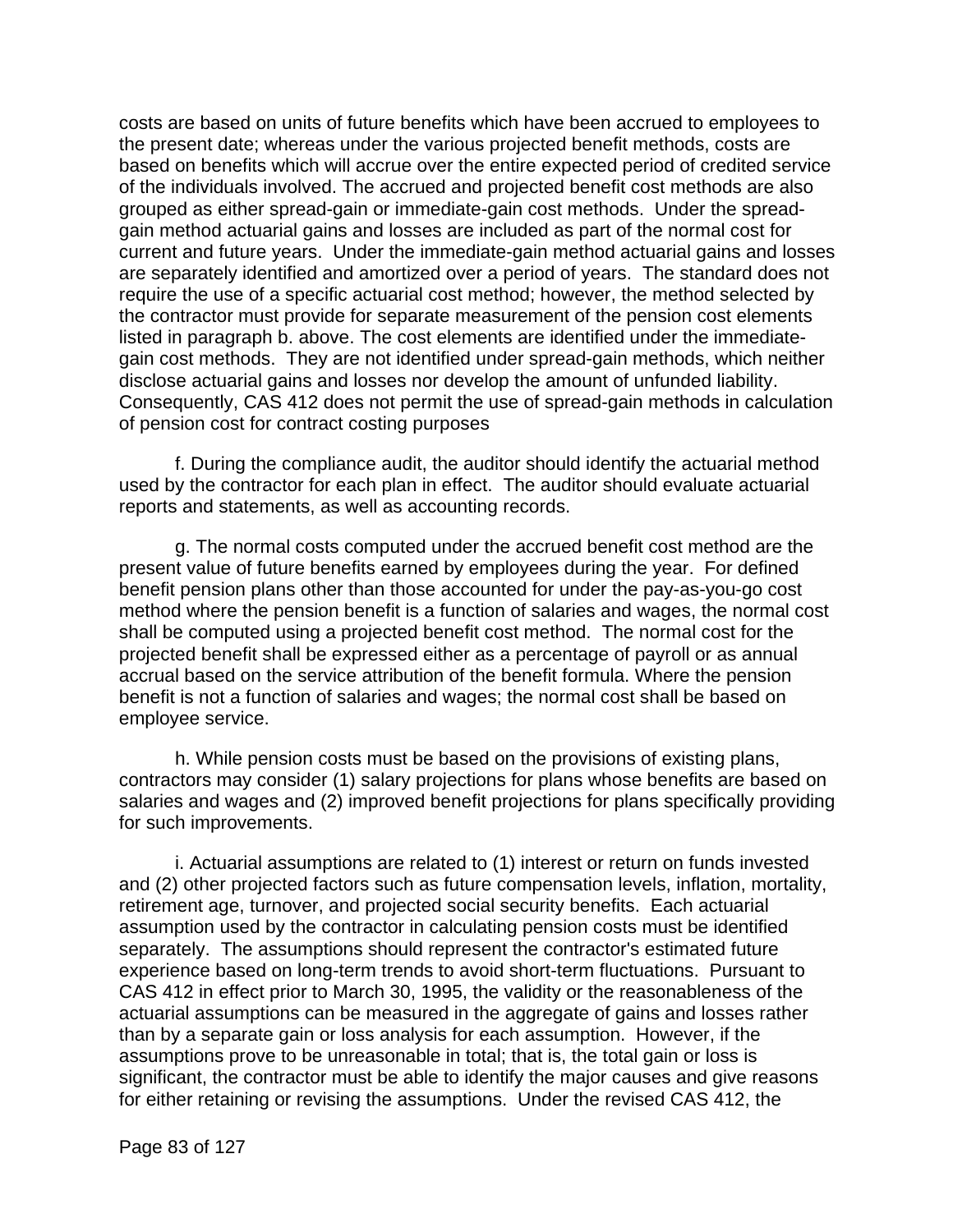validity of each assumption used shall be evaluated solely with respect to that assumption. If the actuarial assumptions are revised, any resulting increase or decrease in the unfunded actuarial liability will be amortized over not less than 10 or more than 30 years. Support for each actuarial assumption used by the contractor should be critically examined by the auditor. The compliance audit should include steps to identify and evaluate the reasonableness of the assumptions and to monitor actuarial gains and losses to assure that the assumptions remain valid.

j. FAR has retained the requirement that pension contributions be funded in order to be allowable. Therefore, even though the standard provides criteria for measurement and assignment of pension costs, the auditor will continue to establish the allowability of pension costs in accordance with FAR requirements.

k. In accordance with [FAR 52.230-6,](http://www.ecfr.gov/cgi-bin/text-idx?SID=d42beadce7fcead65b36eca417b95477&mc=true&node=se48.2.52_1230_66&rgn=div8) a contractor is required to describe to the CFAO the kind of changes made in order to comply with a new or modified cost accounting standard. This includes the modifications to CAS 412 effective March 30, 1995. The description should be submitted within 60 days after the award of a contract to which the standard or a modification to the standard is applicable. This should be done whether or not the contractor has filed a Disclosure Statement. If it appears that accounting changes will be required as a result of CAS 412, or the March 30, 1995 modifications thereto, and the contractor has not submitted the description on time, the auditor should advise the CFAO.

l. If noncompliances are found, the auditor must ascertain their significance and make appropriate recommendations as outlined in 8-302.7.

## **8-412.2 Assignment of Pension Cost [\\*\\*](#page-3-6)**

a. Pre - March 30, 1995 Requirements:

(1) Pension costs computed for a cost accounting period are assignable to that period only, except when a payment deferral has been granted under the provisions of **ERISA.** ERISA permits a contractor which has received a funding deficiency waiver for a particular year to amortize related pension costs over the immediately succeeding 15 years. Pension costs deferred to future periods under this provision must be assigned to the periods in which the funding actually takes place. However, in accordance with the first sentence of [FAR 31.205-6\(j\)\(2\)\(i\)\(A\)](http://www.ecfr.gov/cgi-bin/text-idx?SID=d42beadce7fcead65b36eca417b95477&mc=true&node=se48.1.31_1205_66&rgn=div8) and [CAS](http://www.ecfr.gov/cgi-bin/text-idx?SID=d42beadce7fcead65b36eca417b95477&mc=true&node=se48.7.9904_1412_650&rgn=div8)   $412-50(a)(2)(ii)$ , the interest equivalent on the unfunded actuarial liability which results from this delayed funding would be unallowable.

(2) Except for pay-as-you-go plans, the cost assignable to a period is allocable to cost objectives of that period if (a) costs are funded in the period or (b) funding can be compelled. Costs will be considered funded for a period if payment is made by the Federal income tax return due date, including any extension. Funding provisions in ERISA, contractual funding agreements, or existence of third-party rights to required funding would constitute evidence that funding can be compelled. Excess funding is considered applicable to future periods.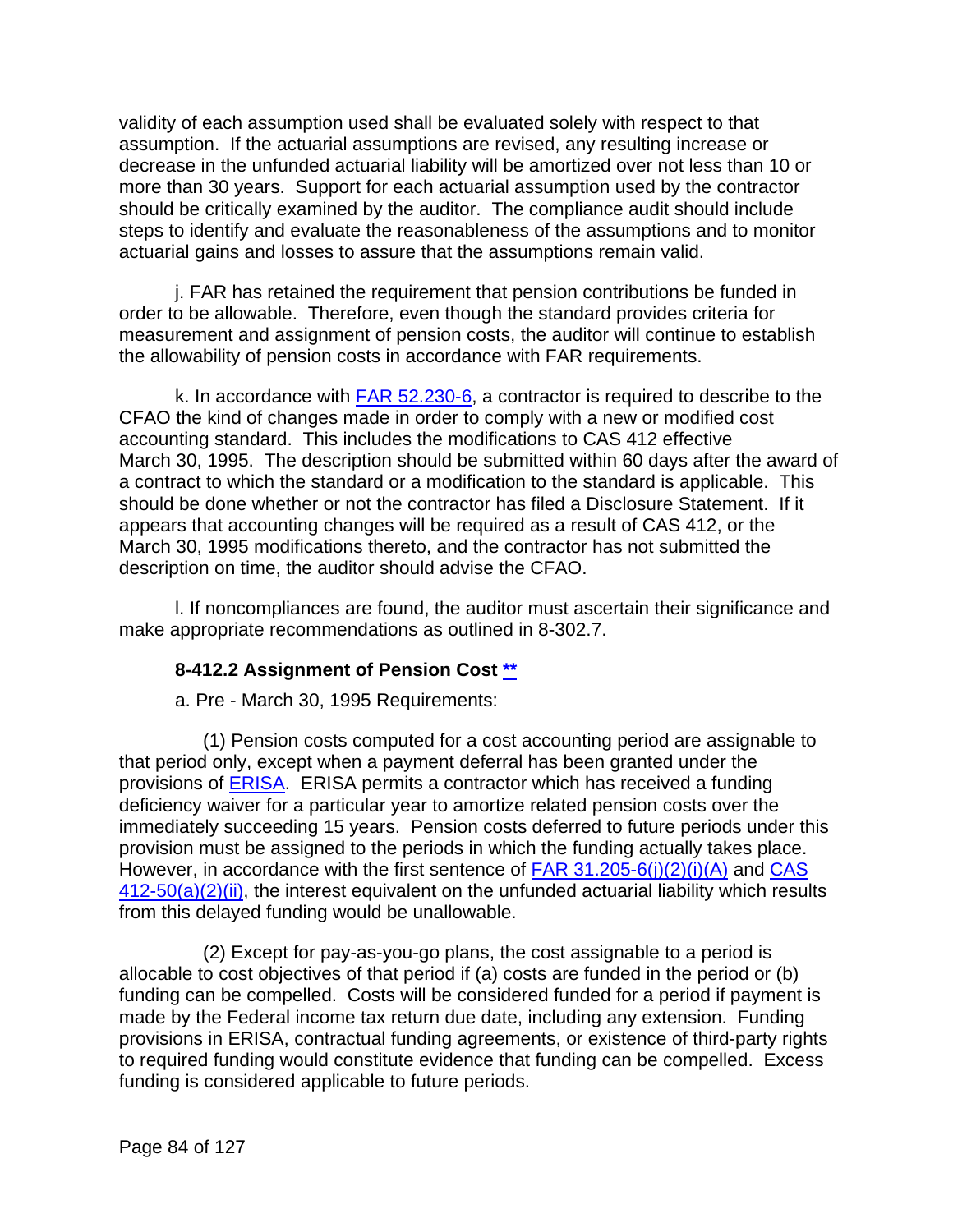## b. Requirements Effective March 30, 1995:

(1) Pension cost computed for a cost accounting period is assignable only to that period, except for costs assigned to future periods pursuant to  $CAS$  412-50(c)(2) and (c)(5). The provisions at CAS 412.50(c)(2) establish a ceiling and floor (assignable cost corridor) on the amount of pension cost assignable to a period. According to the new rules, the pension cost assignable to a cost accounting period may not be less than zero (floor) nor exceed the ERISA maximum tax-deductible (ceiling) amount. The pension costs initially computed for a cost accounting period are adjusted for amounts that fall outside the assignable cost corridor. The adjustments (amounts falling outside the corridor) are reassigned to future periods as an assignable cost credit (amount less than zero), or assignable cost deficit (amount over ceiling). The credit or deficit amounts are amortized over a 10 year period in accordance with provisions prescribed at CAS 412.50(a)(1)(vi). Also, in accordance with CAS 412.50(c)(5), pension cost not funded pursuant to an ERISA funding waiver is reassigned to future periods as an assignable cost deficit subject to amortization using the same amortization period as used for ERISA purposes.

(2) Under the pre-March 30, 1995 rule, pension costs assigned to a cost accounting period were allocable to cost objectives of that period if liquidation of the liability could be compelled. However, pursuant to the revised standard, except for nonqualified defined benefit plans, the entire pension cost assigned to a cost accounting period must be funded in order to be allocable to cost objectives (CAS 412.50(d)(1)).

# **8-412.3 Full Funding Limitation [\\*\\*](#page-3-7)**

Requirements Effective March 30, 1995: The revised standard at [CAS 412-](http://www.ecfr.gov/cgi-bin/retrieveECFR?gp=&SID=d42beadce7fcead65b36eca417b95477&mc=true&r=SECTION&n=se48.7.9904_1412_630) [30\(a\)\(9\)](http://www.ecfr.gov/cgi-bin/retrieveECFR?gp=&SID=d42beadce7fcead65b36eca417b95477&mc=true&r=SECTION&n=se48.7.9904_1412_630) defines the CAS full funding limit (Assignable Cost Limitation) as the excess, if any, of the actuarial liability plus the current normal cost over the actuarial value of the pension plan assets. The amount of pension cost assigned to a cost accounting period cannot exceed the CAS full funding limit. Thus, when the Assignable Cost Limitation applies all prior year amortization bases are considered fully amortized (Fresh Start). The revised standard also eliminates the conflict between the CAS and ERISA/IRC full funding limitation by limiting the amount of pension cost assignable to a cost accounting period to the maximum tax-deductible amount. The amount of pension cost computed for a period in excess of the tax-deductible limit is reassigned to future periods as an assignable cost deficit which is amortized over a ten year period.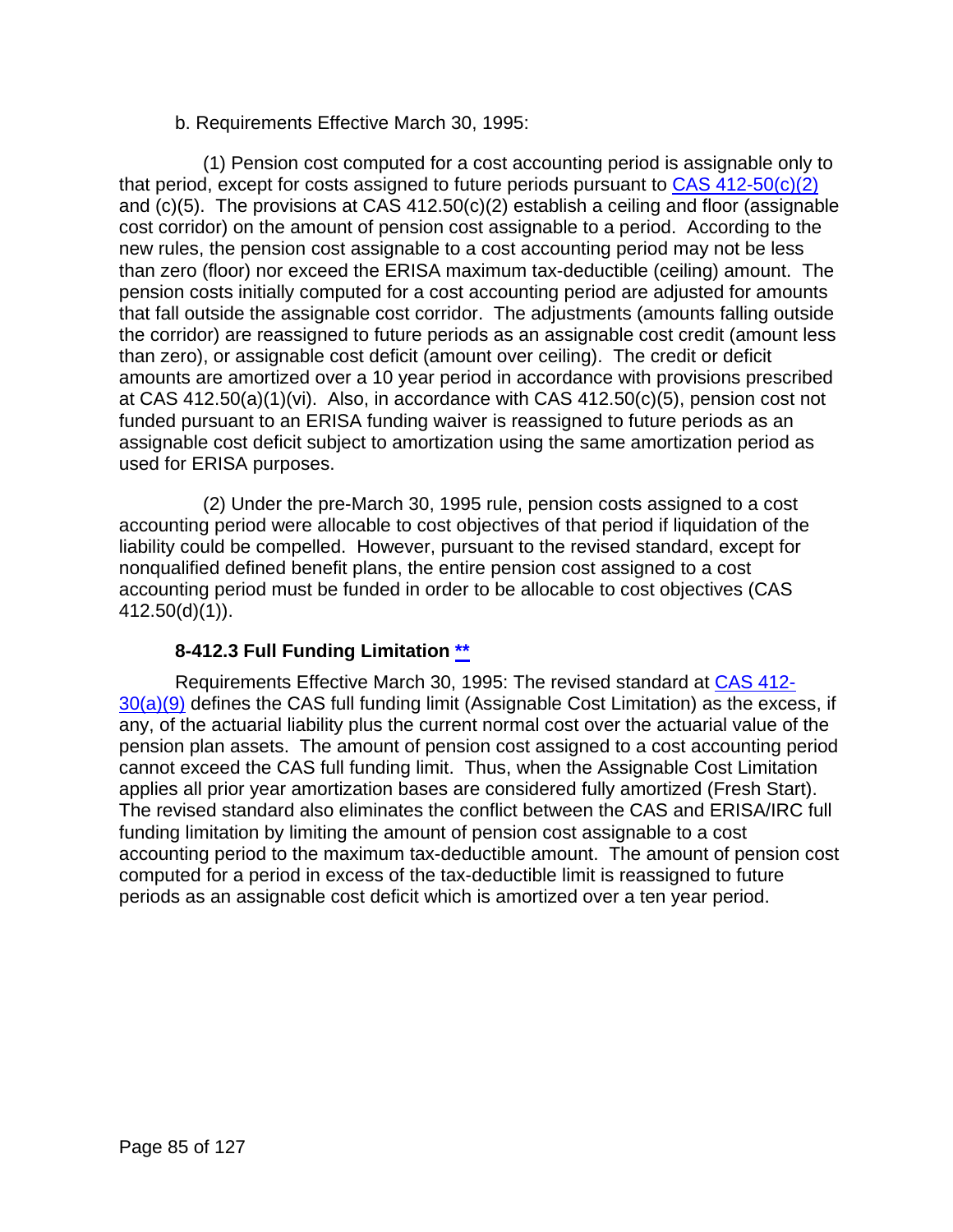## **8-412.4 Nonqualified Plans [\\*\\*](#page-3-8)**

a. Pre-March 30, 1995 Requirements: Pay-as-you-go plans are different from trusteed or insured plans in that they are not funded. Therefore, the cost of benefits under a pay-as-you-go plan shall be measured the same as costs of defined benefit plans whose benefits are funded. Costs assignable to a period under a pay-as-you-go plan are allocable to the cost objectives of the period only if the payment of benefits is made in that period or can be compelled. If payment is optional with the contractor, costs allocable to cost objectives of the period are the lesser of the amount of benefits actually paid to beneficiaries in that period or the amount computed as assignable to that period.

b. Requirements Effective March 30, 1995: The pre - March 30, 1995 provision at [CAS 412-40\(c\)](http://www.ecfr.gov/cgi-bin/retrieveECFR?gp=&SID=d42beadce7fcead65b36eca417b95477&mc=true&r=SECTION&n=se48.7.9904_1412_640) which allowed contractors to accrue pension cost for nonqualified plans if benefits could be compelled has been deleted. The revised standard permits contractors to accrue pension cost for nonqualified plans only if the requirements set forth in CAS  $412-50(c)(3)$  are satisfied. The three requirements specified in this provision are (1) the contractor elects to use accrual accounting, (2) the plan is funded through a funding agency, and (3) the benefits are nonforfeitable. The costs of nonqualified plans which do not meet these requirements shall be assigned to cost accounting periods using the pay-as-you-go cost method. With regard to the funding requirement for nonqualified plans, the standard requires partial funding at the tax rate complement (i.e., 100% minus the tax rate %).

# **8-412.5 Illustrations [\\*\\*](#page-3-9)**

The following illustrations are intended to supplement those in paragraph [412-60](http://www.ecfr.gov/cgi-bin/retrieveECFR?gp=&SID=d42beadce7fcead65b36eca417b95477&mc=true&r=SECTION&n=se48.7.9904_1412_660) of the standard. They are to be used as a guide in determining whether a contractor's practices comply with the standard.

a. **Problem.** A contractor uses an immediate-gain actuarial cost method in computing pension cost for contract costing purposes. The contractor has proposed \$2.3 million pension costs for the current cost accounting period. The auditor's analysis of the actuarial valuation report disclosed that:

(1) the value of the pension fund assets was \$12.6 million,

(2) the actuarial liability was \$10 million, and

(3) the experienced actuarial gain for the previous period was \$1 million.

**Solution.** The pension cost assignable to the cost accounting period is \$-0-, because the value of the pension assets exceeds the actuarial liability plus the normal cost for the period. In other words, there is no valid liability and therefore no basis for recognition of pension accruals on Government contracts. Furthermore, the significance of the experienced actuarial gain would indicate that the actuarial assumptions may not be reasonable. The contractor should be required to identify the actuarial assumptions that were responsible for the gain and to provide rationale for either retaining or revising those assumptions.

Page 86 of 127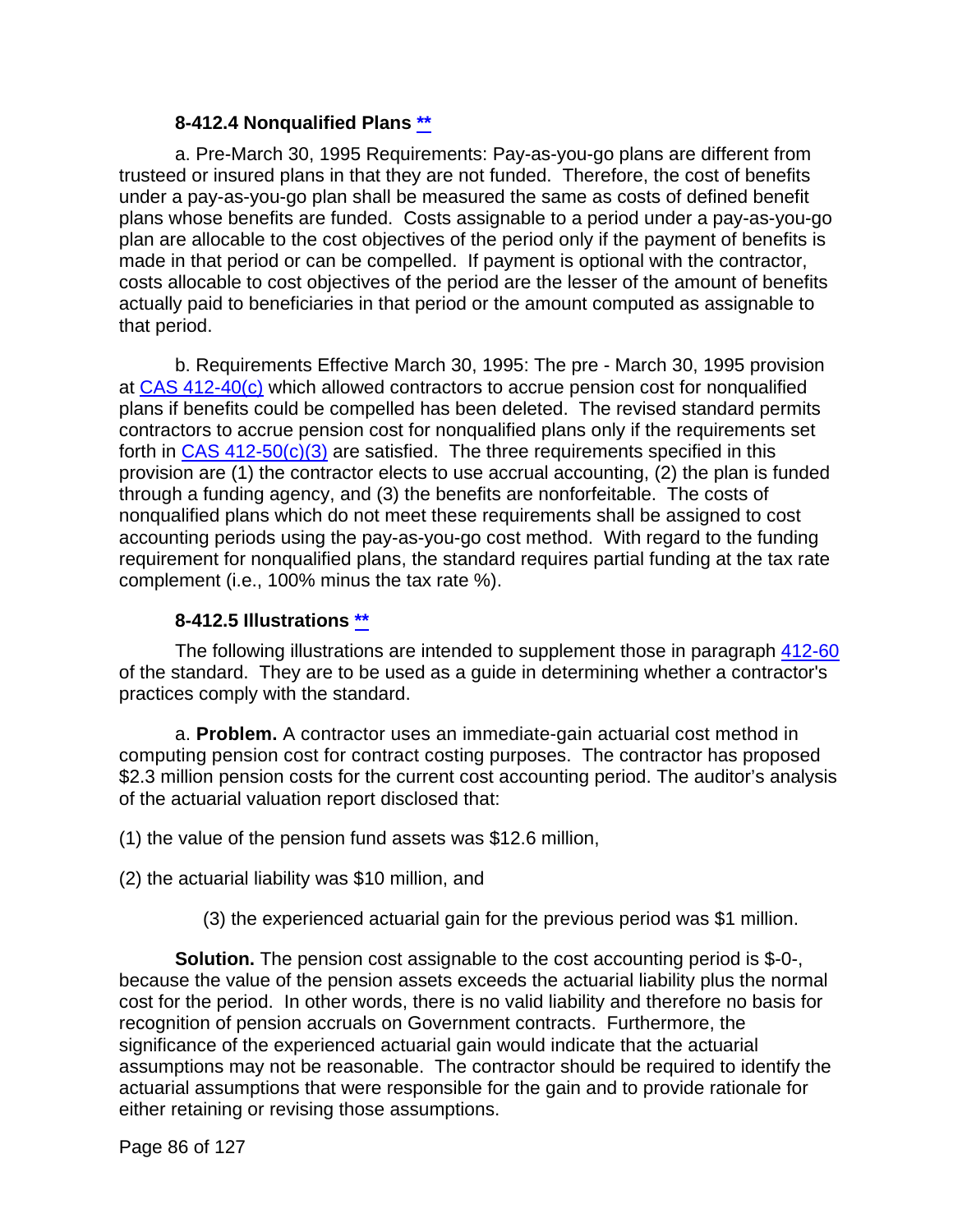b. **Problem.** As a result of a temporary cash shortage, a contractor's payments into the pension fund were not adequate to meet the ERISA funding requirements for the period. A 5-percent excise tax on the accumulated funding deficiency was therefore assessed against the contractor. In computing the pension cost for the fiscal year, the contractor included the assessment of the 5-percent tax plus an interest equivalent on the unpaid amount.

**Solution.** Both the excise tax, which was assessed as a penalty for the delayed payment, and the interest equivalent on the delayed payment should be excluded from the pension costs allocated to Government contracts. The CASB, in its prefatory comments to the standard, acknowledged that an interest equivalent should be recognized to determine whether a pension plan is properly funded. However, since interest resulting from delayed funding is caused by a management decision to use funds for other purposes, the interest should be considered as investment cost rather than a component of pension cost.

# **8-413 [Cost Accounting Standard 413](http://www.ecfr.gov/cgi-bin/text-idx?SID=4528dc4fead8ee26ff9b714667a83ddb&mc=true&tpl=/ecfrbrowse/Title48/48cfr9904_main_02.tpl) - Adjustment and Allocation of Pension Cost [\\*\\*](#page-3-10)**

- a. This [standard establishes](http://www.ecfr.gov/cgi-bin/retrieveECFR?gp=&SID=42ca8bb1f3e07f1f74c8e2dc71d4d47b&mc=true&r=SECTION&n=se48.7.9904_1413_620) criteria for:
	- (1) assigning actuarial gains and losses to cost accounting periods,
	- (2) valuing pension fund assets, and
	- (3) allocating pension costs to segments.

b. Provisions in the standard are somewhat more stringent than ERISA requirements, concerning frequency of actuarial valuations and methods of valuing pension fund assets. Consequently, some accounting changes may be required for compliance with the standard in addition to those previously made to comply with ERISA.

c.  $FAR$  31.205-6(j)(1) makes CAS 413 applicable to all contracts, even contracts which are not CAS-covered or are subject only to modified CAS-coverage. Auditors should ensure that proposed or claimed pension costs, where significant, are in compliance with the provisions of CAS 413.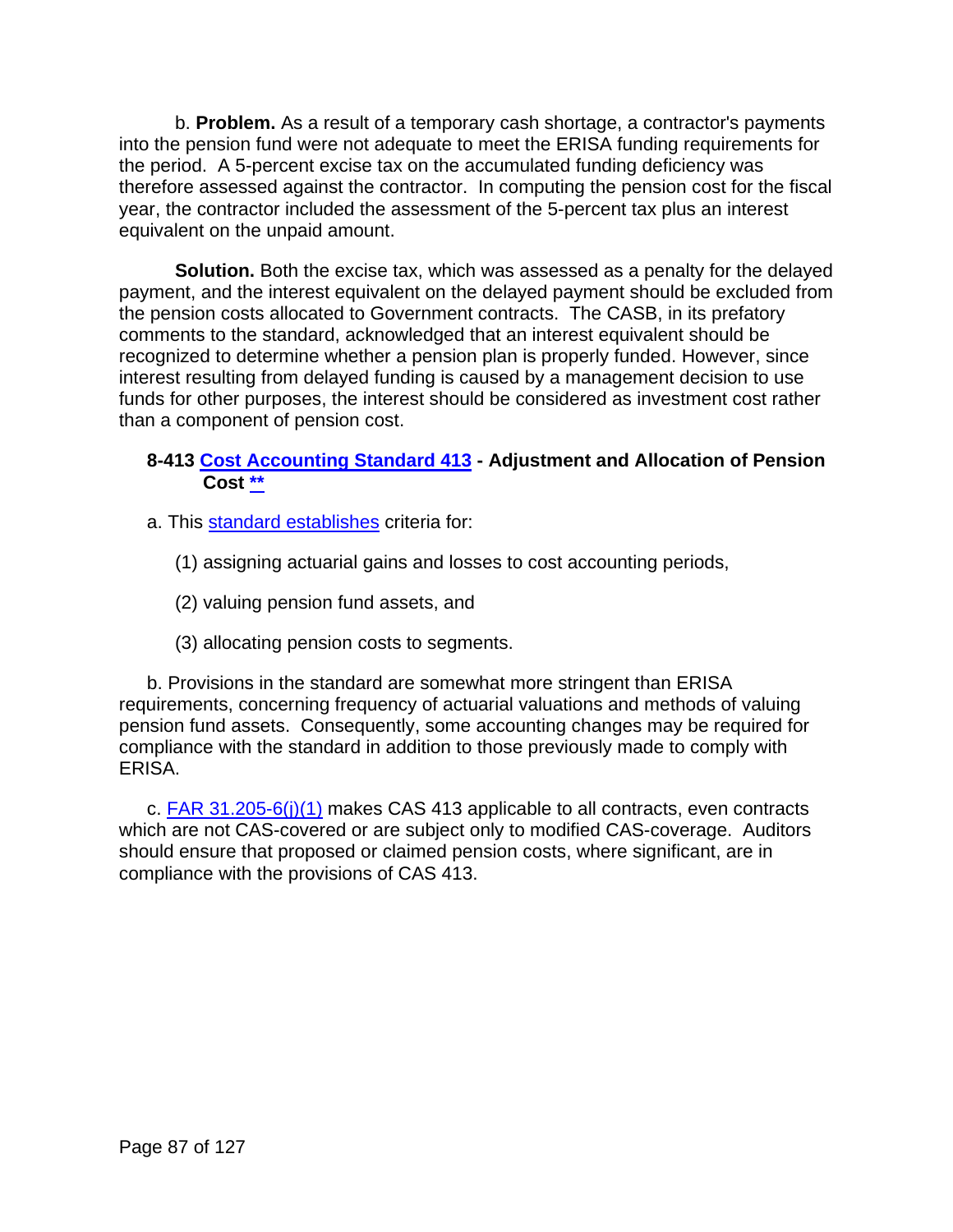d. [CAS 413](http://www.ecfr.gov/cgi-bin/text-idx?SID=4528dc4fead8ee26ff9b714667a83ddb&mc=true&tpl=/ecfrbrowse/Title48/48cfr9904_main_02.tpl) was effective March 10, 1978 and must be followed in the next fiscal year after award of a CAS covered contract to which it is applicable. CAS 413 was revised effective March 30, 1995 and the revised CAS 413 must be followed in the next fiscal year after award of a CAS covered contract to which it is applicable. However, a significant feature of the revised CAS 413 is the CAS Board's clarification on application of  $CAS$  413-50(c)(12) with respect to adjustments to previously determined pension costs in the event of segment closing, pension plan termination or curtailment of pension plan benefits. The revisions to CAS 413-50(c)(12) clarify and specify techniques for determining such adjustments. According to CAS 413 transition coverage, these clarifications should be used to resolve outstanding issues on existing CAS covered contracts.

# **8-413.1 General [\\*\\*](#page-3-11)**

a. Actuarial gains and losses represent differences between actuarial assumptions and actual experience. As previously noted in 8-412.1i., actuarial assumptions are related to:

(1) interest or return on funds invested and

(2) other projected factors such as future compensation levels, inflation, mortality, retirement age, turnover, and projected social security benefits.

CAS 413 requires that actuarial gains and losses for defined benefit plans be calculated annually and assigned to current and subsequent cost accounting periods. Under pension plans whose costs are determined by an immediate gain actuarial cost method, gains and losses that are material will be amortized equally over 15 years beginning with the current period. The annual installment will include an interest equivalent on the unamortized balance at the beginning of the period. Immaterial gains or losses may be assigned to the current period. An immediate gain method is one in which actuarial gains and losses are determined separately as an adjustment to the unfunded actuarial liability. Included in this category are the accrued benefit and entry age normal (sometimes referred to as the individual level premium with supplemental liability) actuarial cost methods.

b. The original and revised standard permits use of any recognized method for valuing pension fund assets used in measuring pension cost components provided it reflects appreciation and depreciation of pension fund assets and is used consistently from year to year. The illustration in [CAS 413-60\(b\)](http://www.ecfr.gov/cgi-bin/text-idx?SID=8db059d5c7ac6e5ca7daf0a133a5ac68&mc=true&node=se48.7.9904_1413_660&rgn=div8) identifies some commonly used asset valuation methods: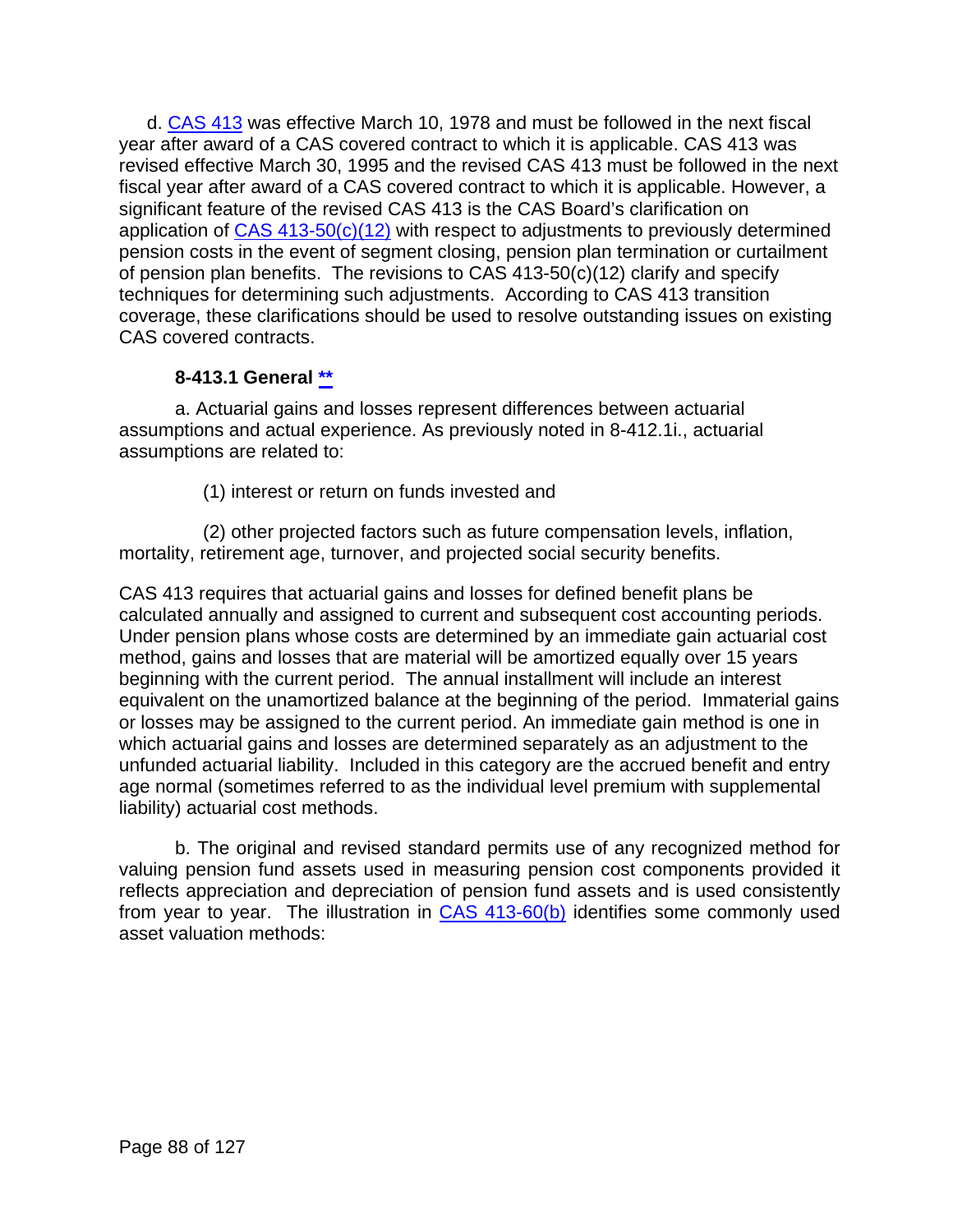| Type of Asset                                                                | <b>Basis for Valuation</b>                                                           |
|------------------------------------------------------------------------------|--------------------------------------------------------------------------------------|
| Equity securities and debt securities not<br>expected to be held to maturity | 5-year moving average of market<br>values                                            |
| Debt securities expected to be held to<br>maturity                           | Amortization of differences between<br>cost at purchase and par value at<br>maturity |
| <b>Real Estate</b>                                                           | Cost less accumulated depreciation                                                   |

If the method produces a value of less than 80 percent or more than 120 percent of market value, the asset values in a given year must be adjusted to the nearest 80 percent or 120 percent boundary. The adjusted asset values are then considered in calculating the actuarial gain or loss subject to the amortization criteria described above. The standard's provisions regarding the valuation of assets do not apply to plans funded with insurance companies via contracts with guaranteed benefits.

# **8-413.2 Segment Accounting [\\*\\*](#page-4-0)**

a. Pre-March 30, 1995 Requirements:

(1) Except where certain significant disparities in actuarial factors exist between segments, contractors have the option to calculate pension costs either separately for segments or on a composite basis for allocation to segments on a base that represents the factors used in computing pension benefits. Separate calculations of pension costs for each segment are acceptable.  $CAS$  413-50(c)(2) and (3) provide that pension costs must be separately calculated for a segment (on a prospective basis) when the pension costs at the segment are materially affected by any of the following conditions:

(a) The segment experiences material termination gains or losses.

(b) The level of benefits, eligibility for benefits, or age distribution is materially different for the segment than for the average of all segments.

(c) The aggregate of actuarial assumptions for termination, retirement age, or salary scale is materially different for the segment than for the average of the segments.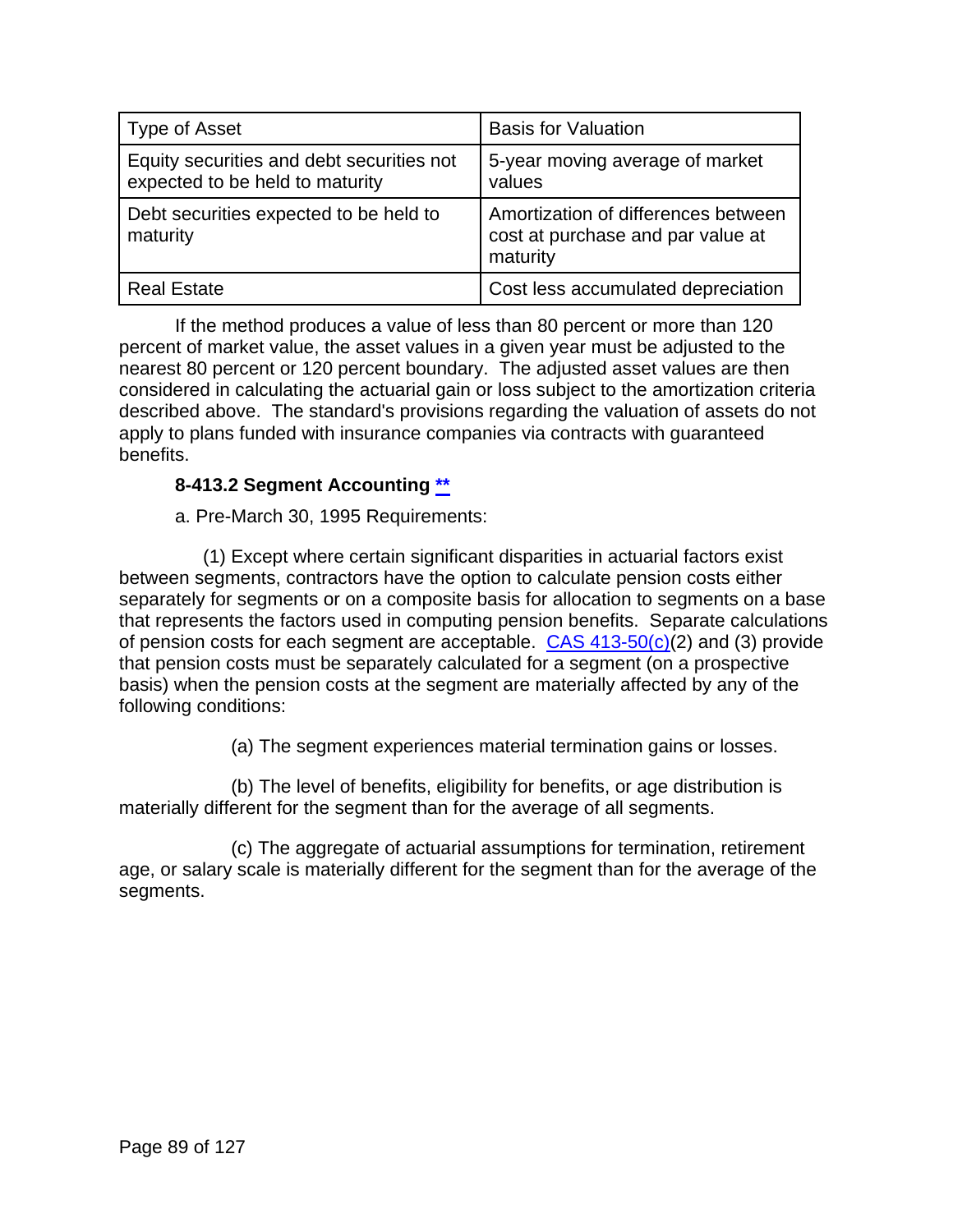(d) The ratios of assets to actuarial liabilities for merged segments are different from one another after applying the benefits in effect after the merger. Differences between segments as to level of benefits and eligibility of benefits should be obtainable from the provisions of the pension plan. Segment data for termination experience, age distribution, and actuarial assumptions for termination, retirement age or salary scale will generally not be included in actuarial reports, CPA reports, IRS [Form 5500](https://www.irs.gov/retirement-plans/form-5500-corner) or other pension source documents. Thus, the auditor should attempt to gain an understanding at the onset of the pension evaluation as to the segment data to be provided by the contractor that are necessary for audit determination of compliance with CAS  $413-50(c)(2)$  and (3).

(2) When separate pension fund calculations are required because of disparities in termination gains or losses, level of or eligibility for benefits, or actuarial assumptions for termination, retirement age or salary scale, undivided pension fund assets must be initially allocated to the segment for which the separate calculation is being made. The value of the pension fund assets allocated shall equal the segment's pension fund contributions, adjusted for earned interest and paid benefits/expenses, if such information is determinable; if not, the assets can be allocated among segments on any ratio which is consistent with the actuarial cost method(s) used to compute pension costs. The initial allocation of assets to merged segments must be the market value of the segment's pension fund assets when the merger occurred.

(3) Employees participating in a multisegment pension plan occasionally transfer between segments. However, the applicable pension fund assets and liabilities need not follow the employees from one segment to the other unless the transfers involve such a large number of employees that a segment's ratio of fund assets to actuarial liabilities would be distorted.

(4) Contractors who separately calculate pension costs for one or more segments have the option of establishing a separate segment for inactive participants (e.g., retirees). If this action is taken, the pension fund assets and actuarial liabilities should be transferred to the inactive segment when employees participating in the pension plan become inactive. The funds transferred are to reflect the funded portion of the inactive participants' actuarial liability.  $CAS$  413-50(c)(1) and 413-50(c)(9) provide that inactive segment costs shall be allocated to the segments with active lives on a basis representative of the factors upon which pension costs are based. Thus, pension cost calculated for the inactive participants should be allocated to the segments with active lives on a basis that is relatively comparable to the amounts that would have been computed if a separate segment for inactives had never been established.

b. Requirements Effective March 30, 1995:

(1) The provisions of  $CAS$  413-40( $c$ ) now provide clear and concise criteria for determining the funding status for pension plans at contractors that compute pension cost on a segmented basis. Specifically, the revised coverage provides that computation of the assignable cost limitation shall be based on the assets and liabilities of the individual segment. The revisions also provide that in computing the limit on the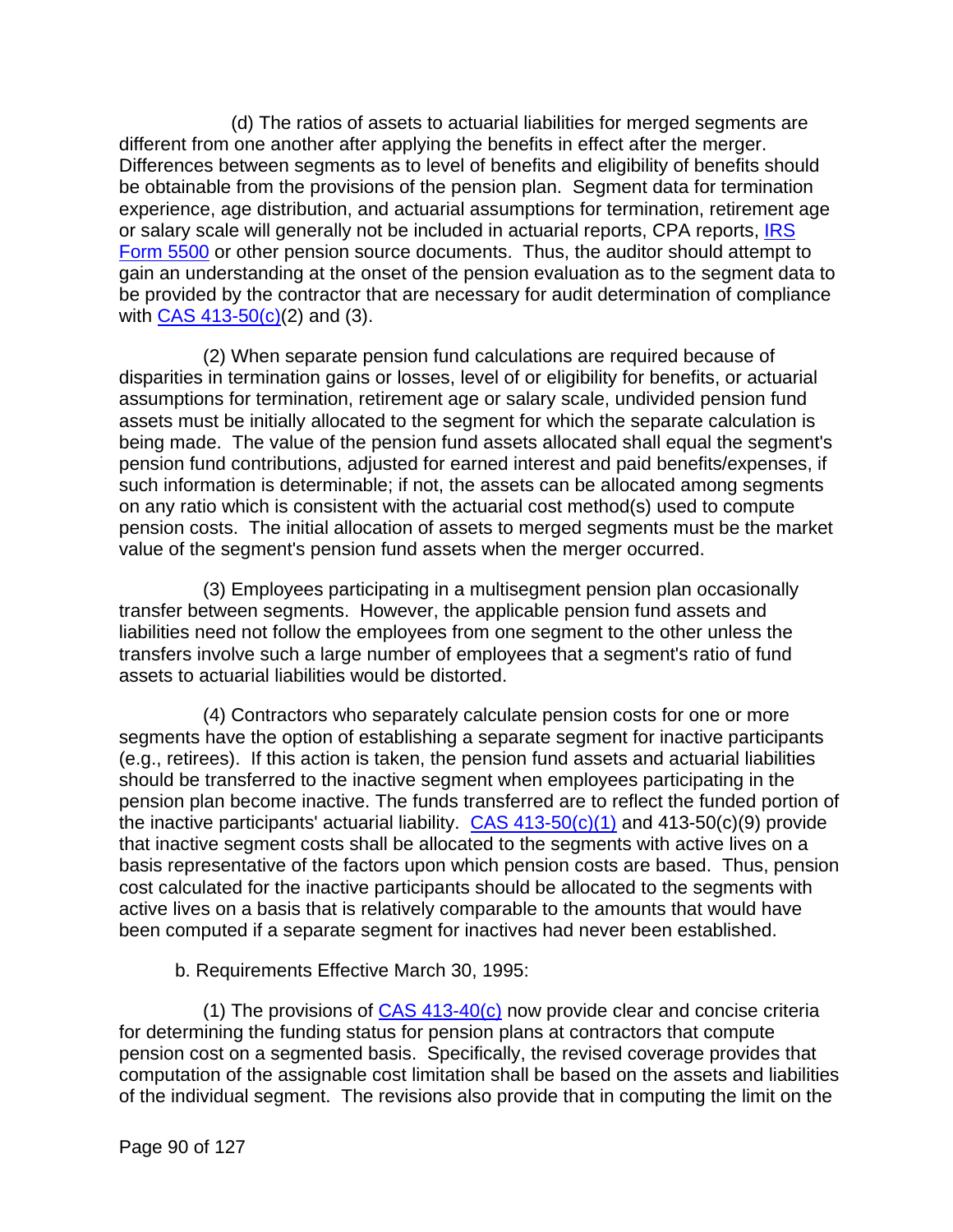amount of assignable cost for a segment, the measurement of the ERISA tax deductible amount is computed for the plan as a whole and apportioned among the segments. Amounts funded (contributions) can be allocated to Government segments first.

(2) The revised Standard provides specific coverage for calculation of segmented pension cost for segments that have disproportionate ratios of assets to liabilities. Under the revised coverage, when the assignable cost limitation applies to a particular segment, all existing amortization bases maintained for that segment are considered fully amortized (fresh-start) pursuant to the provisions of [CAS 412-50\(c\)\(2\).](http://www.ecfr.gov/cgi-bin/text-idx?SID=42ca8bb1f3e07f1f74c8e2dc71d4d47b&mc=true&node=se48.7.9904_1412_650&rgn=div8) For those segments not affected by the assignable cost limitation, the amortization of the unfunded actuarial liability continues unabated. In addition, any amount of pension cost not assignable to a segment due to application of the ERISA tax-deductible limit is reassigned to future periods as an assignable cost deficit.

# **8-413.3 [CAS 413-50\(c\)\(12\)](http://www.ecfr.gov/cgi-bin/text-idx?SID=42ca8bb1f3e07f1f74c8e2dc71d4d47b&mc=true&node=se48.7.9904_1413_650&rgn=div8) Adjustment For Segment Closing, Plan Termination or Benefit Curtailment [\\*\\*](#page-4-1)**

a. When a segment is closed, a plan is terminated, or benefits are curtailed, the contractor must determine the difference between the actuarial liability for the segment and the market value of the assets allocated to the segment as of the closure date. Although this difference represents an adjustment of previously determined pension costs, the general rule is that the contractor should make a refund or give credit to the Government for its equitable share in the cost accounting period of closure, not prior cost accounting periods. However, if the contractor continues to perform Government contracts, the contracting parties may agree to apply the credit or charge in costing of future contracts.

b. A new definition has been added at [CAS 413-30\(a\)\(20\)](http://www.ecfr.gov/cgi-bin/retrieveECFR?gp=&SID=42ca8bb1f3e07f1f74c8e2dc71d4d47b&mc=true&r=SECTION&n=se48.7.9904_1413_630) with specific criteria for determining when a segment is closed. The definition describes three events that would give rise to a segment closing within the context of  $CAS$  413-50(c)(12). The first event is when a change in ownership takes place and such change involves more than a mere reorganization within the contractor's internal structure. The second event is when the segment operationally ceases to exist. The third is when the segment ends its contractual relationship with the Government irrespective of whether the segment continues in operation.

c. Clarifications on Application of  $CAS$  413-50(c)(12):

(1) In lieu of requiring contractors to recognize negative pension cost for severely overfunded plans, specific language has been added to CAS 413-50(c)(12) that clarifies the Government's rights to an adjustment in the case of a segment closing, plan termination, or freezing of benefits (curtailment of benefit gain/loss). The revised Standard retains the principle of deferring the Government's recovery of excess assets until the occurrence of an event that triggers the application of CAS 413- 50(c)(12).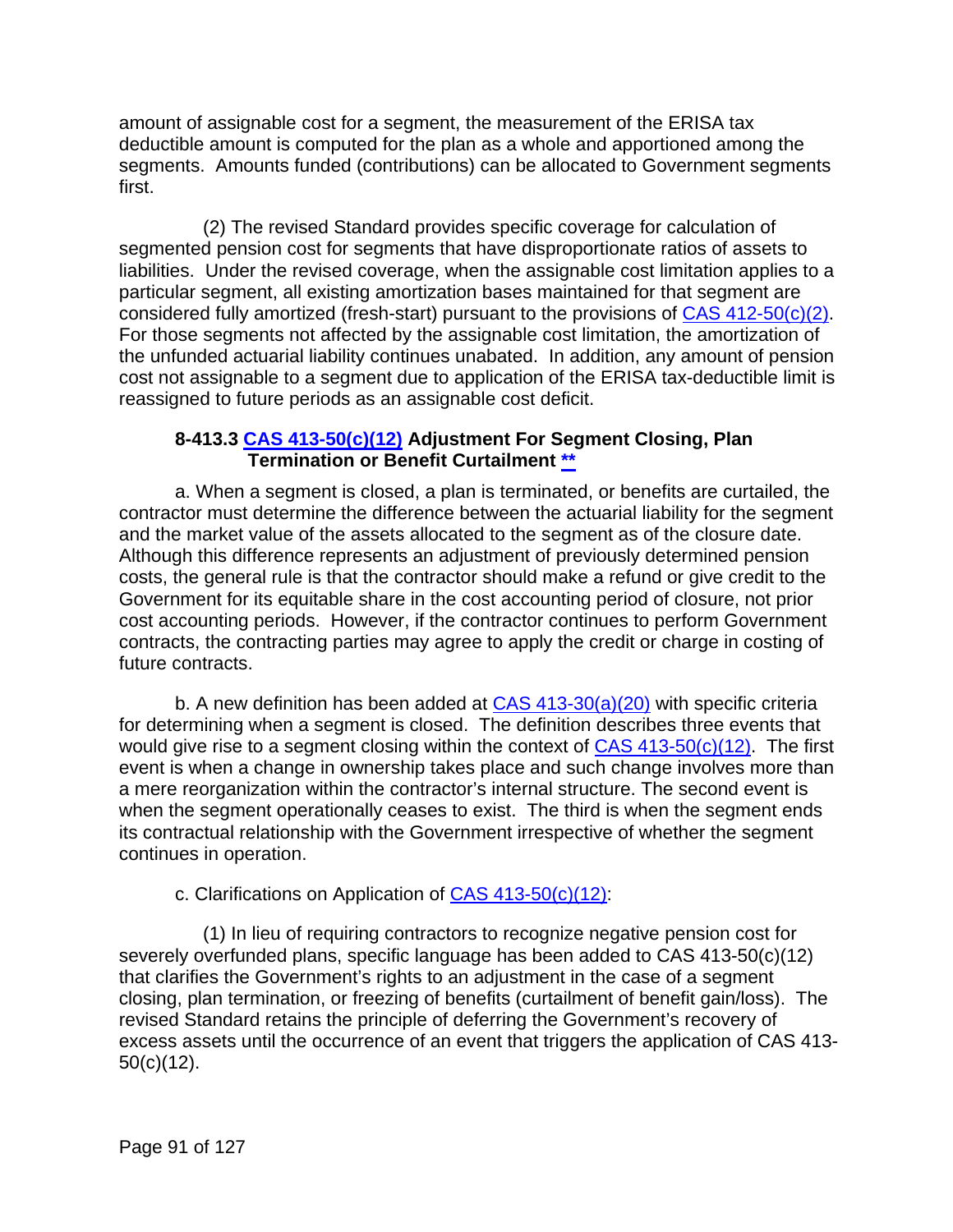(2) The coverage has been strengthened to provide greater specificity regarding the methodology and assumptions to be used in calculating the adjustment. The revised coverage also clarifies that the adjustment results in a charge to Government contracts when the liabilities of the plan exceed the assets. The revised Standard also provides clarification on the application of CAS 413-50(c)(12) in the following areas:

(a) **Actuarial Assumptions - [413-50\(c\)\(12\)\(i\)](http://www.ecfr.gov/cgi-bin/retrieveECFR?gp=&SID=8db059d5c7ac6e5ca7daf0a133a5ac68&mc=true&r=SECTION&n=se48.7.9904_1413_650)**: The actuarial liability shall be determined using the accrued benefit cost method based on the long term assumptions used by the contractor in measurement of pension cost on Government contracts. This clarification resolves the issue of whether measurement of the liability is based on the Accumulated Benefit Obligation (an ABO calculation) or the Projected Benefit Obligation (PBO). Clarified coverage requires that the liability be based on the accrued benefit cost method (ABO). The coverage also clarifies that in the absence of a plan termination or settlement of liabilities, contractors are required to use the plan's existing long term actuarial interest rate assumption in measurement of the segment's actuarial liability. As such, the use of the PBGC or ERISA interest assumption would be inappropriate unless the plan is terminated or the pension obligations are settled by the purchase of annuity contracts.

(b) **Plan Improvements -[.413-50\(c\)\(12\)\(iv\):](http://www.ecfr.gov/cgi-bin/retrieveECFR?gp=&SID=8db059d5c7ac6e5ca7daf0a133a5ac68&mc=true&r=SECTION&n=se48.7.9904_1413_650)** The revised coverage incorporates a 5 year phase-in rule in which increased liabilities are recognized on a prorata basis using the number of months that the plan amendment preceded the date of the event that triggers an adjustment. This provision provides clarification in accounting for plan improvements adopted within 60 months of the event date. The revised coverage makes it clear that contractors must give consideration to this ERISA requirement in measurement of liabilities due to plan amendments. The cost of increased benefits that are not required by law or by a collective bargaining agreement are subject to the sixty month phase-in requirement.

(c) **Transfer of Assets/Liabilities - [413-50\(c\)\(12\)\(v\):](http://www.ecfr.gov/cgi-bin/retrieveECFR?gp=&SID=8db059d5c7ac6e5ca7daf0a133a5ac68&mc=true&r=SECTION&n=se48.7.9904_1413_650)** This provision provides clarification on the accounting for pension adjustments when the segment closing involves the transfer of pension assets and liabilities. According to the clarified coverage, no adjustment is required when all the pension assets and liabilities are transferred to a successor in interest to the contracts. On the other hand, if only a portion of the assets and liabilities are transferred, the standard requires that the adjustment be determined after consideration for any transfer of assets and liabilities to a successor contractor.

(d) **Adjustment to Pension costs - [413-50\(c\)\(12\)\(vi\):](http://www.ecfr.gov/cgi-bin/retrieveECFR?gp=&SID=8db059d5c7ac6e5ca7daf0a133a5ac68&mc=true&r=SECTION&n=se48.7.9904_1413_650)** The Government's share of the pension adjustment is determined based on the cost allocated to all contracts that are subject to the provisions of CAS 412/413. This coverage makes it clear that CAS covered firm-fixed-price contracts are included in calculation of the segment closing adjustment.

d. If noncompliances are found, the auditor must ascertain their significance and make appropriate recommendations as outlined in 8-302.7.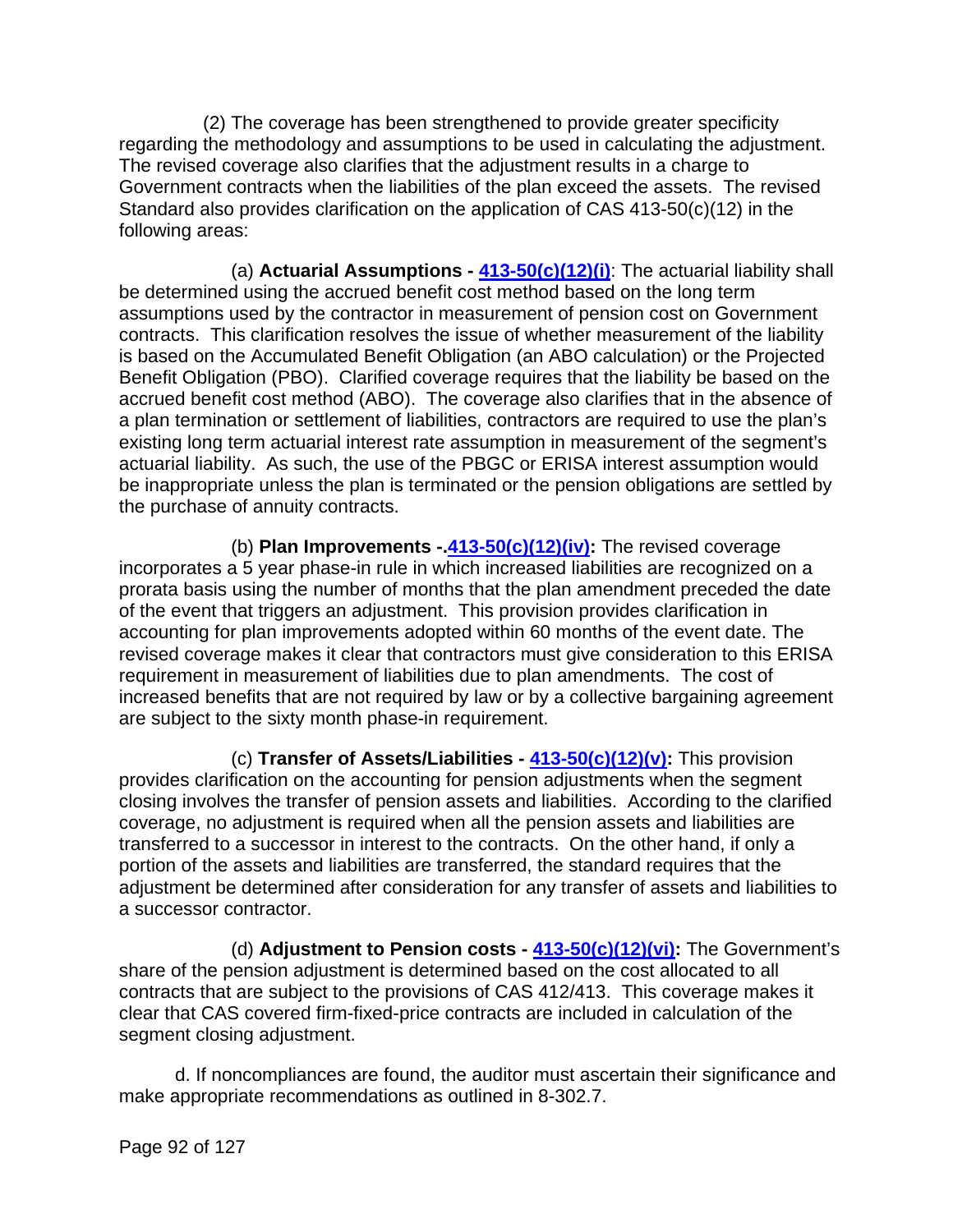#### **8-413.4 Illustrations [\\*\\*](#page-4-2)**

The following illustrations supplement those in paragraph [413-60](http://www.ecfr.gov/cgi-bin/retrieveECFR?gp=&SID=42ca8bb1f3e07f1f74c8e2dc71d4d47b&mc=true&r=SECTION&n=se48.7.9904_1413_660) of the standard. They are to be used as a guide in determining whether a contractor's practices comply with the standard.

a. **Problem.** Contractor X was acquired by Contractor Y and renamed Segment B. The entire work force of X was retained by Y following the acquisition. Pursuant to terms of X's pension plan, X employees were paid all vested pension benefits at the time of dissolution of X. The employees, upon coming to work for Contractor Y, were considered "new employees" with no actuarial liability attributable to their past service with Contractor X. Contractor Y's unfunded actuarial liability (UAL) at the time of the merger was \$25 million. Contractor Y has consistently made a composite pension cost calculation for all of its segments and wishes to continue doing so.

**Solution.** Since Y's pension plan had a disproportionately larger UAL than X's plan at the time of acquisition (i.e., \$25 million vs. -0-), any combining of assets and actuarial liabilities of the two plans would result in a materially different pension cost allocation to Y's segments than if pension costs for Segment B were computed as though it had a separate pension plan. Pension costs must be calculated separately for Segment B.

b. **Problem.** Contractor X computes pension costs separately for Segments A, B, and C. As permitted in  $CAS$  413-50(c)(9), the contractor elects to establish a separate segment for inactive plan participants. Pension costs for the inactive segment are allocated back to A, B, and C on the ratios of the remaining working lives of the work force of the three segments. This method results in the following allocation of inactive segment pension costs:

| Segment                                | Costs          | %    |
|----------------------------------------|----------------|------|
| Segment A                              | \$2.5 million  | 25   |
| Segment B                              | 4.0 million    | 40   |
| Segment C                              | 3.5 million    | 35   |
| Total inactive segment costs allocated | \$10.0 million | 100% |

The actuarial report discloses that the inactive plan participants retired from the following segments:

| Segment | <b>Number of Retirees</b> | ℅    |
|---------|---------------------------|------|
|         | 5950                      | 85   |
|         | 350                       | 5    |
| C.      | 700                       | 10   |
| Total   | 7000                      | 100% |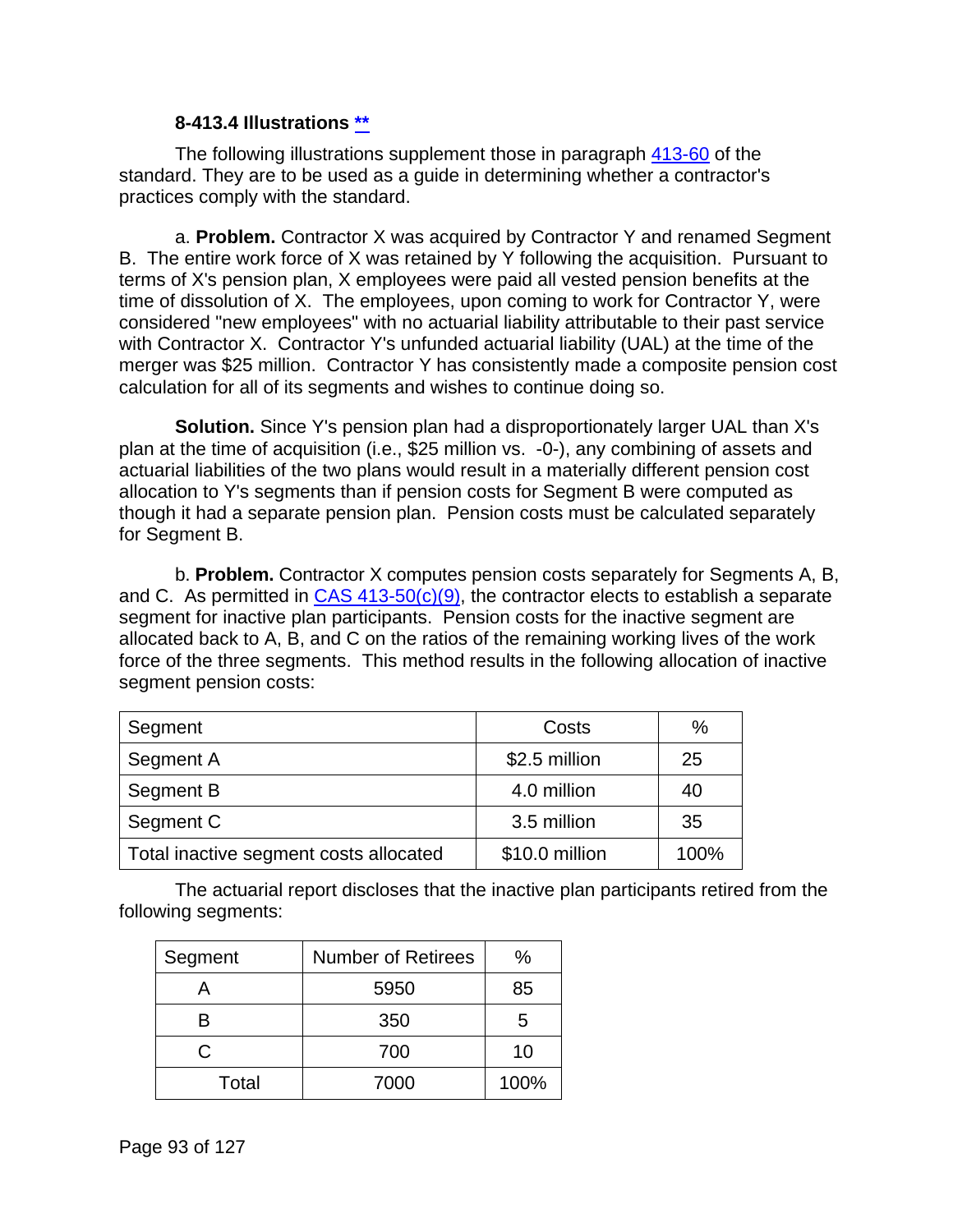Due to the geographical dispersion of the three segments, few employees had transferred among segments prior to retirement. The high ratio of retirees from Segment A was attributable to a major plant layoff that occurred 10 years previously.

**Solution.** The contractor's allocation of inactive segment costs to Segments A, B, and C results in a substantially different amount than would have been allocated if a separate segment for inactive participants had never been established. The auditor should recommend an allocation of inactive segment costs to A, B, and C based on the ratios of the number of retirees from each segment to total retirees.

# **8-414 [Cost Accounting Standard 414](http://www.ecfr.gov/cgi-bin/text-idx?SID=792ebd3b7d883a9f452693d7198a8a2c&mc=true&node=se48.7.9904_1414&rgn=div8) - Cost of Money as an Element of the Cost of Facilities Capital [\\*\\*](#page-4-3)**

a. The standard recognizes the cost of facilities capital as a contract cost. It provides criteria for measuring and allocating an appropriate share of the cost of money which can be identified with the facilities employed in a business.

b. The effective date of this standard was October 1, 1976. Contractors must follow its requirements on all contracts subject to CAS negotiated on or after this date.

c. CAS 414 and the FAR cost principle do not apply to facilities where compensation for the use of the facilities is based on use rates or allowances in accordance with Federal regulation. Where contractors are compensated for some facilities by use rates and others by depreciation, the contractor should apply CAS 414 to those facilities that are being depreciated.

d. [FAR 31.205-10](http://www.ecfr.gov/cgi-bin/text-idx?SID=d7b75bcb10fe4599f51bc640f9ad0ee2&mc=true&node=se48.1.31_1205_610&rgn=div8) makes CAS 414 applicable to all contracts, even contracts that are not CAS-covered or subject only to modified CAS-coverage. Auditors should ensure that proposed or claimed cost of money, where significant, are in compliance with the provisions of CAS 414.

e. See CAS Working Group Papers 77-18 and 77-19 for guidance issued by the CAS Working Group on CAS 414.

# **8-414.1 General [\\*\\*](#page-4-4)**

a. The [CAS 414 techniques](http://www.ecfr.gov/cgi-bin/text-idx?SID=89b921f7e3a119d3abacf27aaf481ffe&mc=true&node=se48.7.9904_1414_650&rgn=div8) must be used to compute the cost of money in connection with individual price proposals, forward pricing rate agreements, and with the establishment of final indirect cost rates. The cost of money is an imputed cost, which is identified with the total facilities capital associated with each indirect cost pool, and is allocated to contracts over the same base used to allocate the other expenses included in the cost pool. The cost of money may be considered an indirect expense associated with an individual cost pool but separately identified. The cost of money is subject to all the same allocation procedures as any other indirect expense which is allocated on a selected base, and each element of such base, whether allowable or unallowable, should bear its pro rata share of the cost of money.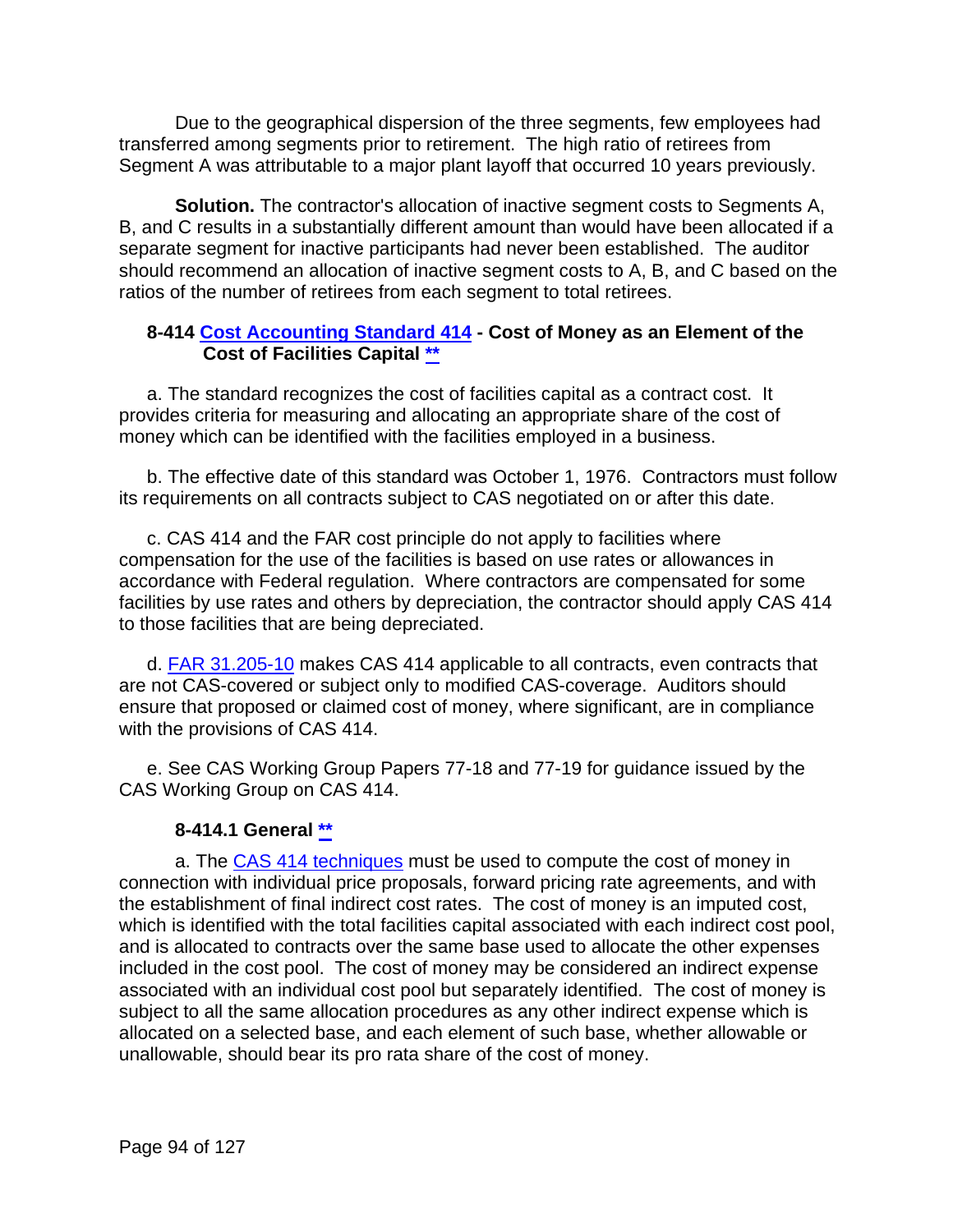b. Use of the cost of money factors in final indirect rate determinations and forward pricing proposals is discussed in paragraphs 8-414.2 and 8-414.3 below. The calculation of the cost of money for each contract involves several steps.

(1) The average net book value of facilities for each indirect expense pool having a significant allocation of facilities is identified from accounting data used for contract costing.

(2) The cost of money devoted to facilities capital for each indirect expense pool is the product of these net book values multiplied by the cost of money rates per the Secretary of the Treasury under Public Law 92-41, 85 Statute 97 (distributed semiannually by Headquarters).

(3) Facilities capital cost of money factors are computed by dividing the cost of money for each pool by the corresponding allocation base. The allocation bases used in this computation must be compatible with the bases used for applying indirect costs in determining contract costs.

(4) The cost of capital committed to facilities is separately estimated, accumulated, and reported for each contract. Each contract's share of the facilities capital cost of money is determined by multiplying the portion of the allocation bases for each indirect expense pool applicable to the contract by the facilities cost of money factor for that pool and adding the products together.

c. The facilities capital cost of money factors, wherever applicable, must be computed in accordance with the [CASB-CMF form,](http://www.ecfr.gov/cgi-bin/retrieveECFR?gp=&SID=9d2cc982a615b2dce3ece74f76d5019d&mc=true&r=SECTION&n=se48.7.9904_1414_663) Facilities Capital Cost of Money Factors and Computation. The CASB-CMF form and instructions are included as an appendix to CAS 414.

(1) On the CASB-CMF form, facilities capital items are classified as Recorded Facilities, Leased Property, and Corporate or Group Facilities. Capital leases are to be considered as Leased Property for purposes of the CASB-CMF form. In accordance with CAS Working Group Paper 77-19, operating leases, for which constructive cost of ownership is allowed in lieu of rental costs under Government acquisition regulations, are also to be classified as Leased Property. Since cost of money would be an allowable cost if the contractor had purchased the property, the cost of money should be included as an ownership cost in determining whether the allowable cost will be based on constructive ownership cost or leasing cost. Land which is an integral part of the leased facility is subject to the same treatment as the leased facility in computing the cost of money. Land leases for which the land is used in the regular business activity will also be included on the form even though land lease costs themselves do not generate allowable costs.

(2) Facilities costs are further identified on the CASB-CMF as either "distributed" or "undistributed. "Distributed facilities are those capital items which can be identified in the contractor's records as solely applicable to those specific indirect expense pools for which a cost of money rate is to be computed. Undistributed items,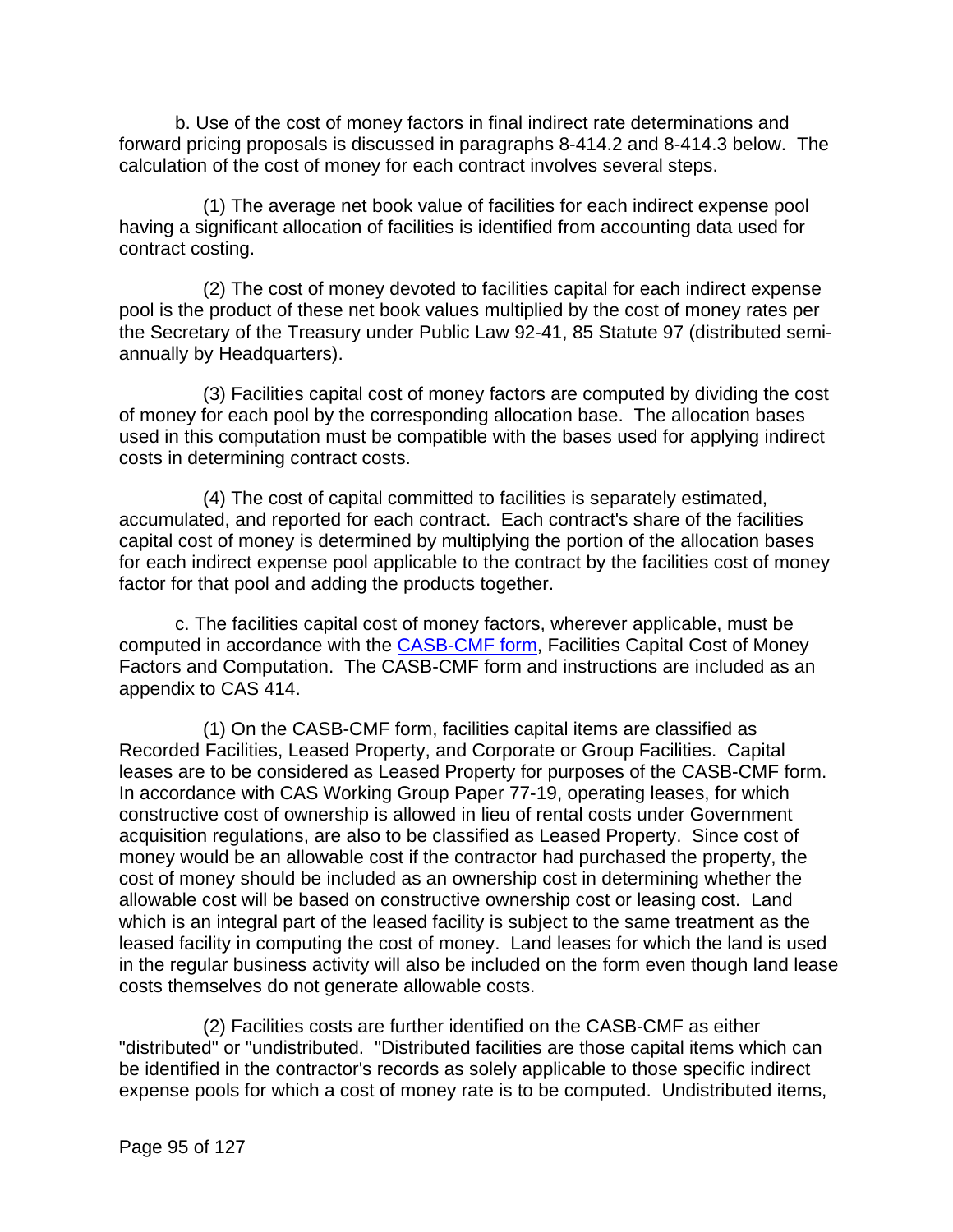which represent the remainder of the business unit's facilities capital, consist primarily of items charged to service centers. Under the regular method, undistributed assets are allocated to the appropriate indirect expense pools on a basis that approximates the actual absorption of depreciation/amortization of the facilities. Under the alternative method provided for in the standard, the undistributed assets are allocated to the G&A expense pool. The alternative method may be used only if the contracting parties agree that depreciation/amortization generated by the undistributed assets is immaterial or the results obtained from this alternative procedure are comparable to those which would have been obtained under the regular method.

(3) In determining the average net book values for facilities employed by the business unit, auditors will be required to examine asset records to the extent necessary in the circumstances.

(a) Initially, the auditor should establish the validity of the average values used by the contractor. The standard provides that, where there has been a major fluctuation in the level of facilities during the cost accounting period, the simple average of the beginning and ending net book values may not be appropriate. Where significant variations have occurred, the auditor should recommend a procedure for calculating the average that more accurately reflects the actual experience.

(b) The facilities capital values used as a basis for the cost of money must, in general, be the same values used to generate allowable depreciation or amortization cost (ASBCA Case No. 32419, Raytheon Co.). Land which is integral to the regular operation of the business unit will be included. Operating leases which are treated as constructive ownership will be included at net book value on the [CASB-CMF](http://www.ecfr.gov/cgi-bin/retrieveECFR?gp=&SID=9d2cc982a615b2dce3ece74f76d5019d&mc=true&r=SECTION&n=se48.7.9904_1414_663) form starting with beginning of the lease term. Where leasing costs have previously been accepted as less costly to the Government under the lease period, renewal of the lease requires a new comparison of lease/ownership costs. If this comparison results in the allowance of constructive ownership costs in lieu of rental costs, the lease will be included at net book value on the CASB-CMF starting with the beginning of the lease renewal. The net book value will be based on fair value at asset acquisition (date that lease was entered into or renewed if appropriate) less the amount, if any, which would have been depreciated had the asset been purchased. The net book value assigned to the leased asset will not include the cost of money. Leasehold improvements may be considered in computing the cost of money if they are subject to amortization. Goodwill is not to be included in the cost of money computation. The acquisition value for all contractor-owned tangible assets and those leased assets for which constructive cost of ownership is allowed in lieu of rental costs should be determined in accordance with [CAS 404.](http://www.ecfr.gov/cgi-bin/text-idx?SID=718855b61e3462e8ce5541a671a60d8c&mc=true&node=pt48.7.9904&rgn=div5) Depreciation charges applicable to assets included in the cost of money computation will be determined in accordance with [CAS 409.](http://www.ecfr.gov/cgi-bin/text-idx?SID=718855b61e3462e8ce5541a671a60d8c&mc=true&node=pt48.7.9904&rgn=div5)

(c) To be included in the base for the cost of money computation, the asset must be used in regular business activity. Where a contractor maintains depreciation records for groups of assets, the auditor should evaluate the assets in the group to see if they should be included in the cost of money computation. In addition, the auditors should carefully evaluate contractor land purchases and leases to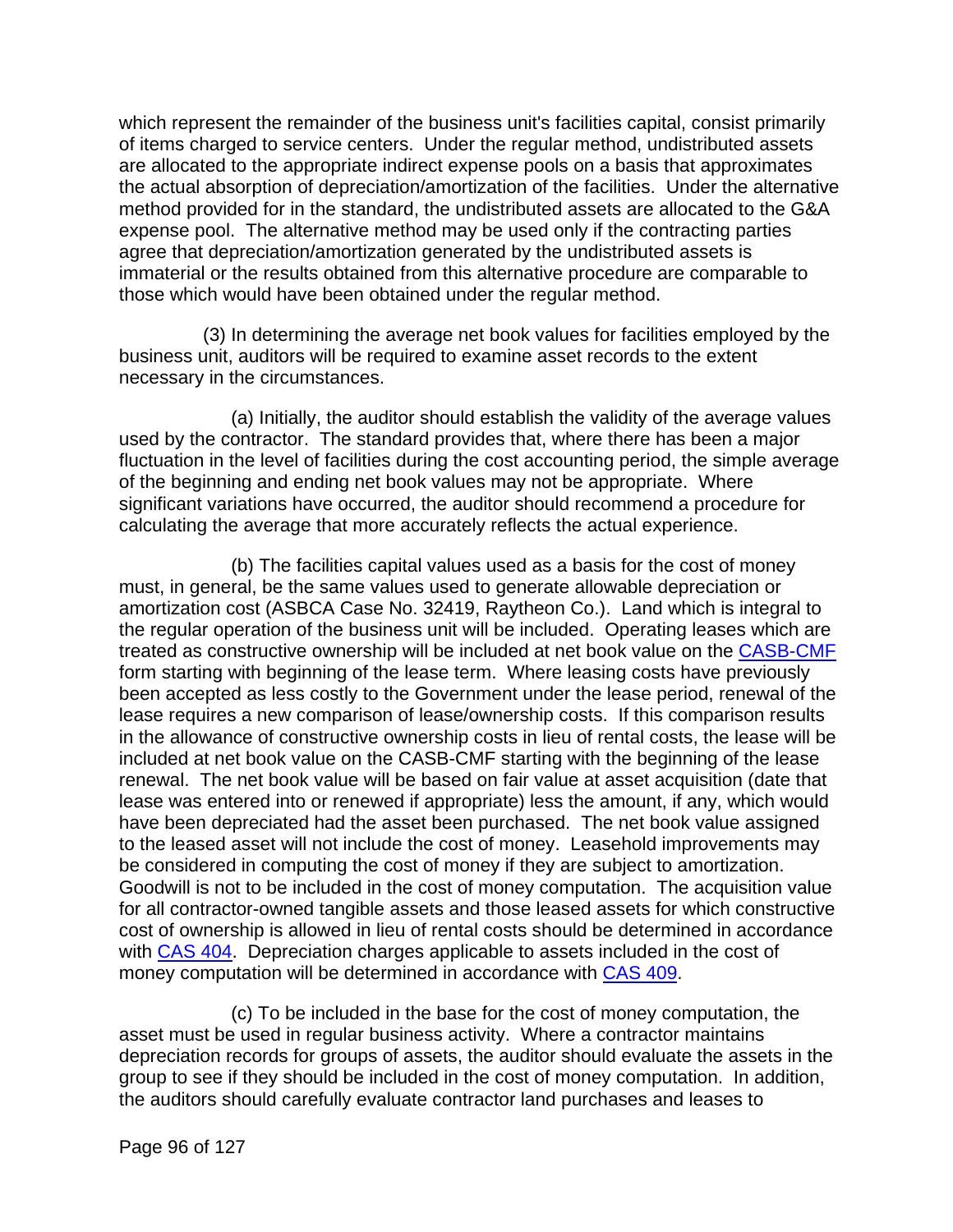determine if they are an integral part of the regular operation of the business. The auditor should request the contractor to demonstrate that land purchases and leases in question were acquired as a reasonable response to a prudent forecast of the contractor's regular business activity and therefore are integral to the regular operations of the business. If the purchase/lease costs do not meet this requirement then the auditor should assure that these costs are properly excluded from the [CAS](http://www.ecfr.gov/cgi-bin/text-idx?SID=718855b61e3462e8ce5541a671a60d8c&mc=true&node=pt48.7.9904&rgn=div5)  [414](http://www.ecfr.gov/cgi-bin/text-idx?SID=718855b61e3462e8ce5541a671a60d8c&mc=true&node=pt48.7.9904&rgn=div5) computation. The following would not be considered as being used in the regular business activity:

- Land held for speculation.
- Facilities or capacity which have been determined to be idle in accordance with [FAR 31.205-17.](http://www.ecfr.gov/cgi-bin/text-idx?SID=d7f74f0b6203f977aa7bd8383d5931a1&mc=true&node=se48.1.31_1205_617&rgn=div8)
- Assets which are under construction for a contractor's own use (see 8-417.2a.).
- Assets which have been constructed or purchased but have not yet been placed into service.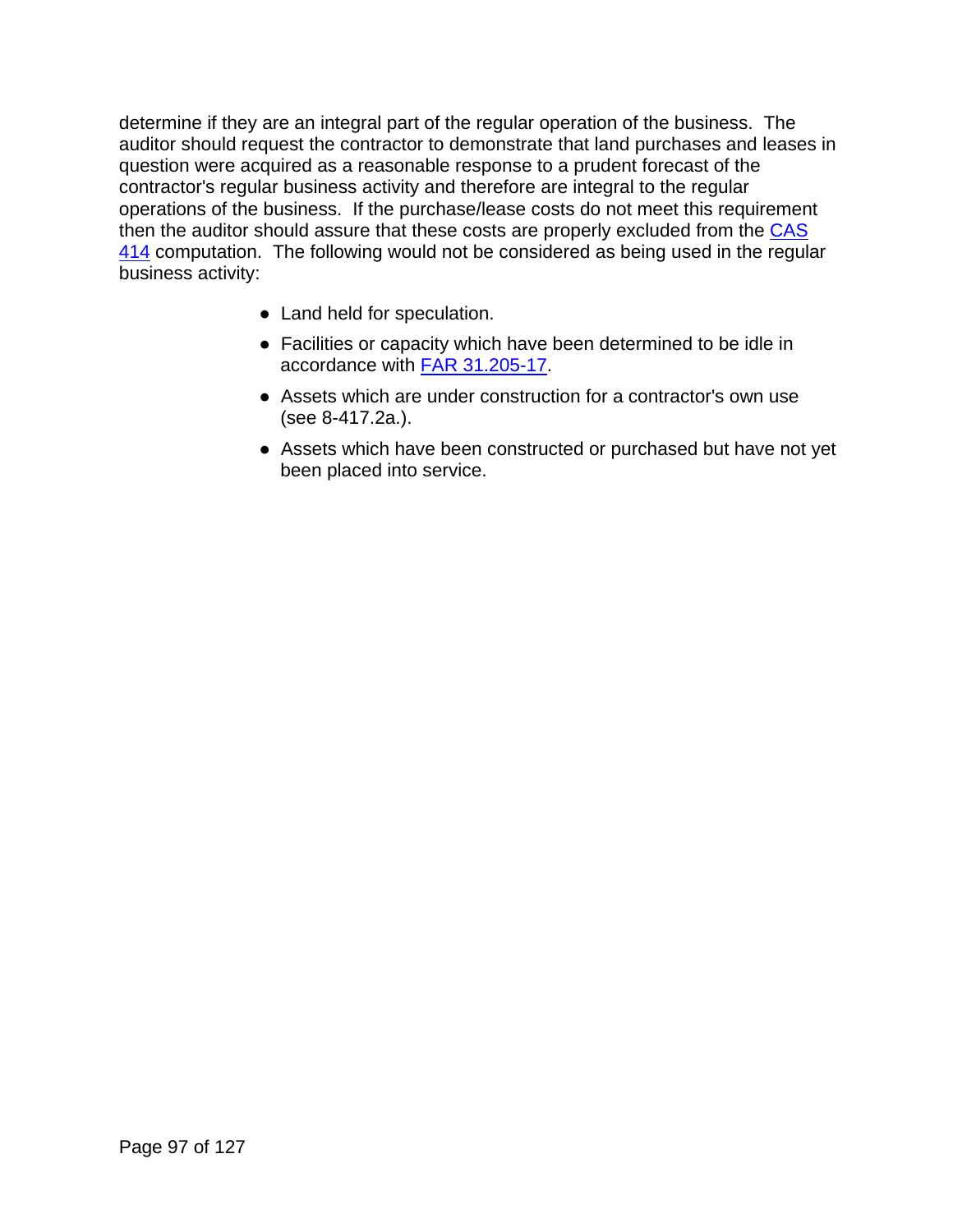# **8-414.2 Interest Rates – Cost of Facilities Capital [\\*\\*](#page-4-5)**

a. The cost of money rate to be used in computing the cost of money factors is determined by the Secretary of the Treasury under Public Law 92-41, 85 Statute 97. This rate is published semiannually in the [Federal Register.](https://www.federalregister.gov/agencies/fiscal-service) The rate published in December is applicable to the period from January 1 through June 30; the rate published in June is applicable to the period from July 1 through December 31. Although the interest rates are published semiannually, they are annual rates. Rates in effect since January 1, 2000 are as follows:

| Year | January-June | July-December |
|------|--------------|---------------|
| 2000 | 6.75%        | 7.25%         |
| 2001 | 6.375%       | 5.875%        |
| 2002 | 5.5%         | 5.25%         |
| 2003 | 4.25%        | 3.125%        |
| 2004 | 4.00%        | 4.5%          |
| 2005 | 4.25%        | 4.5%          |
| 2006 | 5.125%       | 5.75%         |
| 2007 | 5.25%        | 5.75%         |
| 2008 | 4.75%        | 5.125%        |
| 2009 | 5.625%       | 4.875%        |
| 2010 | 3.25%        | 3.125%        |
| 2011 | 2.625%       | 2.500%        |
| 2012 | 2.000%       | 1.7500%       |
| 2013 | 1.375%       | 1.75%         |
| 2014 | 2.125%       | 2.0%          |
| 2015 | 2.125%       | 2.375%        |
| 2016 | 2.50%        | 1.875%        |
| 2017 | 2.50%        | 2.375         |
| 2018 | 2.625%       | 3.500%        |

b. In calculating final facilities capital cost of money factors, the cost of money rate is the prorated average of the treasury rates. For example, the cost of money rate for fiscal year ending October 31, 2016 should be computed as follows:

| Period        | Treasury Rate | Weighting | Cost of Money Rate |
|---------------|---------------|-----------|--------------------|
| 2015 2nd Half | 2.375%        | 2/12      | 0.396%             |
| 2016 1st Half | 2.50%         | 6/12      | 1.25%              |
| 2016 2nd Half | 1.875%        | 4/12      | 0.625%             |
| Total         |               |           | 2.271%             |

The contractor must compute and support the cost of money factors. Based on the auditor's recommendation, the CFAO determines whether the factors are valid for contract cost and pricing purposes.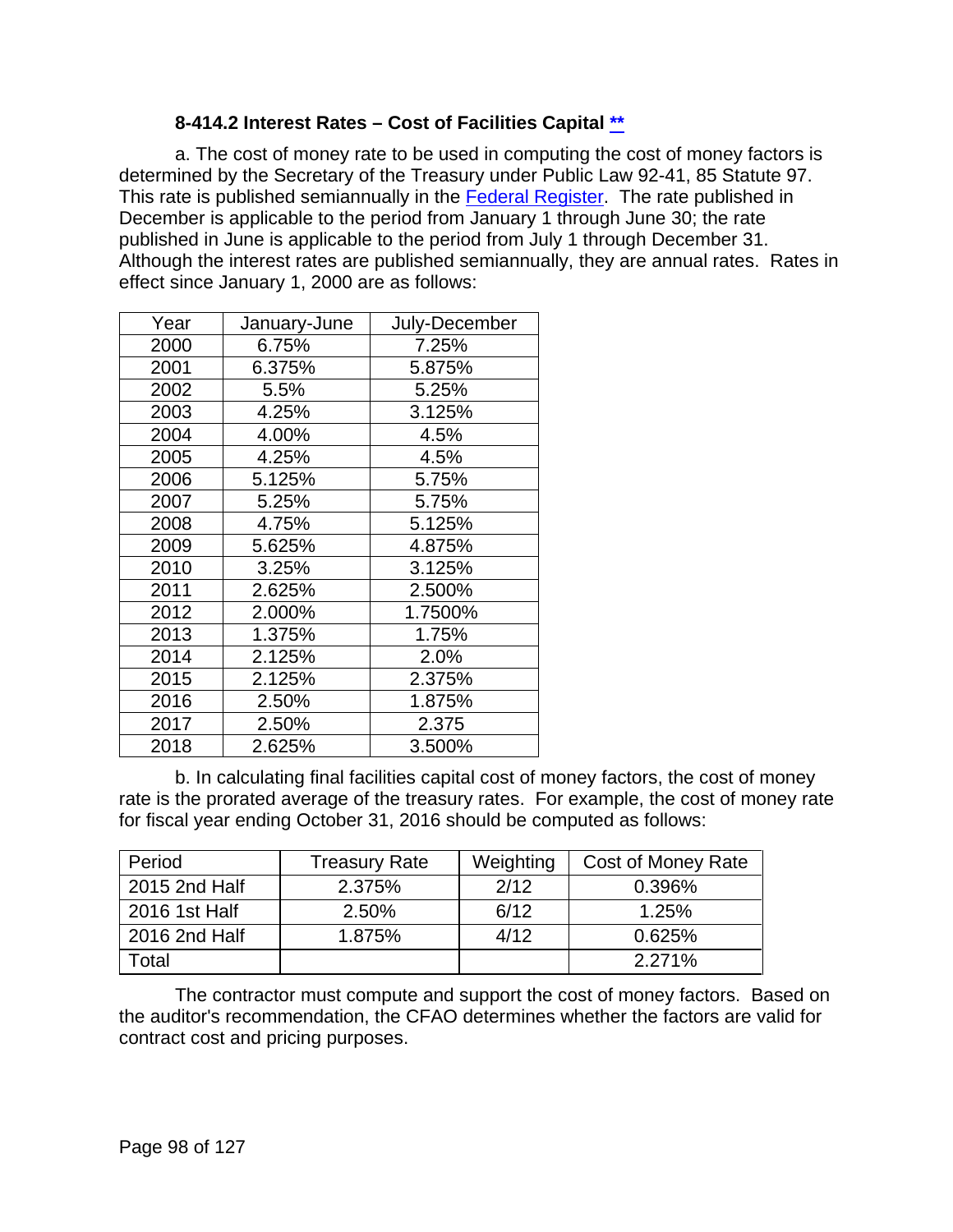c. A contractor may change its fiscal year due to a merger, business combination, or other valid reason. When a cost accounting period is not a 12-month period, the cost of money rates must be adjusted to reflect the applicable accounting period. This is because the cost of money rates are annual rates, whereas the asset net book values of the contractor's assets and allocation bases reflect a period other than the normal 12-month period. For example, the cost of money rate for a 6 and 15 month accounting periods ending December 31, 2015 would be computed as follows:

6-Month Accounting Period

| l Period      | <b>Treasury Rate</b> | Weighting | Cost of Money Rate |
|---------------|----------------------|-----------|--------------------|
| 2016 2nd Half | 1.875%               | 6/12      | 0.938%             |

15-Month Accounting Period

| Period        | Treasury Rate | Weighting | Cost of Money Rate |
|---------------|---------------|-----------|--------------------|
| 2015 2nd Half | 2.375%        | 3/12      | 0.594%             |
| 2016 1st Half | 2.50%         | 6/12      | 1.25%              |
| 2016 2nd Half | 1.875%        | 6/12      | 0.938%             |
| Total         |               |           | 2.785%             |

# **8-414.3 Evaluating the Contractor's Computations [\\*\\*](#page-4-6)**

a. The **CASB-CMF** form will be used to support the cost of money factors used in incurred cost allocations and forward pricing proposals. In developing the factors used in forward pricing proposals, the contractor should take into account the latest available cost of money rate and a forecast of the facilities net book values and allocation bases for each cost accounting period of contract performance. In some instances, where projected asset value and allocation bases are not expected to vary significantly from the latest completed cost accounting period, the same facilities values and allocation bases as are required for retroactive cost determination may be used for forward pricing purposes.

(1) In as much as significant changes in any of the variables, i.e., net book value of facilities, the treasury rate or the allocation base may change the relationship and affect the cost of money factor, the auditor should closely evaluate any proposed cost of money calculation before it is accepted as a basis for negotiation. The latest available semiannual interest rate should be verified and known or anticipated additions/deletions of assets, as well as the effect of the annual depreciation on the net book value, should be examined. The allocation bases used in the cost of money computation should be compared for consistency with those used in estimating indirect cost rates.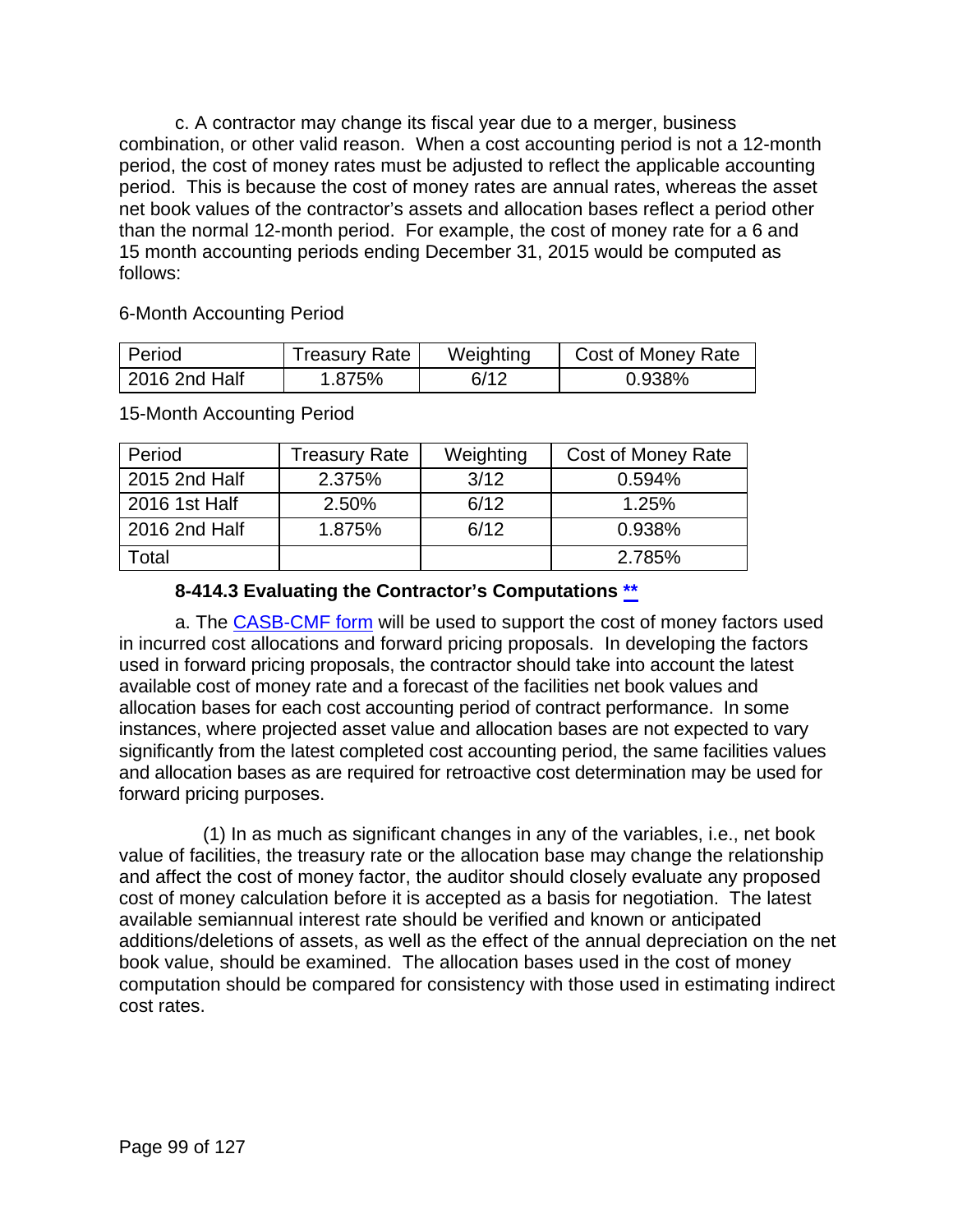(2) When the average cost of money rate to be used in costing the contract is known, this average rate should be used in lieu of the latest semiannual treasury rate. This situation could occur when a short-term contract is negotiated and performed within the 6-month period after all the rates to be weighted in the actual historical cost of money are known. As an example, a contractor on a calendar year basis receives a contract on July 1, 1987, with a performance period of July 1, 1987 to December 31, 1987. The treasury rate for July 1, 1987 to December 31, 1987 was published in June 1987. Since the contract will be costed after-the-fact using the arithmetic average of the two semiannual rates for 1987, 7.625% + 8.875%/2 = 8.25%, the 8.25 percent rate should also be used for pricing the contract. Auditors should be aware that the interest rate which will be in effect during the negotiation and applied to the contractor's estimate may not be known when the audit report is written. If this is the case, we should qualify the audit report regarding the allocable cost of money. The qualification should advise that if a new rate is available, the PCO should consider recomputing the cost of money amount before finalizing negotiations.

b. In accordance with CAS 414, cost of money is allocable to IR&D and B&P projects.

c. Contractors will include the amount proposed for cost of money in the proposal, supported by Form [CASB-CMF](http://www.ecfr.gov/cgi-bin/retrieveECFR?gp=&SID=c2fd566a362d11098c0b877882418444&mc=true&r=SECTION&n=se48.7.9904_1414_663) and any other detail required to comply with [10 U.S.C. 2306a,](http://uscode.house.gov/view.xhtml?req=(title:10%20section:2306a%20edition:prelim)%20OR%20(granuleid:USC-prelim-title10-section2306a)&f=treesort&edition=prelim&num=0&jumpTo=true) Truth in Negotiations. Where the contractor elects to exclude the cost of money from its proposal or claim for reimbursement, such costs should be designated as unallowable and may not be included in profit. In addition, the contractor is still required to compute the cost of money factors in accordance with CAS 414. The failure to make the computation is considered a violation of a major requirement of the standard. In virtually all cases, however, the noncompliance will not result in increased cost paid by the Government. We should therefore issue noncompliance reports only if the acquisition office or the CFAO requests them. If no such request is made, we will advise the CFAO by memorandum of the technical noncompliance. We will also include appropriate comments in the proposal audit report as well.

d. Request for audits of the contractor's computation of the cost of money may be received in connection with individual price proposals, forward pricing rate agreements, and the establishment of final indirect cost rates. With each of these audits, the report to the CFAO will state whether the contractor has complied with the standard and the requirements of the acquisition regulations.

e. If noncompliances are found, the auditor must ascertain their significance and make appropriate recommendations as outlined in 8-302.7.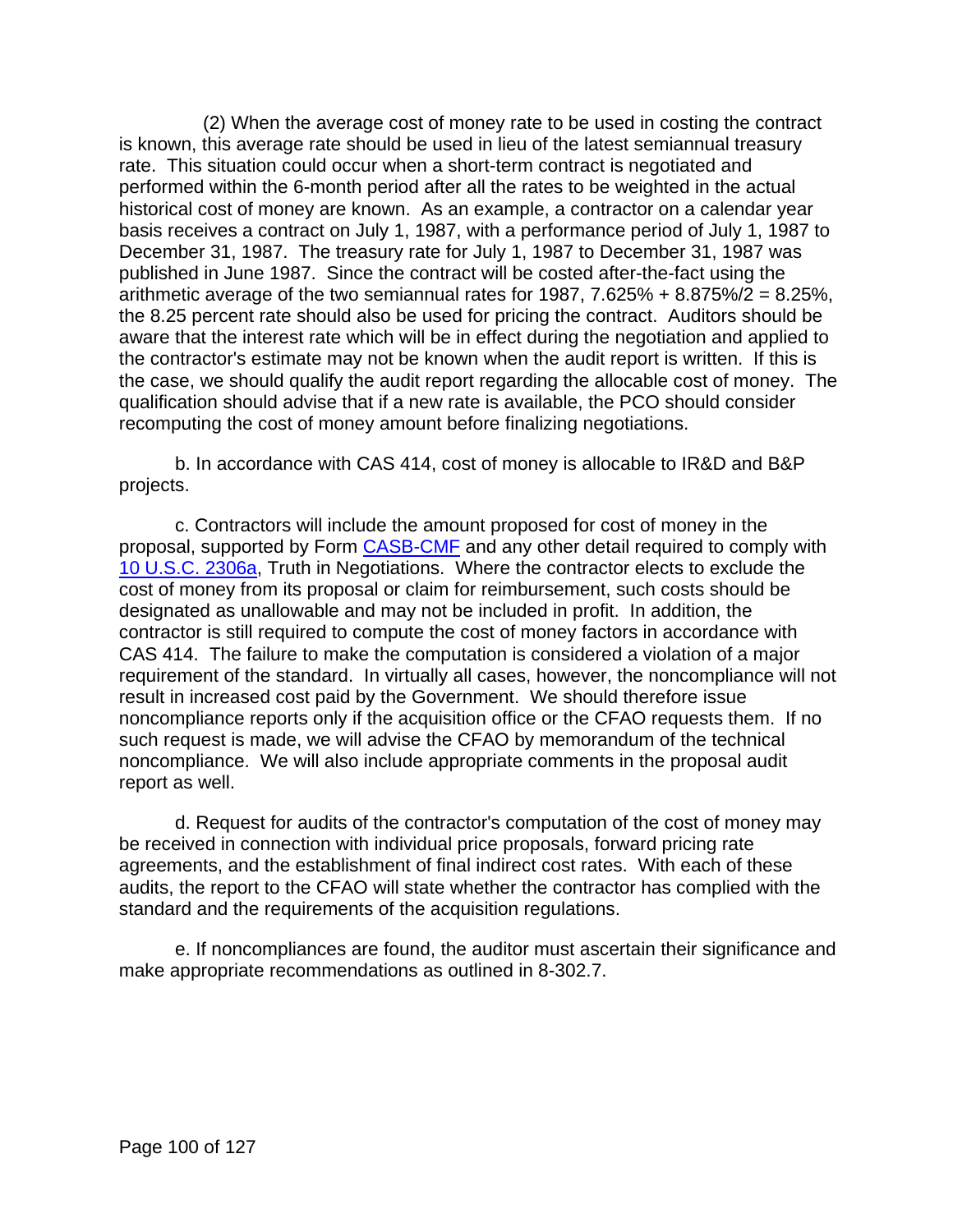### **8-415 [Cost Accounting Standard 415](http://www.ecfr.gov/cgi-bin/text-idx?SID=d102a5de394ed424ab06d4fb845c9e70&mc=true&node=pt48.7.9904&rgn=div5) - Accounting for the Cost of Deferred Compensation [\\*\\*](#page-4-7)**

a. The [purpose of this standard](http://www.ecfr.gov/cgi-bin/retrieveECFR?gp=&SID=d52d022299ac7b18f8150d3b0139693a&mc=true&r=SECTION&n=se48.7.9904_1415_620) is to provide criteria for measuring deferred compensation costs and assigning those costs to cost accounting periods. It applies to all deferred compensation costs except for compensated absences and pension costs covered in [CAS 408](http://www.ecfr.gov/cgi-bin/text-idx?SID=d102a5de394ed424ab06d4fb845c9e70&mc=true&node=pt48.7.9904&rgn=div5) and [CAS 412.](http://www.ecfr.gov/cgi-bin/text-idx?SID=d102a5de394ed424ab06d4fb845c9e70&mc=true&node=pt48.7.9904&rgn=div5)

b. The standard was effective July 10, 1977. It must be applied to all new deferred compensation awards made in the next fiscal year after receipt of a CAS-covered contract to which the standard is applicable. It does not disturb the contractual provisions applicable to prior awards. It allows the deferred compensation cost awarded before the applicability date to be allocated as a cost when paid under existing contracts.

c. FAR 31.205-6 $(k)$  makes [CAS 415](http://www.ecfr.gov/cgi-bin/text-idx?SID=d102a5de394ed424ab06d4fb845c9e70&mc=true&node=pt48.7.9904&rgn=div5) applicable to all contracts, even contracts which are not CAS-covered or subject only to modified CAS-coverage. Auditors should ensure that proposed or claimed deferred compensation costs, where significant, are in compliance with the provisions of CAS 415.

#### **8-415.1 General [\\*\\*](#page-4-8)**

a. Deferred compensation is an award made by an employer to compensate an employee in a future cost accounting period for services rendered prior to receipt of compensation. It does not include normal year-end salary, wage, or bonus accruals.

b. Deferred compensation costs are measured by the present value of future benefits to be paid and are assigned to the cost accounting period in which the contractor becomes obligated to compensate the employee. The contractor incurs this obligation when:

(1) The requirement for future payment cannot be unilaterally avoided by the contractor.

(2) The award is to be paid in money, other assets, or shares of the contractor's stock.

(3) The future payment can be measured reasonably accurately.

(4) The recipient of the award is known.

(5) Events entitling an employee to receive an award have a reasonable probability of occurrence.

(6) There is reasonable probability that stock options will be exercised. These conditions are basically those recognized under generally accepted accounting principles for establishing a liability. Where these conditions are not met, the deferred compensation cost will be assigned to the period of payment.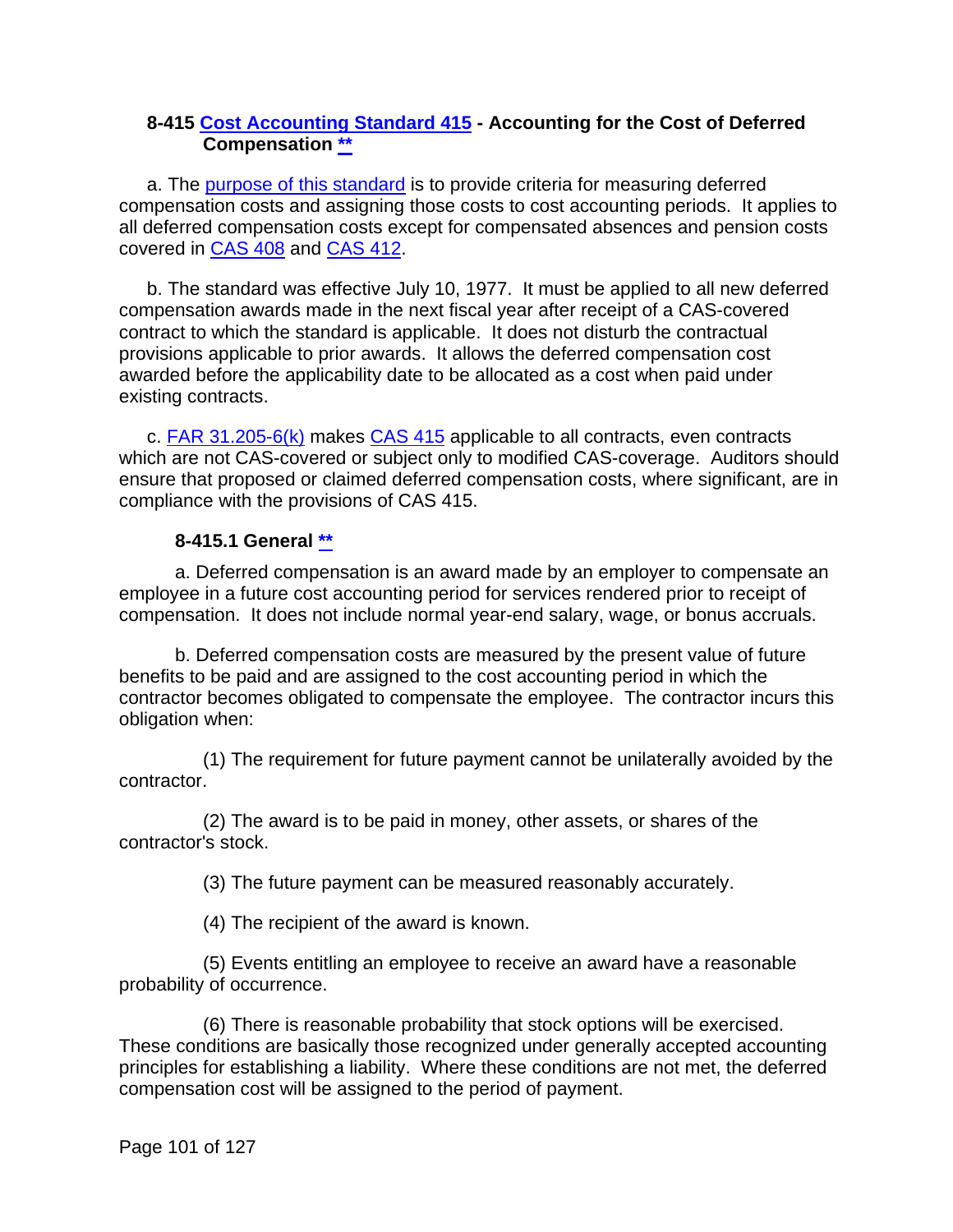c. If the award is based on employee's performance of future service to receive benefits, the contractor's obligation is established as the future service is performed.

d. The treasury rate determined by the Secretary of the Treasury pursuant to Public Law 92-41, 85 Statute 97, effective when the cost is assigned, will be used for computing the present value of future benefits. The treasury rate considers current private commercial interest rates for loans maturing in approximately five years and is considered the most appropriate rate for discounting deferred compensation costs.

e. The measurement and assignment of present values of future benefits to cost accounting periods should be separate for each award. However, the cost estimated on a group basis for employees covered by a deferred compensation plan will be acceptable if the cost can be measured with reasonable accuracy and includes an adjustment for probable forfeitures.

f. The auditor's evaluation should:

(1) Identify all deferred compensation awards currently provided to employees.

(2) Determine what accounting changes, if any, are contemplated as a result of the standard. (According to [FAR 52.230-6,](http://www.ecfr.gov/cgi-bin/text-idx?SID=494906eade3634270442954236e9af46&mc=true&node=se48.2.52_1230_66&rgn=div8) the contractor is required to describe to the ACO the kind of changes required by the standard.) If the contractor previously utilized a cash basis of accounting for deferred compensation costs on Government contracts, a change from a cash to an accrual basis will be required for all new awards made after the applicability date of the standard.

(3) Verify, through examination of the award provisions, that all applicable conditions for establishing the obligation for compensation have been met for those awards in which the entire cost is recognized in the year of award.

(4) Evaluate the present-value calculations to determine that the treasury rate specified in the standard has been used correctly.

(5) Evaluate costs for proper credit of estimated forfeitures, based on past experience and future expectations, where deferred compensation costs are accounted for on a group basis.

g. Interest cost will be included in computing future benefits for all deferred compensation cash awards that provide for the payment of interest. The allowability of such interest cost will be determined in accordance with applicable acquisition regulations. If the award stipulates a fixed interest rate, the interest cost is assigned at the fixed rate to the cost accounting period in which the contractor is obligated to compensate the employee. Some deferred compensation awards provide for the payment of interest at variable rates from the date of the award until payment. When the variable rate is based on specified index that is determinable by cost accounting period, the interest cost is assigned to the applicable period at the actual rate for the index at the close of the period. Since that rate may vary from the actual rates in future

Page 102 of 127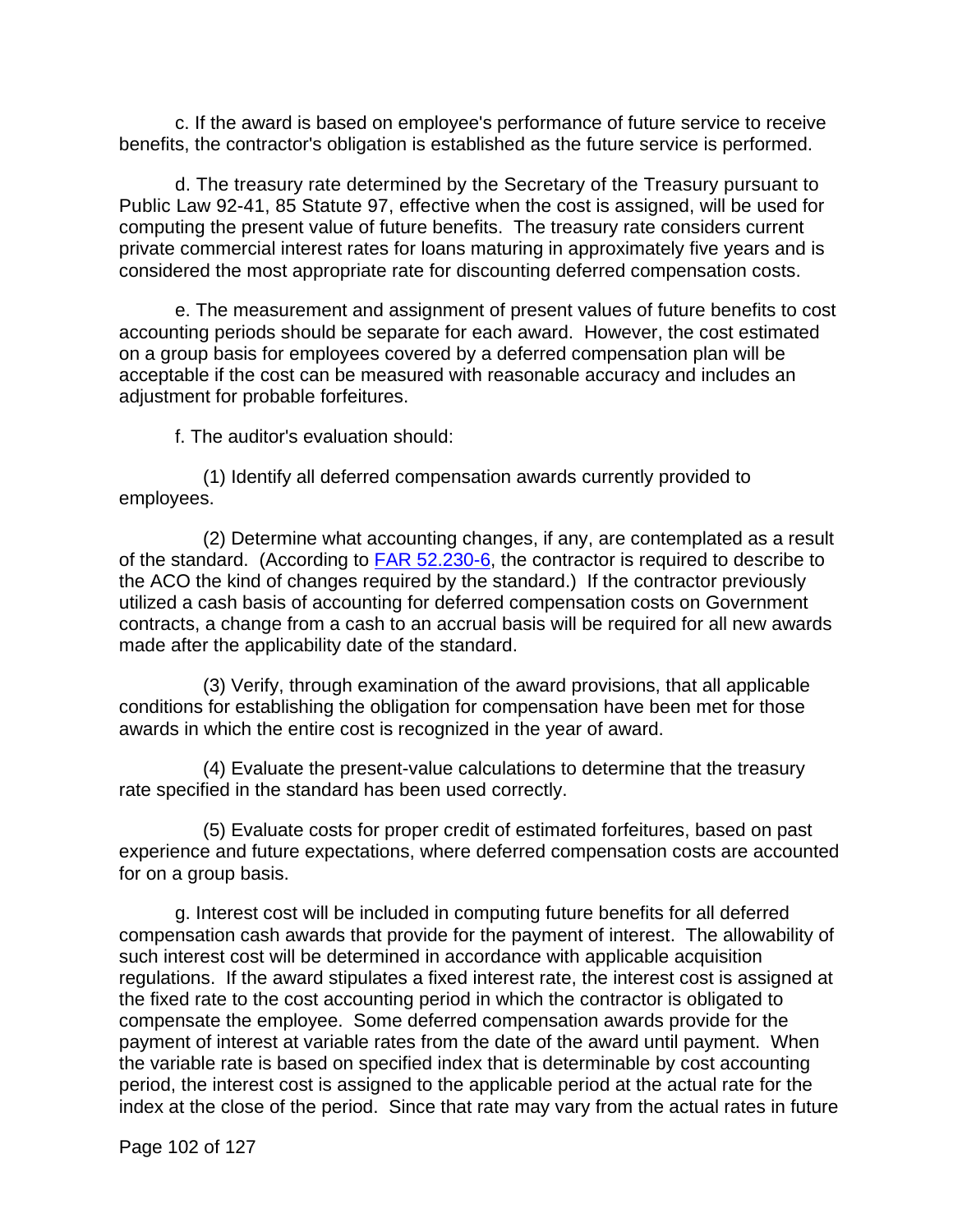periods, adjustments will be made in any future period in which the variable rate materially affects the cost of deferred compensation. When the variable rate is not based on a specified index and is not determinable by year, the total interest cost will be assigned to the period of payment. The auditor should evaluate each deferred compensation plan that provides for a cash award, to determine whether the payment of interest is required. For each plan that provides for interest, the auditor should check the contractor's annual interest cost calculation to ascertain that only interest costs for which the rates are fixed or based on specific indices have been accrued.

h. If a deferred compensation plan for a cash award requires irrevocable funding (including interest) of future payments to employees, the amount irrevocably funded will be assigned to the cost accounting period in which the funding occurs.

i. The deferred compensation cost of an award of contractor stock will be based on the current or prevailing market value of the stock (as indicated by market quotations) on the date the number of shares awarded becomes known. It should be noted that the standard does not provide for present value discounting of the market price for stock. Since the market price is presumed to reflect future expectations, further discounting would not be appropriate.

j. The cost of an award of an asset other than cash will be based on the market value of the asset when the award is made. If the market value is not available, a fair value of the asset will be established. The auditor should verify that the claimed market value of the asset is supported by a valid appraisal obtained from an outside source.

k. If the terms of an award of either cash, other assets, or stock require that an employee perform future service to receive benefits, the deferred compensation cost will be assigned on a pro rata basis to those applicable periods of current and future service. The standard does not specify the method or proration but provides that the proration be based on the circumstances of the award. The requirement of the standard conforms with Accounting Principles Board Opinion No. 12 which states that only the portion applicable to the current period should be accrued if elements of both current and future services are present. The auditor should determine the basis on which the contractor prorates costs between current and future periods. Where deferred compensation plans do not clearly establish a basis for prorating costs between accounting periods, the contractor will be required to support the prorations. In most instances, the contractor, because of the ease of computation, will prorate the costs evenly over the number of years of additional service required before exercise of the award. For example, a contractor, declaring a year-end cash award to key employees under a plan requiring three additional years of service before payment, prorates the cost evenly over the following three years (excluding adjustment for present value factors). The contractor's proration would be accepted by the auditor unless the circumstances of the award clearly indicated that the award was related in total, or in part, to past services rendered.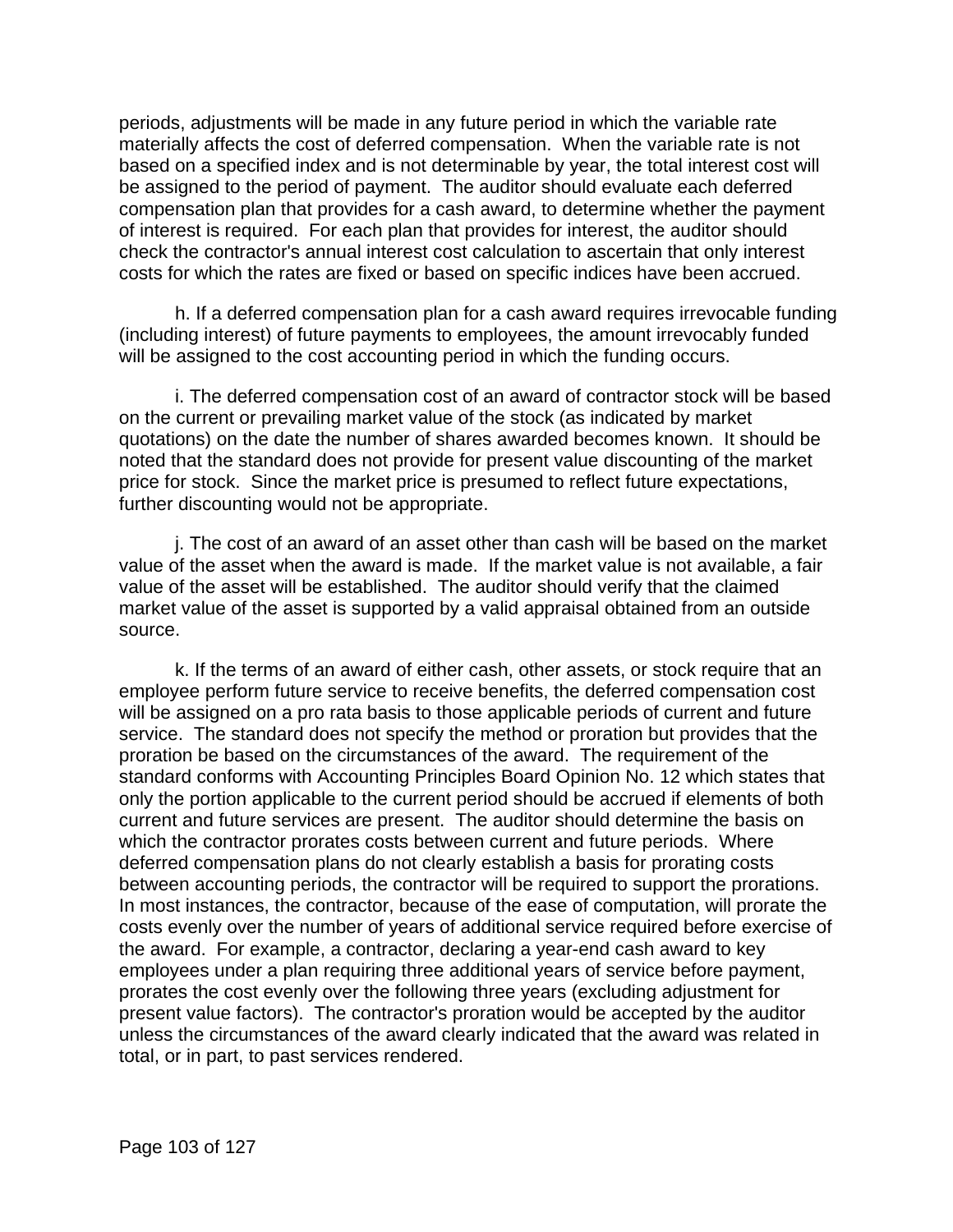l. Any forfeiture that reduces the contractor's obligation for payment of deferred compensation will be credited to contract costs in the period the forfeiture occurs. The reduction will be the amount of the award assigned to the prior period(s), plus interest compounded annually at the Secretary of the Treasury rate under Public Law 92-41, 85 Statute 97. For irrevocably funded plans, the reduction will be the amount initially funded, adjusted for a pro rata share of fund gains or losses. The voluntary failure of a recipient to exercise a stock option is not considered a forfeiture. If the cost of a cash award for a group deferred compensation plan is later determined to be greater than the amount initially assigned due to an overestimate of forfeitures, the additional cost attributable to the incorrect estimate will be assigned to the cost accounting period in which the revised cost becomes known.

m. If noncompliances are found, the auditor must ascertain their significance and make appropriate recommendations as outlined in 8-302.7.

## **8-415.2 Illustrations [\\*\\*](#page-4-9)**

The following illustrations are intended to supplement those in paragraph [415-60](http://www.ecfr.gov/cgi-bin/text-idx?SID=494906eade3634270442954236e9af46&mc=true&node=se48.7.9904_1415_660&rgn=div8) of the standard. They are to be used as a guide in determining whether a contractor's practices comply with the provisions of the standard.

a. **Problem.** The cost of a contractor's deferred compensation plan for a cash award is assigned to the cost accounting period in which the award is made. Under the provisions of the plan, the contractor has complete authority over forfeiture. If an employee is reassigned or laid off before he is eligible for benefits, the contractor may forfeit the employee's rights to the benefits.

**Solution.** Under [CAS 415-50\(a\),](http://www.ecfr.gov/cgi-bin/retrieveECFR?gp=&SID=494906eade3634270442954236e9af46&mc=true&r=SECTION&n=se48.7.9904_1415_650) one criterion for incurring an obligation is that the contractor cannot unilaterally avoid future payment. As a result of the contractor's discretionary control over the forfeiture provisions, this would not be considered a valid obligation. The cost should therefore be assigned to the year paid, not the year awarded.

b. **Problem.** The contractor's deferred compensation requires all cash awards to be increased by an eight percent interest factor.

**Solution.** The cost of future benefits assigned to the current accounting period should include interest cost calculated at eight percent compounded annually according to  $CAS$  415-50(d)(1).

c. **Problem.** The contractor accounts for the cost of a cash award deferred compensation plan on a group basis, adjusted for an estimated four percent forfeiture allowance. At the close of its fiscal year 1987, the actual cost of forfeitures amounted to only three percent because of a lower employee turnover than was originally anticipated.

**Solution.** The additional cost resulting from the overestimated forfeiture allowance should be charged to deferred compensations costs in fiscal year 1987.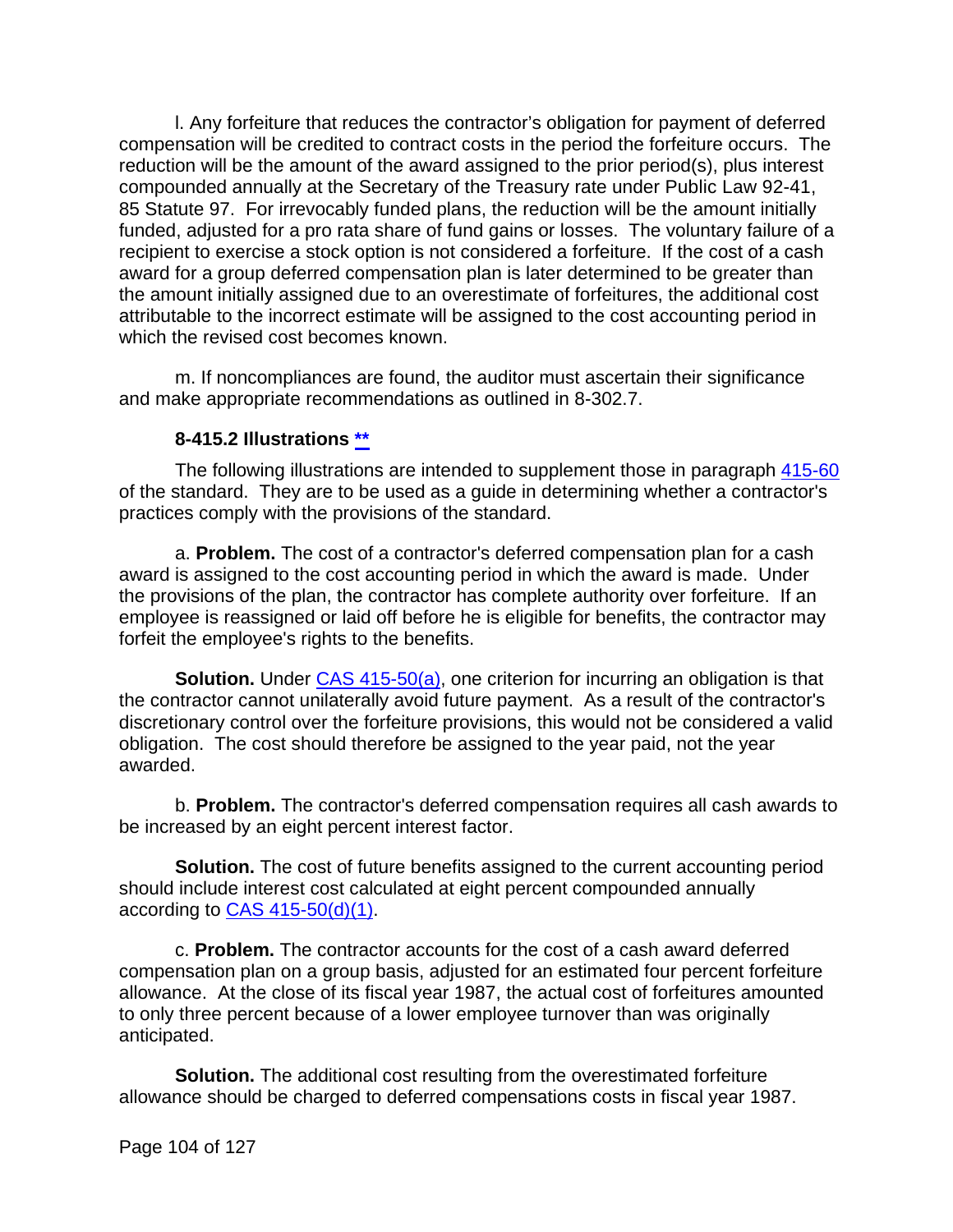d. **Problem.** The contractor has a deferred compensation plan that specifies that an employee receiving a cash award must remain with the company for three years after the award to receive benefits. On March 31, 1987 (fiscal year-end), the contractor awards \$5,000 to an employee to be paid on March 31, 1990. According to the plan's requirement for irrevocable funding of future payments, the cost payable to the employee on March 31, 1990 was funded on March 31, 1987.

**Solution.** The entire amount irrevocably funded must be assigned to the fiscal year ending March 31, 1987 according to [CAS 415-50\(d\)\(6\).](http://www.ecfr.gov/cgi-bin/retrieveECFR?gp=&SID=494906eade3634270442954236e9af46&mc=true&r=SECTION&n=se48.7.9904_1415_650)

e. **Problem.** The circumstances are the same as for problem d. above except the employee voluntarily terminates his employment on May 30, 1987. On the date of termination, the fund has appreciated eight percent.

**Solution.** The amount irrevocably funded plus eight percent for the fund gain will be credited to deferred compensation costs in fiscal year-end March 31, 1988 as a forfeiture reduction.

f. **Problem.** The contractor maintains a self-insured retiree death benefit plan for which costs are recorded at the time the death benefit is paid. Questions have been raised as to whether these benefits should be considered deferred compensation subject to CAS 415 and whether the liability for currently retired employees should be accrued.

**Solution.** These benefits are not deferred compensation as contemplated in CAS 415. [CAS 415-50\(a\)\(3\)](http://www.ecfr.gov/cgi-bin/retrieveECFR?gp=&SID=494906eade3634270442954236e9af46&mc=true&r=SECTION&n=se48.7.9904_1415_650) requires a reasonably accurate measurement of future payments as a condition for accrual. Retiree death benefits could only be accrued by introducing mortality assumptions and this was not considered to fall within the meaning of "reasonable accuracy" as used in the standard.

## **8-416 [Cost Accounting Standard 416](http://www.ecfr.gov/cgi-bin/text-idx?SID=6d3efc093f7398ce3324de7539a0ae7c&mc=true&node=pt48.7.9904&rgn=div5) - Accounting for Insurance Cost [\\*\\*](#page-4-10)**

CAS 416 provides criteria for the measurement of insurance costs, the assignment of such costs to cost accounting periods, and their allocation to cost objectives. The standard was effective July 10, 1979 and is applicable to a contractor on or after the start of its next accounting period beginning after the receipt of a CAScovered contract.

## **8-416.1 General [\\*\\*](#page-4-11)**

a. [CAS 416 covers](http://www.ecfr.gov/cgi-bin/retrieveECFR?gp=&SID=494906eade3634270442954236e9af46&mc=true&r=SECTION&n=se48.7.9904_1416_620) accounting for purchased insurance, self-insurance, and payments to a trustee of an insurance fund. When coverage is obtained through purchase of insurance or payment into an insurance fund, the premium or payment normally should represent the insurance cost. Amounts representing coverage for more than one year should be assigned pro rata among the cost accounting periods covered by the policy term. When coverage is not obtained through purchased insurance or payment into an insurance fund, the contractor should follow a program of self-insurance in accordance with criteria in the standard. Self-insurance is defined as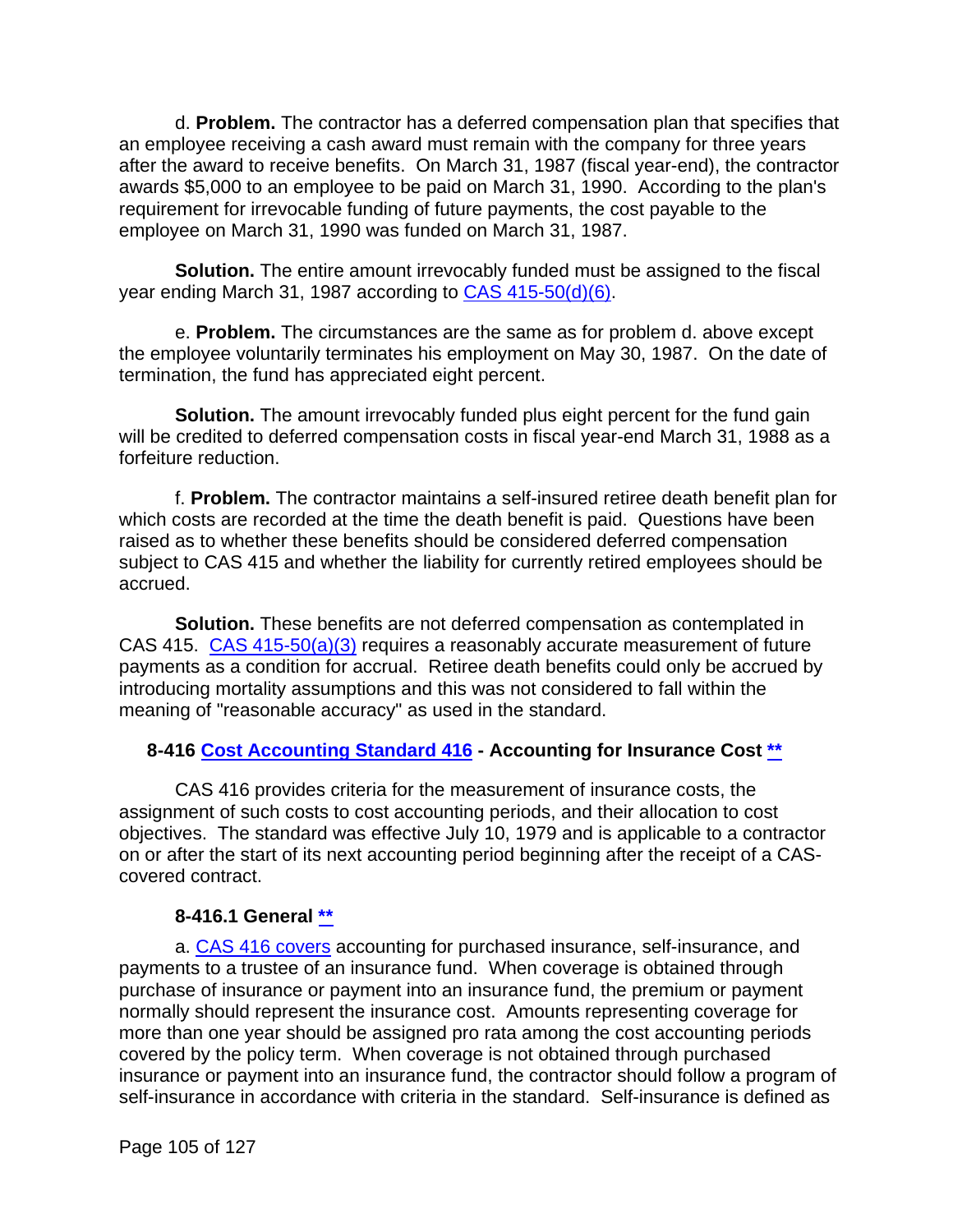the assumption or retention of the risk of loss by a contractor, either voluntarily or involuntarily. Absence of insurance is regarded as one form of self-insurance. The contractor should make a self-insurance charge for each period for each type of selfinsured risk based on an estimate of the projected average loss for that period. Insurance administration expenses that are material in relation to total insurance costs should be allocated on the same basis as the related costs.

b. [FAR 31.205-19](http://www.ecfr.gov/cgi-bin/text-idx?SID=494906eade3634270442954236e9af46&mc=true&node=se48.1.31_1205_619&rgn=div8) makes the self-insurance provisions of CAS 416 applicable to all contracts, even contracts that are not CAS-covered or subject only to modified CAScoverage. Auditors should ensure that proposed or claimed insurance costs, where significant, comply with the provisions of CAS 416.

# **8-416.2 Guidance [\\*\\*](#page-4-12)**

a. The standard requires the contractor to maintain records to substantiate the amounts of premiums, refunds, dividends, losses, and self-insurance charges. Records should also show the frequency, amount, and location of actual losses by major type of risk.

b. A contractor may need memorandum records to reflect material differences between insurance costs determined in accordance with [CAS 416](http://www.ecfr.gov/cgi-bin/text-idx?SID=6d3efc093f7398ce3324de7539a0ae7c&mc=true&node=pt48.7.9904&rgn=div5) and those includable in financial statements prepared in accordance with Financial Accounting Standards Board (FASB) Statement 5, Accounting for Contingencies. FASB Statement 5 does not permit an accrual for loss contingencies in a contractor's financial accounting records unless (1) an asset has been impaired or a liability incurred at the date of financial statements and (2) the amount can be reasonably estimated. Insurance costs determined in accordance with [CAS 416](http://www.ecfr.gov/cgi-bin/text-idx?SID=6d3efc093f7398ce3324de7539a0ae7c&mc=true&node=pt48.7.9904&rgn=div5) cannot be accrued in financial accounting records unless they represent purchased insurance, actual payment to a trustee, or the recognition of an actual loss. A self-insurance charge that only represents exposure to the risk of loss cannot be accrued.

c. Exposure to the risk of loss may differ significantly between defense and commercial operations and products. When risks differ significantly, defense and commercial insurance costs should be accumulated and allocated separately.

d. The audit of insurance premiums and payments to trustees should include:

(1) Examining insurance policies to determine the basis for establishing and adjusting premiums, and any provision for deposits and reserves.

(2) Determining whether the contractor controls or has a financial interest in the insurer. Purchase of insurance from a related organization may be a form of selfinsurance which should be audited in accordance with 8-416.2e.

(3) Examining the transactions in connection with an insurance reserve or fund in order to establish compliance with  $CAS$  416-50(a)(iv) and (v).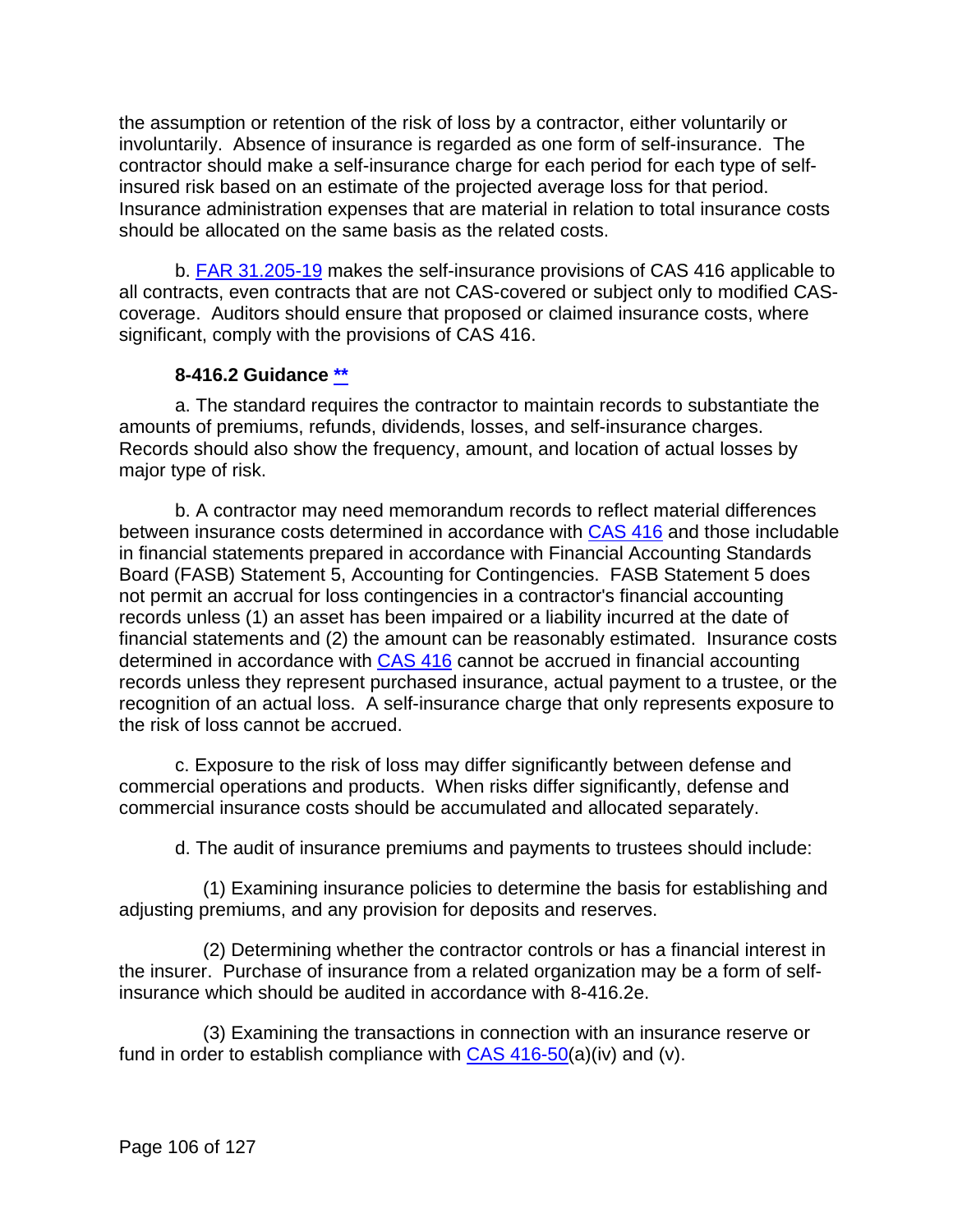(4) Evaluating direct allocations of premium costs to final cost objectives to detect possible noncompliance with [CAS 402.](http://www.ecfr.gov/cgi-bin/text-idx?SID=6d3efc093f7398ce3324de7539a0ae7c&mc=true&node=pt48.7.9904&rgn=div5)

(5) Evaluating the assignment of premiums, refunds, and assessments to and among cost accounting periods.

e. [CAS 416](http://www.ecfr.gov/cgi-bin/text-idx?SID=6d3efc093f7398ce3324de7539a0ae7c&mc=true&node=pt48.7.9904&rgn=div5) does not establish minimum financial requirements for a contractor's self-insurance program. In order to assure that a contractor has adequate financial resources for a self-insurance program, [FAR 31.205-19](http://www.ecfr.gov/cgi-bin/text-idx?SID=ad50597fb2ae890a62f8719ca3dcdeed&mc=true&node=se48.1.31_1205_619&rgn=div8) requires contracting officer approval of a self-insurance program before the related costs are allowable. Auditors may be requested to furnish data in connection with the evaluation of the proposed self-insurance program. Self-insurance charges should be audited for compliance with CAS 416 and the approved program. The audit of self-insurance charges should include:

(1) Evaluating the contractor's overall self-insurance program and the adequacy of supporting records.

(2) Analyzing the nature, amount and pattern of actual insurance losses.

(3) Evaluating the contractor's method of estimating projected average loss from actual loss data.

(4) Comparing the self-insurance charge with the cost of purchased insurance when it is available.

f. If noncompliances are found, the auditor must ascertain their significance and make appropriate recommendations as outlined in 8-302.7.

# **8-416.3 Illustrations [\\*\\*](#page-4-13)**

The following illustrations are intended to supplement those in paragraph [416-60](http://www.ecfr.gov/cgi-bin/text-idx?SID=ad50597fb2ae890a62f8719ca3dcdeed&mc=true&node=se48.7.9904_1416_660&rgn=div8) of the standard. They are to be used as a guide in determining whether a contractor's practices comply with the standard's provisions.

a. **Problem.** Contractor X establishes an approved self-insurance program to cover employee group health plans beginning with its next accounting period. The contractor makes a self-insurance charge based on analysis of its actual loss experience over the prior 10-year period and an evaluation of anticipated conditions. The auditor determines that a well-known insurance company offers coverage at a cost materially lower than the self-insurance charge. The contractor refuses to purchase insurance because the insurance company is a subsidiary of a competitor and has a poor reputation.

**Solution.** The contractor's practice complies with CAS 416 even though purchased insurance is available at a lesser cost. Paragraph 5 of the supplemental information published with CAS 416 states that the limitation in [CAS 416-50\(](http://www.ecfr.gov/cgi-bin/text-idx?SID=ad50597fb2ae890a62f8719ca3dcdeed&mc=true&node=se48.7.9904_1416_650&rgn=div8)a)(2)(i) is intended to apply only when the cost of comparable purchased insurance is used as a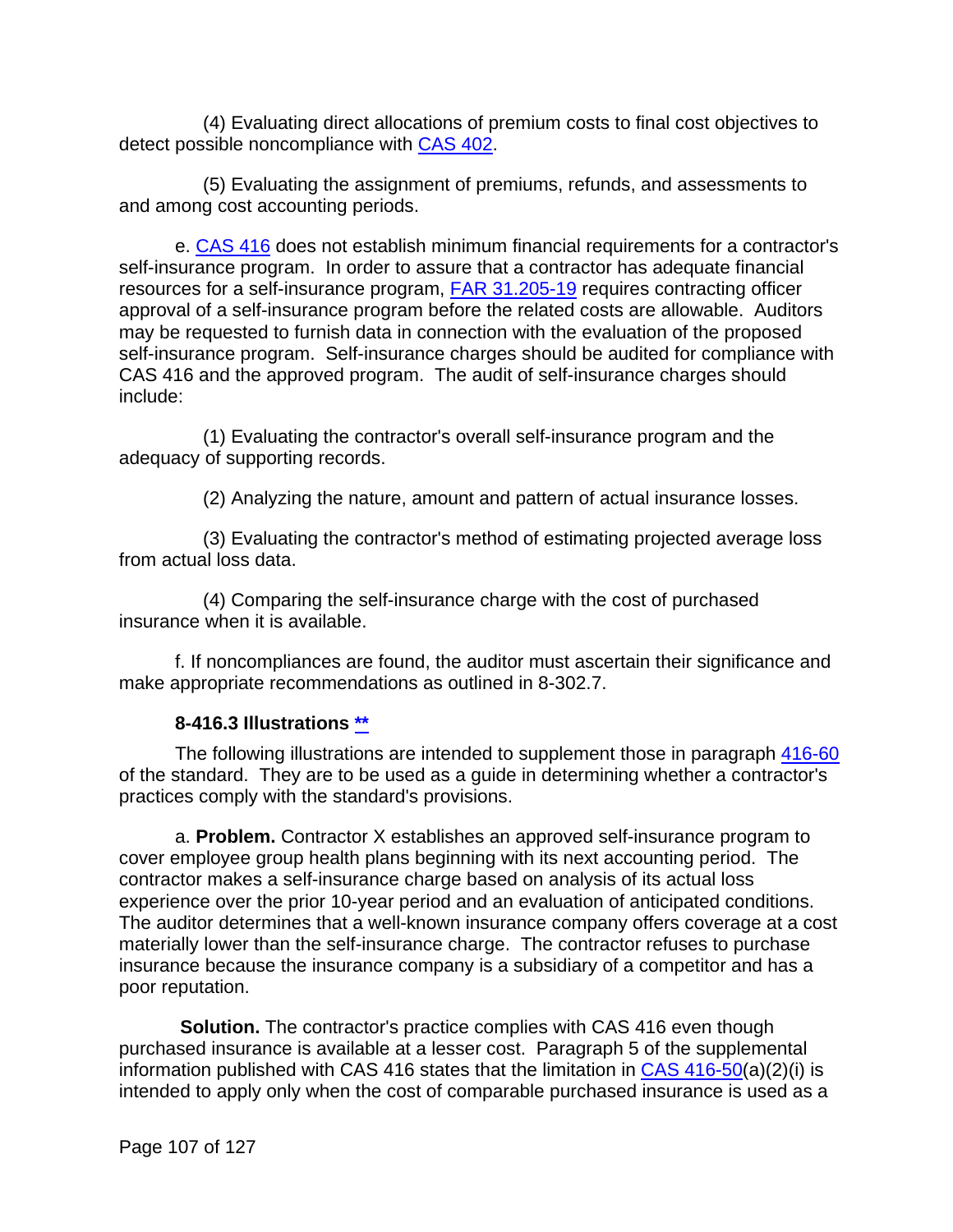convenient method of estimating the projected average loss. The contractor's action is still subject to the test of reasonableness contained in [FAR 31.201-3](http://www.ecfr.gov/cgi-bin/text-idx?SID=2e0fc29c738bee6af3cb66a3efc30e2c&mc=true&node=se48.1.31_1201_63&rgn=div8) as well as the allowability requirements of **FAR 31.205-19**, which disallows the difference between the cost of self-insurance and comparable purchased insurance (plus associated administrative expenses). The difference should be questioned if the purchased insurance is determined to be comparable.

b. **Problem.** Contractor Y proposes to discontinue its purchased insurance coverage and become self-insured without setting aside specific financial resources to cover future losses.

**Solution.** If the self-insurance charge is measured and allocated properly following the criteria in  $CAS$  416-50(a)(2), the proposed practice complies with the standard regardless of the availability of specific financial resources to cover future losses. The same cost, however, may be unallowable under [FAR 31.205-19](http://www.ecfr.gov/cgi-bin/text-idx?SID=2e0fc29c738bee6af3cb66a3efc30e2c&mc=true&node=se48.1.31_1205_619&rgn=div8) if the selfinsurance program has not been approved by the CFAO.

## **8-417 [Cost Accounting Standard 417](http://www.ecfr.gov/cgi-bin/text-idx?SID=2bfd5ab1592764d0d9af3a8b230cd658&mc=true&node=pt48.7.9904&rgn=div5) - Cost of Money as an Element of the Cost of Capital Assets Under Construction [\\*\\*](#page-4-14)**

a. This standard establishes criteria for the measurement of the cost of money attributable to capital assets under construction, fabrication, or development as an element of the cost of those assets. The standard was effective December 15, 1980. It is applicable on or after the start of the next fiscal year beginning after receipt of a contract to which the standard applies.

b. [FAR 31.205-10](http://www.ecfr.gov/cgi-bin/text-idx?SID=2e0fc29c738bee6af3cb66a3efc30e2c&mc=true&node=se48.1.31_1205_610&rgn=div8) makes [CAS 417](http://www.ecfr.gov/cgi-bin/text-idx?SID=2bfd5ab1592764d0d9af3a8b230cd658&mc=true&node=pt48.7.9904&rgn=div5) applicable to all contracts, even contracts that are not CAS-covered or subject only to modified CAS-coverage. Auditors should ensure that proposed or claimed cost of money costs, where significant, comply with the provisions of CAS 417.

## **8-417.1 General [\\*\\*](#page-4-15)**

a. The standard's fundamental requirement provides that the cost of money applicable to the investment in tangible and intangible capital assets being constructed, fabricated, or developed for a contractor's own use, shall be included in the capitalized acquisition cost of such assets.

b. For each capital asset being constructed, fabricated, or developed, a representative investment amount shall be determined each cost accounting period, giving appropriate consideration to the rate at which costs of construction are incurred. The cost of money applicable to each asset shall be calculated using the applicable interest rates determined by the Secretary of the Treasury under Public Law 92-41, 85 Statute 97 (distributed semi-annually by Headquarters).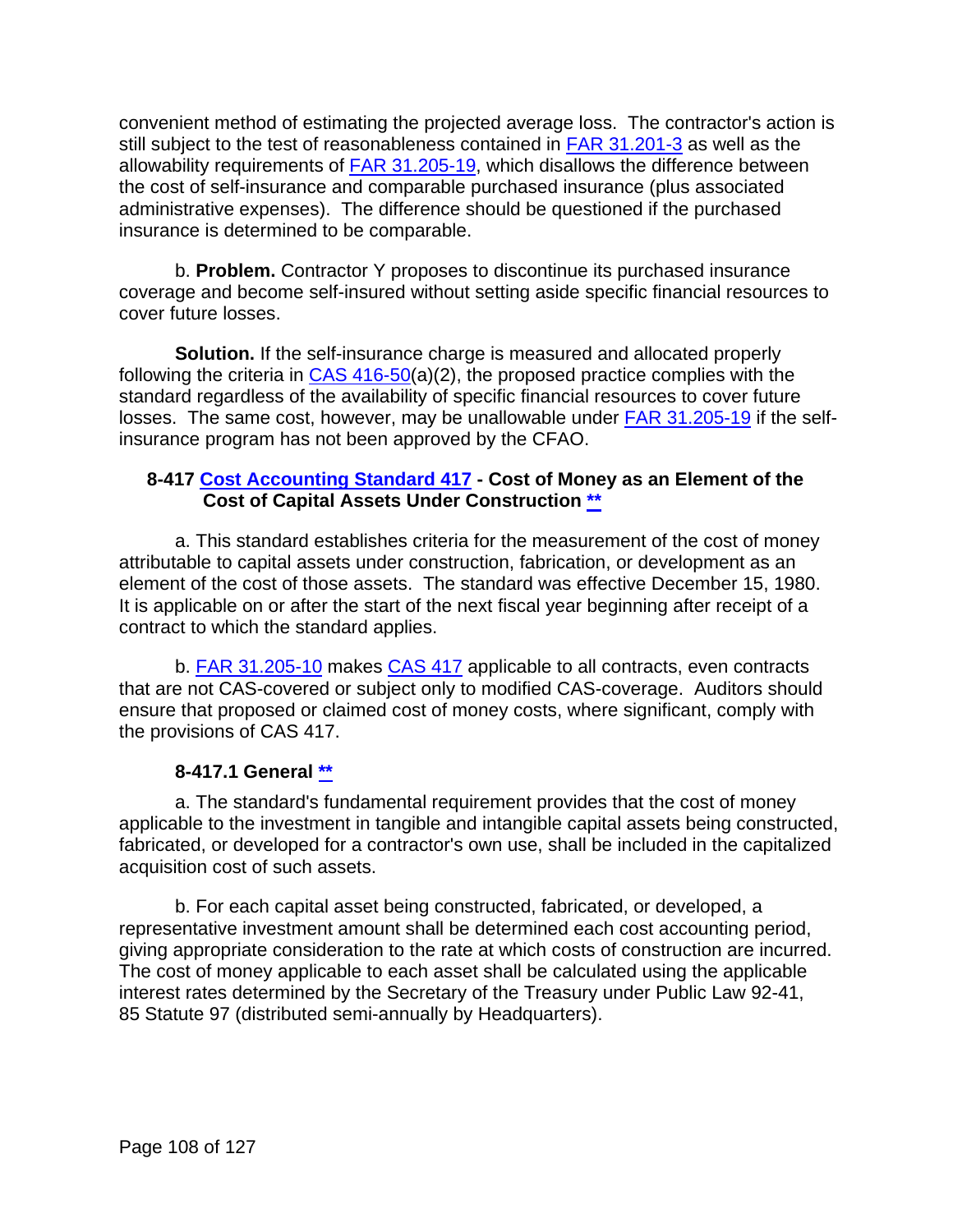c. Cost of money shall not be capitalized for any period during which substantially all the activities necessary to get the asset ready for its intended use are discontinued unless such discontinuance arises out of causes beyond the control and without the fault or negligence of the contractor.

#### **8-417.2 Guidance [\\*\\*](#page-4-0)**

a. [CAS 417](http://www.ecfr.gov/cgi-bin/text-idx?SID=2bfd5ab1592764d0d9af3a8b230cd658&mc=true&node=pt48.7.9904&rgn=div5) applies to both tangible and intangible assets being constructed, fabricated, or developed for a contractor's own use. Cost of money applicable to land should be added to the basis of the land rather than to the depreciable portion of the asset under construction. Land should not be included in the representative cost until the start of activity necessary to get it ready for its intended use, such as foundation development, landscaping, etc.

b. Cost of money should be computed only once for each cost accounting period that the asset is under construction based on the representative investment during the cost accounting period. Amounts capitalized as cost of money in one cost accounting period should be included in the representative investment for succeeding periods. Cost of money shall be calculated using the time-weighted interest rates determined by the Secretary of the Treasury. It is not necessary to enter the cost of money on the accounting records; however, the contractor should make a memorandum entry of the cost and maintain, in a manner that permits audit and verification, all relevant schedules, cost data, and other data necessary to support the entry.

c. The representative investment is the calculated amount considered invested by the contractor in the project to construct, fabricate, or develop the asset during the cost accounting period. In calculating the representative investment, consideration must be given to the rate of expenditure pattern of this investment. For example, if most of the investment was at the end of the cost accounting period, the representative investment calculation must reflect this fact.

d. The standard requires that if substantially all activity necessary to get the asset ready for its intended use is discontinued, cost of money shall not be capitalized for the period of discontinuance. However, when such discontinuance occurs beyond the control and without the fault or negligence of the contractor, the cost of money will continue to be capitalized. Therefore, the construction-in-progress accounts should be scrutinized to see if activity has ceased or dropped to a nominal amount. If this occurs, the circumstances should be examined. Brief interruptions and delays because of technical construction problems, labor disputes, inclement weather, shortage of material, etc. will not require discontinuance of capitalization of cost of money.

e. Assets purchased but not immediately put into service because they require installation are permitted to be included in the base for determining cost of money during the period of installation. However, caution should be taken to ensure that the activities necessary to get the asset ready for its intended use are not discontinued.

f. If noncompliances are found, the auditor must ascertain their significance and make appropriate recommendations as outlined in 8-302.7.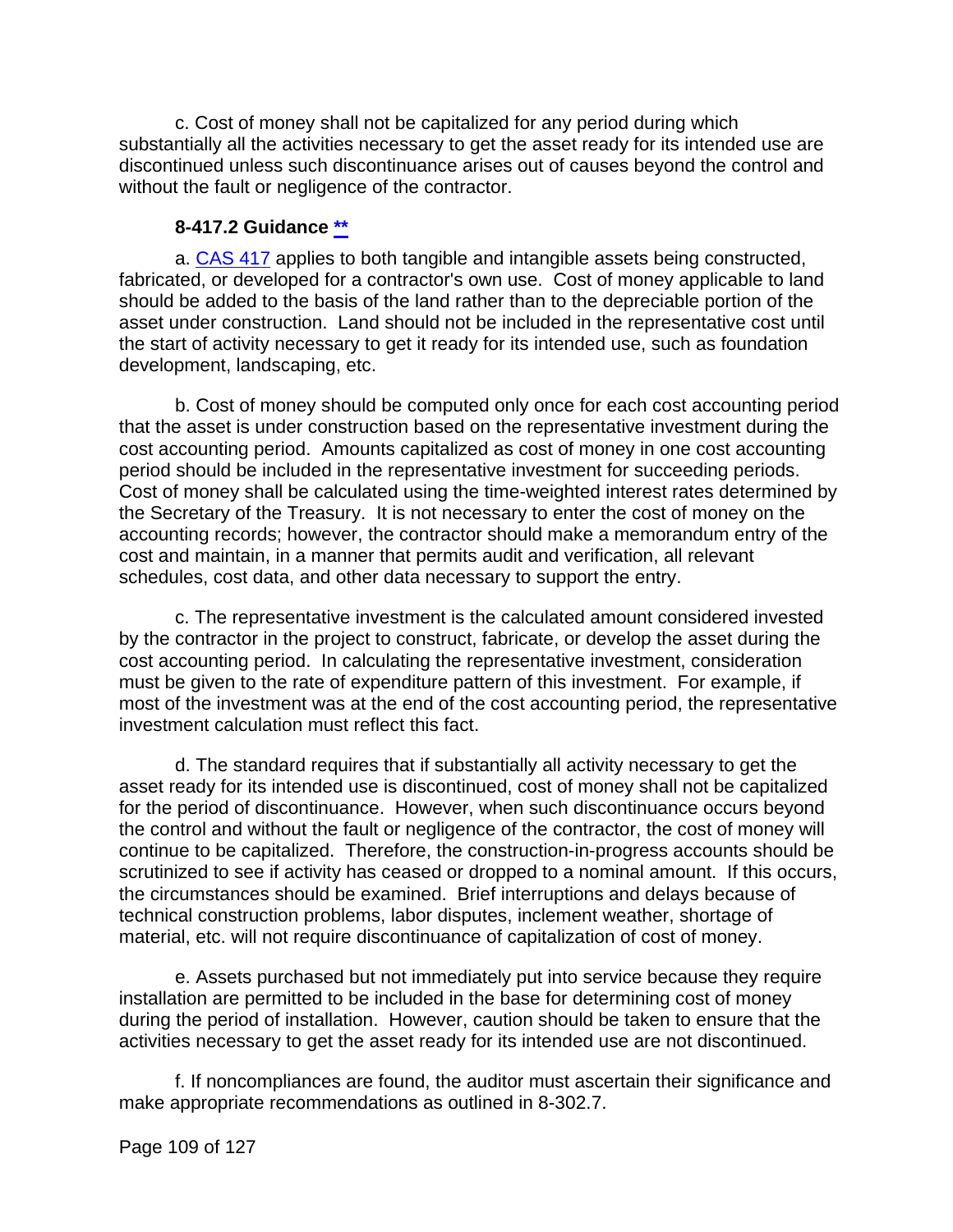### **8-417.3 Illustrations [\\*\\*](#page-4-1)**

The following illustration is intended to supplement those in paragraph [417-60](http://www.ecfr.gov/cgi-bin/text-idx?SID=2e0fc29c738bee6af3cb66a3efc30e2c&mc=true&node=se48.7.9904_1417_660&rgn=div8) of the standard. It is to be used as a guide in determining whether a contractor's practices comply with the standard's provisions.

**Problem.** A contractor purchases a turbine for \$1 million on January 1, 1986. The installation requires six months and is completed on June 3, 1986. The contractor capitalizes cost of money during the six-month period of installation stating that it was the CASB's intent that contractor investment be recognized through cost of money.

**Solution.** The contractor is entitled to capitalize cost of money during the sixmonth installation period. However, in the event that the activities necessary to get the asset ready for its intended use are discontinued, cost of money will not be capitalized for the period of discontinuance.

#### **8-418 [Cost Accounting Standard 418](http://www.ecfr.gov/cgi-bin/text-idx?SID=2bfd5ab1592764d0d9af3a8b230cd658&mc=true&node=pt48.7.9904&rgn=div5) - Allocation of Direct and Indirect Costs [\\*\\*](#page-4-2)**

[CAS 418 requires](http://www.ecfr.gov/cgi-bin/retrieveECFR?gp=&SID=2e0fc29c738bee6af3cb66a3efc30e2c&mc=true&r=SECTION&n=se48.7.9904_1418_620) the consistent classification of costs as direct or indirect, establishes criteria for accumulating indirect costs in indirect cost pools, and provides guidance on allocating indirect cost pools. The standard was effective September 20, 1980. It is applicable on or after the start of the second fiscal year beginning after receipt of a contract to which the standard applies.

### **8-418.1 General [\\*\\*](#page-4-3)**

The standard's fundamental requirements provide that:

(1) a business unit shall have a written statement of accounting policies and practices for classifying costs as direct or indirect which shall be consistently applied;

(2) indirect costs shall be accumulated in indirect cost pools which are homogeneous; and

(3) pooled costs shall be allocated to cost objectives in reasonable proportion to the beneficial or causal relationships of the pooled costs to cost objectives.

While the CAS and the FAR are similar with regard to the conceptual basis, the standard goes beyond the requirements of the FAR and provides more definitive guidance for allocation base selection.

#### **8-418.2 Guidance [\\*\\*](#page-4-4)**

a. The requirement for a written statement of accounting policies for classifying costs as direct or indirect is a critical aspect for assuring consistent implementation of this standard. If information disclosed by the contractor in "Part III, Direct vs. Indirect," Item 3.1.0, of the [Disclosure Statement](http://www.ecfr.gov/cgi-bin/text-idx?SID=2e0fc29c738bee6af3cb66a3efc30e2c&mc=true&node=se48.7.9903_1202_69&rgn=div8) is insufficient to meet this requirement, the contractor should be requested to furnish additional detail.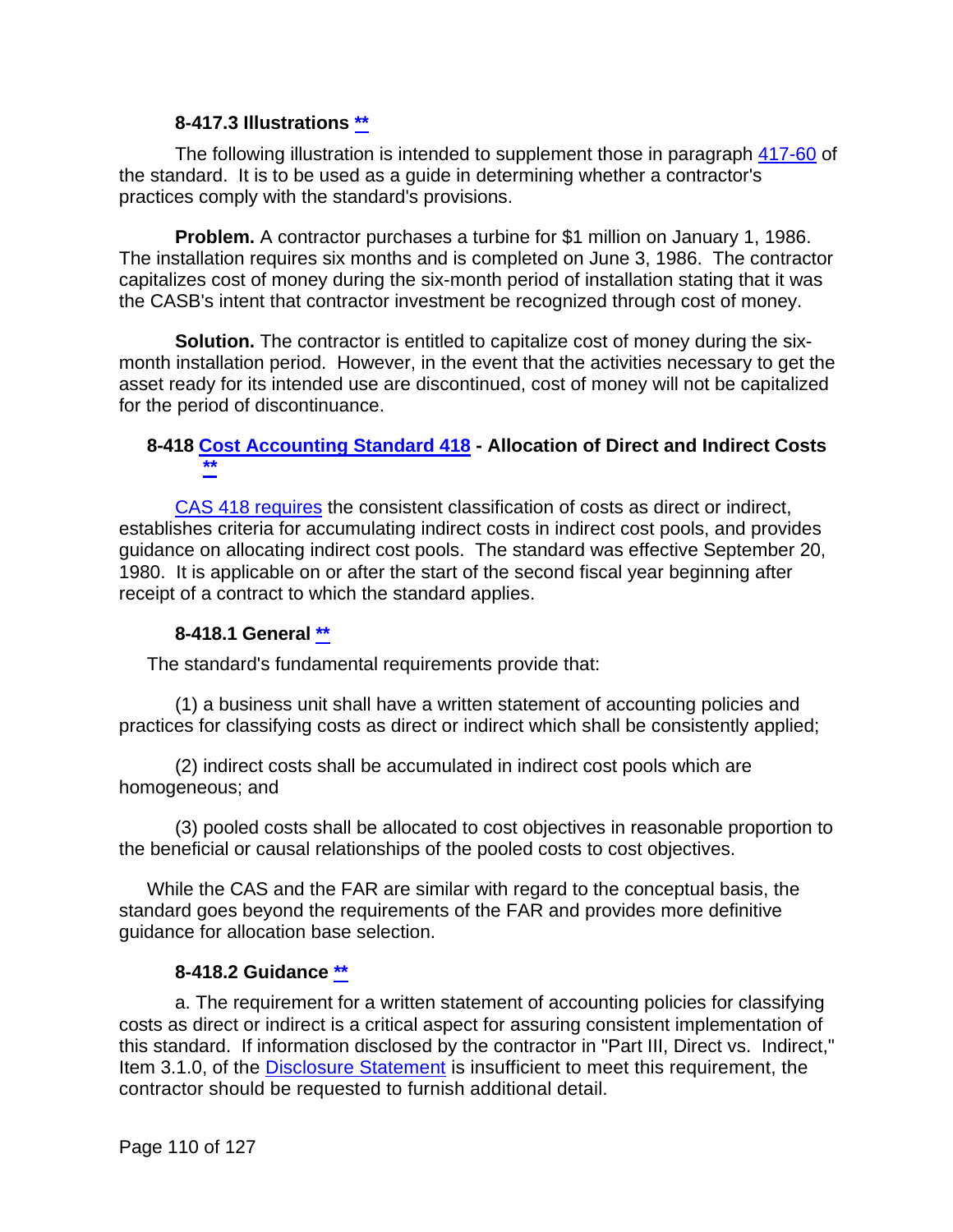b. Materiality is emphasized in evaluating any perceived need for change in cost accounting practices. Materiality criteria are in [48 CFR 9903.305.](http://www.ecfr.gov/cgi-bin/text-idx?SID=2e0fc29c738bee6af3cb66a3efc30e2c&mc=true&node=se48.7.9903_1305&rgn=div8)

c. When a noncompliance condition is not reported because the amounts are not material, periodic evaluations are required to ascertain that the amounts remain immaterial. Noncompliant conditions that currently involve immaterial amounts but which may involve material amounts in the future should be reported to the CFAO in accordance with 8-302.7.

d. The creation of additional indirect cost pools should be required only if changes will result in materially different cost allocations.

e. Homogeneity of indirect cost pools is a significant requirement of the standard; however, a pool may be considered homogeneous if the separate allocation of costs of the dissimilar activities would not result in a materially different allocation of cost-to-cost objectives. Where there are no audit problems with the existing structure, it is not anticipated that [CAS 418](http://www.ecfr.gov/cgi-bin/text-idx?SID=2bfd5ab1592764d0d9af3a8b230cd658&mc=true&node=pt48.7.9904&rgn=div5) would require further audit of the homogeneity of indirect cost pools. However, the allocation base for those pools must still be audited for compliance with the standard.

f. Where current problems regarding the allocation of direct and/or indirect costs do exist, [CAS 418](http://www.ecfr.gov/cgi-bin/text-idx?SID=2bfd5ab1592764d0d9af3a8b230cd658&mc=true&node=pt48.7.9904&rgn=div5) provides authoritative support and criteria that may be helpful in formulating an acceptable solution.

g. Where the contractor is establishing new indirect cost pools, careful attention should be directed toward whether the pools meet the requirements of the standard. Audit considerations, applicable to conditions both before and after the establishment of a new pool, should include propriety of the allocation base, homogeneity of the cost pools, and materiality.

h. For purposes of selecting an allocation base, [CAS 418](http://www.ecfr.gov/cgi-bin/text-idx?SID=2bfd5ab1592764d0d9af3a8b230cd658&mc=true&node=pt48.7.9904&rgn=div5) distinguishes between two types of indirect cost pools: (a) those that include a material amount of the costs of management and supervision of activities involving direct labor or direct material, and (b) those that do not.

(1) If an indirect cost pool contains a material amount of the costs of management or supervision of activities involving direct labor or direct material, the standard requires selecting an allocation base representative of the activity being supervised. Allocation bases are limited to direct labor hours or dollars, machine hours, units of production, or material costs, whichever is more likely to vary in proportion to the costs included in the cost pool being allocated.

(2) If an indirect cost pool does not contain material amounts of the costs of management or supervision of activities involving direct labor or direct material, the standard specifies criteria for selecting a base representing an appropriate measure of resource consumption. The standard establishes a hierarchy of acceptable representations of beneficial or causal relationships between the activities in the pool and benefiting cost objectives. The best representation is a measure of the resource

Page 111 of 127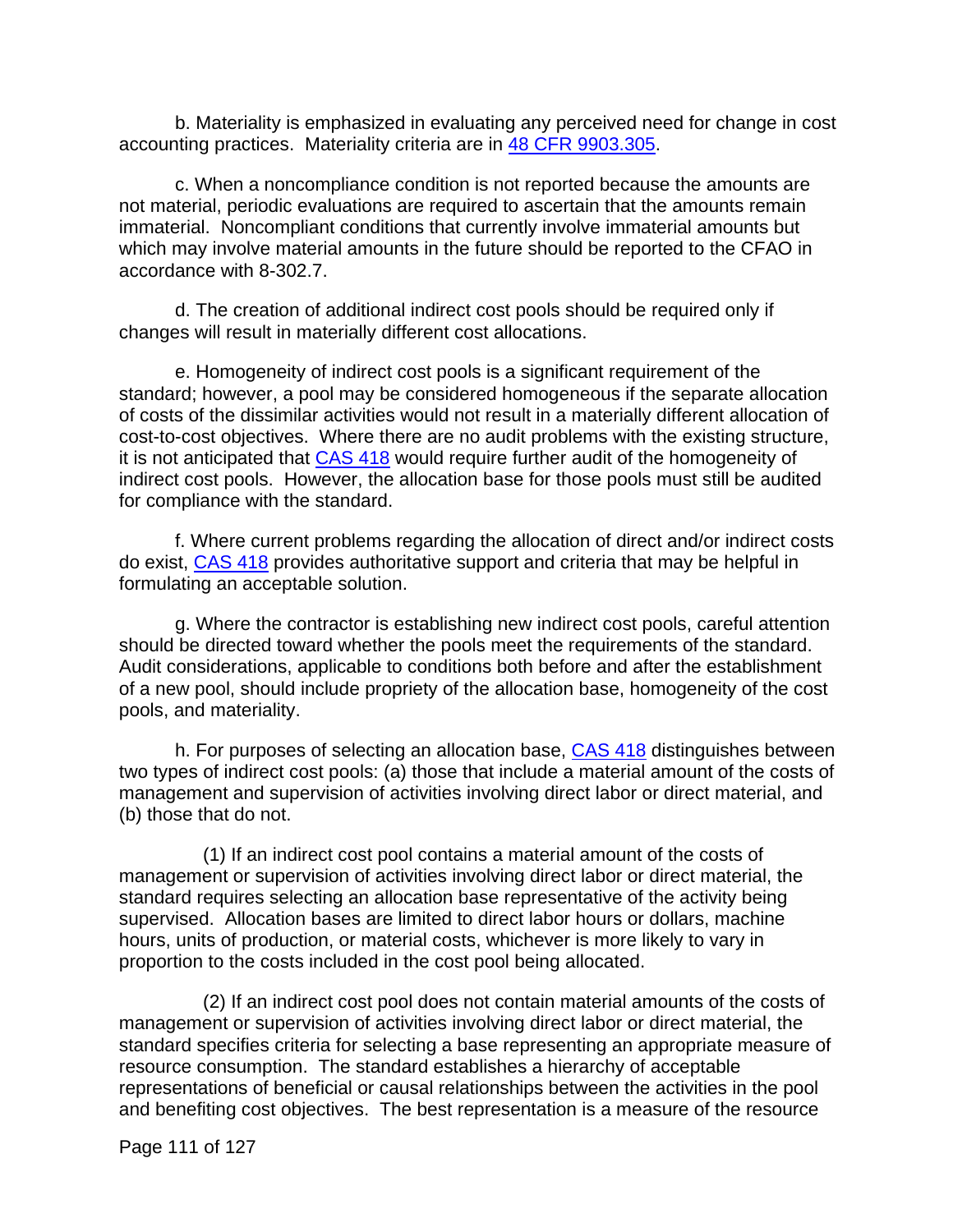consumption of the activities of the indirect cost pool. If consumption measures are unavailable, or impractical to ascertain, the next best representation is a measure of the output of the activities of the indirect cost pool. If neither resources consumed nor output of the activities can be measured practically, the standard requires the use of a surrogate that varies in proportion to the services received to be used as a measure of resources consumed.

i. The allocation base used should result in an allocation to cost objectives in reasonable proportion to the beneficial or causal relationship of the pooled costs to cost objectives. Where the allocation base used is direct labor hours or dollars, all work accomplished, including hours worked in excess of 8 hours per day/40 hours per week by exempt employees or assigned costs, should be included as appropriate in the base for allocation of overhead costs. (See 6-410.3d.)

j. A special allocation of indirect costs is permitted if a particular final cost objective (e.g., contract) would receive a disproportionate allocation of indirect costs from an indirect cost pool. However, the allocation from the indirect cost pool to a particular final cost objective must be commensurate with the benefits received. The amount of special allocation must be removed from the indirect cost pool and the particular final cost objective's base costs must be removed for the base used to allocate the indirect cost pool. The  $CAS$  418-50(f) provision is applicable to a particular final cost objective, rather than to classes of contracts or final cost objectives. It appears the intent is to use the special allocation provision in exceptional cases to resolve situations where equitable allocation cannot be achieved by normal methods. When a special allocation under CAS 418-50(f) is used, it must be described in the contractor's Disclosure Statement. Otherwise, the contractor would be in noncompliance for failure to follow its disclosed practices.

k. The criteria in [CAS 407](http://www.ecfr.gov/cgi-bin/text-idx?SID=2bfd5ab1592764d0d9af3a8b230cd658&mc=true&node=pt48.7.9904&rgn=div5) should be applied to the use of average and preestablished direct labor rates. Material variances must be allocated annually to cost objectives in proportion to costs previously allocated.

l. Contractors are required to review preestablished rates for indirect costing at least annually, and revise the rates to reflect anticipated conditions. In addition, variances between actual or anticipated rates and preestablished rates must be disposed of at least annually, if material.

m. If noncompliances are found, the auditor must ascertain their significance and make appropriate recommendations as outlined in 8-302.7.

### **8-418.3 Illustrations [\\*\\*](#page-4-5)**

The following illustrations are intended to supplement those in paragraph [418-60](http://www.ecfr.gov/cgi-bin/text-idx?SID=2e0fc29c738bee6af3cb66a3efc30e2c&mc=true&node=se48.7.9904_1418_660&rgn=div8) of the standard. They are to be used as a guide in determining whether a contractor's practices comply with the standard's provisions.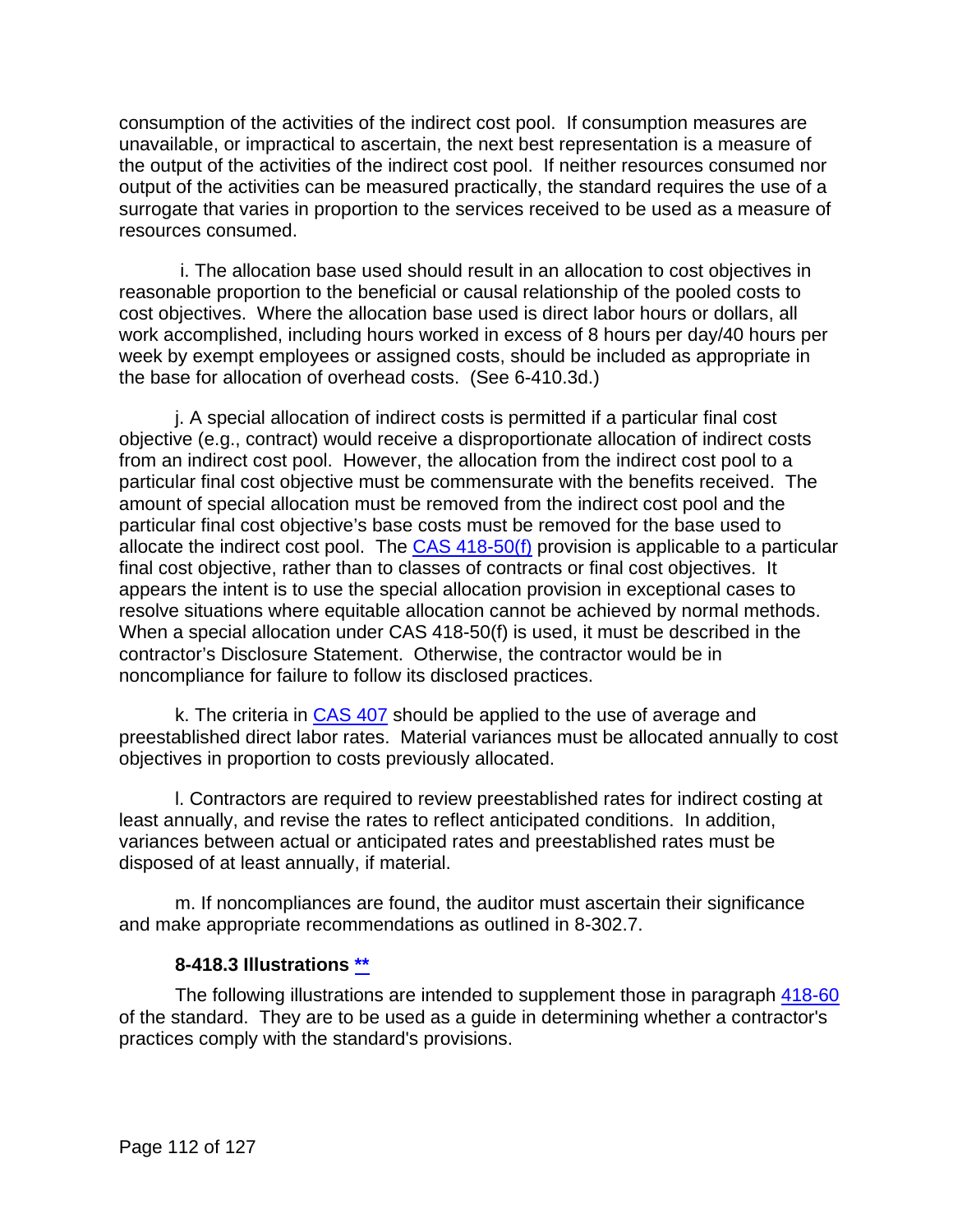a. **Problem.** Contractor A proposes to establish an allocation method for the central reproduction cost center. The contractor wants to use the number of personnel in each department as the base for allocation of the cost center.

**Solution.** A central reproduction cost center does not contain a material amount of management and supervision of activities involving direct labor and direct material. Hence, the selection of a base is governed by [CAS 418-50\(e\).](http://www.ecfr.gov/cgi-bin/retrieveECFR?gp=&SID=2e0fc29c738bee6af3cb66a3efc30e2c&mc=true&r=SECTION&n=se48.7.9904_1418_650) Number of personnel is a surrogate for resource consumption that may be representative of the beneficial or causal relationship between the cost center and the benefiting cost objectives. However, acceptability of this base requires an analysis of the availability of more preferred bases:

(1) The best measure of resource consumption related to a central reproduction cost center may be equipment usage (hours). However, if the reproduction equipment does not have time meters and installation is not costeffective, the use of such a base would be impractical.

(2) The next best representation of beneficial or causal relationship is output. A base consisting of the number of reproduced pages might be selected as an appropriate allocation measure of the output of the activities of the central reproduction cost center. However, if it is not practical to measure the number of pages reproduced for each requesting activity, a surrogate that varies in proportion to the services rendered may be used to measure the resources consumed.

(3) Such a surrogate could be the number of personnel in each department if past experience demonstrates that the number of requisitions varies in reasonable proportion to departmental population, thereby constituting a reasonable measure of the activity of the cost objectives receiving the service. Accordingly, the method adopted by the contractor could constitute an acceptable allocation basis, depending upon the circumstances.

b. **Problem.** An audit of contractor B reveals that several indirect cost pools contain costs of activities having dissimilar beneficial or causal relationships to cost objectives to which the pool is allocated. Further analysis indicates that allocation of the costs of the activities, included in the cost pool, result in an allocation to cost objectives which is not materially different from the allocation that would result if the costs of the activities were allocated separately.

**Solution.** The contractor's practice is currently in compliance with [CAS](http://www.ecfr.gov/cgi-bin/retrieveECFR?gp=&SID=2e0fc29c738bee6af3cb66a3efc30e2c&mc=true&r=SECTION&n=se48.7.9904_1418_650)   $418-50(b)(1)$ . However, if it is expected that the practice will have a material impact in the future and the probability of this impact can be specifically commented upon, the situation should be reported to the cognizant CFAO. In addition, periodic follow-up audits should be performed to ascertain whether circumstances have changed the allocation differences from immaterial to material.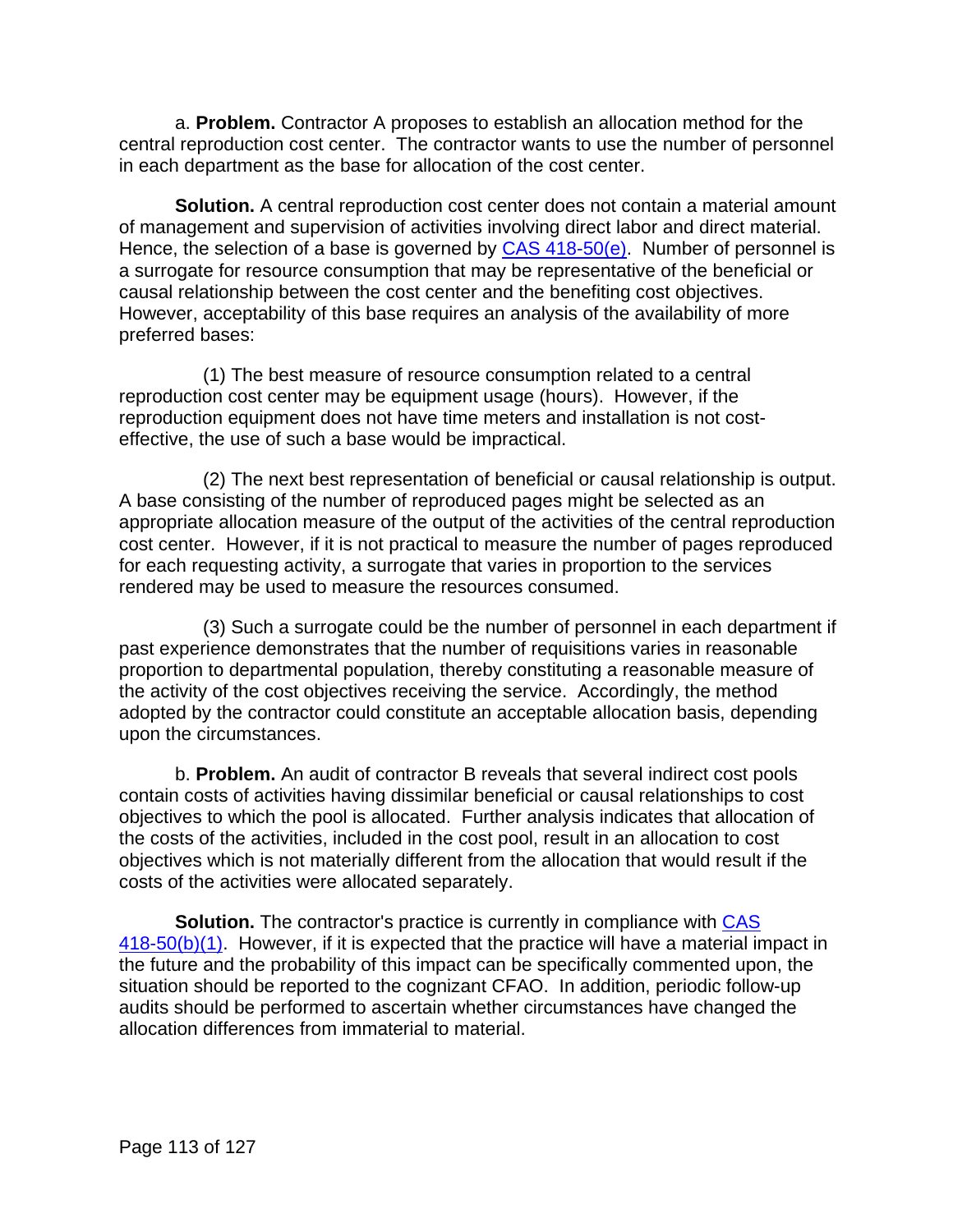c. **Problem.** The base for allocation of overhead costs at contractor C is direct labor hours. Although contractor C's salaried employees work on the average 60 hours a week, only 8 hours per day and 40 hours per week are recorded on the employees' timesheets. Floor checks and employee interviews have revealed that the excess hours worked by salaried employees are, in many cases, incurred on cost type contracts in an overrun situation, bid and proposal costs in excess of the negotiated ceiling, and other fixed price and commercial work.

**Solution.** Subject to the criteria of materiality, the contractor should be cited as being in noncompliance with [CAS 418-50\(d\)](http://www.ecfr.gov/cgi-bin/retrieveECFR?gp=&SID=2e0fc29c738bee6af3cb66a3efc30e2c&mc=true&r=SECTION&n=se48.7.9904_1418_650) in that the base selected to measure the allocation of the pooled costs to cost objectives is not a base representative of the activity being managed or supervised and all significant elements of the selected base have not been included. The contractor should be required to record excess hours worked by salaried employees and include all direct labor hours worked in the base for allocation of overhead costs. (See 6-410.)

### **8-419 Reserved [\\*\\*](#page-4-6)**

#### **8-420 [Cost Accounting Standard 420](http://www.ecfr.gov/cgi-bin/text-idx?SID=2bfd5ab1592764d0d9af3a8b230cd658&mc=true&node=pt48.7.9904&rgn=div5) - Accounting for Independent Research and Development Costs and Bid and Proposal Costs (IR&D and B&P) [\\*\\*](#page-4-7)**

a. This standard provides criteria for the accumulation of IR&D/B&P costs and for the allocation of such costs to cost objectives. The standard was effective March 15, 1980 and must be followed as of the start of the second fiscal year beginning after the receipt of a CAS-covered contract. It does not apply to contractors subject to Office of Management and Budget Circular A-87, Cost Principles for State and Local Governments.

b. **FAR 31.205-18** makes [CAS 420](http://www.ecfr.gov/cgi-bin/text-idx?SID=2bfd5ab1592764d0d9af3a8b230cd658&mc=true&node=pt48.7.9904&rgn=div5) partially applicable to all contracts, even contracts that are not CAS-covered or subject only to modified CAS-coverage. Auditors should ensure that proposed or claimed IR&D/B&P costs, where significant, are in compliance with the provisions of CAS 420.

### **8-420.1 General [\\*\\*](#page-5-0)**

The standard provides that IR&D/B&P costs are to be accumulated by project. Under specific conditions, costs of IR&D/B&P projects performed by a segment but benefiting more than one segment must be accumulated at the home office. Home office IR&D/B&P costs are to be allocated to segments through (1) allocation to specific segment(s) when beneficial or causal identification can be made, or (2) use of the [CAS](http://www.ecfr.gov/cgi-bin/text-idx?SID=2bfd5ab1592764d0d9af3a8b230cd658&mc=true&node=pt48.7.9904&rgn=div5)  [403](http://www.ecfr.gov/cgi-bin/text-idx?SID=2bfd5ab1592764d0d9af3a8b230cd658&mc=true&node=pt48.7.9904&rgn=div5) residual expense allocation base. Special allocations are also permitted. IR&D/B&P costs accumulated at segments (including home office allocations and transfers from other segments) will be allocated to final cost objectives using the same base used for G&A expenses under [CAS 410;](http://www.ecfr.gov/cgi-bin/text-idx?SID=2bfd5ab1592764d0d9af3a8b230cd658&mc=true&node=pt48.7.9904&rgn=div5) however, special allocations are permitted.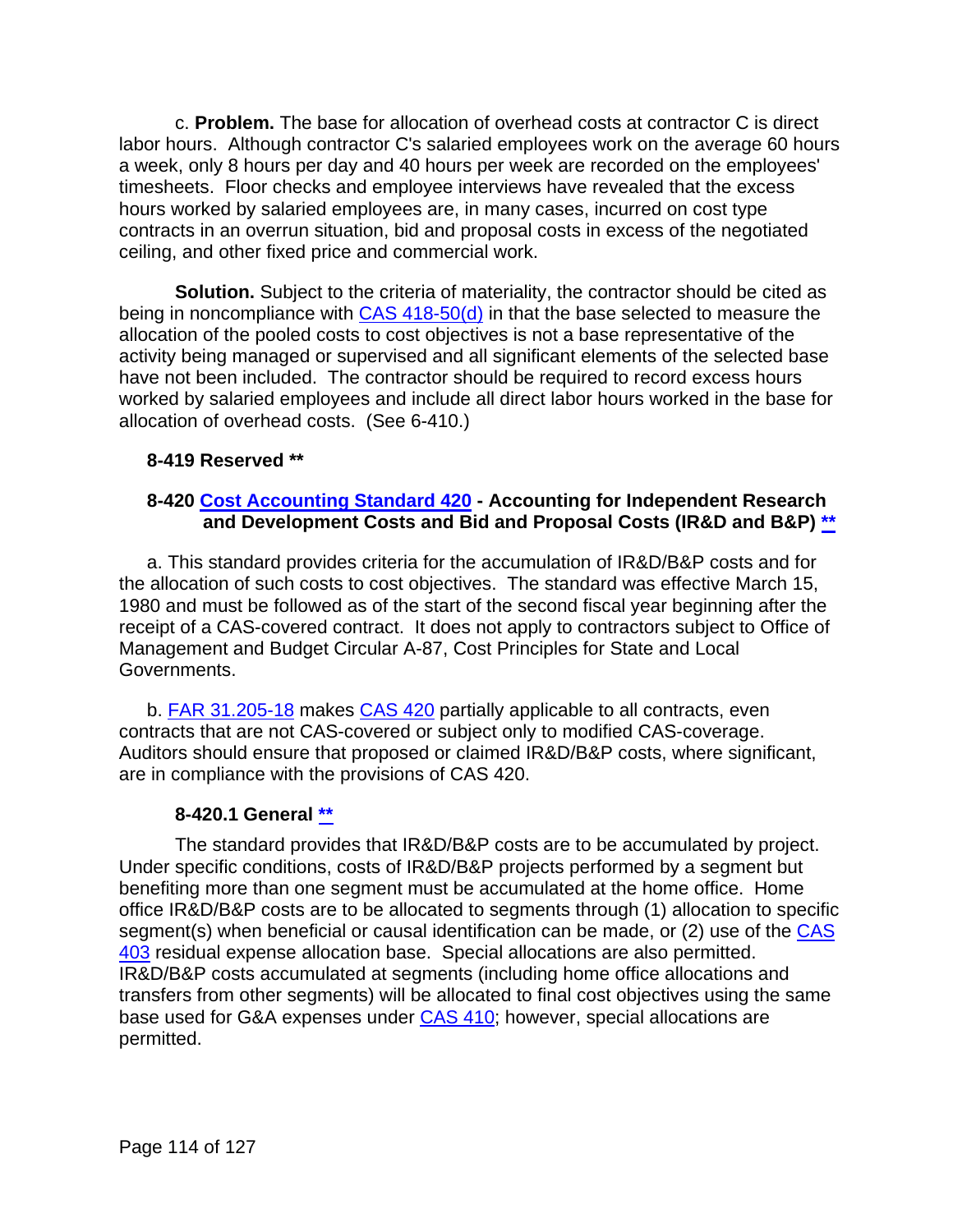#### **8-420.2 Guidance [\\*\\*](#page-5-1)**

a. The requirements for accumulation of IR&D/B&P costs by project and home office accumulation of IR&D/B&P projects benefiting more than one segment increase the need for maintaining close coordination between the CAC, CHOA, or GAC and auditors at operating segments. It is necessary that project identification be retained on costs transferred from a segment to a home office in order that appropriate allocations from the home office to all benefiting segments can be accomplished. The coordination process includes audits of advance agreement proposals and audits of incurred costs.

b. The standard provides that IR&D/B&P costs accumulated at the home office that can be identified with one or more specific segments shall be allocated to the specific segment(s). The standard does not specify the allocation method to be used when two or more (but not all) segments of an organization benefit from a specific IR&D/B&P project. In evaluating the method used, consideration must be given to whether the base will reasonably match cost distributions with the beneficial or causal relationships between the IR&D/B&P projects and the segments. The most straightforward base would consist of the same components used to allocate home office residual expenses. However, other potentially acceptable bases include total cost input and production labor hours or dollars. This listing is not all-inclusive and any base which reasonably matches cost with the beneficial or causal relationships between IR&D and B&P projects and benefiting segments would be acceptable under the provision of the standard.

c. The standard's prefatory comments indicate that a definition for B&P administrative costs was proposed by commentators, i.e., "B&P administrative costs, when not separately identified and classified as B&P costs in accordance with the contractor's normal accounting practice, are not considered B&P costs for the purpose of this standard." The CASB concluded that the proposed definition was not necessary because it dealt with allocation requirements that are addressed in CAS 420-50(a)(1). [CAS 420-50\(a\)\(1\)](http://www.ecfr.gov/cgi-bin/text-idx?SID=726e3888ae0c4d739778a41d92c4a72d&mc=true&node=se48.7.9904_1420_650&rgn=div8) states that IR&D/B&P project costs shall include "... costs, which if incurred in like circumstances for a final cost objective, would be treated as direct costs of that final cost objective "... B&P administrative costs, when not separately identified, may be excluded from the B&P pool if in accordance with the contractor's normal accounting practice. B&P administrative costs that are charged to an overhead (non-B&P) pool are not construed as being incurred "in like circumstances for a final cost objective." Therefore, the standard does not disturb the accounting treatment of B&P administrative costs under the FAR provisions.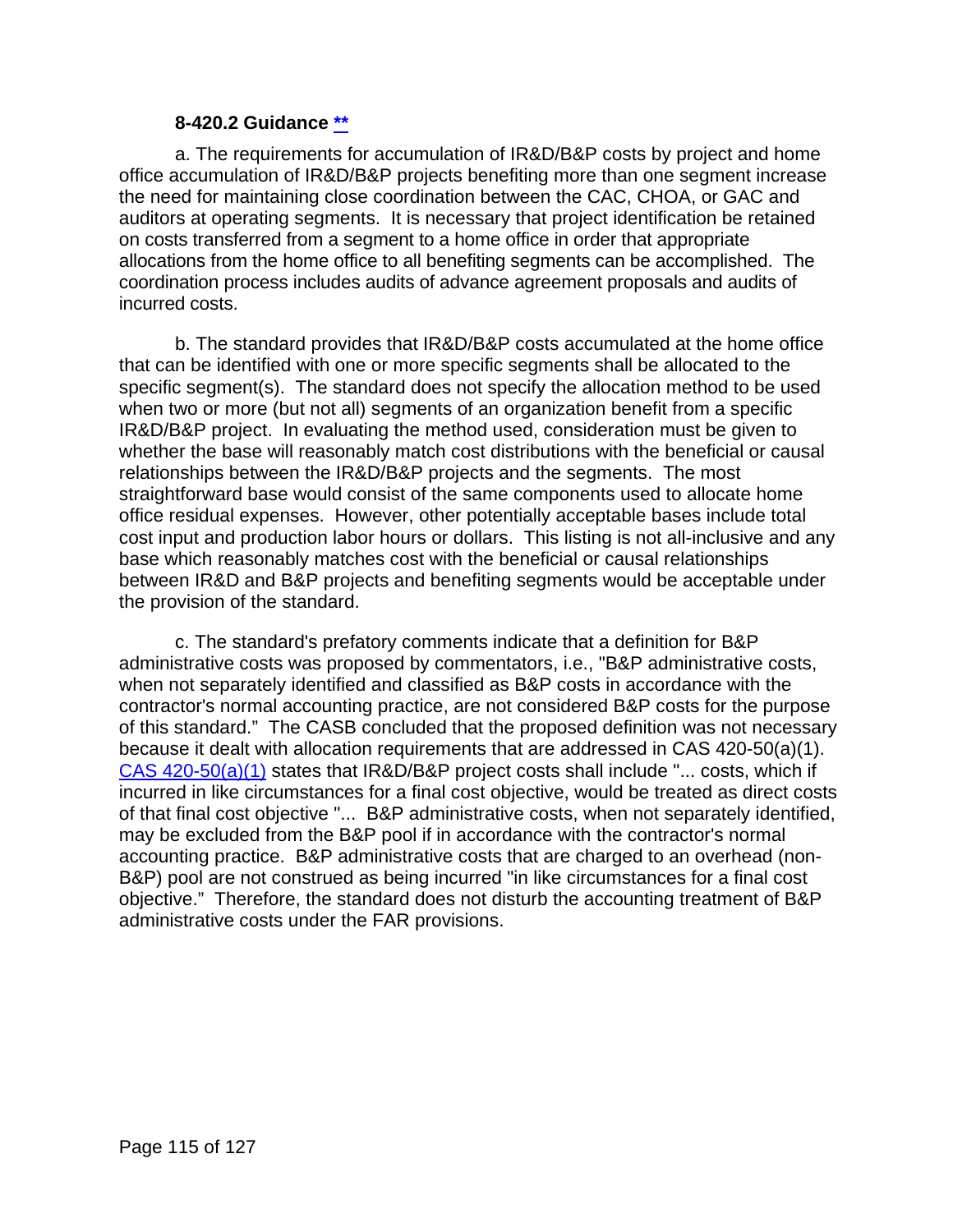d. Special allocations of IR&D/B&P costs are permitted from the home office to specific segments and from segment cost pools to specific final cost objectives provided the particular segment or final cost objective would receive a disproportionate allocation of the costs by using the prescribed allocation base. However, the special allocation must be commensurate with the benefits received. The provisions governing special allocations  $(CAS 420-50(e)(2)$  $(CAS 420-50(e)(2)$  and  $420.50(f)(2)$  are applicable to occurrences which are exceptions to the contractor's normal operation, and are not intended for application to segment groups or classes of contracts or final costs objectives. As is the case with special allocations under  $CAS$  403-40(c)(3) and [410-50\(j\),](http://www.ecfr.gov/cgi-bin/text-idx?SID=726e3888ae0c4d739778a41d92c4a72d&mc=true&node=se48.7.9904_1410_650&rgn=div8) it appears the CASB's intent is to use the special allocation provisions to resolve specific situations where equitable allocation cannot be achieved by normal methods. When a special allocation under CAS  $420-50(e)(2)$  or  $420-50(f)(2)$  is used, it must be described in the contractor's disclosure statement.

e. The standard provides that any work performed by one segment for another segment shall not be treated as IR&D or B&P costs of the performing segment unless the work is part of an IR&D or B&P project of the performing segment (CAS 420-50(d)). If the work of the performing segment does not qualify as IR&D or B&P effort, the costs, including business unit G&A expenses, are transferred directly to the receiving segment. Auditors at the performing segment will have the primary responsibility for evaluating the propriety of the accounting treatment of these interdivisional costs.

f. If noncompliances are found, the auditor must ascertain their significance and make appropriate recommendations as outlined in 8-302.7.

### **8-420.3 Illustrations [\\*\\*](#page-5-2)**

The following illustrations are intended to supplement those in paragraph 420.60 of the standard. They are to be used as a guide in determining whether a contractor's practices comply with the standard.

a. **Problem.** A contractor currently uses a total cost input allocation base for G&A. In implementing CAS 420, this contractor proposes to exclude purchased services and major subcontracts from the allocation base for IR&D/B&P costs, citing the special allocation provisions of [CAS 420-50\(f\)\(2\).](http://www.ecfr.gov/cgi-bin/text-idx?SID=726e3888ae0c4d739778a41d92c4a72d&mc=true&node=se48.7.9904_1420_650&rgn=div8) The contractor points out that this practice, i.e., the exclusion of these costs from allocation of IR&D/B&P, has been accepted in previous years.

**Solution.** This practice would not be in compliance with the standard. Allocation of IR&D/B&P costs to final cost objectives is to be on the same allocation base used for G&A. Special allocations for classes of contracts (e.g., exclusions of major subcontracts from the base) are not appropriate under [CAS 420-50\(f\)\(2\).](http://www.ecfr.gov/cgi-bin/text-idx?SID=726e3888ae0c4d739778a41d92c4a72d&mc=true&node=se48.7.9904_1420_650&rgn=div8) The special allocation provision in CAS 420-50(f)(2) is limited to circumstances of a particular final cost objective.

b. **Problem.** Contractor H charges an engineering department's typing services for proposal preparation direct to B&P projects. General support typing services applicable to B&P and other departmental effort are not separately identified but are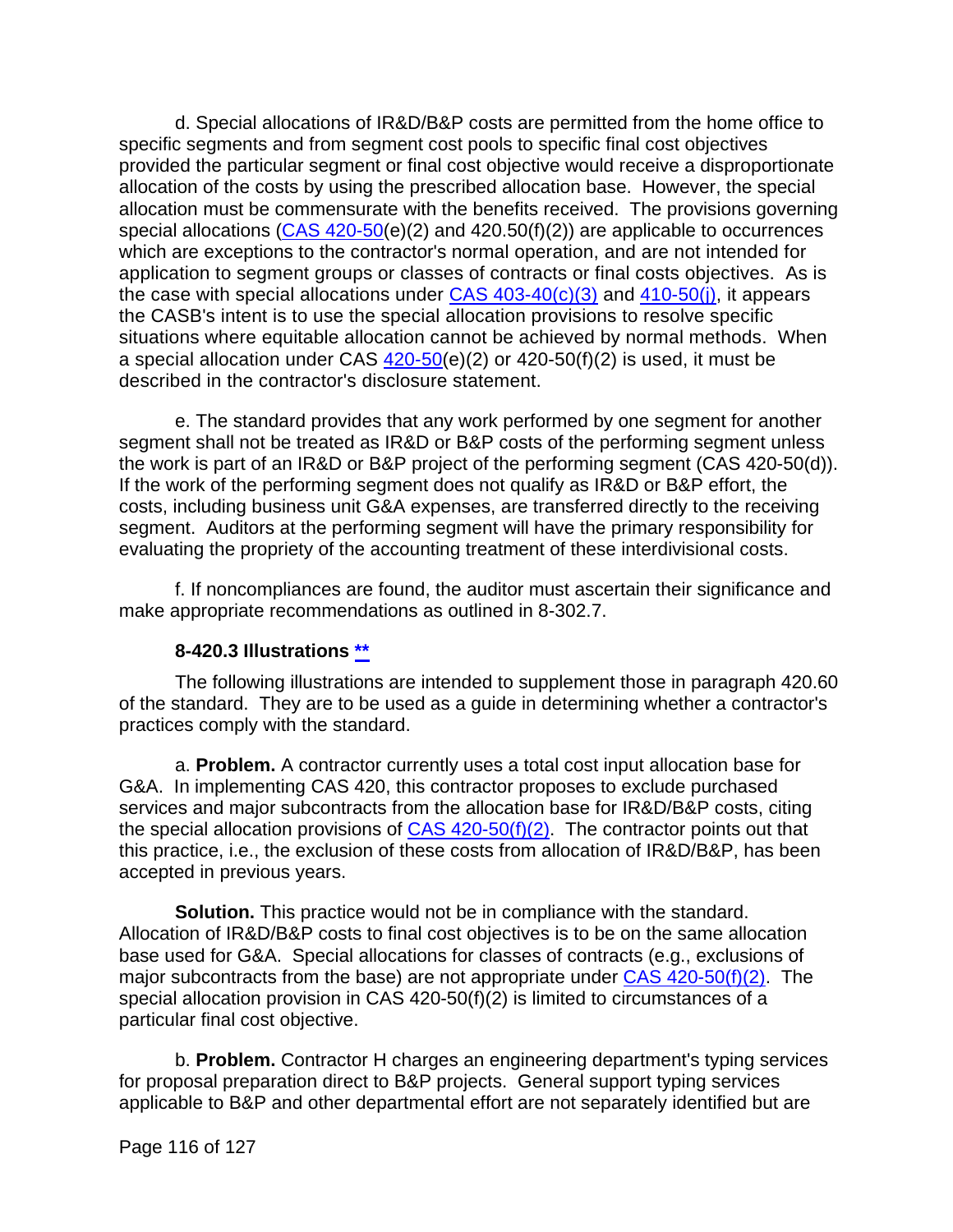charged to an intermediate overhead pool and allocated to B&P projects, contract engineering projects, and other cost objectives based on labor hours.

**Solution.** The contractor's practice of charging general support B&P typing services to an intermediate overhead pool is in compliance with [CAS 420-50\(a\).](http://www.ecfr.gov/cgi-bin/text-idx?SID=726e3888ae0c4d739778a41d92c4a72d&mc=true&node=se48.7.9904_1420_650&rgn=div8) The B&P general support typing effort is not separately identified and classified as B&P cost and is not construed as being incurred "in like circumstances for a final cost objective." Therefore, B&P general support typing effort is allocable to an overhead account, providing the allocation practice is otherwise considered acceptable and equitable.

c. **Problem.** Company R has eight segments. Segment A performs IR&D projects that have technical application to it and two other segments. Technical application is not identifiable to the remaining five segments. The cost of those projects performed by Segment A is transferred to the home office and allocated in equal parts (one-third) to the three segments.

**Solution.** Company R is in compliance with CAS 420.50(e)(1) and 420.50(f)(1) providing the technical applications received by the three segments are equal. If an allocation of equal shares does not reflect the participation in technical applications, other allocation bases that could be considered include total cost input (for the three segments) or a base consisting of the same components used to allocate home office residual expenses.

# **8-500 Section 5 - Audit of Cost Impact Proposals Submitted Pursuant to the Cost Accounting Standards (CAS) [\\*\\*](#page-5-3)**

# **8-501 Introduction [\\*\\*](#page-5-4)**

This section contains guidance on the audit of contractor cost impact proposals that are submitted in accordance with the price adjustment provisions of the CAS clauses.

### **8-502 General - Cost Impact Proposals [\\*\\*](#page-5-5)**

### **8-502.1 CAS Clause Requiring Price Adjustments [\\*\\*](#page-5-6)**

Paragraph (a)(5) of the CAS clause [\(FAR 52.230-2\)](http://www.ecfr.gov/cgi-bin/text-idx?SID=726e3888ae0c4d739778a41d92c4a72d&mc=true&node=se48.2.52_1230_62&rgn=div8) requires that contractors agree to contract and subcontract price adjustments, with interest, if increased costs to the Government result from their failure to comply with CAS or to follow consistently their disclosed cost accounting practices in estimating, accumulating and reporting costs on contracts and subcontracts containing the CAS clause. The CAS clause provides in paragraph (a)(4)(i) for an equitable price adjustment when a change from one accounting practice to another is required to comply with a CAS that subsequently becomes applicable to a contract or subcontract, or is necessary for the contractor to remain in compliance (required change). Paragraph (a)(4)(iii) also provides for an equitable price adjustment when the cognizant Federal agency official (CFAO) determines that a change from one compliant practice to another is desirable and not detrimental to the Government (desirable change). However, paragraph (a)(4)(ii)

Page 117 of 127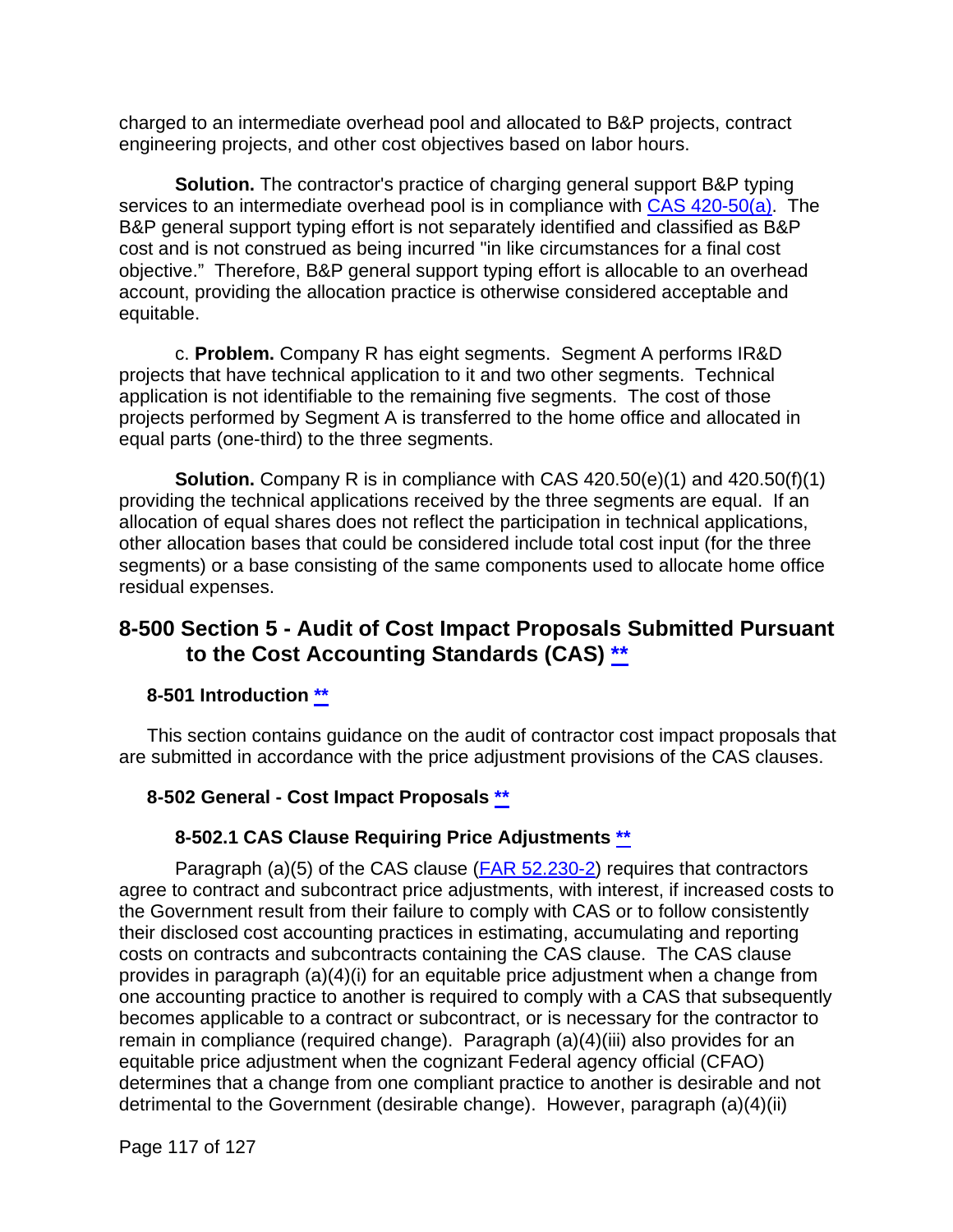provides that adjustments resulting from a change which is a compliant change, but which the CFAO has not deemed desirable, may not result in increased costs to the Government in the aggregate (unilateral change).

### **8-502.2 FAR Requirement for Submission of Cost Impact Proposal [\\*\\*](#page-5-7)**

a. After a CFAO determines that costs paid by the Government may be materially affected by a cost accounting practice change or CAS noncomplianc[e, FAR](http://www.ecfr.gov/cgi-bin/text-idx?SID=726e3888ae0c4d739778a41d92c4a72d&mc=true&node=se48.2.52_1230_66&rgn=div8)   $52.230 - 6(c)$  requires that contractors submit cost impact proposals in the following instances:

(1) Required Accounting Practice Changes. A required change arises when the CFAO determines that a contractor is required to make a change in cost accounting practices to comply prospectively with a new or modified cost accounting standard. A required change also arises for prospective changes from one compliant cost accounting practice (disclosed or established) to another compliant practice when the planned change is necessary for the contractor to remain in compliance with CAS (see [48 CFR 9903.201-6\(a\)\)](http://www.ecfr.gov/cgi-bin/text-idx?SID=726e3888ae0c4d739778a41d92c4a72d&mc=true&node=se48.7.9903_1201_66&rgn=div8).

An example of a prospective accounting practice change necessary to remain in compliance with CAS may arise when a labor-intensive contractor receives several material-intensive contracts. The contractor's total cost input G&A allocation base would cause disproportionate allocations of G&A expense to the material-intensive contracts. Therefore, in order to remain in compliance with [CAS 410,](http://www.ecfr.gov/cgi-bin/text-idx?SID=2bfd5ab1592764d0d9af3a8b230cd658&mc=true&node=pt48.7.9904&rgn=div5) the contractor changes to a value-added G&A allocation base. Prior to award of these contracts, the contractor was in compliance with CAS 410. In order to remain in compliance with CAS 410, the contractor must change to a value-added allocation base.

The cost impact proposal for a required change provides the CFAO with a basis for equitable adjustment to CAS-covered contracts and subcontracts existing on the effective date of the changed practice in accordance with  $FAR 52.230-2(a)(4)(i)$ , and may result in either price or cost increases or decreases.

(2) Unilateral Accounting Practice Changes. A unilateral change is a change from one compliant practice to another compliant practice that a contractor elects to make, but that the CFAO has not determined to be desirable (see [48 CFR 9903.201-](http://www.ecfr.gov/cgi-bin/text-idx?SID=726e3888ae0c4d739778a41d92c4a72d&mc=true&node=se48.7.9903_1201_66&rgn=div8) [6\(b\)\)](http://www.ecfr.gov/cgi-bin/text-idx?SID=726e3888ae0c4d739778a41d92c4a72d&mc=true&node=se48.7.9903_1201_66&rgn=div8). A unilateral change is subject to the provisions of [FAR 52.230-2\(a\)\(4\)\(ii\).](http://www.ecfr.gov/cgi-bin/text-idx?SID=726e3888ae0c4d739778a41d92c4a72d&mc=true&node=se48.2.52_1230_62&rgn=div8) Because the change is neither required nor determined to be desirable, no increased costs may be paid by the Government on affected CAS-covered contracts and subcontracts as a result of the unilateral change. Unilateral changes are applied prospectively in accordance with  $FAR 52.230-2(a)(2)$ . The cost impact proposal for a unilateral change provides the CFAO with a basis for determining the extent of increased costs, if any, to the Government in the aggregate on affected CAS-covered contracts and subcontracts as a result of the unilateral change. The cost impact proposal also provides the CFAO with a basis for determining the appropriate settlement alternative for the recovery of increased costs.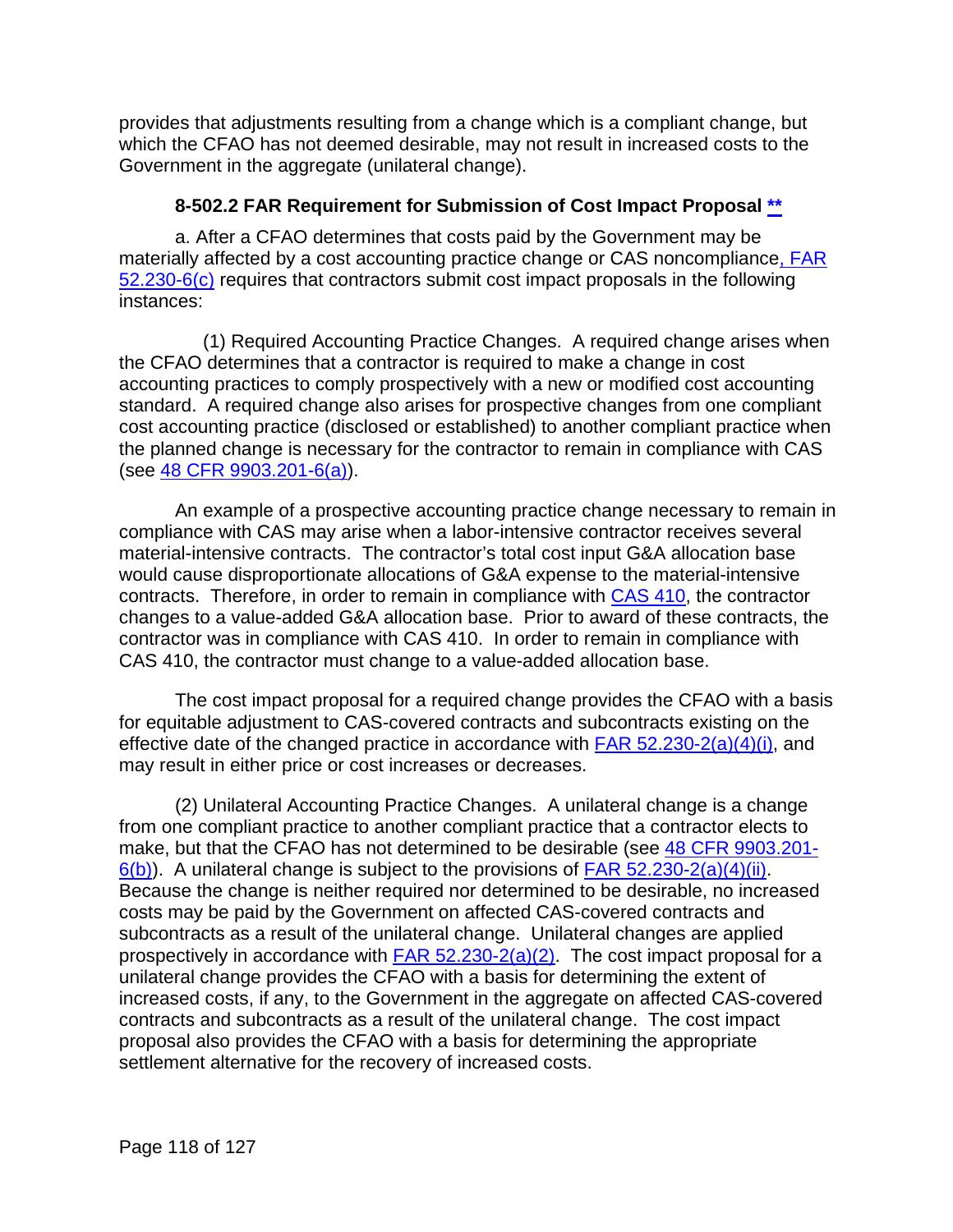(3) Desirable Accounting Practice Changes. A desirable change occurs when the contractor elects to make a change from one compliant practice to another, and the CFAO determines that the change is desirable and not detrimental to the Government (see  $\frac{48}{25}$  CFR 9903.201-6(c)). A change may be considered desirable even though costs increase on existing CAS-covered contracts and subcontracts. If the parties agree, such changes may include early implementation of new CAS. The cost impact proposal for a desirable change provides the CFAO with a basis for equitable adjustments to affected CAS-covered contracts and subcontracts in accordance with [FAR 52.230-2\(a\)\(4\)\(iii\),](http://www.ecfr.gov/cgi-bin/text-idx?SID=726e3888ae0c4d739778a41d92c4a72d&mc=true&node=se48.2.52_1230_62&rgn=div8) and may result in either increased or decreased costs.

Changes to [48 CFR 9903.201-6\(c\),](http://www.ecfr.gov/cgi-bin/text-idx?SID=726e3888ae0c4d739778a41d92c4a72d&mc=true&node=se48.7.9903_1201_66&rgn=div8) effective June 14, 2000, provide that, for accounting practice changes that the CFAO has determined are desirable, the cost impact of associated management actions that have an impact on contract and subcontract costs should be considered. This means that there may be other events occurring at the same time as the accounting practice change that should be considered to equitably resolve the overall cost impact. Examples of "associated management actions" include internal restructuring activities. In order to consider the impact of this management action in the cost impact calculation, the cost impact of the changed practices should be calculated as the difference between the former accounting practice using the cost level without the effect of the management action, and the new accounting practice using the cost estimate with the effect of the management action as reflected in the new forward pricing rates.

(4) Noncompliances. Noncompliances arise when the contractor fails to comply with an applicable CAS or to consistently follow any disclosed or established cost accounting practice. FAR  $52.230-2(a)(5)$ ,  $52.230-3(a)(4)$ , and  $52.230-4$  implement the statutory requirement that the Government shall not pay increased costs as a result of a CAS noncompliance. [48 CFR 9903.306](http://www.ecfr.gov/cgi-bin/text-idx?SID=726e3888ae0c4d739778a41d92c4a72d&mc=true&node=se48.7.9903_1306&rgn=div8) further explains the statutory requirements. These FAR provisions also require that the Government recover interest from the time the payment of increased costs was made by the Government until the time the adjustment is effected.  $FAR$  32.604(b)(4)(i) provides that interest on increased costs paid by the Government is computed using the annual underpayment rate established under [26 U.S.C. 6621\(a\)\(2\)](http://uscode.house.gov/view.xhtml?req=(title:26%20section:6621%20edition:prelim)%20OR%20(granuleid:USC-prelim-title26-section6621)&f=treesort&edition=prelim&num=0&jumpTo=true) of the 1986 Internal Revenue Code. This is the same interest rate used to compute interest when defective pricing is found (see 14-124).

b. The cost impact proposal must be submitted within 60 days (or other mutually agreed-upon date) after the proposed change is determined adequate and compliant, the date of the contractor's agreement with the initial finding of noncompliance, or the date the contractor is notified by the CFAO of a determination of noncompliance.

c. An integral part of the cost impact proposal is the list of CAS-covered contracts and subcontracts that are, or will be, affected by the change or noncompliance. To comply with the requirements of **FAR 52.230-6**, contractors should maintain a system for identifying accurately and completely all contracts and subcontracts containing the CAS clause. The auditor should evaluate the adequacy of contractors' procedures and report to the CFAO if the contractor does not maintain the required records. Once the contractor has established such procedures, the auditor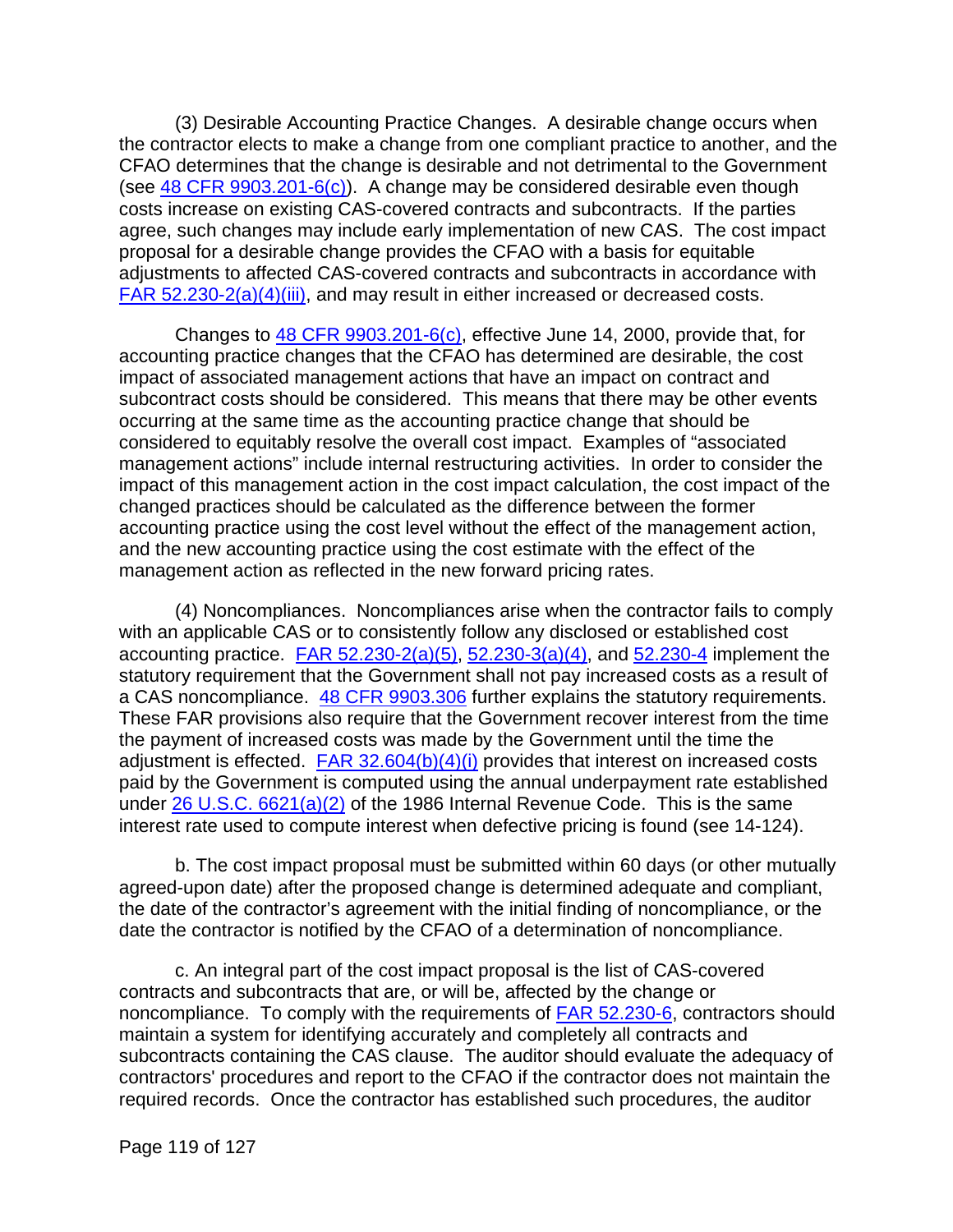should perform limited testing of contract and subcontract listings on specific cost impact proposals to assure the continuing effectiveness of the contractor's system. Report exceptions in the cost affect proposal examination audit report. For smaller contractors, test the listing of CAS-covered contracts and subcontracts included in specific cost impact proposals against FAO files of active cost reimbursable contracts and subcontracts, and listings of CAS-covered fixed price procurement actions available within DoD. (See CAS Working Group Paper 77-17.)

# **8-502.3 Accounting Practice Changes Related to External Restructuring [\\*\\*](#page-5-8)**

Often cost accounting practice changes occur in conjunction with organizational changes. Under [48 CFR 9903.201-8,](http://www.ecfr.gov/cgi-bin/text-idx?SID=ce5728532d008ce684deff7ac1ab393c&mc=true&node=se48.7.9903_1201_68&rgn=div8) effective June 14, 2000, the cost impact process does not apply to compliant cost accounting practice changes directly associated with external restructuring activities that are subject to and meet the requirements of [10](http://uscode.house.gov/view.xhtml?req=(title:10%20section:2325%20edition:prelim)%20OR%20(granuleid:USC-prelim-title10-section2325)&f=treesort&edition=prelim&num=0&jumpTo=true)  [U.S.C. 2325.](http://uscode.house.gov/view.xhtml?req=(title:10%20section:2325%20edition:prelim)%20OR%20(granuleid:USC-prelim-title10-section2325)&f=treesort&edition=prelim&num=0&jumpTo=true) This statute established the allowability requirements and two-to-one savings requirements for external restructures, implemented by [DFARS 231.205-70.](http://www.ecfr.gov/cgi-bin/text-idx?SID=0e38f4b4b364aef85a3089056c4456e5&mc=true&node=se48.3.231_1205_670&rgn=div8)  This type of restructuring activity is described in Selected Areas of Cost Guidebook, [Chapter 63.](https://viper.dcaa.mil/guidance/guidebooks/selected-areas-of-cost/3099/restructuring-costs) One of the requirements associated with this type of restructure is that savings for DoD exceed the costs allowed by a factor of two-to-one, or that savings exceed costs and the Secretary of Defense determines that the restructuring activities will result in the preservation of a critical capability that might otherwise be lost to the Department. Since the Government is achieving overall cost savings in this type of restructuring effort, the CASB decided to exempt changes to cost accounting practices directly associated with external restructuring activities from the cost impact process.

# **8-502.4 Cost Impact Proposal Data Requirements [\\*\\*](#page-5-9)**

[FAR 52.230-6](http://www.ecfr.gov/cgi-bin/text-idx?SID=0e38f4b4b364aef85a3089056c4456e5&mc=true&node=se48.2.52_1230_66&rgn=div8) requires cost impact proposals to be prepared in the manner and form (level of detail) prescribed by the CFAO (usually with audit advice). Any cost impact proposal format specified by the CFAO should provide the same approximate result as if the cost impact for each CAS-covered contract was calculated individually. [FAR 52.230-6](http://www.ecfr.gov/cgi-bin/text-idx?SID=0e38f4b4b364aef85a3089056c4456e5&mc=true&node=se48.2.52_1230_66&rgn=div8) requires that cost impact proposals be prepared in sufficient detail to permit the evaluation, determination, and negotiation of the cost impact. The basic required data include (i) identification of each CAS-covered contract and subcontract and the cost impact (including cost, profit/fee, and price/amount) on each CAS-covered contract and subcontract or, if agreed to by the CFAO, a representative selection of contracts and subcontracts that will give the same approximate result as if the cost impact on each CAS-covered contract and subcontract was calculated individually and (ii) grouping the CAS-covered contracts and subcontracts by contract type (e.g., FFP, FPI, CPFF, CPIF) and by the various Departments/agencies (e.g., Army, Navy, Air Force, NASA, DOE).

# **8-502.5 Adequacy of Cost Impact Proposals [\\*\\*](#page-5-10)**

Contractors are required to submit proposals that reflect the cost impact of changes made to their disclosed or established cost accounting practices, or noncompliances with CAS or disclosed accounting practices.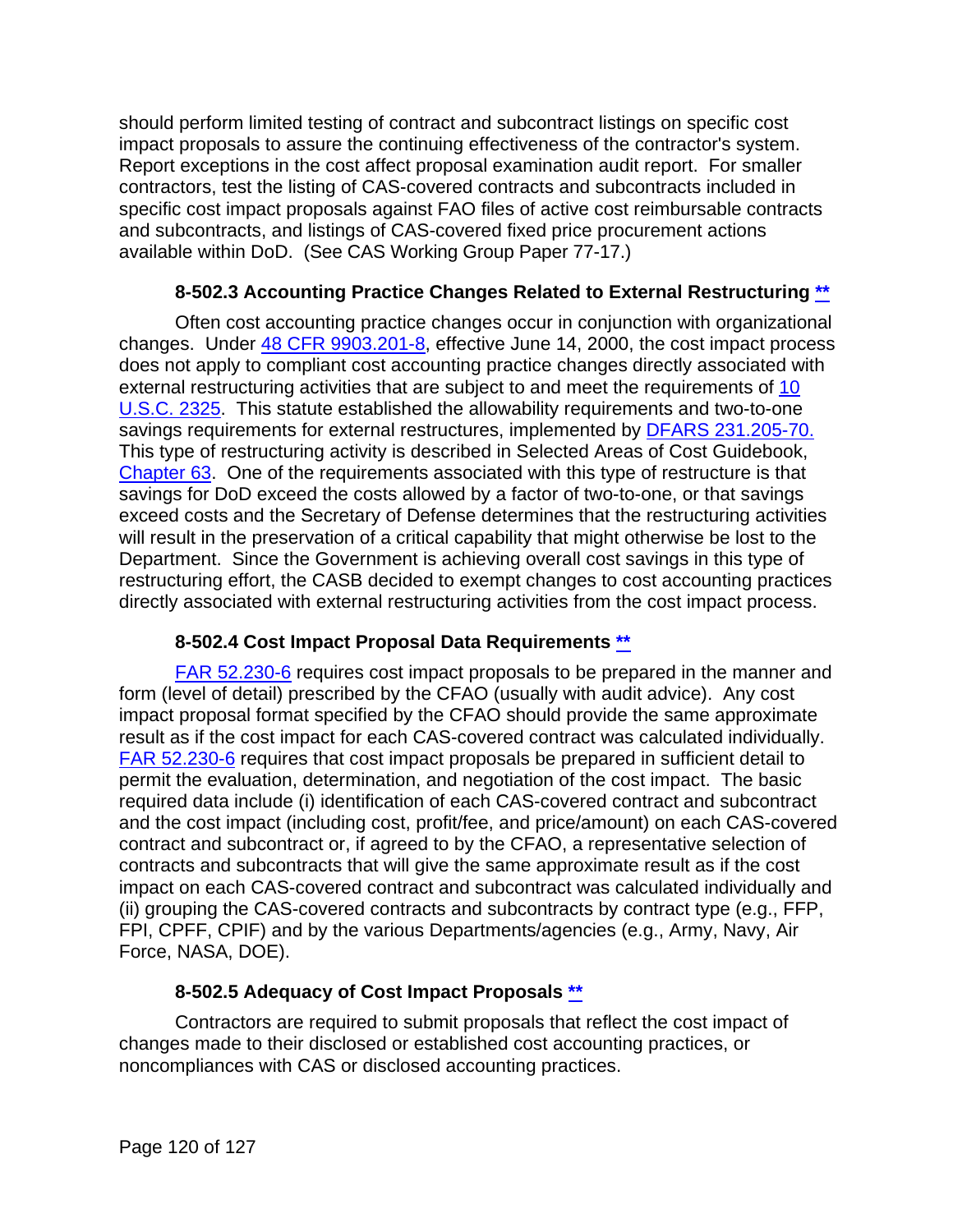a. Auditors should work closely with the CFAO to encourage contractors to submit timely and adequate cost impact proposals. If an adequate cost impact proposal is not submitted by a stipulated date, it may be necessary for the CFAO to exercise the withhold provisions of  $FAR$  30.604(i) (see also  $FAR$  52.230-6(i)).

b. The auditor should initially evaluate the cost impact proposal for adequacy of content and method of presentation. If inadequately prepared, return the proposal to the contractor through the CFAO with the deficiencies specifically identified.

c. The auditor should not return the cost impact proposal to the contractor solely because a certificate of current cost or pricing data did not accompany the proposal. Contract modifications made under the CAS clause are subject to [FAR 15.403-4,](http://www.ecfr.gov/cgi-bin/text-idx?SID=0e38f4b4b364aef85a3089056c4456e5&mc=true&node=se48.1.15_1403_64&rgn=div8) which requires certified cost or pricing data and which incorporates the certification requirement at [FAR 15.406-2.](http://www.ecfr.gov/cgi-bin/text-idx?SID=0e38f4b4b364aef85a3089056c4456e5&mc=true&node=se48.1.15_1406_62&rgn=div8) This requirement applies to the individual modification, not to the cost impact proposal itself. The timing of the certificate is as of the date of agreement on price. Therefore, no certificate is required at the time of submission of the cost impact proposal. It is the CFAO's responsibility to obtain a certificate of current cost or pricing data before completing the contract modification(s).

d. For defense contracts, a certification is required per [DFARS 243.204-70](http://www.ecfr.gov/cgi-bin/text-idx?SID=a120668985819b408269b4a190dd3c30&mc=true&node=sp48.3.243.243_12&rgn=div6) and [252.243-7002](http://www.ecfr.gov/cgi-bin/text-idx?SID=159604e171db74ef34960712b6859e71&mc=true&node=se48.3.252_1243_67002&rgn=div8) at the time of submission of the cost impact proposal if the contractor requests an equitable adjustment that exceeds the simplified acquisition threshold (\$150,000) to any defense contract as a result of required or desirable cost accounting practice changes under the CAS clause. The \$150,000 threshold applies to equitable adjustment on a contract-by-contract basis, not to the cost impact proposal itself.

# **8-502.6 Audit of Cost Impact Proposals [\\*\\*](#page-5-11)**

[FAR 30.601\(c\)](http://www.ecfr.gov/cgi-bin/text-idx?SID=5cb3d2c289da718abd806a6b54158cb9&mc=true&node=se48.1.30_1601&rgn=div8) provides that the CFAO shall request and consider the advice of the auditor when performing CAS Administration, which would include audits of cost impact proposals. The purpose of the audit is to assist the CFAO in negotiating contract price adjustments on all affected CAS-covered contracts and subcontracts. Audit advice should be provided considering materiality and risk criteria. Auditors should consider an array of audit procedures as appropriate during the audit of cost impact proposals, including statistical and judgmental selection, risk assessment, past experience, discussion with contractor personnel, and comparison with previous cost estimates. The results of these evaluations will be reported to the CFAO responsible for negotiating the price adjustment.

# **8-502.7 Inclusion of Implementation Costs [\\*\\*](#page-5-12)**

Implementation costs may be included in cost impact proposals only to the extent they are a part of appropriate indirect expense pools and allocated in accordance with the contractor's normal accounting practices. (See CAS Working Group Paper 76-5.)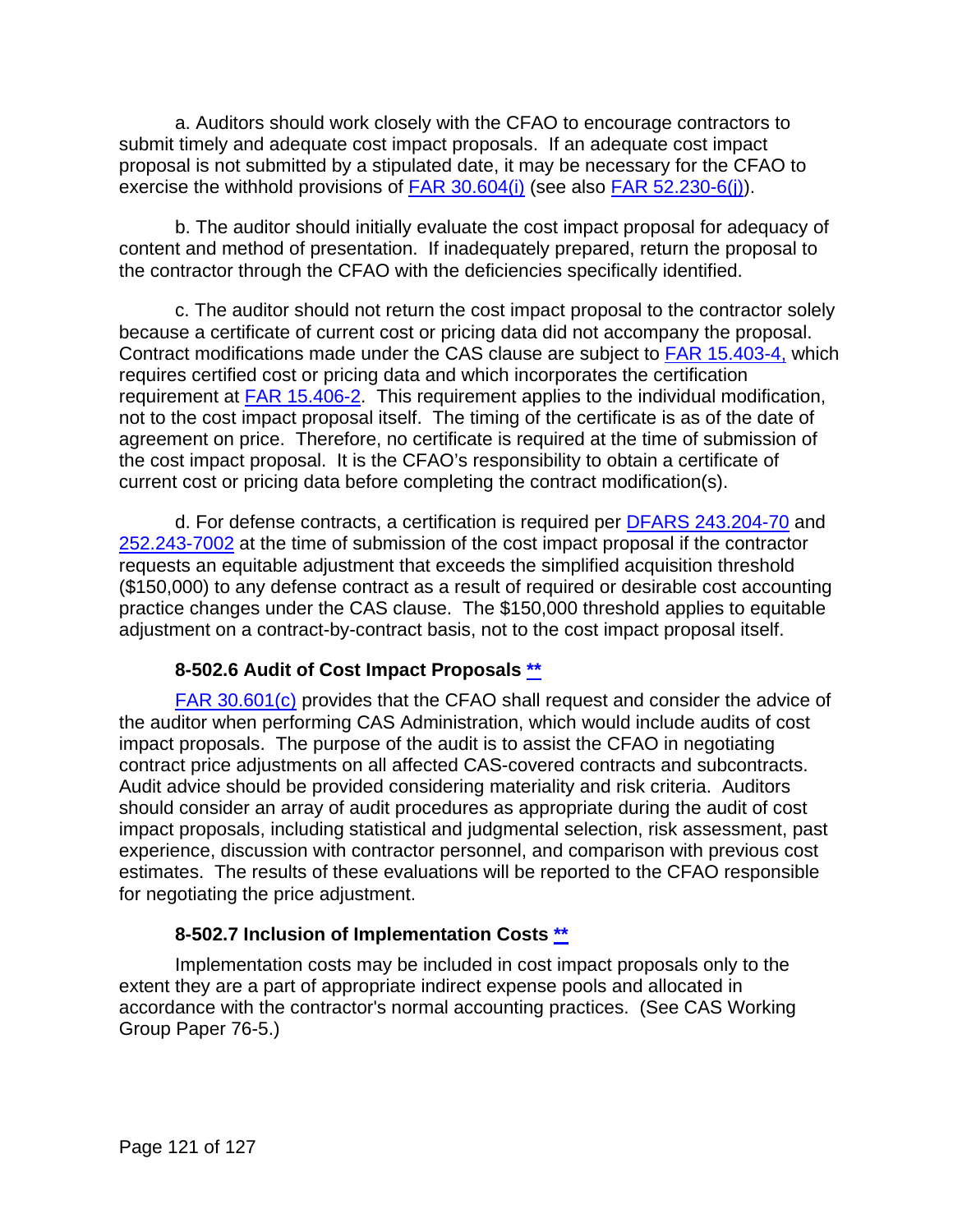### **8-502.8 Noncompliance with FAR Part 31 [\\*\\*](#page-5-13)**

The CAS clause, [FAR 52.230-2,](http://www.ecfr.gov/cgi-bin/text-idx?SID=0e38f4b4b364aef85a3089056c4456e5&mc=true&node=se48.2.52_1230_62&rgn=div8) does not provide for price adjustment for noncompliance with FAR Part 31. Therefore, if a contractor fails to follow FAR, cost disapprovals will be processed in accordance with existing procedures. (See 8-302.8).

### **8-503 Guidance on Evaluation of Cost Impact Proposals [\\*\\*](#page-5-14)**

#### **8-503.1 Five-Step Process to Calculate Cost Impact [\\*\\*](#page-5-15)**

Auditors should use the five-step process described below to evaluate cost impact proposals and assist the CFAO in resolving cost impacts resulting from cost accounting practice changes and CAS noncompliances. Auditors should use only steps a. through c. of the process to evaluate cost impacts resulting from required and desirable cost accounting practice changes that are subject to equitable adjustment. Auditors should use all steps to determine increased or decreased costs to the Government in the aggregate resulting from unilateral cost accounting practice changes and CAS noncompliances. Steps a. and b. involve ascertaining the impact of the accounting practice change or noncompliance on cost estimates and accumulations (i.e., cost measurement, assignment, and allocation). Step c. translates the resulting cost estimation/accumulation impact into its effect on contract and subcontract prices. Step d. calculates increased or decreased costs paid by the Government in the aggregate, using the CAS Board's (CASB's) definitions of increased costs paid. Finally, step e. addresses settlement alternatives available to the CFAO, who is responsible for administration of CAS matters.

a. Compute the increased/decreased cost estimates and/or accumulations for CAS-covered contracts and subcontracts.

(1) Accounting practice changes. The increase or decrease in cost accumulations is the difference between the estimated cost to complete (ETC) using the old accounting practice and the ETC using the new accounting practice. It is prospective from the effective date of the change and continues through the end of the period of performance of each affected contract and subcontract.

(2) Noncompliance in cost accumulation. The increase or decrease in cost accumulations is the difference between costs accumulated using the noncompliant practice and costs that would have been accumulated if a compliant practice had been used. The cost accumulations affect only flexibly-priced contracts and subcontracts, and only for the period during which the contractor accumulated costs in a noncompliant manner.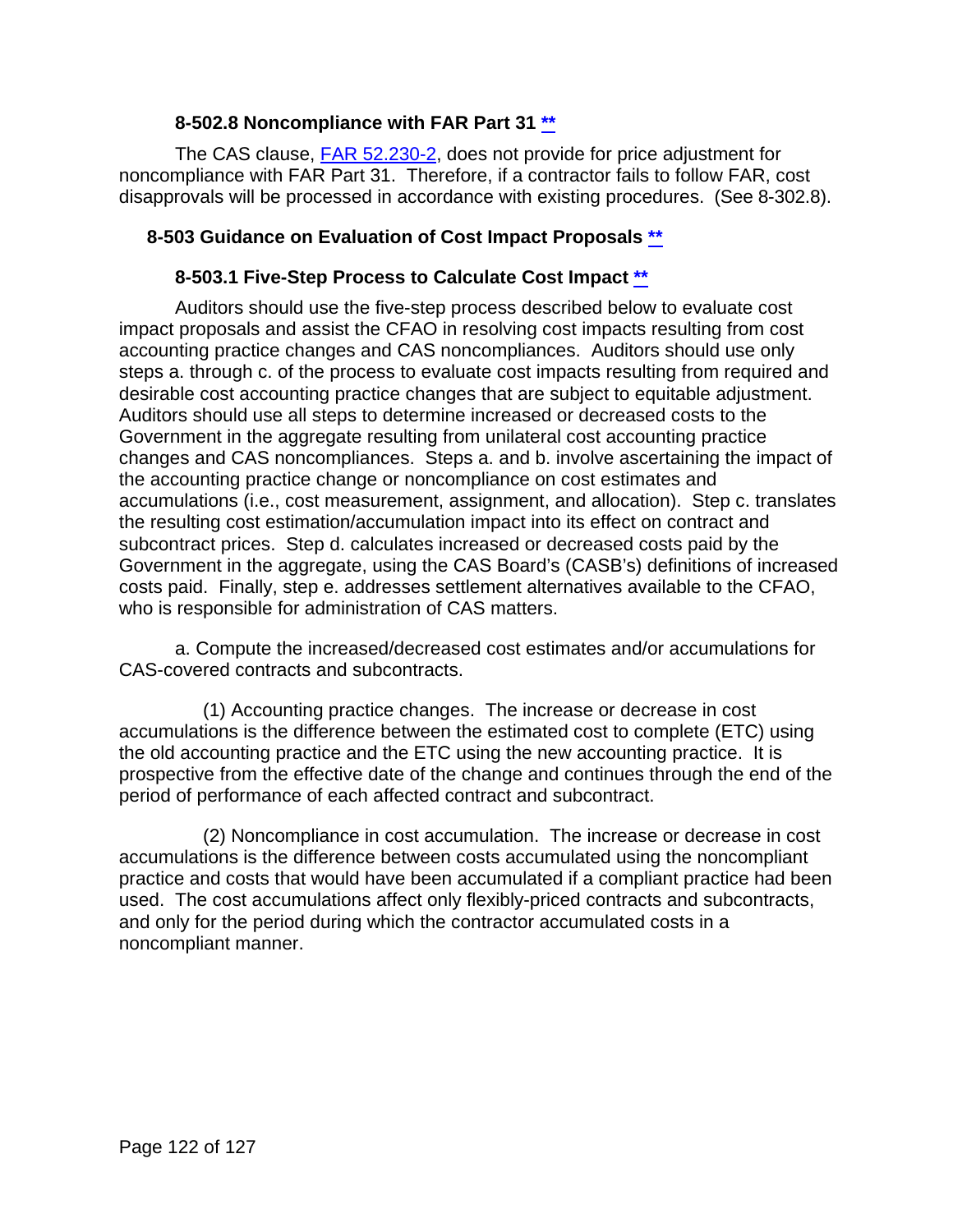(3) Noncompliance in cost estimating. The increase or decrease in cost estimates is the difference between the costs estimated using the noncompliant practice and the costs that would have been estimated if the contracts and subcontracts had been priced using a compliant practice. Estimating noncompliances affect fixed price contracts and subcontracts, and fixed, target, and incentive fees on flexibly priced contracts and subcontracts. Estimating noncompliances affect the entire period of performance for each affected contract and subcontract.

b. Combine the increased/decreased cost estimates and/or accumulations within each contract group. In this step, we consider two groups of CAS-covered contracts - flexibly priced and fixed price (FP).

(1) Flexibly priced contracts include cost-reimbursement contracts/subcontracts and other contracts/subcontracts subject to adjustment based on actual costs incurred; incentive contracts/subcontracts where the price may be adjusted based on actual costs incurred; and the flexibly priced portions of time-andmaterials contracts/subcontracts.

(2) FP contracts include those contracts and subcontracts where the price does not vary based on the contractor's actual costs, including the fixed hourly rate portion of time-and-materials and labor-hour contracts and subcontracts.

(3) In this step, the increased/decreased cost estimates and/or accumulations developed in a. above are combined within each contract group. Combining the increased/decreased cost estimates and/or accumulations within a contract group is done for administrative convenience so the CFAO may adjust a few contracts, rather than all contracts.

(4) The impact on cost estimates and/or accumulations is combined only within a contract group, not between contract groups, for the following reasons:

(a) Increased costs paid by the Government on flexibly priced contracts and subcontracts result from increased cost accumulations arising from cost accounting practice changes or accumulation noncompliances. Increased costs paid by the Government on FP contracts and subcontracts result from decreased cost accumulations resulting from cost accounting practice changes, or from higher costs estimated by using noncompliant practices [\(48 CFR 9903.306\)](http://www.ecfr.gov/cgi-bin/text-idx?SID=ce5728532d008ce684deff7ac1ab393c&mc=true&node=se48.7.9903_1306&rgn=div8). These differences make it improper and mathematically unworkable to simply combine the cost accumulations across contract groups.

(b) Combining the increase/decrease in cost estimates and/or accumulations between contract groups could result in inequitable results. For instance, assume cost accumulations on FFP contracts and subcontracts decreased by a net \$200, while cost accumulations on CPFF contracts and subcontracts increased by a net \$200. If the cost accumulations are combined mathematically between contract groups, the Government would recover nothing, which is not equitable since increased costs paid by the Government occurred on both FFP and CPFF contracts and subcontracts.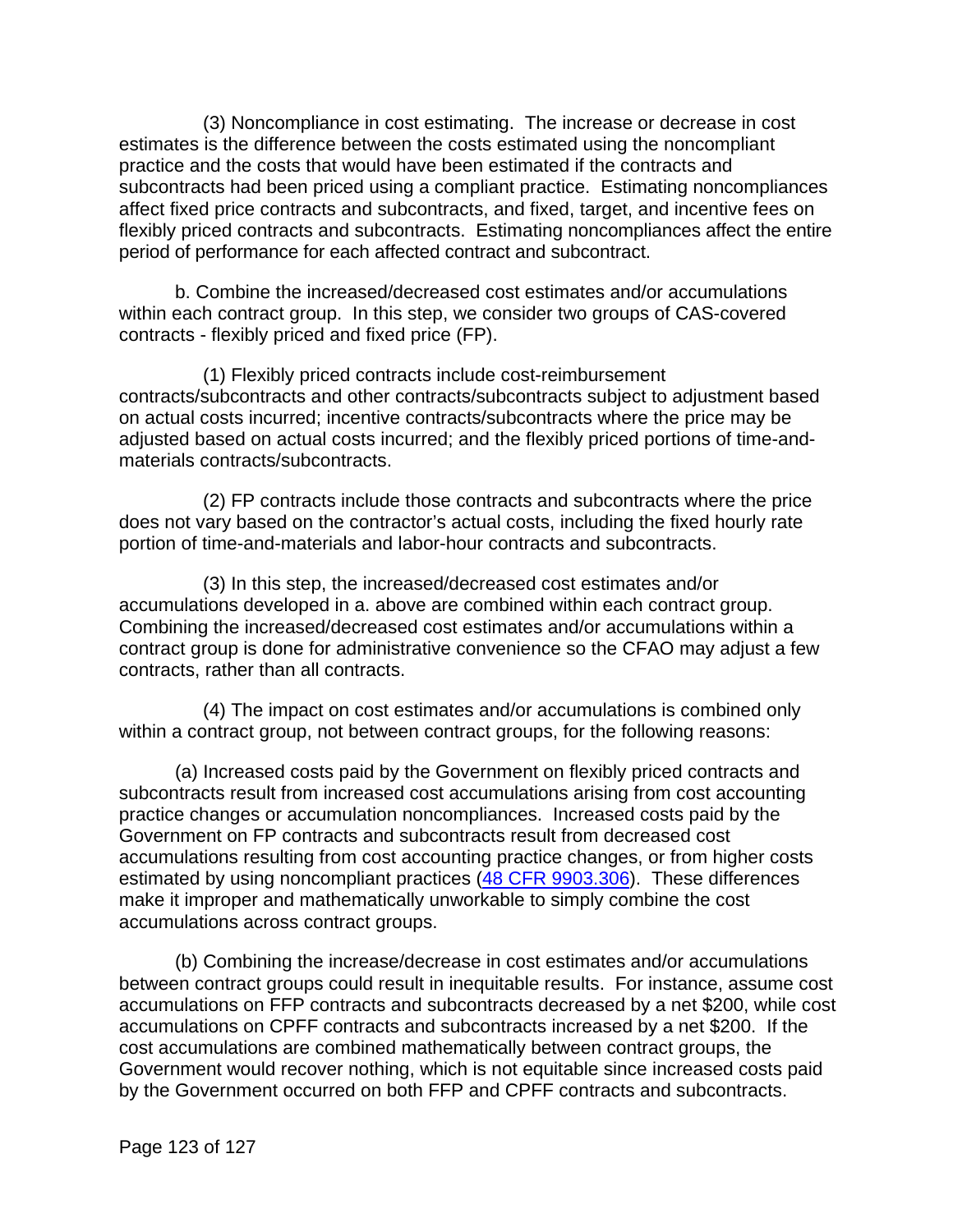(c) Combining the increase/decrease in cost estimates and/or accumulations between contract groups presumes that cost shifts occur only within CAS-covered contracts and subcontracts. Cost shifts also affect existing non-CAS-covered contracts and subcontracts, and/or future awards. Future awards are affected because the CAScovered contracts and subcontracts usually have different periods of performance. In the case of an estimating noncompliance, the periods of performance for the individual affected CAS-covered FP contracts and subcontracts cover different cost accounting periods. Therefore, cost shifts also affect existing non-CAS-covered and/or future contracts not included in the cost impact proposal.

c. Determine the increased/decreased cost paid by the Government for each contract group, using the net impact on cost estimates, accumulations and profits/fees.

(1) Increased costs paid by the Government.

(a) Flexibly priced contracts. Increased costs paid by the Government occur when more costs are accumulated on flexibly priced contracts and subcontracts as a result of an accounting practice change or cost accumulation noncompliance.

(b) FP contracts. Increased costs paid by the Government occur when fewer costs are accumulated on FP contracts and subcontracts as a result of an accounting practice change or when the negotiated contract or subcontract price is higher as a result of a cost estimate using a noncompliant practice.

(c) Profit/fee. Increased costs paid by the Government also occur when more profit/fee was negotiated than would have been contemplated by the contracting parties if the cost estimate had been based on changed or compliant practices. Accounting practice changes and estimating noncompliances affect fixed, target, and incentive fees. Accumulation noncompliances also affect incentive fees. Profit/fee that is not based on estimated costs (e.g., award fees) is generally not subject to adjustment.

(2) Decreased costs paid by the Government. Decreased costs paid by the Government are not defined by the CASB, although the CAS statute presumes that there can be decreased costs paid by the Government, since it provides for adjustments to remove only increased costs paid in the aggregate. We interpret "decreased costs" to be the conceptual opposite of the CASB's definition of "increased costs."

(a) Flexibly priced contracts. Decreased costs paid by the Government occur when fewer costs are accumulated on flexibly priced contracts and subcontracts as a result of an accounting practice change or noncompliance in cost accumulation. This occurs automatically as fewer costs are recorded on the contracts and subcontracts.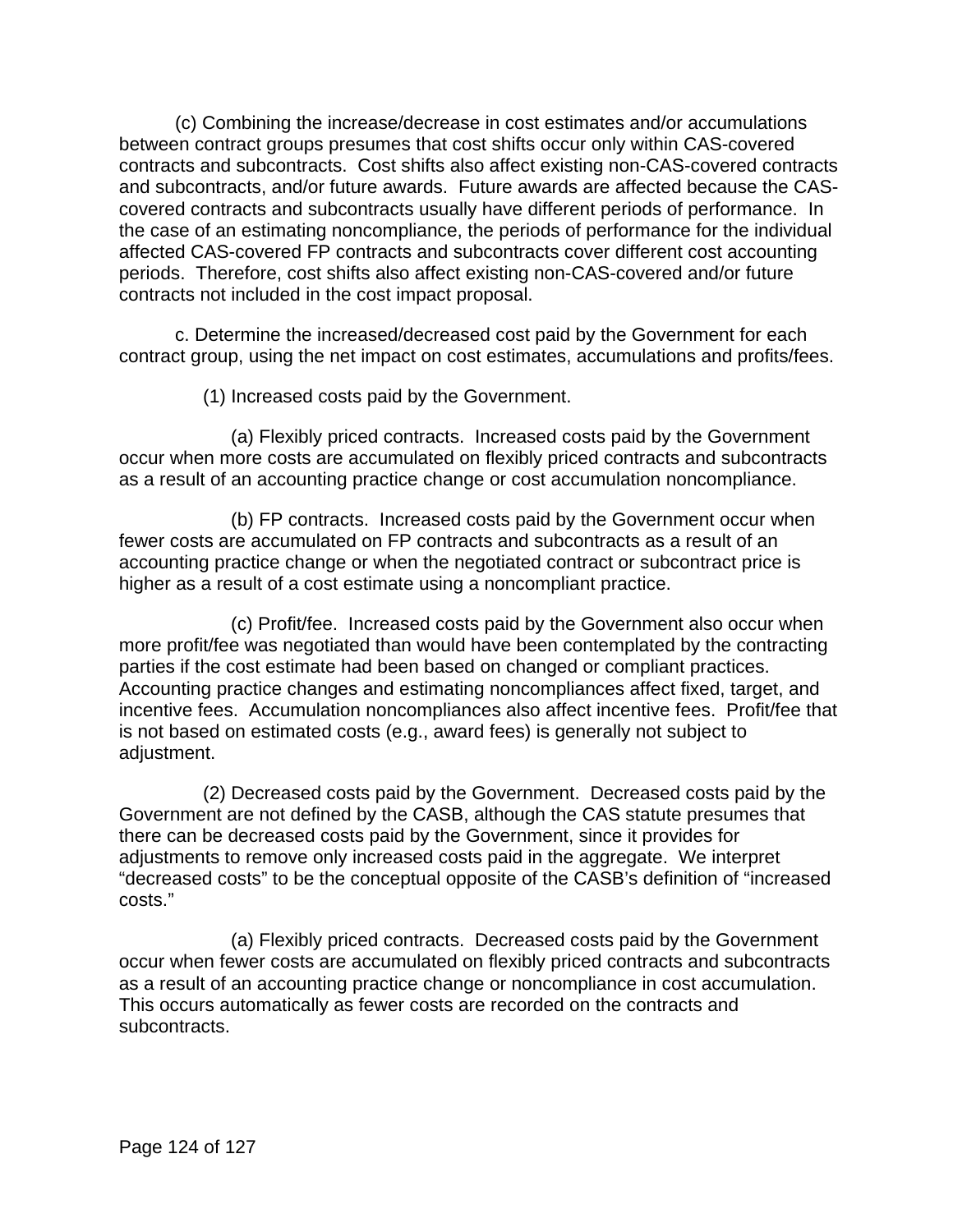(b) FP contracts. Decreased costs paid by the Government occur when more costs are accumulated on FP contracts and subcontracts as a result of an accounting practice change or when the negotiated contract or subcontract price is lower as a result of estimating using a noncompliant practice.

(c) Profit/fee. Decreased costs paid by the Government also occur when less profit/fee was negotiated than would have been contemplated by the contracting parties if the cost estimate had been based on compliant or changed practices. Cost accounting practice changes and estimating noncompliances affect fixed, target, and incentive fees. Accumulation noncompliances also affect incentive fees. Profit/fee that is not based on estimated costs (e.g., award fees) is generally not subject to adjustment.

The results of this step are used as the basis for negotiation of equitable adjustments for required and desirable accounting practice changes. In these cases, it is not necessary to determine increased costs in the aggregate and steps d. and e. need not be performed.

d. Determine the increased costs paid by the Government in the aggregate by combining across contract groups the increased/decreased costs paid by the Government for both contract groups, as determined in step c. Combining the increased/decreased costs paid by the Government between the two contract groups to determine increased costs in the aggregate is consistent with CAS regulations (see [48 CFR 9903.306\(e\)\)](http://www.ecfr.gov/cgi-bin/text-idx?SID=ce5728532d008ce684deff7ac1ab393c&mc=true&node=se48.7.9903_1306&rgn=div8). However, there may be rare instances when combining the increased/decreased costs paid by the government across the two contract groups produces inequitable results. In these instances, auditors should apply another aggregation method to determine the increased costs in the aggregate. Increased costs in the aggregate represent the total amount owed to and to be recovered by the Government as a result of the unilateral change or noncompliance. Should there be decreased costs in the aggregate resulting from unilateral changes or noncompliances, there will be no recovery by the contractor.

e. Settlement Alternatives. It is the CFAO's responsibility to administer CAS, including the resolution of cost impacts. Once the aggregate increased costs paid by the Government as a result of unilateral changes and noncompliances are determined, it is the CFAO's responsibility to work toward a settlement that precludes payment by the Government of this amount. There are a number of settlement alternatives available to the CFAO to resolve cost impacts. The auditor should assist the CFAO as necessary in settlement of these issues. Some of the options for recovery of increased costs include:

(1) Contract adjustment. Adjustments may be made to all contracts and subcontracts, or limited to certain contracts, and may include reduced cost allowances on flexibly priced contracts, downward adjustment of contract prices, target costs, ceilings, and profit/fee.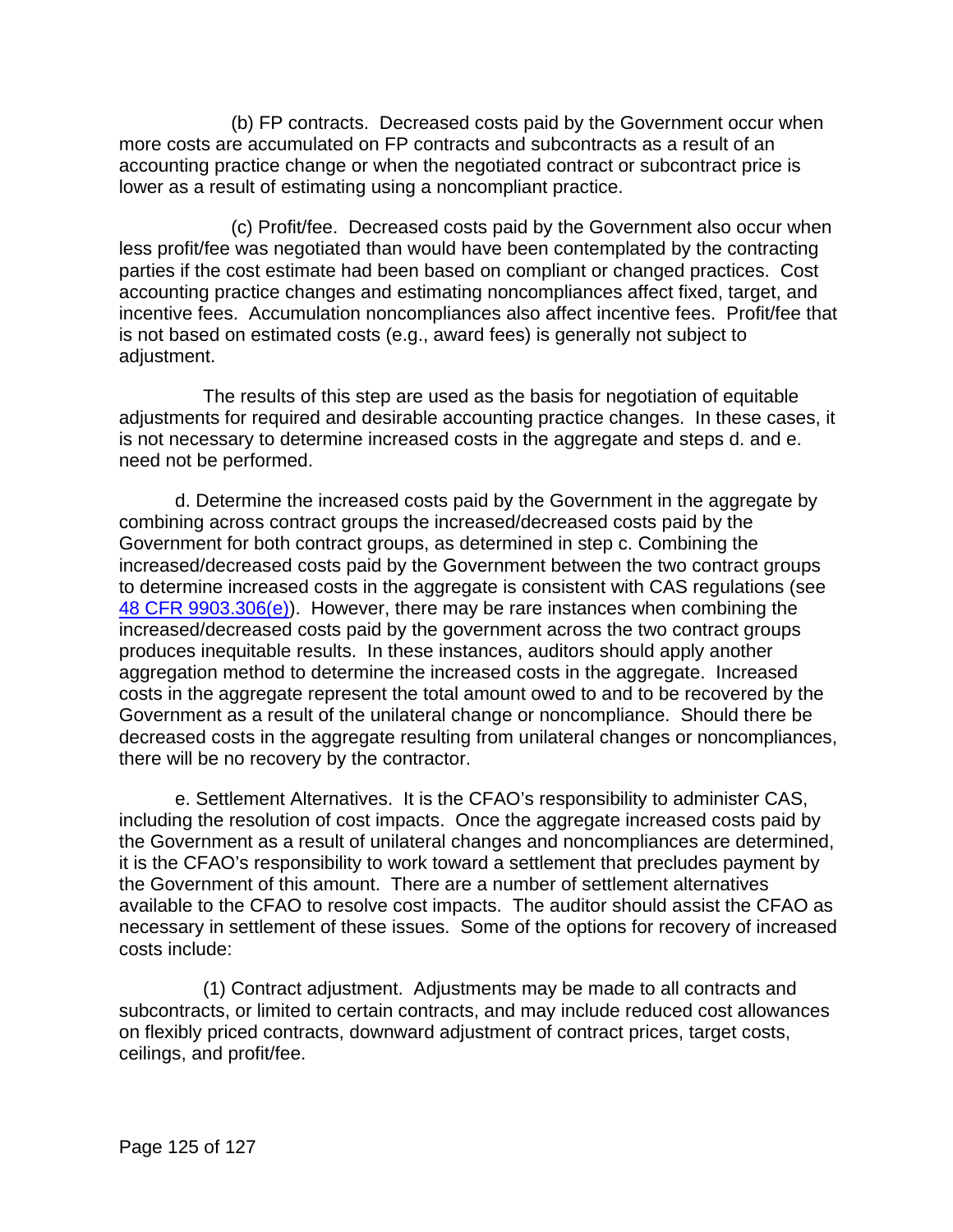(2) Indirect rate adjustments. Any adjustment to indirect cost pools should be designed to ensure the recovery of the total amount of the aggregate increased costs paid by the Government (i.e., the impact on all CAS-covered contracts and subcontracts regardless of contract type). Indirect rate adjustments should be made only to final indirect rates, rather than on forward pricing rates, to ensure that the Government recovers the full amount it is owed.

(3) Cash payment. This option may be appropriate when the amount of increased costs in the aggregate is small or when writing a check is less burdensome than making contract or indirect rate adjustments.

### **8-503.2 Interest [\\*\\*](#page-5-16)**

[FAR 52.230-2\(a\)\(5\),](http://www.ecfr.gov/cgi-bin/text-idx?SID=0e38f4b4b364aef85a3089056c4456e5&mc=true&node=se48.2.52_1230_62&rgn=div8) [52.230-3\(a\)\(4\),](http://www.ecfr.gov/cgi-bin/text-idx?SID=0e38f4b4b364aef85a3089056c4456e5&mc=true&node=se48.2.52_1230_63&rgn=div8) [52.230-4](http://www.ecfr.gov/cgi-bin/text-idx?SID=0e38f4b4b364aef85a3089056c4456e5&mc=true&node=se48.2.52_1230_64&rgn=div8) and [52.230-5\(a\)\(5\)](http://www.ecfr.gov/cgi-bin/text-idx?SID=0e38f4b4b364aef85a3089056c4456e5&mc=true&node=se48.2.52_1230_65&rgn=div8) provide that the Government will also recover interest on overpayments made to the contractor, including increased costs paid due to CAS noncompliances. Interest will be compounded daily from the date payment is made by the United States until the date the adjustment is effected, using the annual rate established under section [26 U.S.C.](http://uscode.house.gov/view.xhtml?req=(title:26%20section:6621%20edition:prelim)%20OR%20(granuleid:USC-prelim-title26-section6621)&f=treesort&edition=prelim&num=0&jumpTo=true)  [6621](http://uscode.house.gov/view.xhtml?req=(title:26%20section:6621%20edition:prelim)%20OR%20(granuleid:USC-prelim-title26-section6621)&f=treesort&edition=prelim&num=0&jumpTo=true) of the 1986 Internal Revenue Code. This is the same interest rate used when defective pricing is found (see 14-124). The auditor should be alert to the potential significance of interest and offer to provide assistance to the CFAO in calculating interest due to the Government once the CFAO makes the final determination on the cost impact proposal audit report. The auditor should calculate daily compound interest using the [CAS Noncompliance Cost Impact Interest Calculator](https://intranet.dcaa.mil/SitePages/Software%20Applications%20Library.aspx) located on DCAA's Intranet under DCAA Software Applications Library. Calculating daily compound interest is in accordance with the Unites States Court of Appeals for the Federal Circuit (CAFC) ruling dated September 14, 2009; [Case No. 2008-1543.](http://www.cafc.uscourts.gov/sites/default/files/opinions-orders/08-1543.pdf)

# **8-503.3 Offsetting Cost Impacts [\\*\\*](#page-5-17)**

[FAR 30.606](http://www.ecfr.gov/cgi-bin/text-idx?SID=0e38f4b4b364aef85a3089056c4456e5&mc=true&node=se48.1.30_1606&rgn=div8) specifically states that cost impacts may not be combined except under limited circumstances provided at FAR 30.606(a)(3).

# **8-504 Failure to Submit Cost Impact Proposals [\\*\\*](#page-5-18)**

a. [FAR 52.230-6\(j\)](http://www.ecfr.gov/cgi-bin/text-idx?SID=0e38f4b4b364aef85a3089056c4456e5&mc=true&node=se48.2.52_1230_66&rgn=div8) provides that if the contractor fails to submit a cost impact proposal, FAR provides that the CFAO, with the assistance of the auditor, shall estimate the cost impact on contracts and subcontracts containing the CAS clause. The auditor should base the estimate, as much as possible, on readily available data. The auditor's objective is not to relieve the contractor of its responsibility for preparing the proposal, but merely to provide sufficient information upon which the CFAO can base a decision to withhold payment. Once the CFAO has made the decision to withhold payment, the burden of proof should rest with the contractor to demonstrate, through a detailed analysis, the cost impact on each CAS-covered contracts and subcontracts, rather than to debate the merits of the Government estimate. (This is similar to the procedure established in **FAR 49.109-7** for termination settlement by unilateral determination.) The associated audit report should include: